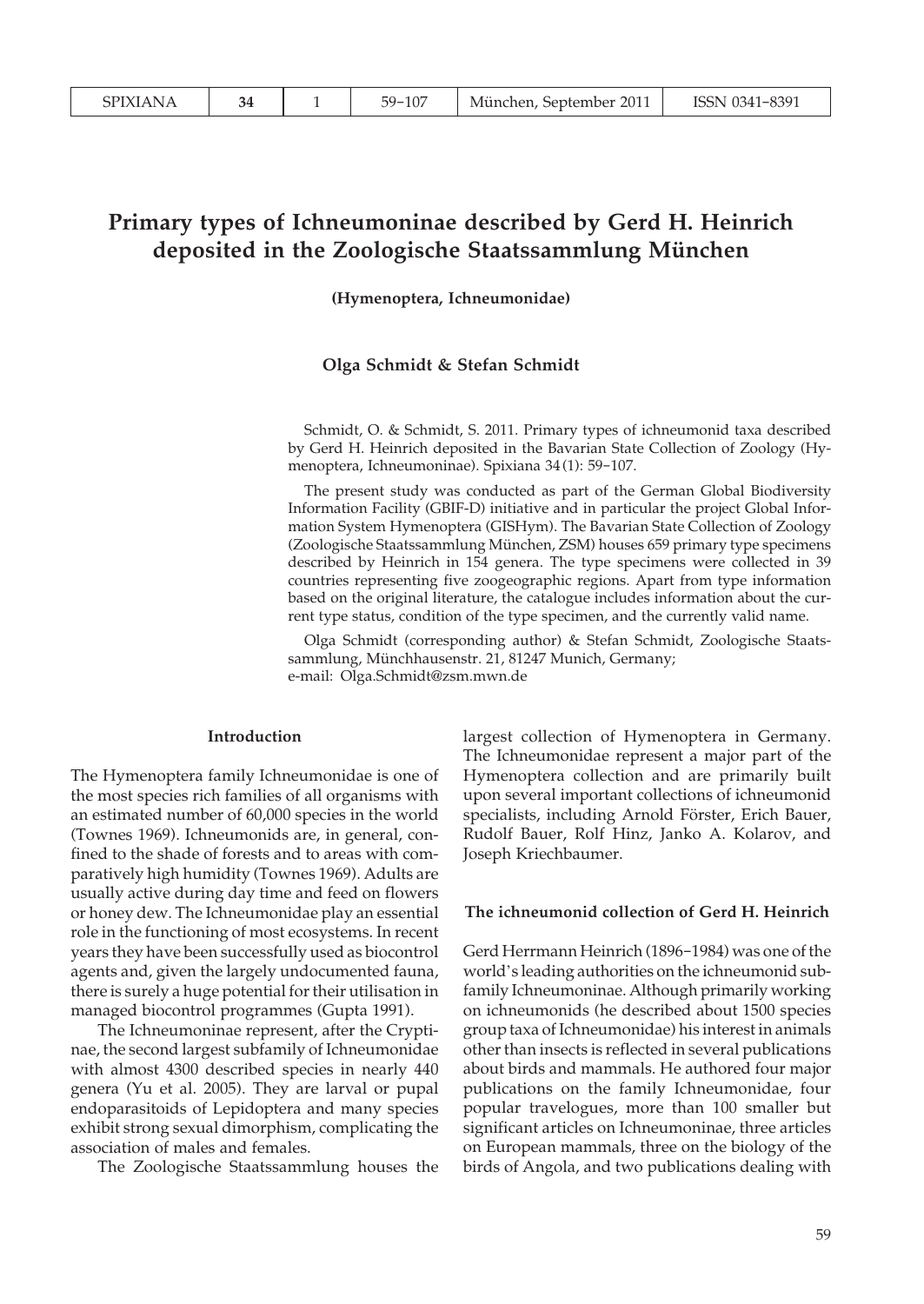

**Fig. 1.** Female holotype of *Ichneumon feriens* Heinrich. Typical preparation of an *Ichneumon* specimen by Gerd Heinrich.

the systematics of the birds of Angola (Weems 1977). The Heinrich collection of the ZSM is by far the most important collection of Ichneumoninae in the world, including numerous types and about 23,000 thoroughly mounted and accurately labelled specimens. All specimens are mounted on pins (Fig. 1) with wings usually directed upward and legs arranged more or less symmetrically.

 Gerd Heinrich was born in Berlin. He grew up speaking both German and Polish. At school he became fluent in Latin, but natural history was always his love, in particular the study of insects. Heinrich has been working in Germany, Poland, and finally in the United States of America. He collected insects during a series of expeditions to several countries in different parts of the world, including Iran, Indonesia (Sulawesi and Molucca Islands), south-eastern Europe (Balkan and Rhodope Mountains), Myanmar, Mexico, Canada, West, East, and South Africa (Weems 1977). The material collected by Heinrich before World War II, including ca. 500 type specimens (Heinrich 1965a), is deposited in the Warsaw Museum of the Institute of Zoology in Poland. Most of the material that he collected after the war is housed in the Zoologische Staatssammlung in Munich, Germany (Fig. 2). A few types of species described by Heinrich are scattered across insect collections in Belgium (Bruxelles, Tervuren), Canada (Ottawa), Finland (Helsinki), France (Paris), Germany (Berlin, Müncheberg), India (Calcutta), Russia (Moscow), Sweden (Stockholm), South Africa (Transvaal), The Netherlands (Leiden), U.S.A. (Cambridge, Gainesville, Washington, D.C.), and U.K. (London, Oxford).

 The 659 primary type specimens treated in this catalogue belong to 154 genera and were collected in 39 countries (Fig. 3). The names of species group taxa are arranged in alphabetical order, followed by the genus of the original description. The following paragraph starts with the name of the taxon as given in the original description and the publication data of the original article. The information given for each type specimens was taken from the original description and includes the current type status (holotype, lectotype, or syntype), sex, type locality (with the name of the country adjusted to reflect the current name if necessary), collection date, collector, additional information if given in the original description (damage of the specimen) and the collection, followed by the condition of the type specimens and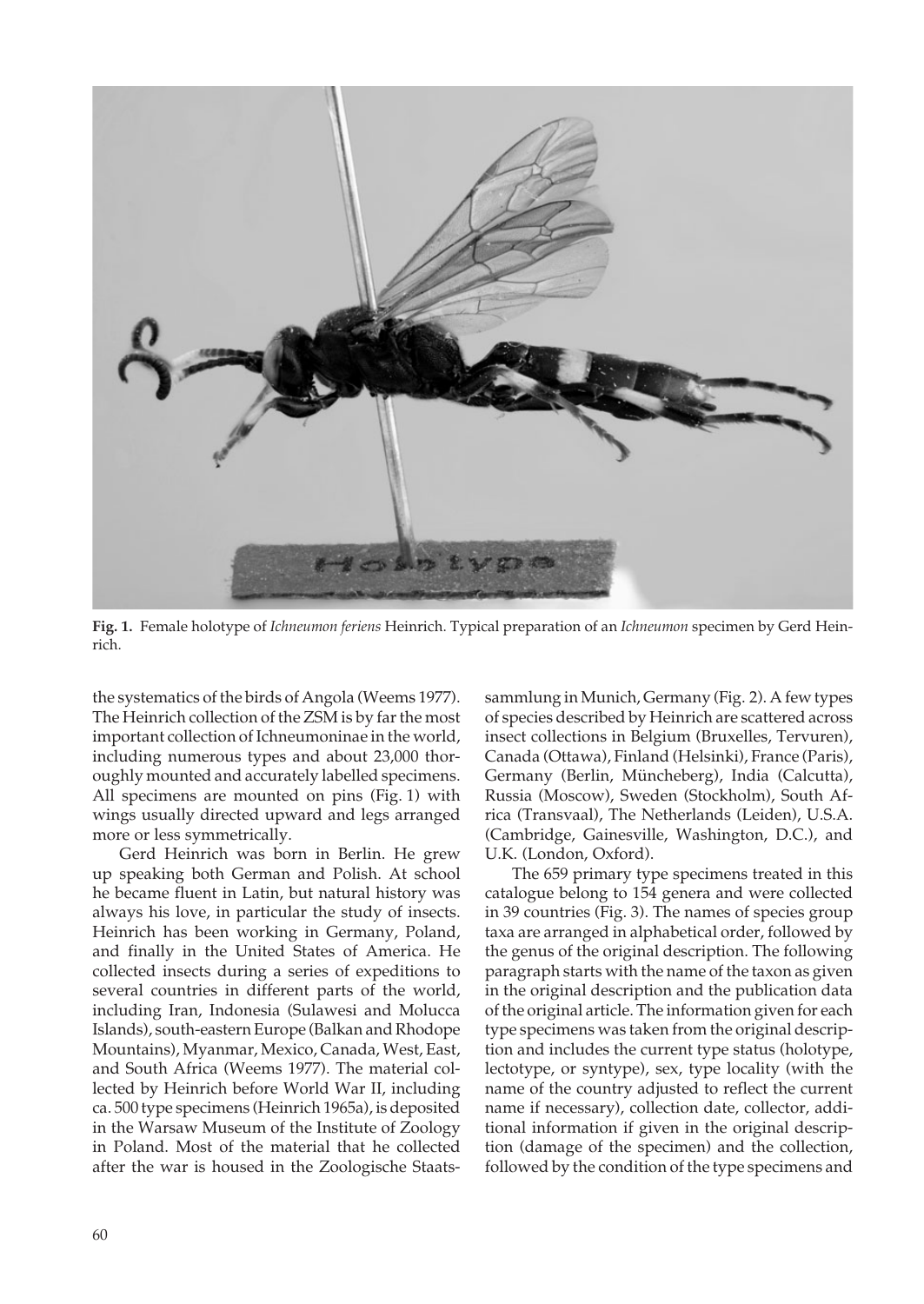

**Fig. 2.** Part of the Gerd Heinrich collection in the ZSM.

the ZSM type number on a separate label (Fig. 4). Sometimes the collecting date is neither mentioned in the original description, nor is it given on the label. The last paragraph gives the currently valid name of the species or subspecies. Information between square brackets was taken from other sources. See Yu et al. (2005) for additional information about taxonomy, distribution, biology, and literature citations.

 The following types should have been present but could not be located in the ZSM collection: *Afrobystra sinuata inornata* Heinrich, 1968: 1152-1153, Holotype W, United Republic of Tanzania, Tanganyika, Mt. Meru, 1800 m, 28.VI.1962; *Barichneumon protervellus* Heinrich, 1944: 113-115, fig. 1, Holotype  $9$ , aus Westpreußen ("Eichberge" bei Netzthal), 2.VIII.42; *Pseudamblyteles amoenipes* Heinrich, 1961: 413-414, Holotype <sup>Q</sup>, U.S.A., Maine, Dryden, 4.V.1952; Steno*labus daemonops* Heinrich, 1944: 112-113, Holotype W, von Lunz am See (Niederdonau), 700 m (Tal Seehof-Mittersee), 15.-30. Juli 1944.

## **Type catalogue**

## *abbreviatus (Microlongichneumon)*

- *Microlongichneumon abbreviatus* Heinrich, 1968e: 1010-1011, fig. 219. Holotype 9, Tanzania, Tanganyika, W. Usambara Mts., 1600 m, 1.III.1962. Condition of type: perfect. Type no. ZSM-Hym-00547.
- Valid name: *Microlongichneumon abbreviatus* Heinrich, 1968

#### *abbreviatus trilobatus (Microlongichneumon)*

- *Microlongichneumon abbreviatus trilobatus* Heinrich, 1968e: 1012. Holotype  $9$ , South Africa, King Williamstown, 1600 m, 1.III.1962. Condition of type: apex of left forewing missing. Type no. ZSM-Hym-00548.
- Valid name: *Microlongichneumon abbreviatus trilobatus* Heinrich, 1968

#### *abercornica (Depressopyga)*

*Depressopyga abercornica* Heinrich, 1968e: 1049-1050, figs 214, 216-217. Holotype 9, Zambia, Abercorn, 14.XII.62. Condition of type: apices of flagella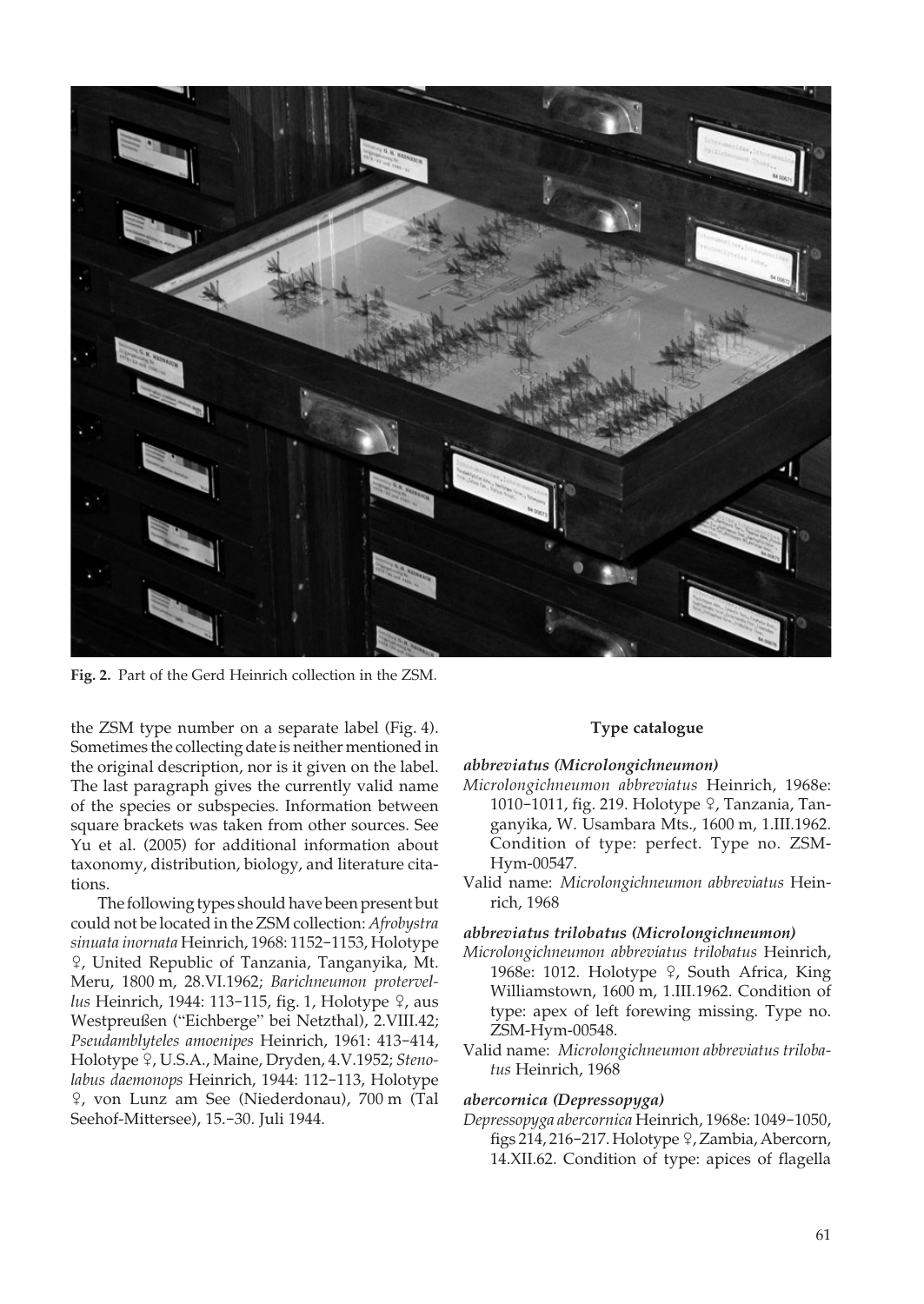

**Fig. 3.** Type localities of species described by Gerd Heinrich and deposited in the ZSM.

missing, left middle tarsus partly missing, left hind leg missing, tarsus of right hind leg partly missing. Type no. ZSM-Hym-00566.

Valid name: *Depressopyga abercornica* Heinrich, 1968

#### *aciculatior (Coelapatetor)*

- *Coelapatetor aciculatior* Heinrich, 1967b: 63-65, fig. 7. Holotype <sup>Q</sup>, Tanzania, Eastern Tanganyika, Uluguru Mts., 1500 m, 5.XII.1961. Condition of type: perfect. Type no. ZSM-Hym-00235.
- Valid name: *Coelapatetor aciculatior* Heinrich, 1967

#### *aculeatus (Lissolongichneumon)*

- *Lissolongichneumon aculeatus* Heinrich, 1968e: 1040- 1041. Holotype <sup>Q</sup>, Tanzania, Tanganyika, E. Usambara Mts., Amani. Condition of type: left middle leg missing. Type no. ZSM-Hym-00563.
- Valid name: *Lissolongichneumon aculeatus* Heinrich, 1968

#### *acutum (Foveosculum)*

- *Foveosculum acutum* Heinrich, 1967d: 568-570. Holotype <sup>Q</sup>, Zambia, Abercorn (Mbala), 1900 m, 14.XII.62. Condition of type: perfect. Type no. ZSM-Hym-00348.
- Valid name: *Foveosculum acutum* Heinrich, 1967

#### *aequabilis (Hemibystra)*

*Hemibystra aequabilis* Heinrich, 1968e: 1189-1190. Holotype 9, Angola, Roca Canzele, 30 km N of Quiculungo, III.54. Condition of type: right middle leg missing. Type no. ZSM-Hym-00621.

Valid name: *Hemibystra aequabilis* Heinrich, 1968

## *aequatorialis (Lissosculpta)*

- *Lissosculpta aequatorialis* Heinrich, 1967d: 609-610. Holotype  $\delta$ , Congo, Point Noire, June 12/13, 1957. Condition of type: perfect. Type no. ZSM-Hym-00361.
- Valid name: *Lissosculpta aequatorialis* Heinrich, 1967

#### *afghanicus (Coelichneumon)*

- *Coelichneumon afghanicus* Heinrich, 1957: 21-22. Holotype <sup>Q</sup>, Afghanistan, Schiva, Badakschan, 2900 m, 11.7.1953, leg. J. Klapperich. Condition of type: perfect. Type no. ZSM-Hym-00637.
- Valid name: *Coelichneumon afghanicus* Heinrich, 1957

## *africanus (Elasmognathias)*

*Elasmognathias africanus* Heinrich, 1967c: 261-262. Holotype 9, Tanzania, Tanganyika, Dar es Salaam, 20.IX.1961. Condition of type: perfect. Type no. ZSM-Hym-00273.

Valid name: *Imeria africana* (Heinrich, 1967)

#### *africanus (Calleupalamus)*

*Calleupalamus africanus* Heinrich, 1968d: 837-839, fig. 209. Holotype 9, Tanzania, Tanganyika, W. Usambara Mts., 1600 m, 10.II.62. Condition of type: apex of right antenna missing. Type no. ZSM-Hym-00494.

Valid name: *Calleupalamus africanus* Heinrich, 1968

#### *agitatorops (Stenobarichneumon)*

*Stenobarichneumon agitatorops* Heinrich, 1977: 213- 214, Map 98. Holotype 9, U.S.A., Arkansas, Garland Co., Ouachita State Park, 15-18.V.1972.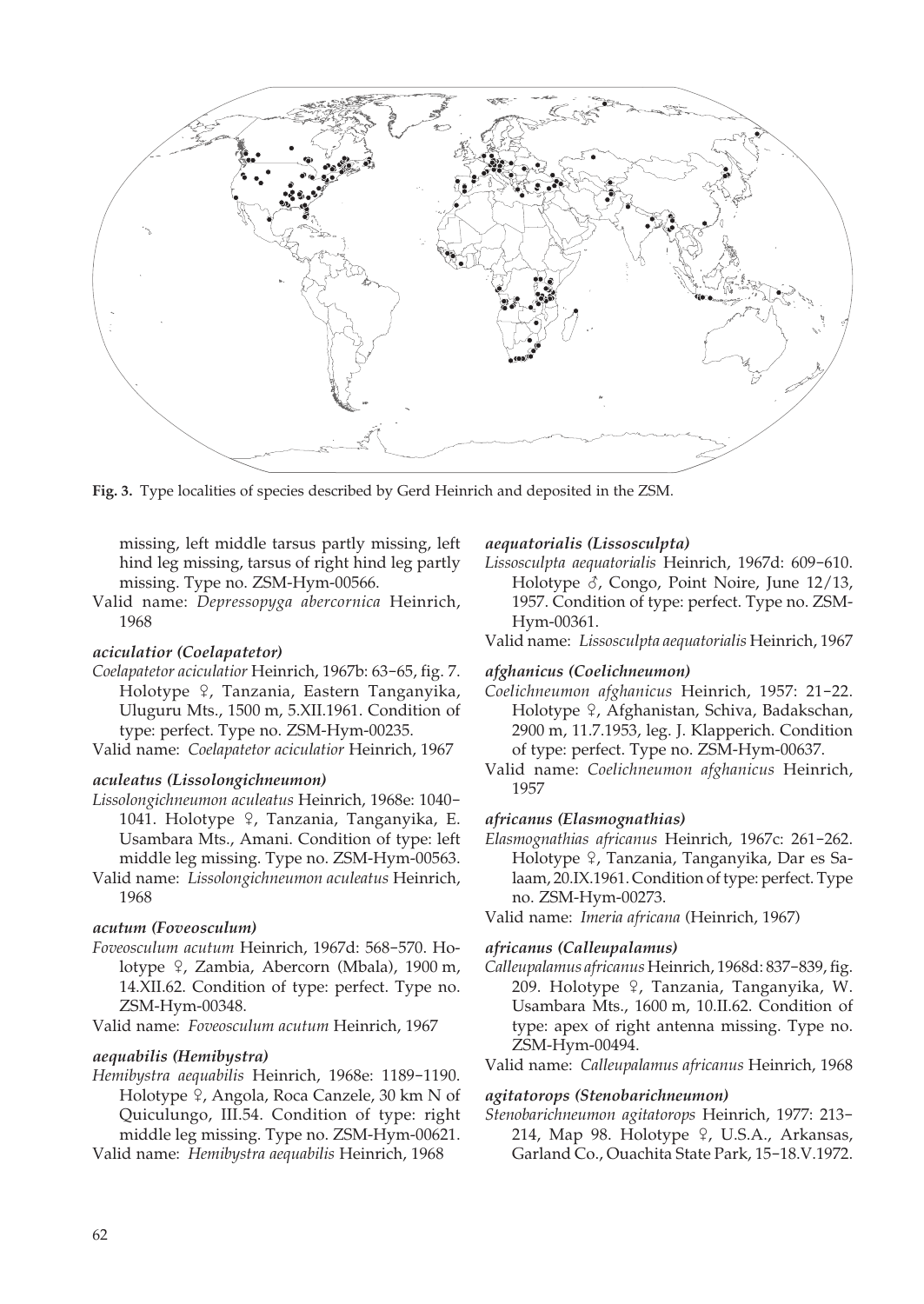G. Heinrich, D. Shaneck. Condition of type: apex of left antenna missing. Type no. ZSM-Hym-00386.

Valid name: *Stenobarichneumon agitatorops* Heinrich, 1977

## *alba (Crytea)*

*Crytea alba* Heinrich, 1968d: 876-877. Holotype  $\delta$ , Tanzania, Tanganyika, Uluguru Mts., 1500- 1800 m, 14.XII.61. Condition of type: perfect. Type no. ZSM-Hym-00505.

Valid name: *Crytea alba* Heinrich, 1968

## *albicalceus (Crytea)*

*Crytea albicalceus* Heinrich, 1968d: 931-932. Holotype W, Angola, Roca Canzele, 30 km N of Quiculungo, III.54. Condition of type: right antenna, left hind leg partly missing. Type no. ZSM-Hym-00524.

Valid name: *Crytea albicalcea* Heinrich, 1968

## *albicoelus (Stenaoplus)*

*Stenaoplus albicoelus* Heinrich, 1968e: 1123-1125. Holotype  $\delta$ , Angola, 30 km S of Gabela, 12.Aug. 54. Condition of type: perfect. Type no. ZSM-Hym-00591.

Valid name: *Stenaoplus albicoelus* Heinrich, 1968

## *albicoxa (Coelichneumon)*

*Coelichneumon albicoxa* Heinrich, 1961a: 81-82. Holotype  $\delta$ , U.S.A., Michigan, Ann Arbor, 24.V.1959. Condition of type: perfect. Type no. ZSM-Hym-00710.

Valid name: *Coelichneumon albicoxa* Heinrich, 1961

## *albidapex (Cylindrophanes)*

*Cylindrophanes albidapex* Heinrich, 1968e: 997-998. Holotype  $9$ , South Africa, East London, 27. VII.1961. Condition of type: left hind leg missing. Type no. ZSM-Hym-00541.

Valid name: *Afromevesia albidapex* (Heinrich, 1968)

## *albidiops (Cosmiojoppa)*

*Cosmiojoppa albidiops* Heinrich, 1980a: 189-190. Holotype  $\delta$ , Myanmar (Burma), Chin Hills, Mt. Victoria, 2800 m, April 1938. Condition of type: apex of right antenna, left hind tarsus missing. Type no. ZSM-Hym-00683.

Valid name: *Cosmiojoppa albidiops* Heinrich, 1980

## *albidora (Pseudotogea)*

*Pseudotogea albidora* Heinrich, 1968e: 1084-1085. Holotype  $\sqrt{2}$ , Angola, Roca Canzele, 30 km N of Quiculungo, III.54. Condition of type: perfect. Type no. ZSM-Hym-00583.

Valid name: *Pseudotogea albidora* Heinrich, 1968

## *albidorides (Pseudotogea)*

*Pseudotogea albidorides* Heinrich, 1968e: 1085-1087.



**Fig. 4.** Labels of the holotype of *Afrolongichneumon tanzanicus* Heinrich showing the typical hand writing of Gerd Heinrich.

Holotype  $9$ , Angola, Roca Canzele, 30 km N of Quiculungo. Condition of type: apex of left forewing damaged. Type no. ZSM-Hym-00584.

Valid name: *Pseudotogea albidorides* Heinrich, 1968

## *albidorsus (Platylabus)*

- *Platylabus albidorsus* Heinrich, 1962b: 740-741. Holotype <sup>Q</sup>, U.S.A., Maine, Mt. Blue, 2.IX.1956. Gerd H. Heinrich. Condition of type: perfect. Type no. ZSM-Hym-00432.
- Valid name: *Platylabus berndi* Heinrich, 1962

## *albifrons (Crytea)*

*Crytea albifrons* Heinrich, 1968d: 917-919. Holotype W, Tanzania, Tanganyika, Uluguru Mts., 1500- 1800 m, 17.XII.61. Condition of type: right middle leg damaged. Type no. ZSM-Hym-00518.

Valid name: *Crytea albifrons* Heinrich, 1968

## *aliena (Crytea)*

Crytea aliena Heinrich, 1968d: 866-867. Holotype <sup>Q</sup>, Tanzania, Tanganyika, Dar es Salaam, 18.IX.1961, G. Heinrich. Condition of type: perfect. Type no. ZSM-Hym-00500.

Valid name: *Crytea aliena* Heinrich, 1968

## *alpinus (Platylabops)*

- *Platylabops alpinus* Heinrich, 1952: 1054 (location list), 1064-1065. Holotype º, Germany, Allgäu, Osterachtal, 1000 m, 27.vii.1949. Condition of type: apex of the right antenna missing, left fore leg partly missing. Type no. ZSM-Hym-00808.
- Notes: The species name is given as *Platylabops alpinus* in location list and diagnostic table, but as *P. albinus* in the description.

Valid name: *Platylabops mimus* (Berthoumieu, 1899)

## *amboimensis (Punctileptops)*

- *Punctileptops amboimensis* Heinrich, 1967b: 70-71, figs 10, 11. Holotype  $9$ , Angola, S of Gabela, 4.VIII. 1954. Condition of type: perfect. Type no. ZSM-Hym-00239.
- Valid name: *Punctileptops amboimensis* Heinrich, 1967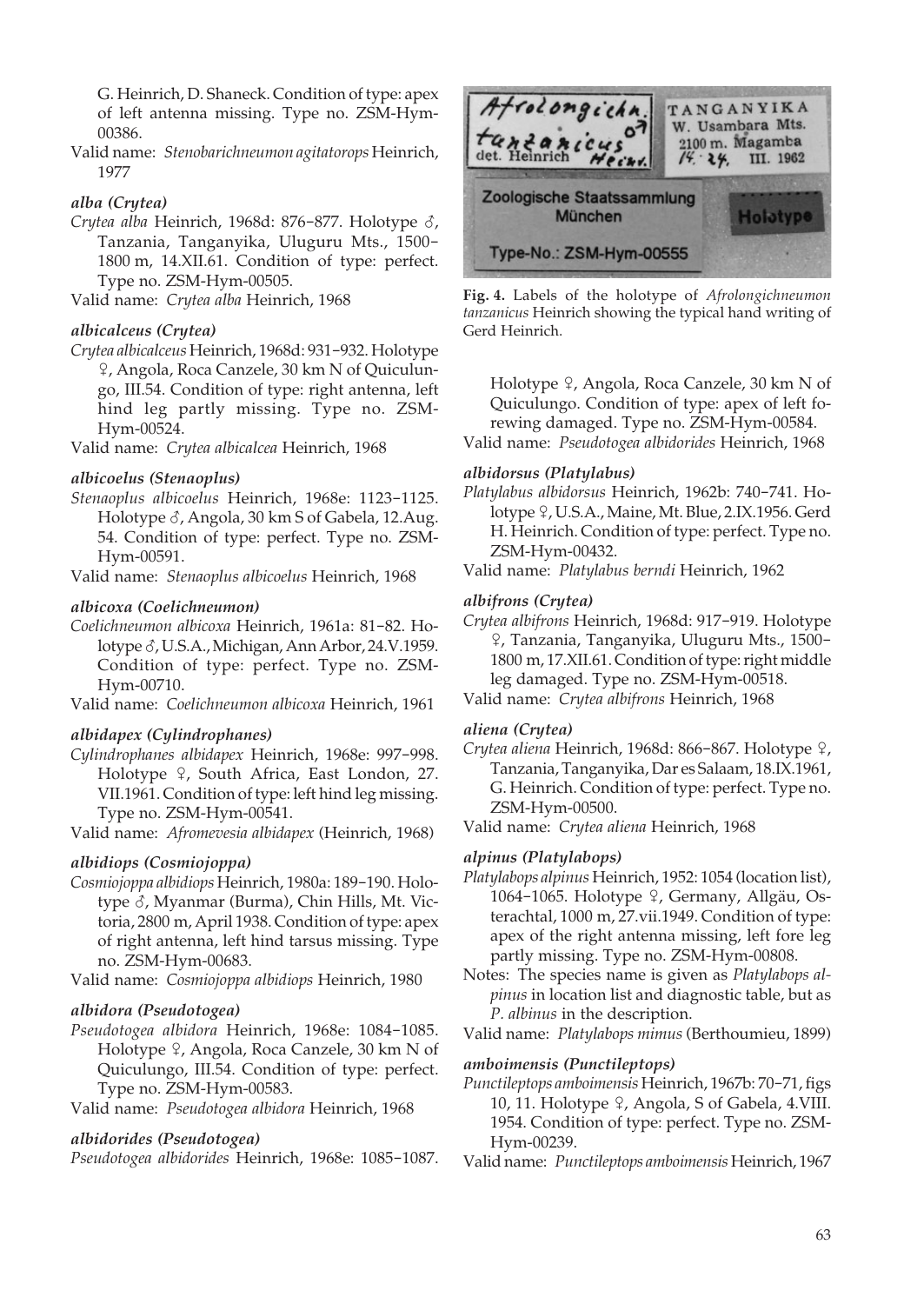## *amboimensis (Epijoppa)*

- *Epijoppa amboimensis* Heinrich, 1967c: 363-364. Holotype  $\varphi$ , Angola, S of Gabela, 16.VIII.1954. Condition of type: perfect. Type no. ZSM-Hym-00319.
- Valid name: *Compsophorus amboimensis* (Heinrich, 1967)

#### *amboimensis (Hemibystra)*

- *Hemibystra amboimensis* Heinrich, 1968e: 1177-1179. Holotype  $\frac{9}{7}$ , Angola, 30 km S of Gabela, 5.VII.54. Condition of type: perfect. Type no. ZSM-Hym-00613.
- Valid name: *Hemibystra amboimensis* Heinrich, 1968

#### *americanus (Anisopygus)*

- *Anisopygus americanus* Heinrich, 1961d: 379-380, figs 13, 15, 18, 63. Holotype <sup>2</sup>, U.S.A., Maine, New Portland, 21.VIII.1958, Bernd Heinrich. Condition of type: perfect. Type no. ZSM-Hym-00219.
- Valid name: *Anisopygus americanus* Heinrich, 1961

#### *amoenior (Stenaoplus)*

*Stenaoplus amoenior* Heinrich, 1968e: 1125-1126. Holotype <sup>Q</sup>, Tanzania, Tanganyika, Uluguru Mts., 1500 m, 1.XII.61. Condition of type: apex of left antenna missing. Type no. ZSM-Hym-00592.

Valid name: *Stenaoplus amoenior* Heinrich, 1968

#### *amoenops (Cylindrophanes)*

*Cylindrophanes amoenops* Heinrich, 1968e: 975-977. Holotype 9, South Africa, Grahamstown, 28. II.-14.III.1963. Condition of type: left hind tarsus partly missing. Type no. ZSM-Hym-00528.

Valid name: *Afromevesia amoenops* (Heinrich, 1968)

#### *analisorius (Ichneumon)*

*Ichneumon analisorius* Heinrich, 1952: 1061-1062. Holotype ?, Germany, Allgäu, Immenstadt, Rauhenzell, 600 m, 30.ix.1949. Condition of type: perfect. Type no. ZSM-Hym-00851.

Valid name: *Ichneumon analisorius* Heinrich, 1952

#### *androplites (Eccoptosagellus)*

- *Eccoptosagellus androplites* Heinrich, 1967c: 312, figs 91, 92. Holotype  $\delta$ , Angola, Roca Canzele, 30 km N of Quiculungo, 25.III.55. Condition of type: perfect. Type no. ZSM-Hym-00281.
- Valid name: *Compsophorus androplites* (Heinrich, 1967)

#### *aneides (Hemibystra)*

*Hemibystra aneides* Heinrich, 1968e: 1183-1185. Holotype 9, Tanzania, Tanganyika, W. Usambara Mts., 2100 m, 24.III.1962. Condition of type: perfect. Type no. ZSM-Hym-00616.

Valid name: *Hemibystra aneides* Heinrich, 1968

#### *aneides morogoro (Hemibystra)*

*Hemibystra aneides morogoro* Heinrich, 1968e: 1185- 1186. Holotype <sup>Q</sup>, Tanzania, Tanganyika, Uluguru Mts., 1500 m, 6.12.61. Condition of type: perfect. Type no. ZSM-Hym-00617.

Valid name: *Hemibystra aneides morogoro* Heinrich, 1968

#### *angolae (Apatetorops)*

*Apatetorops angolae* Heinrich, 1967b: 83-84. Holotype W, Angola, Roca Canzele, 30 km N of Quiculungo, III.54. Condition of type: left middle tarsus missing. Type no. ZSM-Hym-00241.

Valid name: *Protoleptops angolae* (Heinrich, 1967)

## *angolana (Pseudotogea)*

*Pseudotogea angolana* Heinrich, 1968e: 1083-1084. Holotype <sup>Q</sup>, Angola, Roca Canzele, 30 km N of Quiculungo, III.54. Condition of type: perfect. Type no. ZSM-Hym-00582.

Valid name: *Pseudotogea angolana* Heinrich, 1968

#### *angolator (Leptophatnus)*

*Leptophatnus angolator* Heinrich, 1967b: 104-105. Holotype  $\frac{1}{2}$ , Angola, 30 km N of Quiculungo, Sept./Oct. 1954. Condition of type: perfect. Type no. ZSM-Hym-00243.

Valid name: *Leptophatnus angolator* Heinrich, 1967

#### *angolensis (Neotypus)*

*Neotypus angolensis* Heinrich, 1967c: 274-275. Holotype  $9$ , Angola, S of Gabela, 5.VIII.54. Condition of type: perfect. Type no. ZSM-Hym-00275.

Valid name: *Neotypus angolensis* Heinrich, 1967

## *angolensis (Ctenocalops)*

*Ctenocalops angolensis* Heinrich, 1967c: 391-392, fig. 128. Holotype  $\delta$ , Angola, 30 km N of Quiculungo, Sept/Okt. 1957. Condition of type: perfect. Type no. ZSM-Hym-00296.

Valid name: *Ctenocalops angolensis* Heinrich, 1967

#### *angolensis (Musakia)*

*Musakia angolensis* Heinrich, 1967b: 48-50. Holotype W, Angola, S of Gabela, 4.VIII.1954. Condition of type: perfect. Type no. ZSM-Hym-00454.

Valid name: *Holcichneumon angolensis* (Heinrich, 1967)

#### *angolensis (Hiorada)*

*Hiorada angolensis* Heinrich, 1968e: 1089-1090. Holotype  $\delta$ , Angola, Roca Canzele, 30 km N of Quiculungo, Sept./Okt. 1957. Condition of type: perfect. Type no. ZSM-Hym-00585.

Valid name: *Hiorada angolensis* Heinrich, 1968

## *angolincola (Denticrytea)*

*Denticrytea angolincola* Heinrich, 1968d: 812-813, figs 206, 207. Holotype 9, Angola, Cacolo, 1300 m,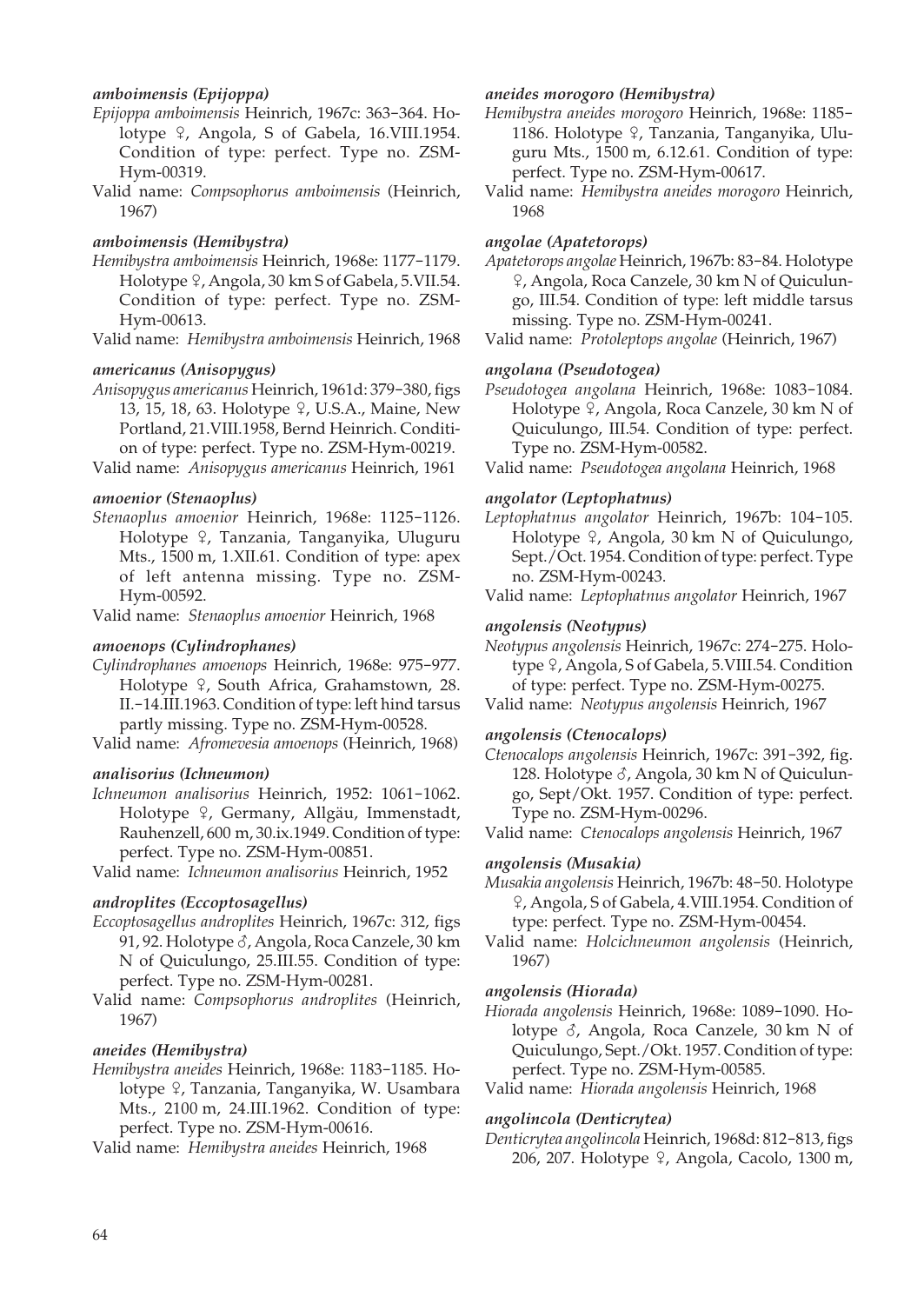23. Dec. 1957 - 27. Jan. 58. Condition of type: perfect. Type no. ZSM-Hym-00489.

Valid name: *Denticrytea angolincola* Heinrich, 1968

## *angustior (Anisobas)*

*Anisobas angustior* Heinrich, 1975b: 780-781. Holotype <sup> $\varphi$ </sup>, Canada, Newfoundland, South Branch, 24-7-1973. Condition of type: perfect. Type no. ZSM-Hym-00220.

Valid name: *Anisobas angustior* Heinrich, 1975

#### *annaeliesae (Trogichneumon)*

- *Trogichneumon annaeliesae* Heinrich, 1968a: 83-84. Holotype <sup>Q</sup>, Myanmar (Burma), Mt. Victoria, 2800 m, April [1937 or 1938]. Condition of type: left hind wing slightly damaged, left hind tarsus missing. Type no. ZSM-Hym-00629.
- Valid name: *Trogichneumon annaeliesae* Heinrich, 1968

## *annaelisae himalayanus (Ichneumon)*

- *Ichneumon annaelisae himalayanus* Heinrich, 1965a: 87. Holotype  $\varphi$ , India, Darjeeling. Condition of type: perfect. Type no. ZSM-Hym-00650.
- Valid name: *Ichneumon annaelisae himalayanus* Heinrich, 1965

## *annulatipes facetops (Cratichneumon)*

- *Cratichneumon annulatipes facetops* Heinrich, 1961b: 147. Holotype  $\delta$ , U.S.A., Missouri, Hannibal, 15.IX.1952. Condition of type: perfect. Type no. ZSM-Hym-00417.
- Valid name: *Cratichneumon annulatipes* (Provancher, 1886)

## *annulicornis rufifemur (Ctenichneumonops)*

- *Ctenichneumonops annulicornis rufifemur* Heinrich, 1967d: 664. Holotype ?, Tanzania, S. Tanganyika, Mdando Forest, 30 mi S of Njombe, 20.X.1962. Condition of type: perfect. Type no. ZSM-Hym-00460.
- Valid name: *Ctenichneumonops annulicornis rufifemur* Heinrich, 1967

## *anonymus (Ichneumon)*

*Ichneumon anonymus* Heinrich, 1961c: 255-256, figs 28, 46. Holotype <sup>Q</sup>, U.S.A., Maine, Dryden, 13. VII.1956, G. Heinrich. Condition of type: perfect. Type no. ZSM-Hym-00171.

Valid name: *Ichneumon dionymus* Carlson, 1979

## *anura (Hemibystra)*

*Hemibystra anura* Heinrich, 1968e: 1186-1187. Holotype  $\frac{1}{2}$ , Tanzania, Tanganyika, Mt. Meru, 1800 m, 28.VI.1962. Condition of type: perfect. Type no. ZSM-Hym-00618.

Valid name: *Hemibystra anura* Heinrich, 1968

### *apricus nearcticus (Platylabops)*

- *Platylabops apricus nearcticus* Heinrich, 1962a: 648, figs 43, 44, 45. Holotype  $9$ , U.S.A., Maine, Mt. Blue, 20.IX.1958. Gerd H. Heinrich. Condition of type: perfect. Type no. ZSM-Hym-00447.
- Valid name: *Platylabops apricus nearcticus* Heinrich, 1962

#### *archboldi (Barichneumon)*

- *Barichneumon archboldi* Heinrich, 1972a: 196-197. Holotype  $\delta$ , U.S.A., Archbold Biological Station, Lake Placid, Florida, 11 Mai 1967. Condition of type: perfect. Type no. ZSM-Hym-00371.
- Valid name: *Barichneumon archboldi* Heinrich, 1972

## *aterrima (Leptotogea)*

*Leptotogea aterrima* Heinrich, 1968d: 740-741. Holotype  $\delta$ , Angola, Roca Canzele, 30 km N of Quiculungo, III.54. Condition of type: perfect. Type no. ZSM-Hym-00469.

Valid name: *Leptotogea aterrima* Heinrich, 1968

## *auranticolor (Dicaelotus)*

*Dicaelotus auranticolor* Heinrich, 1977: 316-317, Map 153. Holotype 9, U.S.A., Arkansas, Garland Co., Ouachita State Park, 18-23-V-1972, G. Heinrich. Condition of type: right middle leg missing. Type no. ZSM-Hym-00865.

Valid name: *Dicaelotus auranticolor* Heinrich, 1977

#### *austropiceipes (Cratichneumon)*

- *Cratichneumon austropiceipes* Heinrich, 1971: 992-994. Holotype <sub>9</sub>, U.S.A., Water Valley, Yalobusha Co., Mississ., 29-IX to 5-X-70, M. Horan. Condition of type: right middle leg glued on card. Type no. ZSM-Hym-00400.
- Valid name: *Cratichneumon austropiceipes* Heinrich, 1971

#### *bambusicola indicola (Losgna)*

- *Losgna bambusicola indicola* Heinrich, 1965b: 148. Holotype  $9$ , India, Ranchi. Condition of type: left middle leg missing. Type no. ZSM-Hym-00664.
- Valid name: *Losgna bambusicola indicola* Heinrich, 1965

#### *barbarae (Linycus)*

*Linycus barbarae* Heinrich, 1975b: 779-780. Holotype M, Canada, Newfoundland, Portland Creek, 6-7- 1974. Condition of type: perfect. Type no. ZSM-Hym-00441.

Valid name: *Linycus barbarae* Heinrich, 1975

#### *belliger tanzanica (Leptotogea)*

*Leptotogea belliger tanzanica* Heinrich, 1968d: 751. Holotype  $\hat{P}$ , Tanzania, Tanganyika, Uluguru Mts., near Morogoro, 700 m, 26.XII.1961. Condition of type: perfect. Type no. ZSM-Hym-00473.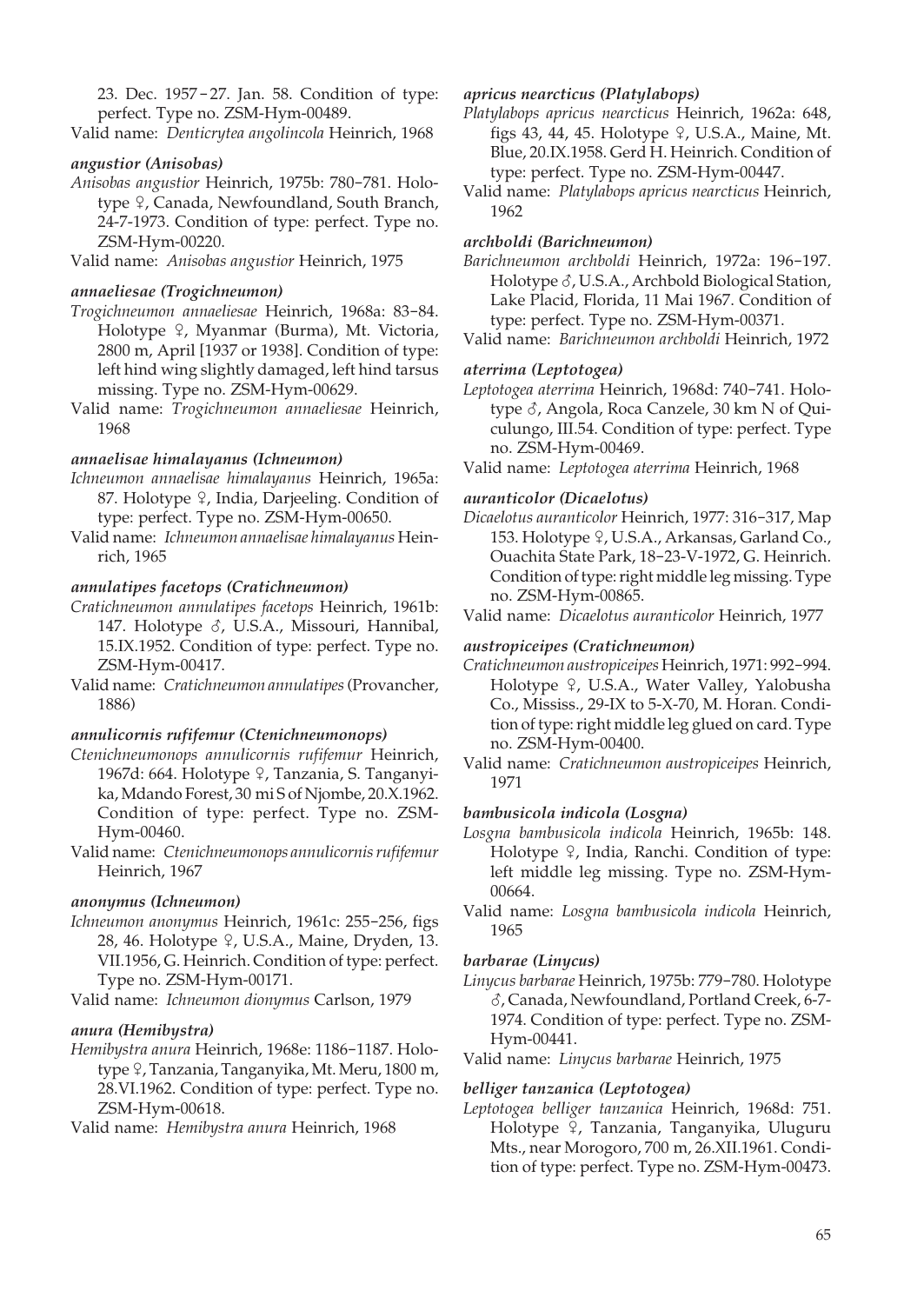Valid name: *Leptotogea belliger tanzanica* Heinrich, 1968

## *benguellense (Foveosculum)*

- *Foveosculum benguellense* Heinrich, 1967d: 566-567. Holotype 9, Angola, Mt. Moco, 2000 m, 10.X.1954. Condition of type: perfect. Type no. ZSM-Hym-00347.
- Valid name: *Foveosculum benguellense* Heinrich, 1967

## *berndi (Elasmognathias)*

*Elasmognathias berndi* Heinrich, 1967c: 260-261, figs 60, 61, 62. Holotype <sup>Q</sup>, Tanzania, Tanganyika, Dar es Salaam, 20.IX.1961, leg. Bernd Heinrich. Condition of type: perfect. Type no. ZSM-Hym-00272.

Valid name: *Imeria berndi* (Heinrich, 1967)

# *berndi (Platylabus)*

*Platylabus berndi* Heinrich, 1962b: 731-732. Holotype M, U.S.A., Maine, Dryden, 3.VII.1960, Bernd Heinrich. Condition of type: perfect. Type no. ZSM-Hym-00431.

Valid name: *Platylabus berndi* Heinrich, 1962

## *berndi (Listrodromus)*

*Listrodromus berndi* Heinrich, 1975a: 460-461. Holotype <sup>Q</sup>, Papua New Guinea, Madang, June 1969, Bernd Heinrich. Condition of type: right middle leg partly missing. Type no. ZSM-Hym-00661.

Valid name: *Listrodromus berndi* Heinrich, 1975

## *bicolor boreoaustralis (Anisobas)*

- *Anisobas bicolor boreoaustralis* Heinrich, 1975b: 780. Holotype <sup>Q</sup>, Canada, Newfoundland, South Branch, 24-7-1973. Condition of type: perfect. Type no. ZSM-Hym-00221.
- Valid name: *Anisobas bicolor boreoaustralis* Heinrich, 1975

## *bicolorapex (Cylindrophanes)*

- *Cylindrophanes bicolorapex* Heinrich, 1968e: 1000-1001. Holotype 9, South Africa, Grahamstown, 28. II.-14.III. Condition of type: perfect. Type no. ZSM-Hym-00544.
- Valid name: *Afromevesia bicolorapex* (Heinrich, 1968)

## *bidentatum (Naenarosculum)*

- *Naenarosculum bidentatum* Heinrich, 1967d: 597-598, figs 147, 148. Holotype  $9$ , South Africa, East London, 27.VI.1961. Condition of type: perfect. Type no. ZSM-Hym-00360.
- Valid name: *Naenarosculum bidentatum* Heinrich, 1967

## *bigilvata (Crytea)*

- *Crytea bigilvata* Heinrich, 1968d: 874-875. Holotype W, South Africa, King Williamstown, Peeree Forest, 6.III.63. Condition of type: perfect. Type no. ZSM-Hym-00503.
- Valid name: *Crytea bigilvata* Heinrich, 1968

## *bilobata (Epijoppa)*

- *Epijoppa bilobata* Heinrich, 1967c: 354-356, figs 108, 114, 122, 126. Holotype 9, South Africa, Durban, Natal, 13.II.63. G. Heinrich. Condition of type: perfect. Type no. ZSM-Hym-00314.
- Valid name: *Compsophorus bilobatus* (Heinrich, 1967)

## *bipapillator nigricornis (Aethianoplis)*

- *Aethianoplis bipapillator nigricornis* Heinrich, 1968d: 712-713. Holotype  $\delta$ , Angola, Dundo (Distr. Lunda), Febr.-April 1958. Condition of type: right hind tarsus partly missing. Type no. ZSM-Hym-00463.
- Valid name: *Aethianoplis bipapillator nigricornis* Heinrich, 1968

## *bipapilloides (Aethianoplis)*

- *Aethianoplis bipapilloides* Heinrich, 1968d: 713-714. Holotype  $9$ , South Africa, East London, 27.VI.61. Condition of type: perfect. Type no. ZSM-Hym-00464.
- Valid name: *Aethianoplis bipapilloides* Heinrich, 1968

# *birmanica (Ileantella)*

- *Ileantella birmanica* Heinrich, 1968b: 227-228. Holotype  $\varphi$ , Myanmar (Burma), Maymyo, 800 m, December 1937. Condition of type: perfect. Type no. ZSM-Hym-00641.
- Valid name: *Ileantella birmanica* Heinrich, 1968

## *birmanica (Aeneonaenaria)*

*Aeneonaenaria birmanica* Heinrich, 1974a: 423-425. Holotype <sup>Q</sup>, Myanmar (Burma), Mt. Victoria, Chinhills, 2800 m, IV.1938, leg. G. Heinrich. Condition of type: right hind tarsus missing. Type no. ZSM-Hym-00656.

Valid name: *Aeneonaenaria birmanica* Heinrich, 1974

## *birmanica (Gareila)*

*Gareila birmanica* Heinrich, 1980a: 178-180. Holotype M, Myanmar (Burma), Kambaiti, 2000 m. Condition of type: antennae, left hind leg, right hind tarsus partly missing. Type no. ZSM-Hym-00689. Valid name: *Gareila birmanica* Heinrich, 1980

## *birmanicus (Coelichneumon)*

- *Coelichneumon birmanicus* Heinrich, 1966: 208-209. Holotype 9, Myanmar (Burma), Mt. Victoria, 1400 m, März/April [1937 or 1938]. Condition of type: perfect. Type no. ZSM-Hym-00634.
- Valid name: *Coelichneumon birmanicus* Heinrich, 1966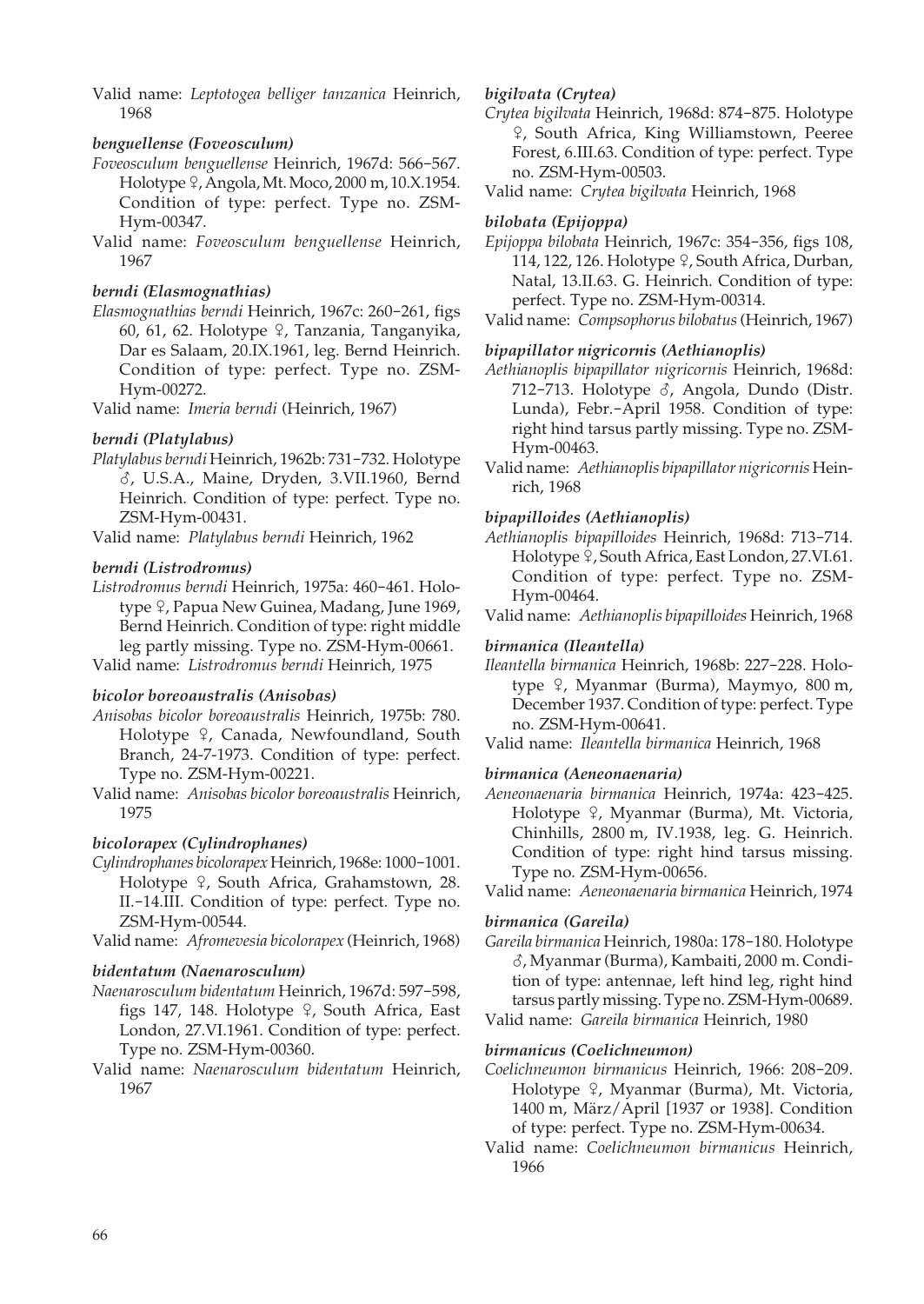## *birmanicus (Pseudomaraces)*

- *Pseudomaraces birmanicus* Heinrich, 1975a: 510-511. Holotype <sup>Q</sup>, Myanmar (Burma), Mt. Victoria, Chinhills, 1400 m, III. u IV.38, leg. G. Heinrich. Condition of type: apex of right antenna missing. Type no. ZSM-Hym-00659.
- Valid name: *Pseudomaraces birmanicus* Heinrich, 1975

#### *birmanicus (Hoplismenus)*

*Hoplismenus birmanicus* Heinrich, 1975a: 447-448. Holotype <sup>Q</sup>, Myanmar (Burma), Kambaiti, 7000 ft, 7.4., R. Malaise. Condition of type: forelegs missing. Type no. ZSM-Hym-00674.

Valid name: *Hoplismenus birmanicus* Heinrich, 1975

## *bodmanorum (Coelichneumon)*

- *Coelichneumon bodmanorum* Heinrich, 1950b: 18-19. Holotype <sup>Q</sup>, Germany, Ludwigshaven am Bodensee, 3.6.49, leg. H. Bury. Condition of type: apex of right antenna missing, hind margins of wings slightly damaged. Type no. ZSM-Hym-00785.
- Valid name: *Coelichneumon bodmanorum* Heinrich, 1950

#### *boreovagans (Cratichneumon)*

- *Cratichneumon boreovagans* Heinrich, 1962c: 870-871. Holotype <sup>Q</sup>, U.S.A., Maine, Livermore, 28.VI. 1961, Bernd Heinrich. Condition of type: perfect. Type no. ZSM-Hym-00416.
- Valid name: *Cratichneumon boreovagans* Heinrich, 1962

#### *brevior (Phaeogenes)*

*Phaeogenes brevior* Heinrich, 1977: 305-306, Map 144. Holotype <sup>Q</sup>, U.S.A., Georgia, Monroe Co., Forsyth, 12-IV-1971, G. Heinrich. Condition of type: left middle tarsus partly missing, right middle and hind tarsus partly missing. Type no. ZSM-Hym-00864.

Valid name: *Phaeogenes brevior* Heinrich, 1977

## *breviscutellatus (Platylabus)*

- *Platylabus breviscutellatus* Heinrich, 1974b: 124-126. Holotype <sup>Q</sup>, Myanmar (Burma), Kambaiti, 2000 m, 14.V.34, Malaise. Condition of type: left antenna missing. Type no. ZSM-Hym-00679.
- Valid name: *Platylabus breviscutellatus* Heinrich, 1974

#### *brevistriata (Crytea)*

*Crytea brevistriata* Heinrich, 1968d: 875-876. Holotype W, Tanzania, Tanganyika, Uluguru Mts., near Morogoro, 700 m, 5.I.1962. Condition of type: apices of antennae missing. Type no. ZSM-Hym-00504.

Valid name: *Crytea brevistriata* Heinrich, 1968

## *broweri (Ichneumon)*

*Ichneumon broweri* Heinrich, 1961c: 337-338. Holotype º, U.S.A., Maine, Mt. Katahdin, 31.VII.1954, A. E. Brower. Condition of type: perfect. Type no. ZSM-Hym-00181.

Valid name: *Ichneumon broweri* Heinrich, 1961

#### *broweri (Cratichneumon)*

*Cratichneumon broweri* Heinrich, 1971: 998-999. Holotype <sub>9</sub>, U.S.A., Aroostook Co., Maine, Round Mt. July. Condition of type: perfect. Type no. ZSM-Hym-00420.

Valid name: *Cratichneumon broweri* Heinrich, 1971

#### *browniops (Ichneumon)*

*Ichneumon browniops* Heinrich, 1969b: 950-952. Holotype  $9$ , U.S.A., Maine, Chesterville, 29.VIII.1966, peat bog. Condition of type: perfect. Type no. ZSM-Hym-00170.

Valid name: *Ichneumon browniops* Heinrich, 1969

#### *brunnea (Hemibystra)*

*Hemibystra brunnea* Heinrich, 1968e: 1192-1193. Holotype <sup>Q</sup>, Tanzania, S. Tanganyika, Mdando Forest, 30 km S of Njombe, 2400 m, 24.X.1962. Condition of type: perfect. Type no. ZSM-Hym-00622.

Valid name: *Hemibystra brunnea* Heinrich, 1968

#### *brunneops (Hemibystra)*

*Hemibystra brunneops* Heinrich, 1968e: 1170-1171. Holotype <sup>Q</sup>, South Africa, Storms River, Cape Province, III.1963. Condition of type: left hind tarsus partly missing. Type no. ZSM-Hym-00609. Valid name: *Hemibystra brunneops* Heinrich, 1968

#### *brunnescens (Apaeleticus)*

*Apaeleticus brunnescens* Heinrich, 1962b: 793-794. Holotype  $9$ , U.S.A., Maine, Jackman, July 2. Gerd H. Heinrich. Condition of type: perfect. Type no. ZSM-Hym-00446.

Valid name: *Apaeleticus brunnescens* Heinrich, 1962

#### *brunnescens (Hemibystra)*

- *Hemibystra brunnescens* Heinrich, 1968e: 1166-1168. Holotype  $9$ , South Africa, Grahamstown, 28. II-14.III.1963. Condition of type: left hind tarsus missing. Type no. ZSM-Hym-00608.
- Valid name: *Hemibystra brunnescens* Heinrich, 1968

#### *bucephala (Aethiamblys)*

- *Aethiamblys bucephala* Heinrich, 1967b: 193-194. Holotype  $\delta$ , South Africa, Zululand, Mangusi River, Nov. Dec. 1945, A. Bell Marley. Condition of type: perfect. Type no. ZSM-Hym-00266.
- Valid name: *Aethiamblys bucephalus* Heinrich, 1967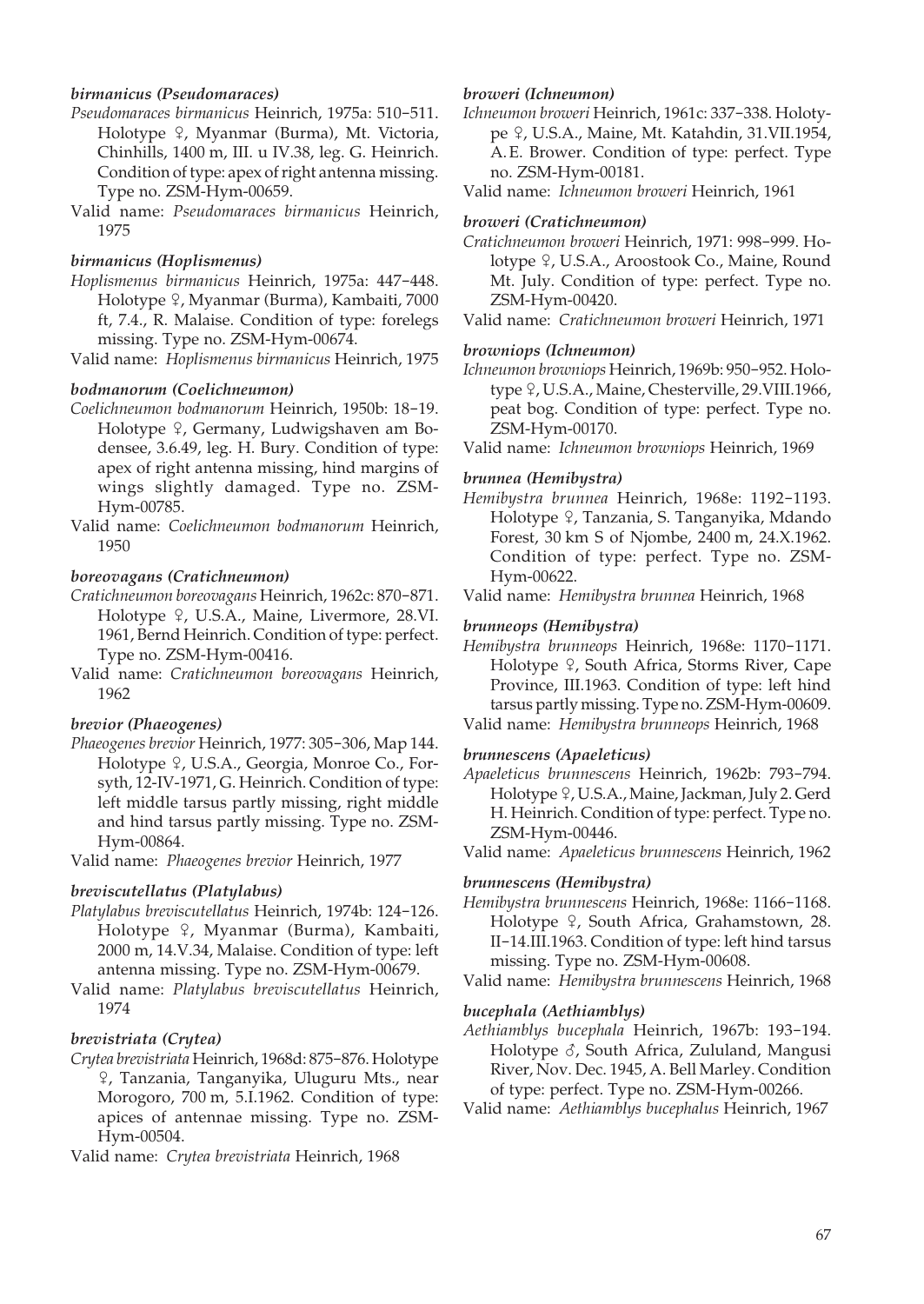## *burmanni (Ichneumon)*

- *Ichneumon burmanni* Heinrich, 1980c: 18-19. Holotype W, Austria, Tirol, Obergurgl, 3000 m, 20.VII.74, ex *Gnophos coelibaria* Hbn., leg. K. Burmann. Condition of type: left hind wing missing. Type no. ZSM-Hym-00832.
- Valid name: *Ichneumon cynthiae* Kriechbaumer, 1888

#### *buryas (Ichneumon)*

*Ichneumon buryas* Heinrich, 1949a: 23-24, fig. 1. Holotype <sup>Q</sup>, Germany, Berchtesgaden, Jenner, 1200 m, 25 Mai [1947] (leg. H. Bury). Condition of type: apex of left hind wing slightly damaged. Type no. ZSM-Hym-00845.

Valid name: *Ichneumon buryas* Heinrich, 1949

## *busseolae (Dentichasmias)*

*Dentichasmias busseolae* Heinrich, 1968e: 1099-1100, figs 227, 228. Holotype ?, Tanzania, Tanganyika, Uluguru Mts., 1500-1800 m, 29.XI.61. Condition of type: perfect. Type no. ZSM-Hym-00587.

Valid name: *Dentichasmias busseolae* Heinrich, 1968

## *bystromorpha (Hemibystra)*

*Hemibystra bystromorpha* Heinrich, 1968e: 1197-1199. Holotype <sup>Q</sup>, South Africa, Storms River, Cape Province, 17.III.1963, G. Heinrich. Condition of type: perfect. Type no. ZSM-Hym-00625.

Valid name: *Hemibystra bystromorpha* Heinrich, 1968

#### *cacolensis (Semitogea)*

*Semitogea cacolensis* Heinrich, 1968d: 802-803. Holotype  $\delta$ , Angola, Cacolo, 1300 m, 23. Dec. 1957-27. Jan. 58. Condition of type: apex of left antenna missing. Type no. ZSM-Hym-00485.

Valid name: *Semitogea cacolensis* Heinrich, 1968

## *caerulamoenus (Ctenichneumonops)*

- *Ctenichneumonops caerulamoenus* Heinrich, 1967d: 660-661. Holotype <sup>Q</sup>, Tanzania, S. Tanganyika, Rungwe Mts., 2600 m, XI.62. Condition of type: perfect. Type no. ZSM-Hym-00458.
- Valid name: *Ctenichneumonops caerulamoenus* Heinrich, 1967

#### *caerulamoenus merumontis (Ctenichneumonops)*

- *Ctenichneumonops caerulamoenus merumontis* Heinrich, 1967d: 661. Holotype  $\delta$ , Tanzania, S. Tanganyika, Rungwe Mts., 2700 m, 10.-17.VII.1962. Condition of type: wings slightly damaged. Type no. ZSM-Hym-00459.
- Valid name: *Ctenichneumonops caerulamoenus merumontis* Heinrich, 1967

## *calamagrostis (Exephanes)*

*Exephanes calamagrostis* Heinrich, 1950b: 15-17. Holotype  $9$ , Germany, W. Oberharz, 24.7.47, R. Hinz. Condition of type: wing apices slightly damaged. Type no. ZSM-Hym-00822.

Valid name: *Exephanes rhenanus* Habermehl, 1918

## *calcatorius albidior (Orgichneumon)*

*Orgichneumon calcatorius albidior* Heinrich, 1977: 80- 81, Map 36. Holotype  $9$ , U.S.A., Florida, Highlands Co., Highlands Hammock State Park, 1-IV-1970, D. Radtke. Condition of type: perfect. Type no. ZSM-Hym-00714.

#### *californicus (Barichneumon)*

*Barichneumon californicus* Heinrich, 1971: 1013-1014. Holotype <sup>Q</sup>, U.S.A., California, Los Angeles, 5 Oct. 1969, leg. B. Heinrich. Condition of type: perfect. Type no. ZSM-Hym-00377.

Valid name: *Barichneumon californicus* Heinrich, 1971

## *caliginops (Thyrateles)*

- *Thyrateles caliginops* Heinrich, 1961c: 351-352, figs 25, 54. Holotype  $9$ , U.S.A., Maine, Dryden, 22.VII.1952. Condition of type: perfect. Type no. ZSM-Hym-00183.
- Valid name: *Thyrateles caliginops* Heinrich, 1961

## *caloscelis* **var.** *admontensis (Ichneumon)*

*Ichneumon caloscelis* var. *admontensis* Heinrich, 1951b: 260. Holotype  $9$ , Austria, Ob. Johnsbachtal, leg. H. Franz. Condition of type: perfect. Type no. ZSM-Hym-00830.

Notes: Preoccupied by *Ichneumon gracilicornis* Gravenhorst var. *admontensis* Strobl, 1901.

Valid name: *Ichneumon admontis* Hilpert, 1992

## *calvicoxa (Stenaoplus)*

*Stenaoplus calvicoxa* Heinrich, 1968e: 1134-1135. Holotype 9, Tanzania, Tanganyika, Uluguru Mts., 1500 m, 5.XII.1961. Condition of type: apex of left antenna missing. Type no. ZSM-Hym-00600.

Valid name: *Stenaoplus calvicoxa* Heinrich, 1968

#### *camelatra (Leptotogea)*

*Leptotogea camelatra* Heinrich, 1968d: 736-737, fig. 180. Holotype 9, Tanzania, Tanganyika, Uluguru Mts., 1500-1800 m, 15.XII.61. Condition of type: perfect. Type no. ZSM-Hym-00467.

Valid name: *Leptotogea camelatra* Heinrich, 1968

## *canadicola (Ichneumon)*

*Ichneumon canadicola* Heinrich, 1961c: 293-294. Holotype <sub>9</sub>, U.S.A., Maine, Dryden, G. Heinrich. Condition of type: perfect. Type no. ZSM-Hym-00729.

Valid name: *Ichneumon canadicola* Heinrich, 1961

Valid name: *Orgichneumon calcatorius albidior* Heinrich, 1977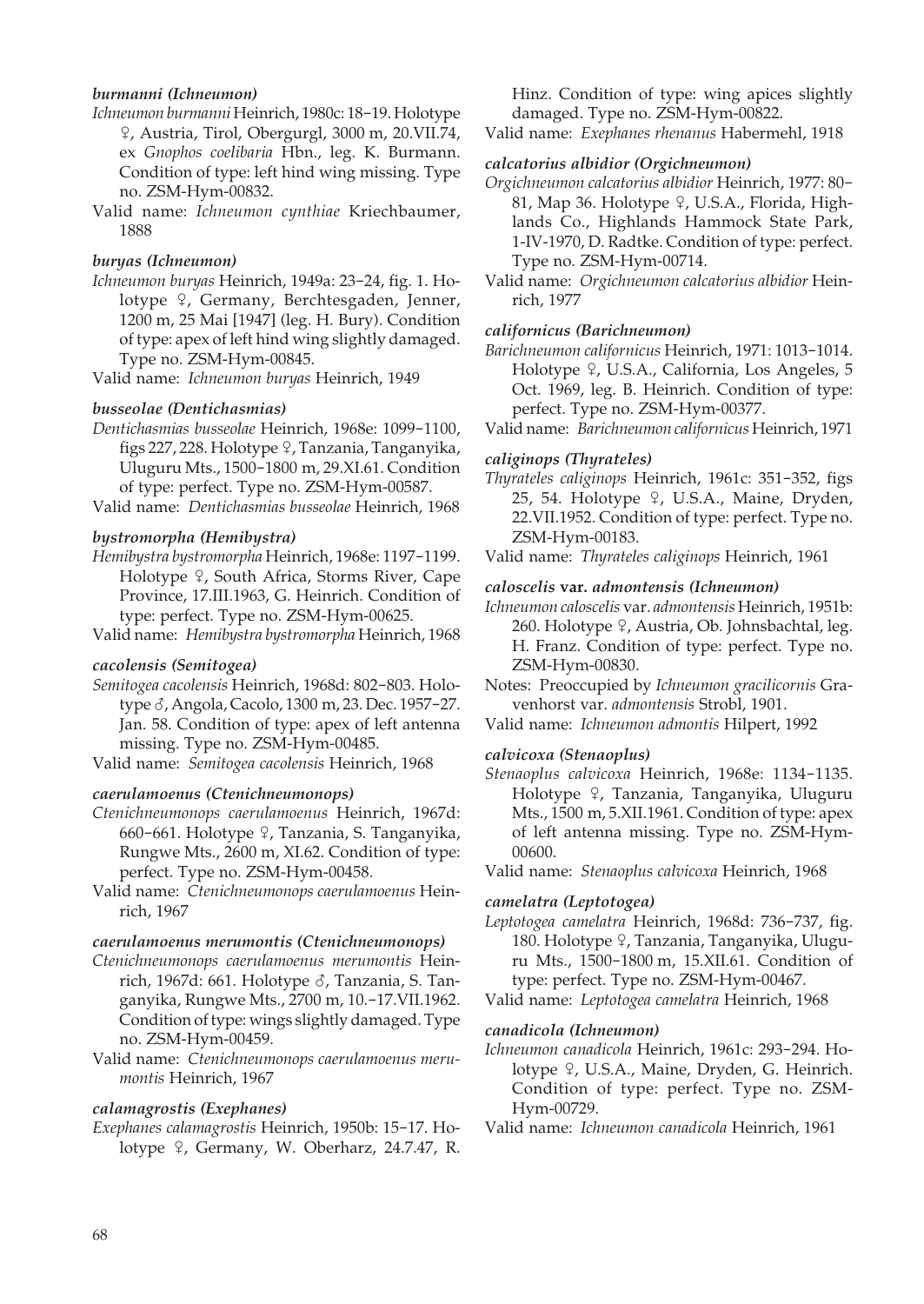## *cancanensis (Leptotogea)*

*Leptotogea cancanensis* Heinrich, 1968e: 1229-1230. Holotype <sup>Q</sup>, Guinea, Kankan, 25.III.1968. Condition of type: perfect. Type no. ZSM-Hym-00476. Valid name: *Leptotogea cancanensis* Heinrich, 1968

#### *canzelicus (Cylindrophanes)*

*Cylindrophanes canzelicus* Heinrich, 1968e: 1001-1002. Holotype  $\varphi$ , Angola, 30 km N of Quiculungo, Sept./Okt. 1957. Condition of type: left mid leg missing. Type no. ZSM-Hym-00545.

Valid name: *Afromevesia canzelica* (Heinrich, 1968)

## *capensis (Afromelanichneumon)*

- *Afromelanichneumon capensis* Heinrich, 1967d: 518- 521, figs 140, 141. Holotype  $\frac{1}{7}$ , South Africa, Grahamstown, 28.II.-14.III.63. Condition of type: perfect. Type no. ZSM-Hym-00334.
- Valid name: *Afromelanichneumon capensis* Heinrich, 1967

## *capensis (Lissolongichneumon)*

- *Lissolongichneumon capensis* Heinrich, 1968e: 1039- 1040. Holotype  $\frac{1}{2}$ , South Africa, Storms River, Cape Province, 18.III.1963. Condition of type: perfect. Type no. ZSM-Hym-00562.
- Valid name: *Lissolongichneumon capensis* Heinrich, 1968

## *capicola (Afromelanichneumon)*

- *Afromelanichneumon capicola* Heinrich, 1967d: 529- 530. Holotype  $\delta$ , South Africa, Cape Town, 1.-4. IV.1963. Condition of type: perfect. Type no. ZSM-Hym-00338.
- Valid name: *Afromelanichneumon capicola* Heinrich, 1967

### *carbo (Pseudamblyteles)*

*Pseudamblyteles carbo* Heinrich, 1961d: 419-420. Holotype 9, U.S.A., Maine, Dryden, 31.VII.1959. Gerd H. Heinrich. Condition of type: perfect. Type no. ZSM-Hym-00205.

Valid name: *Diphyus carbo* (Heinrich, 1961)

#### *carbops (Lissolongichneumon)*

- *Lissolongichneumon carbops* Heinrich, 1968e: 1042- 1044. Holotype  $\delta$ , Tanzania, Tanganyika, W. Usambara Mts., 2100 m, II.1962. Condition of type: apex of left antenna and right hind tarsus missing. Type no. ZSM-Hym-00565.
- Valid name: *Lissolongichneumon carbops* Heinrich, 1968

#### *carolinae (Cratichneumon)*

*Cratichneumon carolinae* Heinrich, 1971: 991-992. Holotype <sup>Q</sup>, U.S.A., Raleigh (N. Carolina), 10 June 1951. Condition of type: apex of right antenna missing. Type no. ZSM-Hym-00406.

Valid name: *Cratichneumon carolinae* Heinrich, 1971

## *carolinensis (Barichneumon)*

*Barichneumon carolinensis* Heinrich, 1972a: 199-200. Holotype  $\delta$ , U.S.A., Raleigh, North Carolina, 10.VI.1951. Condition of type: perfect. Type no. ZSM-Hym-00375.

Valid name: *Barichneumon carolinensis* Heinrich, 1972

#### *carotifer (Chasmopygium)*

*Chasmopygium carotifer* Heinrich, 1967b: 131, figs 35, 36. Holotype 9, Tanzania, S.W. Tanganyika, Mbea, 18.XII.62. Condition of type: perfect. Type no. ZSM-Hym-00252.

Valid name: *Chasmopygium carotifer* Heinrich, 1967

## *castaneus styriacus (Aoplus)*

- *Aoplus castaneus styriacus* Heinrich, 1951b: 277-278. Holotype <sup>Q</sup>, Austria, Steiermark, Admont, Kaiserau, 1100 m, 10.6.50. Condition of type: perfect. Type no. ZSM-Hym-00803.
- Valid name: *Aoplus castaneus styriacus* Heinrich, 1951

#### *cataloniensis (Paracoelichneumon)*

- *Paracoelichneumon cataloniensis* Heinrich, 1980c: 14- 15. Holotype º, Spain, Kataloniya, Balanya, 10.X.1934 Condition of type: perfect. Type no. ZSM-Hym-00790.
- Valid name: *Paracoelichneumon cataloniensis* Heinrich, 1978

## *ceaurei (Stenichneumon)*

- *Stenichneumon ceaurei* Heinrich, 1949c: 1. Holotype W, Serbia, western Serbia, Juni 1916, ex *Plusia c-aureum* Knoch. Condition of type: perfect. Type no. ZSM-Hym-00857.
- Valid name: *Patrocloides ceaurei* (Heinrich, 1949)

#### *cedrorum (Crytea)*

*Crytea cedrorum* Heinrich, 1968d: 877-878. Holotype W, Tanzania, Tanganyika, W. Usambara Mts., 1800 m, 15.III.1962; cedar forest. Condition of type: perfect. Type no. ZSM-Hym-00506.

Valid name: *Crytea cedrorum* Heinrich, 1968

#### *charlottae (Pseudamblyteles)*

*Pseudamblyteles charlottae* Heinrich, 1965a: 95-96. Holotype <sup>Q</sup>, Myanmar (Burma), Mt. Victoria, 2400 m, Mai [1937]. Condition of type: wing margins slightly damaged, right hind tarsus partly missing. Type no. ZSM-Hym-00651.

Valid name: *Diphyus charlottae* (Heinrich, 1965)

#### *charlottae shanicus (Eurylabus)*

- *Eurylabus charlottae shanicus* Heinrich, 1974a: 455. Holotype  $9$ , Myanmar (Burma), 2000 m, 17/5, 1934, Malaise. Condition of type: perfect. Type no. ZSM-Hym-00676.
- Valid name: *Eurylabus charlottae shanicus* Heinrich, 1974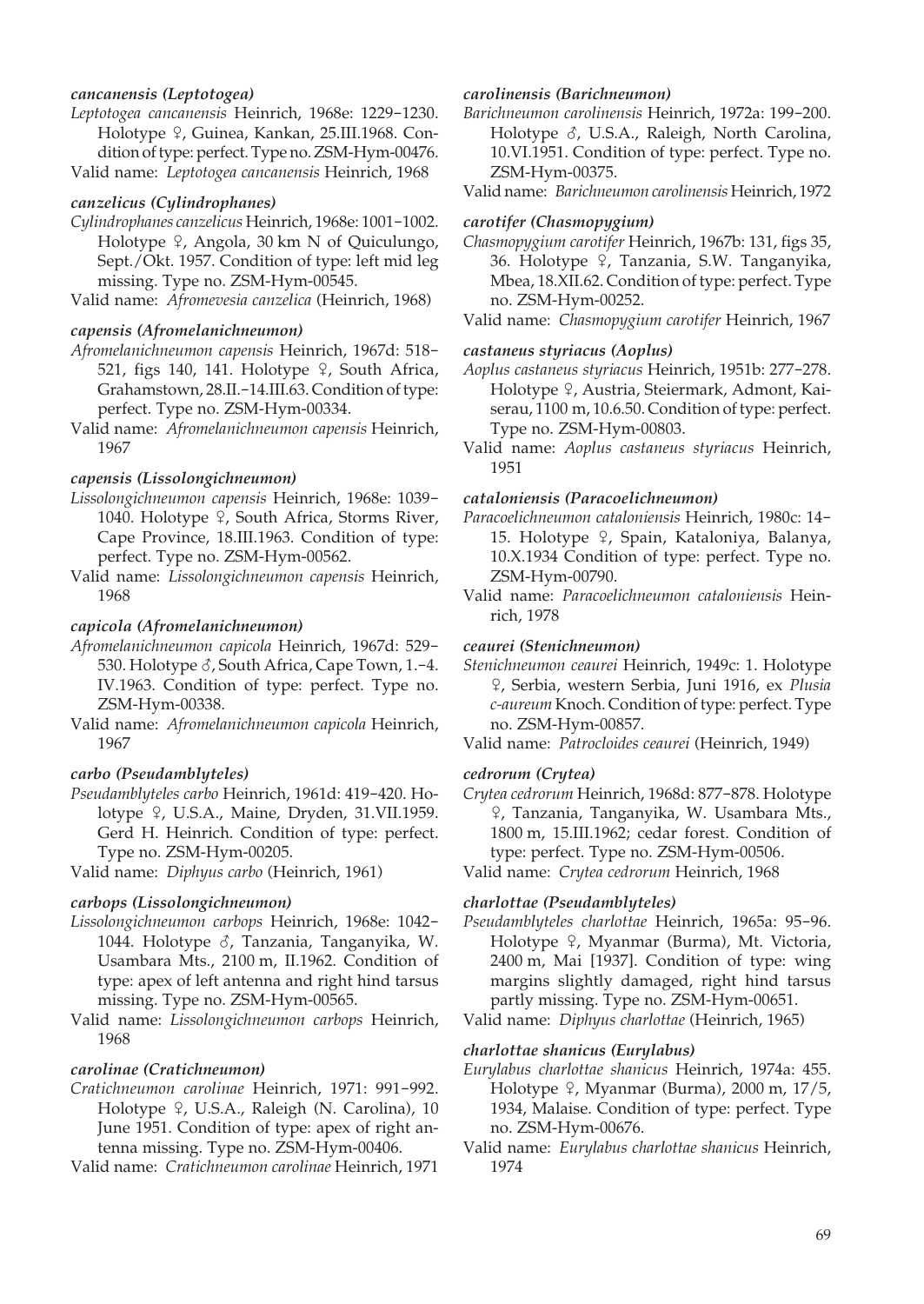## *chasmodops (Ichneumon)*

*Ichneumon chasmodops* Heinrich, 1961c: 259-261, figs 8, 40. Holotype  $9$ , U.S.A., Maine, Dryden, hibernating. Condition of type: perfect. Type no. ZSM-Hym-00169.

Valid name: *Ichneumon chasmodops* Heinrich, 1961

## *cirrogaster casacstanica (Callajoppa)*

- *Callajoppa cirrogaster casacstanica* Heinrich, 1980c: 10. Holotype <sup>Q</sup>, Kazakhstan, Essil distr., Buzaluk, 1.VII.08. Condition of type: right antenna partly and left hind tarsomers 3-5 missing. Type no. ZSM-Hym-00782.
- Valid name: *Callajoppa cirrogaster casacstanica* Heinrich, 1980

## *citriconiger (Leptophatnus)*

*Leptophatnus citriconiger* Heinrich, 1967b: 105-106. Holotype 9, Tanzania, Tanganyika, Uluguru Mts., 700 m, 14.I.1962. Condition of type: perfect. Type no. ZSM-Hym-00244.

Valid name: *Leptophatnus citriconiger* Heinrich, 1967

## *citripes (Afromelanichneumon)*

- *Afromelanichneumon citripes* Heinrich, 1967d: 536-537. Holotype  $\delta$ , Tanzania, Tanganyika, Rungwe Mts., 2600 m, 12.XI.62. Condition of type: perfect. Type no. ZSM-Hym-00340.
- Valid name: *Afromelanichneumon citripes* Heinrich, 1967

## *citriscuta (Ceratojoppa)*

*Ceratojoppa citriscuta* Heinrich, 1967b: 209. Holotype M, Tanzania, Tanganyika, Uluguru Mts., 1500- 1800 m, 14.XII. Condition of type: perfect. Type no. ZSM-Hym-00269.

Valid name: *Ceratojoppa citriscuta* Heinrich, 1967

#### *columbianus (Coelichneumon)*

- *Coelichneumon columbianus* Heinrich, 1961a: 38. Holotype <sup>Q</sup>, Canada, British Columbia, Robson, 29.VII.1953 (H. R. Foxlee). Condition of type: left middle leg missing, right hind tarsus partly missing. Type no. ZSM-Hym-00703.
- Valid name: *Coelichneumon columbianus* Heinrich, 1961

## *complicatus (Melanichneumon)*

- *Melanichneumon complicatus* Heinrich, 1977: 251-253, Map 115. Holotype 9, U.S.A., Louisiana, Webster Co., Bistineau State Park, near Doyline, 21-25. IV.1972. G. Heinrich, D. Shaneck. Condition of type: perfect. Type no. ZSM-Hym-00217.
- Valid name: *Melanichneumon complicatus* Heinrich, 1977

## *confirmatus insignitior (Aoplus)*

*Aoplus confirmatus insignitior* Heinrich, 1977: 257, Map 117. Holotype 9, U.S.A., Tennessee, Henderson Co., Natchez Trail State Park, 20-25-V-1972. Condition of type: perfect. Type no. ZSM-Hym-00715.

Valid name: *Aoplus confirmatus insignitior* Heinrich, 1977

#### *confusus megalurus (Crypteffigies)*

- *Crypteffigies confusus megalurus* Heinrich, 1961b: 180.  $H$ olotype  $\frac{1}{2}$ , Canada, Ontario, Nipigon, 1.VI.1956. Condition of type: perfect. Type no. ZSM-Hym-00384.
- Valid name: *Crypteffigies megalurus* Heinrich, 1961

## *congica (Magwengiella)*

*Magwengiella congica* Heinrich, 1967c: 387-388. Holotype <sup>Q</sup>, Congo, Congo Belge, Kaniama, 6.XI.1939, H. I. Bredo. Condition of type: apex of left fore wing damaged, apex of right antenna, right hind tibia and tarsus missing. Type no. ZSM-Hym-00322.

Valid name: *Magwengiella congica* Heinrich, 1967

## *conscopa (Ichneumon)*

*Ichneumon conscopa* Heinrich, 1961c: 250-251. Holotype  $9$ , U.S.A., Maine, Dryden, 1.IX.1959. Condition of type: perfect. Type no. ZSM-Hym-00738. Valid name: *Ichneumon conscopa* Heinrich, 1961

## *constantineanui (Stenobarichneumon***?***)*

*Stenobarichneumon*? *constantineanui* Heinrich, 1972b: 99-101. Holotype 9, Romania, S. Bessarabia, Maniar, 19.VIII.27. Condition of type: right foreleg partly missing, left hind tarsus partly missing. Type no. ZSM-Hym-00859.

Valid name: *Barichneumon gemellus* (Gravenhorst, 1829)

#### *convexius meruensis (Corymbichneumon)*

- *Corymbichneumon convexius meruensis* Heinrich, 1967b: 159. Holotype ?, Tanzania, Tanganyika, Mt. Meru, 2700 m, 10-17.VII.1962, B. Heinrich. Condition of type: perfect. Type no. ZSM-Hym-00262.
- Valid name: *Corymbichneumon convexius meruensis* Heinrich, 1967

#### *convexius njombicus (Corymbichneumon)*

- *Corymbichneumon convexius njombicus* Heinrich, 1967b: 159-160. Holotype ?, Tanzania, Southern Tanganyika, Mdando Forest, 30 mi. south of Njombe, 2400 m, 18.X.1962. Condition of type: apex of the left antenna, right foretarsus and left hind tarsus missing. Type no. ZSM-Hym-00263.
- Valid name: *Corymbichneumon convexius njombicus* Heinrich, 1967

## *convexius uluguricus (Corymbichneumon)*

*Corymbichneumon convexius uluguricus* Heinrich, 1967b: 158-159. Holotype 9, Tanzania, Tanga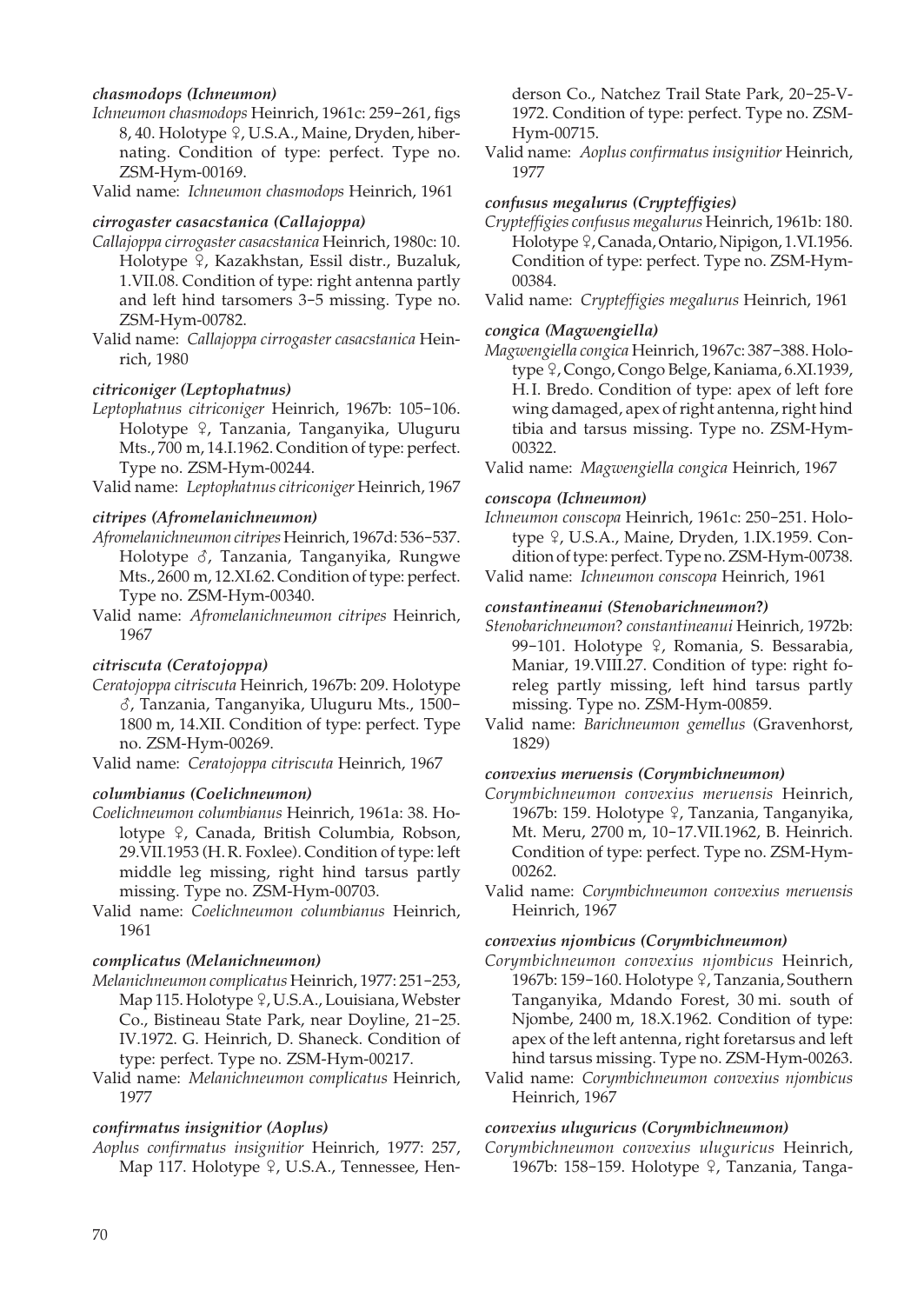nyika, Uluguru Mts., 1600 m, 13.XII.1961. Condition of type: perfect. Type no. ZSM-Hym-00261.

Valid name: *Corymbichneumon convexius uluguricus* Heinrich, 1967

## *convexius usambarae (Corymbichneumon)*

- *Corymbichneumon convexius usambarae* Heinrich, 1967b: 157-158. Holotype  $\frac{1}{2}$ , Tanzania, Tanganyika, Western Usambara Mts., 2100 m, 21. III.1962. Condition of type: perfect. Type no. ZSM-Hym-00260.
- Valid name: *Corymbichneumon convexius usambarae* Heinrich, 1967

## *copei heteropteryx (Conocalama)*

*Conocalama copei heteropteryx* Heinrich, 1962c: 822. Holotype <sup>Q</sup>, U.S.A., Maine, Rockwood, 6.VII. Condition of type: left hind tarsus partly missing. Type no. ZSM-Hym-00693.

Valid name: *Conocalama copei* (Cresson, 1868)

## *coriaceus (Dicaelotus)*

*Dicaelotus coriaceus* Heinrich, 1977: 317-318, Map 154. Holotype 9, U.S.A., Tennessee, Henderson Co., Natches trail State Park, 22-26-VI-1972, G. Heinrich, D. Shaneck. Condition of type: left fore tarsus partly missing, right middle leg missing, right hind tarsus partly missing. Type no. ZSM-Hym-00865.

Valid name: *Dicaelotus coriaceus* Heinrich, 1977

## *cornelliger angolicus (Afrocoelichneumon)*

- *Afrocoelichneumon cornelliger angolicus* Heinrich, 1967b: 172. Holotype <sup>Q</sup>, Angola, Distr. Calulo, Quitondo, 2400 m, 11.8.-2.9.1957. Condition of type: apex of the left hind tarsus missing. Type no. ZSM-Hym-00264.
- Valid name: *Afrocoelichneumon cornelliger angolicus* Heinrich, 1967

## *cornelliger tanganyikae (Afrocoelichneumon)*

- *Afrocoelichneumon cornelliger tanganyikae* Heinrich, 1967b: 172–173. Holotype  $\frac{1}{2}$ , Tanzania, Northern Tanganyika, Western Usambara Mts., Lushoto, 1600 m, 26.II.1962. Condition of type: perfect. Type no. ZSM-Hym-00265.
- Valid name: *Afrocoelichneumon cornelliger tanganyikae* Heinrich, 1967

## *cornuta aequatorialis (Ceratojoppa)*

- *Ceratojoppa cornuta aequatorialis* Heinrich, 1967b: 205. Holotype <sup>Q</sup>, Tanzania, Tanganyika, Morogoro, 1.I.1963, G. Heinrich. Condition of type: left hind tarsus missing. Type no. ZSM-Hym-00267.
- Valid name: *Ceratojoppa cornuta aequatorialis* Heinrich, 1967

## *corrugata angolensis (Tosquinetia)*

- *Tosquinetia corrugata angolensis* Heinrich, 1967c: 320. Holotype  $\varphi$ , Angola, oca Canzele, 30 km N of Quiculungo, 20.III.1955. Condition of type: antennae missing. Type no. ZSM-Hym-00282.
- Valid name: *Compsophorus corrugatus angolensis* (Heinrich, 1967)

## *cottrelli occidentalis (Neotypus)*

- *Neotypus cottrelli occidentalis* Heinrich, 1967c: 277, figs 70, 78. Holotype  $\frac{1}{2}$ , Congo, Pointe Noire, June 12/13, 1957. Condition of type: perfect. Type no. ZSM-Hym-00276.
- Valid name: *Neotypus cottrelli occidentalis* Heinrich, 1967

## *coxipunctus (Cylindrophanes)*

- *Cylindrophanes coxipunctus* Heinrich, 1968e: 982-984. Holotype 9, Tanzania, Tanganyika, W. Usambara Mts., 1600 m, 2.III.1962. Condition of type: right middle leg missing. Type no. ZSM-Hym-00533.
- Valid name: *Afromevesia coxipuncta* (Heinrich, 1968)

## *crassipunctatus (Barichneumon)*

- *Barichneumon crassipunctatus* Heinrich, 1971: 1009- 1011. Holotype 9, U.S.A., Athens-Nicholson, Georgia, 31.VIII.-7.IX.70. Condition of type: perfect. Type no. ZSM-Hym-00368.
- Valid name: *Barichneumon sphageti crassipunctatus* Heinrich, 1977

## *craterorum (Ichneumon)*

- *Ichneumon craterorum* Heinrich, 1978b: 160-161. Holotype  $\frac{1}{7}$ , U.S.A., Idaho, Craters of the Moon, 18.VII.1965. Condition of type: perfect. Type no. ZSM-Hym-00182.
- Valid name: *Ichneumon craterorum* Heinrich, 1978

## *culiciops (Terebraella)*

*Terebraella culiciops* Heinrich, 1972a: 211. Holotype W, U.S.A., Archb. Biol. St., Lake Placid, Florida, 22.6.1967. Condition of type: perfect. Type no. ZSM-Hym-00452.

Valid name: *Terebraella culiciops* Heinrich, 1972

## *curtitarsis (Clypeolabus)*

- *Clypeolabus curtitarsis* Heinrich, 1974b: 142-143. Holotype <sup>Q</sup>, Myanmar (Burma), Mt. Victoria, Chinhills, 2800 m, IV.38. leg. G. Heinrich. Condition of type: perfect. Type no. ZSM-Hym-00677. Valid name: *Clypeolabus curtitarsis* Heinrich, 1974
- 

## *cyanimontis (Ichneumon)*

- *Ichneumon cyanimontis* Heinrich, 1978b: 159-160. Holotype  $\delta$ , U.S.A., Maine, Mt. Blue, 15.III.1960. Condition of type: perfect. Type no. ZSM-Hym-00179.
- Valid name: *Ichneumon cyanimontis* Heinrich, 1978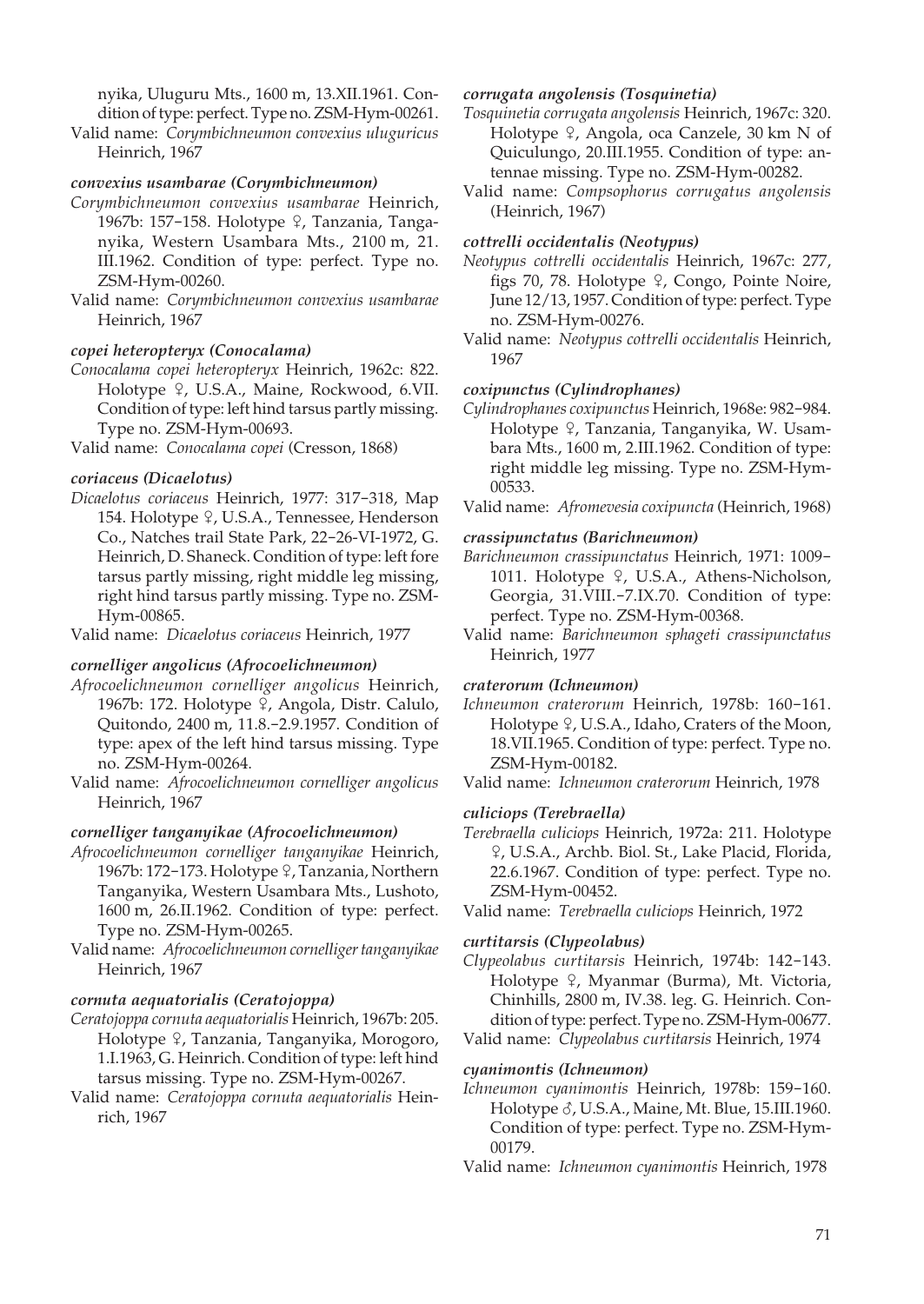## *cyanimontis (Diphyus)*

*Diphyus cyanimontis* Heinrich, 1978b: 162-163. Holotype <sub>9</sub>, U.S.A., Maine, Mt. Blue, 4-9.VI.1978, leg. H. Heinrich. Condition of type: perfect. Type no. ZSM-Hym-00209.

Valid name: *Diphyus cyanimontis* Heinrich, 1978

#### *cylindropygialis (Cylindrophanes)*

- *Cylindrophanes cylindropygialis* Heinrich, 1968e: 990- 991. Holotype 9, South Africa, East London, 27.VII.1961. Condition of type: perfect. Type no. ZSM-Hym-00537.
- Valid name: *Afromevesia cylindropygialis* (Heinrich, 1968)

## *cynthiae occidentalis (Ichneumon)*

- *Ichneumon cynthiae occidentalis* Heinrich, 1980c: 21-22. Holotype  $9$ , Austria, Oetztal, Obergurgl, 2300 m. Holotype: 9, ex *Melitaea cynthia* Rogenhofer, Sept. Condition of type: right leg missing, hind tarsi partly missing, apex of right forewing slightly damaged. Type no. ZSM-Hym-00855.
- Notes: Preoccupied by *Ichneumon occidentalis* Harrington, 1894.

Valid name: *Ichneumon occidentis* Hilpert, 1992

## *danieli (Barichneumon)*

*Barichneumon danieli* Heinrich, 1972a: 200-201. Holotype  $\delta$ , U.S.A., Lake Mohonk, New Paltz (New York), 30.VIII.1966. Leg. G. Smiley. Condition of type: perfect. Type no. ZSM-Hym-00369.

Valid name: *Barichneumon danieli* Heinrich, 1972

## *delirops (Coelichneumon)*

*Coelichneumon delirops* Heinrich, 1977: 55-56, Map 22. Holotype  $\delta$ , U.S.A., Mississippi, Lafayette Co., Water Valley, 11-27-V-1971, M. Horan. Condition of type: perfect. Type no. ZSM-Hym-00707.

Valid name: *Coelichneumon delirops* Heinrich, 1977

#### *deutera (Semitogea)*

*Semitogea deutera* Heinrich, 1968d: 804-805. Holotype W, Angola, Roca Canzele, 30 km N of Quiculungo, 10.III.54. Condition of type: perfect. Type no. ZSM-Hym-00486.

Valid name: *Semitogea deutera* Heinrich, 1968

## *deutera (Crytea)*

*Crytea deutera* Heinrich, 1968d: 867-868. Holotype W, Tanzania, S.W. Tanganyika, Mbeya, 18.XI.52. Condition of type: perfect. Type no. ZSM-Hym-00501.

Valid name: *Crytea deutera* Heinrich, 1968

## *deuteromelas (Rubicundiella)*

*Rubicundiella deuteromelas* Heinrich, 1962a: 573-575, fig. 47. Holotype  $\delta$ , U.S.A., Maine, Mt. Blue, 16.VII.1960. Gerd H. Heinrich. Condition of type: perfect. Type no. ZSM-Hym-00391.

Valid name: *Rubicundiella deuteromelas* Heinrich, 1962

## *dilatata (Hemibystra)*

*Hemibystra dilatata* Heinrich, 1968e: 1189. Holotype W, Angola, 30 km N of Quiculungo, Sept./Okt. 1957. Condition of type: right middle leg, left middle tarsus missing. Type no. ZSM-Hym-00620. Valid name: *Hemibystra dilatata* Heinrich, 1968

## *dilleri (Platylabus)*

*Platylabus dilleri* Heinrich, 1971: 1021-1022. Holotype M, U.S.A., Maine, Mt. Blue, 15-VI-1965; leg. E. Diller. Condition of type: perfect. Type no. ZSM-Hym-00430.

Valid name: *Platylabus dilleri* Heinrich, 1971

## *dilleri (Ichneumon)*

*Ichneumon dilleri* Heinrich, 1980c: 23-24. Holotype W, Italy, Südtirol, Antholzer Obertal, 1800 m, 19.VIII.67, Diller. Condition of type: apex of right antenna missing. Type no. ZSM-Hym-00853.

Valid name: *Ichneumon dilleri* Heinrich, 1980

#### *dillerorum (Ichneumon)*

*Ichneumon dillerorum* Heinrich, 1968c: 720-721. Holotype  $9$ , U.S.A., Mt. Blue, Maine, 12-6-1965. Collection G. Heinrich. Condition of type: perfect. Type no. ZSM-Hym-00725.

Valid name: *Ichneumon dillerorum* Heinrich, 1968

## *disparilis flavidops (Melanichneumon)*

*Melanichneumon disparilis flavidops* Heinrich, 1972a: 203-205. Holotype  $\delta$ , U.S.A., Gainesville, Alachua Co., Florida, 3.V. Condition of type: perfect. Type no. ZSM-Hym-00215.

Valid name: *Melanichneumon disparilis flavidops* Heinrich, 1972

#### *dispersus (Stenarchops)*

*Stenarchops dispersus* Heinrich, 1967d: 624-625. Holotype 9, Tanzania, Tanganyika, W. Usambara Mts., Lushoto, 1600 m, 1.III.1962. Condition of type: perfect. Type no. ZSM-Hym-00363.

Valid name: *Stenarchops dispersus* Heinrich, 1967

#### *distinctipes (Pseudamblyteles)*

*Pseudamblyteles distinctipes* Heinrich, 1961d: 409-410, fig. 37. Holotype 9, U.S.A., Maine, Dryden, hibernating, Gerd H. Heinrich. Condition of type: perfect. Type no. ZSM-Hym-00206.

Valid name: *Diphyus distinctipes* (Heinrich, 1961)

#### *diversapex (Ischnojoppa)*

*Ischnojoppa diversapex* Heinrich, 1967b: 227-228, fig. 56. Holotype 9, Tanzania, S.W. Tanganyika, Mbeya, 20.XI.1962. Condition of type: perfect. Type no. ZSM-Hym-00270.

Valid name: *Ischnojoppa diversapex* Heinrich, 1967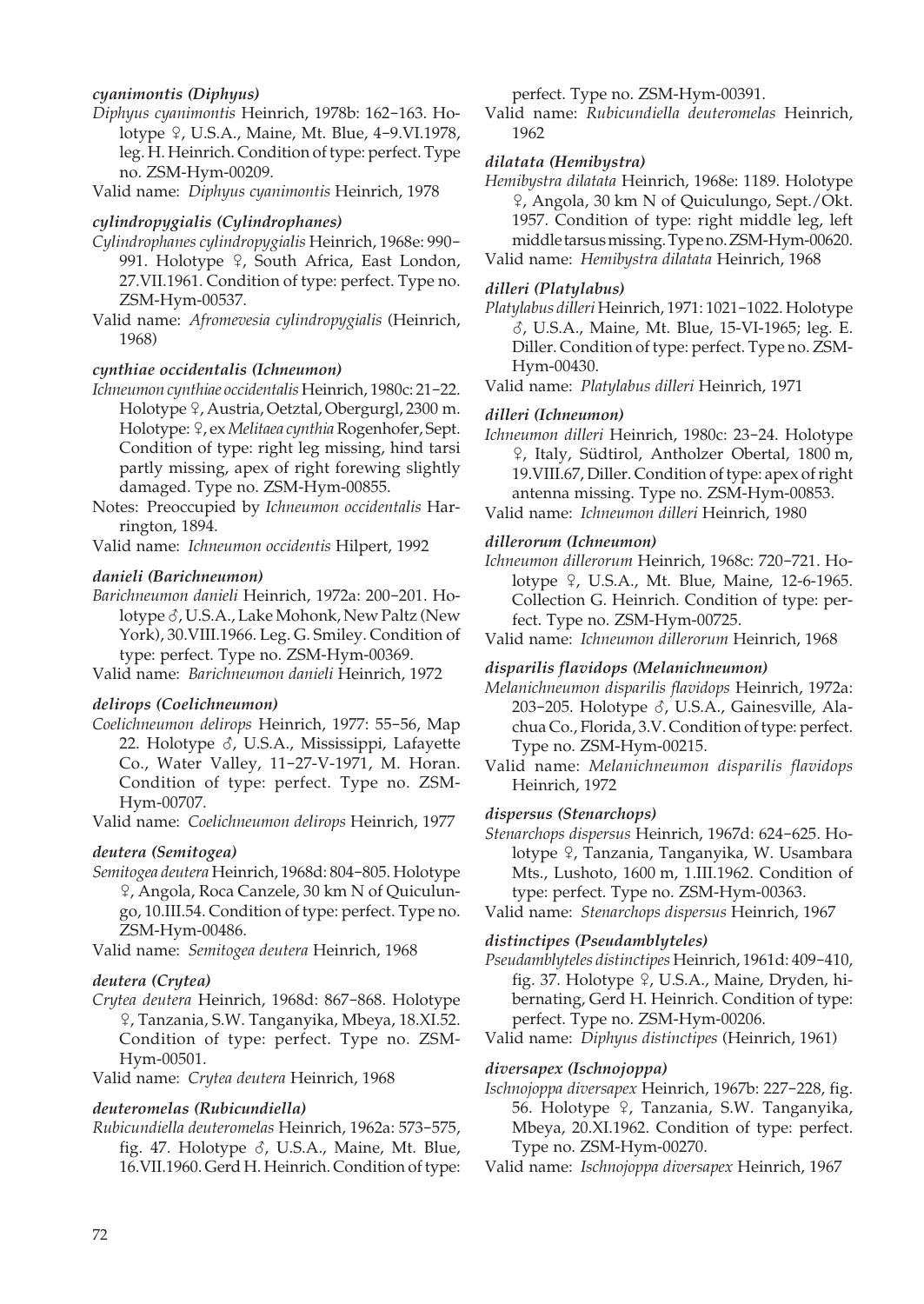## *dorsopictus (Lissolongichneumon)*

- *Lissolongichneumon dorsopictus* Heinrich, 1968e: 1041- 1042. Holotype  $\delta$ , Tanzania, Tanganyika, W. Usambara Mts., 2100 m, 14.III.1962. Condition of type: middle tarsi missing. Type no. ZSM-Hym-00564.
- Valid name: *Lissolongichneumon dorsopictus* Heinrich, 1968

#### *drydeni (Vulgichneumon)*

- *Vulgichneumon drydeni* Heinrich, 1978b: 164-165. Holotype  $\delta$ , U.S.A., Maine, Dryden, 30.VIII.1977. Condition of type: perfect. Type no. ZSM-Hym-00231.
- Valid name: *Vulgichneumon drydeni* Heinrich, 1978

#### *dubia (Semitogea)*

*Semitogea dubia* Heinrich, 1968d: 805-806. Holotype W, Angola, Roca Canzele, 30 km N of Quiculungo, 10.III.54. Condition of type: left hind wing slightly damaged. Type no. ZSM-Hym-00487.

Valid name: *Semitogea dubia* Heinrich, 1968

### *dubiops (Crytea)*

- *Crytea dubiops* Heinrich, 1968d: 892-894. Holotype W, Tanzania, Tanganyika, Dar es Salaam, 18.XI. 1961, G. Heinrich. Condition of type: apex of right antenna missing. Type no. ZSM-Hym-00512.
- Valid name: *Crytea leucotrochus* (Kriechbaumer, 1894)

#### *dubiops brevilineata (Crytea)*

- *Crytea dubiops brevilineata* Heinrich, 1968d: 894. Holotype 9, South Africa, Cape Town, 1.-9.IV.1963. Condition of type: apex of right antenna missing. Type no. ZSM-Hym-00513.
- Valid name: *Crytea leucotrochus brevilineata* Heinrich, 1968

#### *duffieldi (Coelichneumon)*

*Coelichneumon duffieldi* Heinrich, 1971: 965-967. Holotype <sub>9</sub>, U.S.A., Letchworth St. Pk., New York, 8-22-1969, R. Duffield. Condition of type: perfect. Type no. ZSM-Hym-00705.

Valid name: *Coelichneumon jejunus* (Cresson, 1864)

## *duplicans (Stenobarichneumon)*

- *Stenobarichneumon duplicans* Heinrich, 1962a: 638- 639. Holotype  $9$ , U.S.A., Maine, Dryden, 27. VII.1959. Gerd H. Heinrich. Condition of type: right foreleg missing. Type no. ZSM-Hym-00389.
- Valid name: *Stenobarichneumon duplicans* Heinrich, 1962

#### *effigialis (Pseudamblyteles)*

*Pseudamblyteles effigialis* Heinrich, 1961d: 407-409. Holotype <sup>Q</sup>, Canada, Quebec, St. Sauveur, 22. VIII.1959. Gerd H. Heinrich. Condition of type: perfect. Type no. ZSM-Hym-00203.

Valid name: *Diphyus effigialis* (Heinrich, 1961)

#### *effigialis (Crytea)*

- *Crytea effigialis* Heinrich, 1968d: 921-922. Holotype W, South Africa, Pietermaritzburg, 10.-16.II.63. Condition of type: perfect. Type no. ZSM-Hym-00519.
- Valid name: *Crytea hemerythraea* (Morley, 1917)

## *effigialis (Xenojoppa)*

- Xenojoppa effigialis Heinrich, 1975a: 489. Holotype <sup>Q</sup>, Indonesia (Java), Sukabumi Condition of type: apex of right antenna, right middle leg, right hind tarsus missing. Type no. ZSM-Hym-00672.
- Valid name: *Compsophorus effigialis* (Heinrich, 1975)

#### *effigies (Phaisura)*

*Phaisura effigies* Heinrich, 1967c: 439-441. Holotype W, Tanzania, Tanganyika, Dabaga, 2100 m, 26 September 1962. Condition of type: apex of left antena and of right forewing damaged. Type no. ZSM-Hym- 00325.

Valid name: *Phaisura effigies* Heinrich, 1967

#### *effigies (Protichneumon)*

- *Protichneumon effigies* Heinrich, 1961a: 26-27, fig. 15. Holotype <sup>Q</sup>, U.S.A., Maine, Dryden, 25.VII.1956. Condition of type: perfect. Type no. ZSM-Hym-00698.
- Valid name: *Protichneumon effigies* Heinrich, 1961

#### *egregia (Aglaojoppa)*

*Aglaojoppa egregia* Heinrich, 1967a: 15-17. Holotype W, Myanmar (Burma), Mt. Victoria, Chin Hills, 2800 m, 27.IV.38. Condition of type: perfect. Type no. ZSM-Hym-00632.

#### *elegantula (Dammermaniella)*

- *Dammermaniella elegantula* Heinrich, 1934a: 250-251. Syntype 9, Indonesia (Java), Idjen, Ongop-Ongop, 1850 m, Mai 1924, Dammerman. Condition of type: right antenna glued on card. Type no. ZSM-Hym-00655.
- Notes: Heinrich (1934) mentions three specimens in his description (19 and 2 $\delta\delta$ ) but only the female is present in the ZSM collection. The type specimen bears a holotype label that apparently was added later although its status is syntype.
- Valid name: *Dammermaniella elegantula* Heinrich, 1934

#### *emancipandus (Ichneumon)*

- *Ichneumon emancipandus* Heinrich, 1952: 1058-1059, figs 1, 2. Holotype 9, Germany, Allgäu, Osterachtal, 1600 m, 27.viii.1949. Condition of type: left hind tarsus partly missing. Type no. ZSM-Hym-00834.
- Valid name: *Ichneumon silaceus* Gravenhorst, 1829

Valid name: *Aglaojoppa egregia* Heinrich, 1967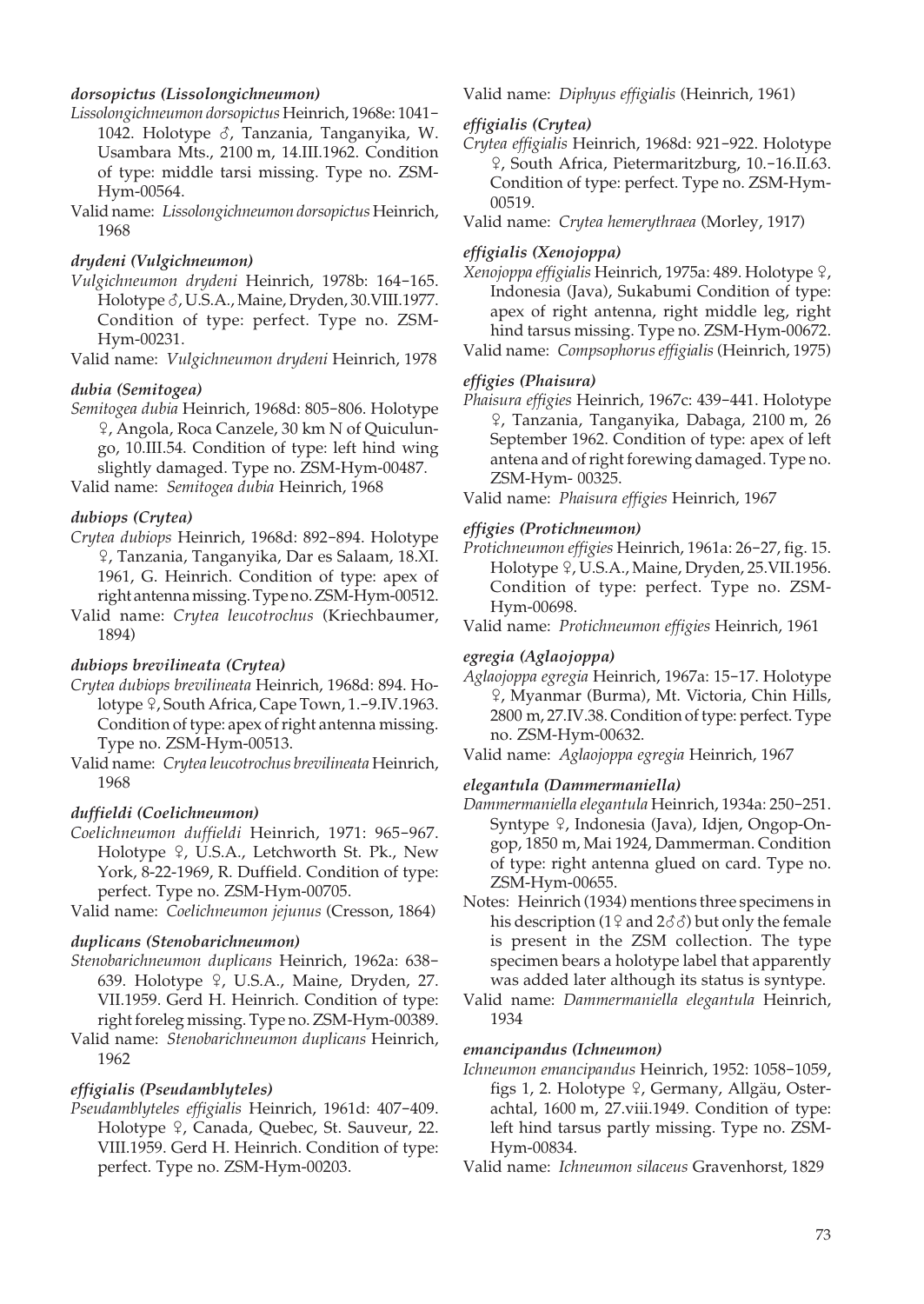#### *emancipatus circalpinus (Ichneumon)*

*Ichneumon emancipatus circalpinus* Heinrich, 1949a: 31-32. Holotype  $9$ , Germany, Berchtesgaden, 1200 m, Mai 1947. Condition of type: perfect. Type no. ZSM-Hym-00831.

Valid name: *Ichneumon emancipatus* Wesmael, 1845

#### *empeyi (Jacotitypus)*

*Jacotitypus empeyi* Heinrich, 1967c: 293-294. Holotype M, South Africa, Discovery, Transvaal, 8.11.1961, H. N. Empey. Condition of type: perfect. Type no. ZSM-Hym-00279.

Valid name: *Jacotitypus empeyi* Heinrich, 1967

#### *erythrinus (Elasmognathias)*

*Elasmognathias erythrinus* Heinrich, 1967c: 262-263, figs 67, 68. Holotype  $\frac{6}{7}$ , Angola, 30 km N of Quiculungo, Sept./Okt.1957. Condition of type: perfect. Type no. ZSM-Hym-00274.

Valid name: *Imeria erythrina* (Heinrich, 1967)

#### *erythristicus (Setantops)*

*Setantops erythristicus* Heinrich, 1968e: 1066-1067. Holotype  $\delta$ , Tanzania, S. Tanganyika, Rungwe Mts., 2600 m, 7.IX.62. Condition of type: perfect. Type no. ZSM-Hym-00573.

Valid name: *Setantops erythristicus* Heinrich, 1968

#### *erythrocoxa (Platylabus)*

*Platylabus erythrocoxa* Heinrich, 1962b: 719-720. Holotype  $9$ , U.S.A., Maine, Dryden, 6.IX.1951. Gerd H. Heinrich. Condition of type: perfect. Type no. ZSM-Hym-00427.

Valid name: *Platylabus erythrocoxa* Heinrich, 1962

#### *eurypus (Ichneumon)*

*Ichneumon eurypus* Heinrich, 1961c: 325-326, fig. 24. Holotype <sup>Q</sup>, Canada, Ontario, 20 km N of Nipigon, 2.VII.1956, G.H. Heinrich. Condition of type: perfect. Type no. ZSM-Hym-00734.

Valid name: *Ichneumon eurypus* Heinrich, 1961

#### *exaltatoria armenica (Callajoppa)*

- *Callajoppa exaltatoria armenica* Heinrich, 1978a: 12-13. Holotype  $\delta$ , Armenia, Vilajet Kars, Gele (Vic. Gole-Merdenik), 2300-2600 m, 10-15 VIII 1965. Condition of type: perfect. Type no. ZSM-Hym-00783.
- Valid name: *Callajoppa exaltatoria armenica* Heinrich, 1980

## *excellens fuscator (Leptotogea)*

- *Leptotogea excellens fuscator* Heinrich, 1968d: 746. Holotype &, Tanzania, Tanganyika, Uluguru Mts., 28.XI.61, 1500-1800 m. Condition of type: perfect. Type no. ZSM-Hym-00471.
- Valid name: *Leptotogea excellens fuscator* Heinrich, 1968

## *excelsior (Melanichneumon)*

*Melanichneumon excelsior* Heinrich, 1962a: 627-628. Holotype  $9$ , U.S.A., Maine, Mt. Blue, 18.VI.1960. Gerd H. Heinrich. Condition of type: perfect. Type no. ZSM-Hym-00226.

Valid name: *Barichneumon excelsior* (Heinrich, 1962)

## *excors (Cratichneumon)*

- *Cratichneumon excors* Heinrich, 1977: 156-157, Map 70. Holotype  $\delta$ , U.S.A., Tennessee, Henderson Co., Natchez Trail State Park, 6-VI-1972. G. Heinrich, D. Shaneck. Condition of type: perfect. Type no. ZSM-Hym-00403.
- Valid name: *Cratichneumon excors* Heinrich, 1977

## *expers (Cratichneumon)*

*Cratichneumon expers* Heinrich, 1972a: 178-180. Holotype  $9$ , U.S.A., Tall Timber Research Station, Tallahassee, Florida, 7.-17. May 1968. Condition of type: perfect. Type no. ZSM-Hym-00408.

Valid name: *Cratichneumon insulae* Heinrich, 1961

## *expers circumflavidus (Cratichneumon)*

*Cratichneumon expers circumflavidus* Heinrich, 1972a: 180-181. Holotype  $9$ , U.S.A., Mississippi, Oktibbeha Co., Starkville, 30.V.-4.VI.1971. Condition of type: perfect. Type no. ZSM-Hym-00409.

Valid name: *Cratichneumon insulae* Heinrich, 1961

#### *facetus astroriparius (Cratichneumon)*

- *Cratichneumon facetus astroriparius* Heinrich, 1977: 179, Map 83. Holotype <sup>Q</sup>, U.S.A., Mississippi, Yalobusha Co., Water Valley, 6-20-X-70. M. Horan. Condition of type: perfect. Type no. ZSM-Hym-00419.
- Valid name: *Cratichneumon facetus astroriparius* Heinrich, 1977

#### *farquharsoni (Apatetorops)*

- *Apatetorops farquharsoni* Heinrich, 1967b: 84-85. Holotype  $\delta$ , South Africa, Northern Cape Province, King Williams Town, Peeree Forest, 6. III.62, leg. F. L. Farquharson. Condition of type: perfect. Type no. ZSM-Hym-00242.
- Valid name: *Protoleptops farquharsoni* (Heinrich, 1967)

## *fasciata (Crathiorada)*

*Crathiorada fasciata* Heinrich, 1965b: 155-156. Holotype 9, Myanmar (Burma), Mt. Popa, 1000 m, Oktober [1937]. Condition of type: apex of right antenna missing. Type no. ZSM-Hym-00680.

Valid name: *Crathiorada fasciata* Heinrich, 1965

#### *feriens (Ichneumon)*

*Ichneumon feriens* Heinrich, 1961c: 321-322, figs 10, 34, 53. Holotype  $9$ , U.S.A., Maine, Dryden, G.H. Heinrich. Condition of type: perfect. Type no. ZSM-Hym-00735.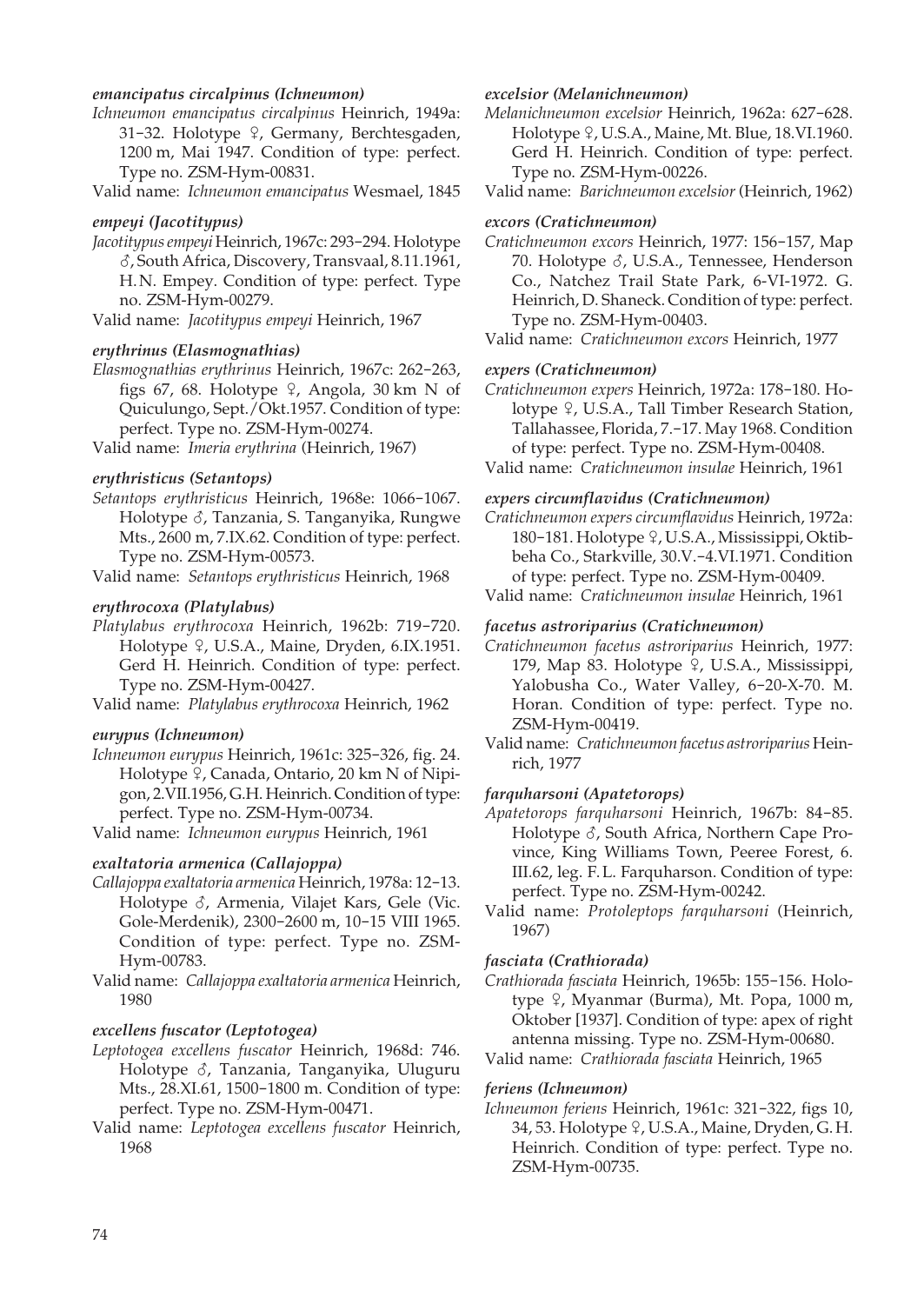Valid name: *Ichneumon feriens* Heinrich, 1961

## *flaschkai (Cratichneumon)*

- *Cratichneumon flaschkai* Heinrich, 1973b: 463-464. Holotype <sup>Q</sup>, U.S.A., Drake, Colorado, VII-1963, leg. H. Flaschka. Condition of type: wings apically slightly damaged, apex of right antenna missing. Type no. ZSM-Hym-00392.
- Valid name: *Cratichneumon flaschkai* Heinrich, 1973

#### *flavescens (Pseudeupalamus)*

- *Pseudeupalamus flavescens* Heinrich, 1980a: 146-147. Holotype  $\varphi$ , Myanmar (Burma), Kambaiti, 2000 m. Condition of type: apex of right antenna and right hind tarsus missing, right foretarsus damaged. Type no. ZSM-Hym-00682.
- Valid name: *Pseudeupalamus flavescens* Heinrich, 1980

## *flavicarina (Melanichneumon)*

- *Melanichneumon flavicarina* Heinrich, 1962b: 594-596. Holotype  $9$ , U.S.A., Maine, Dryden, 8.VIII.1952. Gerd H. Heinrich. Condition of type: perfect. Type no. ZSM-Hym-00364.
- Valid name: *Melanichneumon flavicarina* (Heinrich, 1962)

## *flavidoclarus (Platylabus)*

*Platylabus flavidoclarus* Heinrich, 1977: 275, Map 125. Holotype 9, U.S.A., Louisiana, Evangeline Co., Chicot, 24-V-1971, G. Heinrich. Condition of type: perfect. Type no. ZSM-Hym-00423.

Valid name: *Platylabus flavidoclarus* Heinrich, 1977

## *flavipectus mississippi (Cratichneumon)*

- *Cratichneumon flavipectus mississippi* Heinrich, 1971: 989-991. Holotype 9, U.S.A., Water Valley, Yalobusha Co., Mississ., 6 to 20-X-70, leg. M. Horan. Condition of type: perfect. Type no. ZSM-Hym-00418.
- Valid name: *Cratichneumon flavipectus* (Provancher, 1879)

#### *flaviscuta (Barichneumon)*

- *Barichneumon flaviscuta* Heinrich, 1971: 1007-1009. Holotype <sub>9</sub>, U.S.A., Water Valley, Yalobusha Co., Mississippi, 6 to 20-X-70; leg. M. Horan. Condition of type: perfect. Type no. ZSM-Hym-00365.
- Valid name: *Barichneumon flaviscuta* Heinrich, 1977

#### *flavissimus (Cylindrophanes)*

- *Cylindrophanes flavissimus* Heinrich, 1968e: 979-980. Holotype  $\delta$ , Tanzania, Tanganyika, Uluguru Mts., 1500-1800 m. (Apices of flagella missing). Condition of type: Apices of flagella and right hind tarsus missing. Type no. ZSM-Hym-00530.
- Valid name: *Afromevesia flavissima* (Heinrich, 1968)

#### *flavitarsis (Musakia)*

- *Musakia flavitarsis* Heinrich, 1967b: 44-45. Holotype W, Angola, 30 km N of Quiculungo, Sept./Okt. 1957. Condition of type: perfect. Type no. ZSM-Hym-00453.
- Valid name: *Holcichneumon flavitarsis* (Heinrich, 1967)

#### *flavivertex (Tosquinetia)*

- *Tosquinetia flavivertex* Heinrich, 1967c: 334-335. Holotype  $\frac{1}{2}$ , Angola, 30 km N of Quiculungo, Sept./ Okt.1957. Condition of type: perfect. Type no. ZSM-Hym-00288.
- Valid name: *Compsophorus flavivertex* (Heinrich, 1967)

#### *flavopicta (Gibbobystra)*

*Gibbobystra flavopicta* Heinrich, 1968e: 1204-1205, fig. 241. Holotype 9, Tanzania, S. Tanganyika, Rungwe Mts., 2600 m, 9.XI.62. Condition of type: right hind leg missing. Type no. ZSM-Hym-00626.

Valid name: *Gibbobystra flavopicta* Heinrich, 1968

#### *flavorufus (Achaius)*

*Achaius flavorufus* Heinrich, 1965a: 114-115. Holotype W, Myanmar (Burma), Mt. Victoria, 2800 m, Mai [1937 or 1938]. Condition of type: right middle tarsus partly missing. Type no. ZSM-Hym-00653.

Valid name: *Achaius flavorufus* Heinrich, 1965

## *floridanus (Barichneumon)*

*Barichneumon floridanus* Heinrich, 1972a: 198-199. Holotype  $\delta$ , U.S.A., Florida, Highlands Hammock State Park, 28.IV.1968. Condition of type: perfect. Type no. ZSM-Hym-00376.

Valid name: *Barichneumon floridanus* Heinrich, 1972

#### *floridensis (Cratichneumon)*

- *Cratichneumon floridensis* Heinrich, 1972a: 181-183. Holotype  $9$ , U.S.A., Archbold Biological Station, Lake Placid, Florida, 21.VI.1967. Condition of type: perfect. Type no. ZSM-Hym-00414.
- Valid name: *Cratichneumon floridensis* Heinrich, 1972

#### *foveatellum (Foveosculum)*

*Foveosculum foveatellum* Heinrich, 1967d: 563-564. Holotype  $\frac{1}{7}$ , Angola, 30 km S of Gabela, 5.VIII.54. Condition of type: perfect. Type no. ZSM-Hym-00346.

Valid name: *Foveosculum foveatellum* Heinrich, 1967

#### *foxleei (Obtusodonta)*

- *Obtusodonta foxleei* Heinrich, 1962c: 874-875. Holotype <sup>9</sup>, Canada, British Columbia, Robson, 7. VII.1956. H. R. Foxlee. Condition of type: perfect. Type no. ZSM-Hym-00197.
- Valid name: *Obtusodonta foxleei* Heinrich, 1962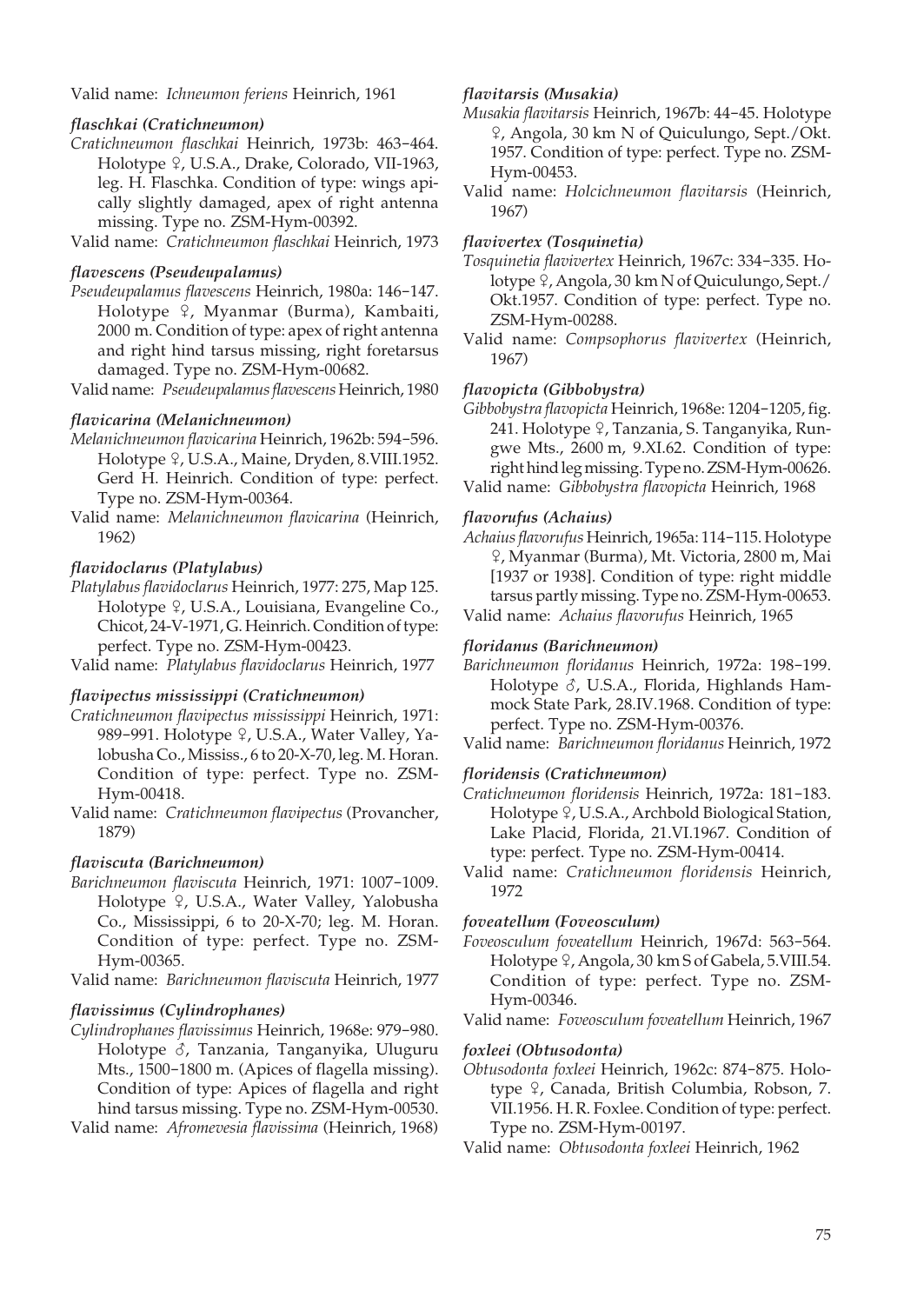## *foxleei (Melanichneumon)*

*Melanichneumon foxleei* Heinrich, 1962a: 586-587. Holotype  $\delta$ , Canada, British Columbia, Robson, 23.VI.1956, A. R. Foxlee. Condition of type: perfect. Type no. ZSM-Hym-00230.

Valid name: *Melanichneumon foxleei* Heinrich, 1962

## *foxleei (Platylabus)*

*Platylabus foxleei* Heinrich, 1962b: 723-725. Holotype W, Canada, British Columbia, 11.V.1953, H. R. Foxlee. Condition of type: perfect. Type no. ZSM-Hym-00425.

Valid name: *Platylabus foxleei* Heinrich, 1962

## *foxleei (Coelichneumon)*

*Coelichneumon foxleei* Heinrich, 1961a: 52-53. Holotype <sup> $\Omega$ </sup>, Canada, British Columbia, Robson, 9. VIII.1956 (H. R. Foxlee). Condition of type: perfect. Type no. ZSM-Hym-00702.

Valid name: *Coelichneumon foxleei* Heinrich, 1961

## *foxleei orientis (Platylabus)*

*Platylabus foxleei orientis* Heinrich, 1975b: 777. Holotype <sup>Q</sup>, U.S.A., Maine, Aroostook Co., Scraggly Lake, 27-6-1973. Condition of type: perfect. Type no. ZSM-Hym-00426.

Valid name: *Platylabus foxleei orientis* Heinrich, 1975

## *fraterculus (Platylabops)*

*Platylabops fraterculus* Heinrich, 1962a: 644. Holotype W, U.S.A., New York, Mt. Marcey, 30.VII.1929. Condition of type: perfect. Type no. ZSM-Hym-00448.

Valid name: *Platylabops fraterculus* Heinrich, 1962

## *frontalis vulpina (Crytea)*

- *Crytea frontalis vulpina* Heinrich, 1968d: 889-890. Holotype  $9$ , Angola, S of Gabela, 12.VIII.55. Condition of type: perfect. Type no. ZSM-Hym-00511.
- Valid name: *Crytea frontalis vulpina* Heinrich, 1968

## *fumosops (Epijoppa)*

*Epijoppa fumosops* Heinrich, 1967c: 359-360, fig. 102. Holotype  $9$ , Zimbabwe, Chirinda Forest, Nov. 1930. Condition of type: right antenna, left foreleg partly missing. Type no. ZSM-Hym-00316.

Valid name: *Compsophorus fumosops* (Heinrich, 1967)

## *furciliatus (Acantholabus )*

*Acantholabus furciliatus* Heinrich, 1974b: 160-162. Holotype ♀, Myanmar (Burma), Kambaiti, 2000 m, 9.6.1934, Malaise. (Fühler grösstenteils fehlend). Condition of type: left forewing, right hind tarsus missing. Type no. ZSM-Hym-00668.

Valid name: *Acantholabus furciliatus* Heinrich, 1974

## *fuscatorius (Spinamblys)*

*Spinamblys fuscatorius* Heinrich, 1968e: 1217-1218. Holotype 9, Tanzania, Tanganyika, W. Usambara Mts., 2100 m, 2.III.62. Condition of type: right foretarsus and left middle tarsus partly missing. Type no. ZSM-Hym-00628.

Valid name: *Spinamblys fuscatorius* Heinrich, 1968

## *fuscifrons torreyae (Ichneumon)*

- *Ichneumon fuscifrons torreyae* Heinrich, 1977: 66-67, Map 25. Holotype <sup>9</sup>, U.S.A., Georgia, Monroe Co., Forsyth, 20-5-5-VI-1971, F. Naumann. Condition of type: perfect. Type no. ZSM-Hym-00728.
- Valid name: *Ichneumon fuscifrons torreyae* Heinrich, 1977

## *fuscior (Cratichneumon)*

*Cratichneumon fuscior* Heinrich, 1971: 996-997. Holotype 9, U.S.A., Homer, Banks Co., Georgia, 10-V-1970; leg. G. Heinrich. Condition of type: perfect. Type no. ZSM-Hym-00402.

Valid name: *Cratichneumon w-album fuscior* Heinrich, 1971

## *fusciscutum (Cylindrophanes)*

*Cylindrophanes fusciscutum* Heinrich, 1968e: 1003- 1004. Holotype 9, Tanzania, Tanganyika, Mt. Meru, 1800 m, 28.VI.1962. Condition of type: left foreleg missing. Type no. ZSM-Hym-00546.

Valid name: *Afromevesia fusciscutum* (Heinrich, 1968)

#### *fuscosignatus (Barichneumon)*

*Barichneumon fuscosignatus* Heinrich, 1972a: 197-198. Holotype  $\delta$ , U.S.A., Archbold Biological Station, Lake Placid, Florida, 16.III.1968. Condition of type: perfect. Type no. ZSM-Hym-00378.

Valid name: *Barichneumon fuscosignatus* Heinrich, 1972

#### *gabela (Hemibystra)*

*Hemibystra gabela* Heinrich, 1968e: 1179-1180. Holotype  $\delta$ , Angola, 30 km S of Gabela, 15.VIII.54. Condition of type: perfect. Type no. ZSM-Hym-00614.

Valid name: *Hemibystra gabela* Heinrich, 1968

## *gabelincola (Crytea)*

*Crytea gabelincola* Heinrich, 1968d: 923-925. Holotype W, Angola, 30 km S of Gabela, 31.VII.54. Condition of type: perfect. Type no. ZSM-Hym-00521.

Valid name: *Crytea gabelincola* Heinrich, 1968

#### *geminus (Phaisurellops)*

*Phaisurellops geminus* Heinrich, 1967c: 474. Holotype M, Tanzania, Tanganyika, E. Usambara Mts., Amani. Condition of type: perfect. Type no. ZSM-Hym-00331.

Valid name: *Phaisurellops geminus* Heinr, 1967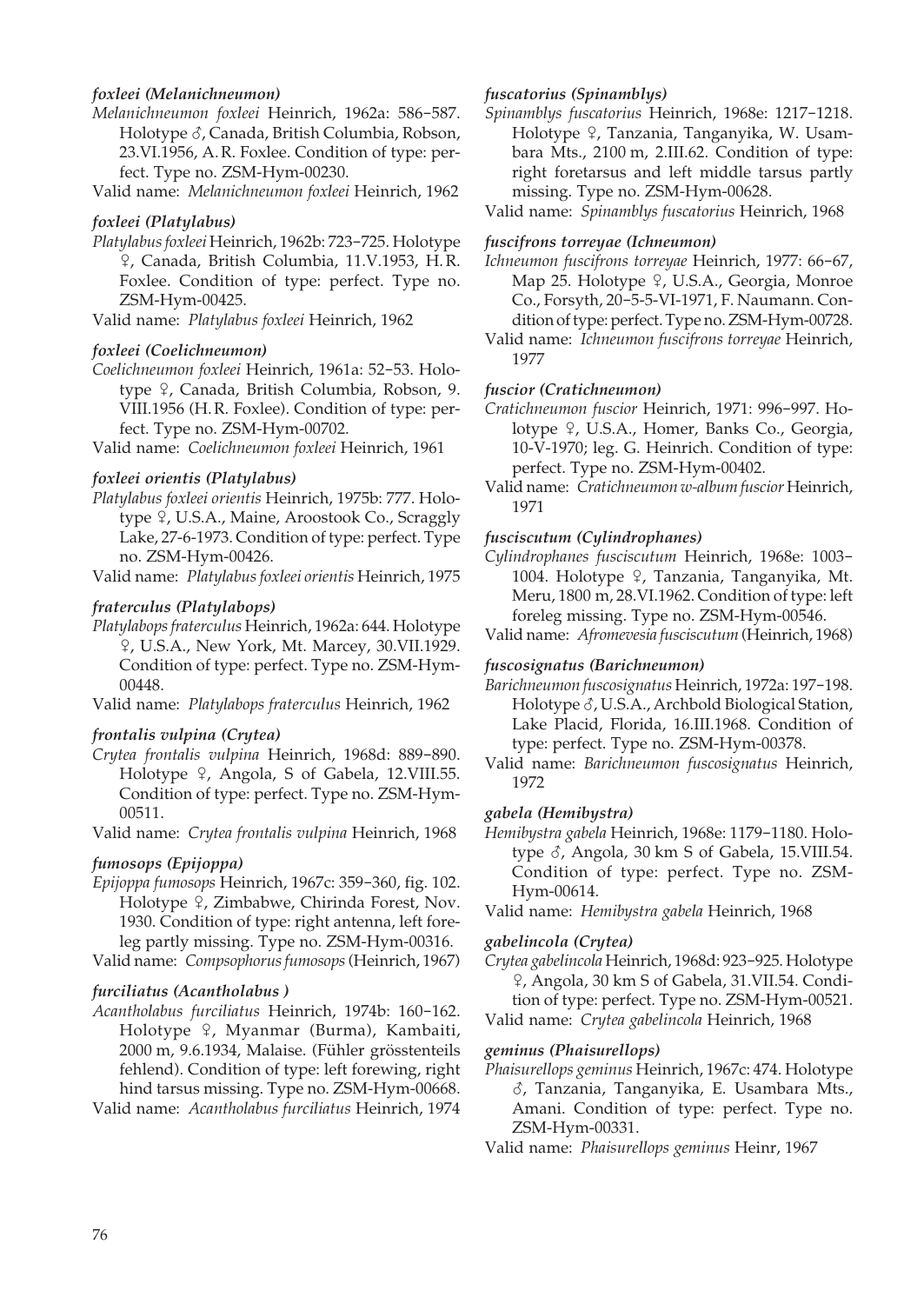## *georgius (Cratichneumon)* ich

- *Cratichneumon georgius* Heinrich, 1971: 995-996. Holotype <sup>Q</sup>, U.S.A., Forsyth, Monroe Co., Georgia, 20-30 May 1968, G. Heinrich leg. Condition of type: perfect. Type no. ZSM-Hym-00398.
- Valid name: *Cratichneumon georgius* Heinrich, 1971

## *gessi (Afrectopius)*

*Afrectopius gessi* Heinrich, 1967c: 405-406. Holotype W, South Africa, Cape Town, 1.-4.IV.1963. Condition of type: perfect. Type no. ZSM-Hym-00297. Valid name: *Afrectopius gessi* Heinrich, 1967

# *gilvicornis (Crytea)*

*Crytea gilvicornis* Heinrich, 1968d: 864-865. Holotype W, Tanzania, Tanganyika, Uluguru Mts., 28.XI.61, 1500-1800 m. Condition of type: perfect. Type no. ZSM-Hym-00497.

Valid name: *Crytea gilvicornis* Heinrich, 1968

## *gilvicornis albidipes (Crytea)*

*Crytea gilvicornis albidipes* Heinrich, 1968d: 865. Holotype  $\varphi$ , Tanzania, Tanganyika, Pare Mts., Chome, 2000 m. Condition of type: apex of left forewing damaged. Type no. ZSM-Hym-00498.

Valid name: *Crytea gilvicornis albidipes* Heinrich, 1968

## *gilvicornis usambarica (Crytea)*

- *Crytea gilvicornis usambarica* Heinrich, 1968d: 865. Holotype <sup>Q</sup>, Tanzania, Tanganyika, W. Usambara Mts., Magamba, 2100 m, 14.III.1962. Condition of type: perfect. Type no. ZSM-Hym-00499.
- Valid name: *Crytea gilvicornis usambarica* Heinrich, 1968

#### *glabricoxalis (Protichneumon)*

- *Protichneumon glabricoxalis* Heinrich, 1977: 27, Map 5. Holotype 9, U.S.A., Tennessee, Henderson Co., Natchez Trail State park, 18-VI-1972, G. Heinrich. Condition of type: perfect. Type no. ZSM-Hym-00697.
- Valid name: *Protichneumon glabricoxalis* Heinrich, 1977

#### *glaucatoriops (Melanichneumon)*

- *Melanichneumon glaucatoriops* Heinrich, 1972b: 91-92. Holotype <sup>Q</sup>, Italy, Triest, Umgebung Conconello, K. Kusdas, 27.6-3.7.56. Condition of type: perfect. Type no. ZSM-Hym-00806.
- Valid name: *Melanichneumon glaucatoriops* Heinrich, 1972

# *glaucopterus usambararum (Afromelanichneumon)*

*Afromelanichneumon glaucopterus usambararum* Heinrich, 1967d: 538-539. Holotype  $9$ , Tanzania, Tanganyika, Western Usambara Mts., 2100 m, 24.III.1962. Condition of type: perfect. Type no. ZSM-Hym-00341.

Valid name: *Afromelanichneumon glaucopterus usambararum* Heinrich, 1967

#### *glaucopygos (Ichneumon)*

*Ichneumon glaucopygos* Heinrich, 1961c: 248-249, fig. 65. Holotype  $9$ , U.S.A., Maine, Dryden, hibernating. Condition of type: perfect. Type no. ZSM-Hym-00737.

Valid name: *Ichneumon glaucopygos* Heinrich, 1961

#### *gracilicolor (Coeloleptops)*

*Coeloleptops gracilicolor* Heinrich, 1967b: 69-70. Holotype <sub>?</sub>, Tanzania, Southern Tanganyika, Mbeya, 7.XII.62. Condition of type: perfect. Type no. ZSM-Hym-00237.

Valid name: *Coeloleptops gracilicolor* Heinrich, 1967

#### *gracilicornops (Ichneumon)*

- *Ichneumon gracilicornops* Heinrich, 1961c: 278-279, fig. 42. Holotype  $9$ , Canada, Ontario, Raith, 20. VI.1956. Condition of type: perfect. Type no. ZSM-Hym-00722.
- Valid name: *Ichneumon gracilicornops* Heinrich, 1961

#### *gracilior (Ctenichneumon)*

- *Ctenichneumon gracilior* Heinrich, 1961d: 470-471. Holotype <sub>9</sub>, U.S.A., Maine, Dryden, 25.VI.1955, Gerd H. Heinrich. Condition of type: perfect. Type no. ZSM-Hym-00185.
- Valid name: *Ctenichneumon gracilior* Heinrich, 1961

### *gracilior (Cratichneumon)*

*Cratichneumon gracilior* Heinrich, 1961d: 470-471. Holotype <sup>2</sup>, U.S.A., Maine, Dryden, 25.VI.1955, Gerd H. Heinrich. Condition of type: perfect. Type no. ZSM-Hym-00405.

#### *gracilipictor (Pseudocoelichneumon)*

- *Pseudocoelichneumon gracilipictor* Heinrich, 1967b: 151-152. Holotype 9, South Africa, Cape Province, Grahamstown, Governors Kop. Condition of type: perfect. Type no. ZSM-Hym-00259.
- Valid name: *Pseudocoelichneumon gracilipictor* Heinrich, 1967

#### *graciliventer (Crytea)*

*Crytea graciliventer* Heinrich, 1968d: 925-926. Holotype 9, South Africa, Grahamstown, Cape Province, Jan. 1963. Condition of type: perfect. Type no. ZSM-Hym-00522.

Valid name: *Crytea graciliventer* Heinrich, 1968

## *gracilops (Stenaoplus)*

- *Stenaoplus gracilops* Heinrich, 1968e: 1135-1137. Holotype <sup>Q</sup>, Tanzania, S. Tanganyika, Mdando Forest, 30 km S. of Njombe, 2400 m, 20.X.1962. Condition of type: perfect. Type no. ZSM-Hym-00601.
- Valid name: *Stenaoplus gracilops* Heinrich, 1968

Valid name: *Cratichneumon gracilior* Heinrich, 1961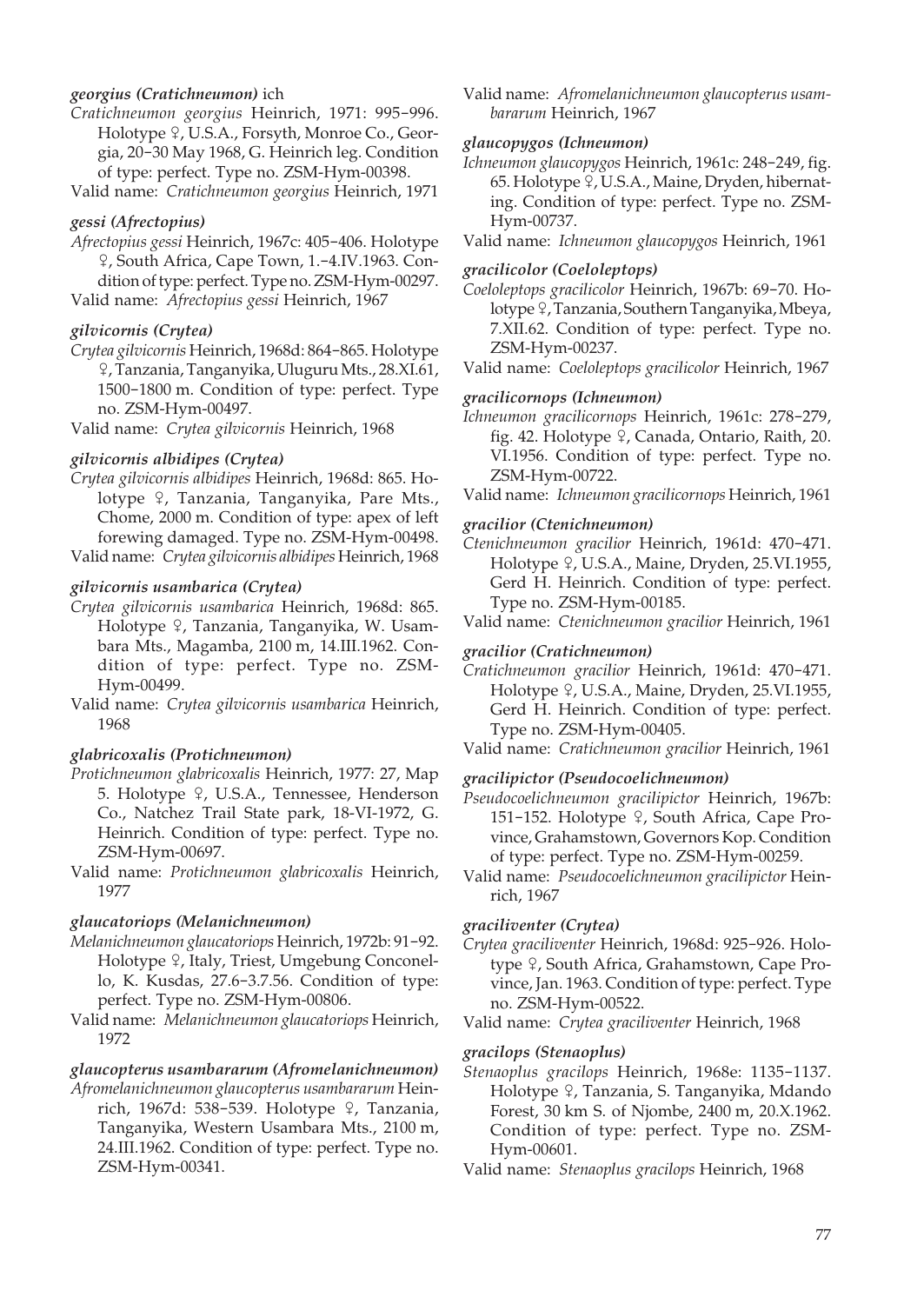## *grandis (Epijoppa)*

- *Epijoppa grandis* Heinrich, 1967c: 353-354, fig. 109. Holotype ?, Tanzania, Tanganyika, E. Usambara Mts., Lungusa, 300 m. Condition of type: perfect. Type no. ZSM-Hym-00313.
- Valid name: *Compsophorus grandis* (Heinrich, 1967)

## *grandis inornatior (Protichneumon)*

- *Protichneumon grandis inornatior* Heinrich, 1977: 22- 23, Map 3. Holotype 9, U.S.A., Florida, Lee Co., Orange River, Ft. Myers, 14-IV-1968. Condition of type: perfect. Type no. ZSM-Hym-00694.
- Valid name: *Protichneumon grandis inornatior* Heinrich, 1977

## *gruenwaldti (Thyrateles)*

*Thyrateles gruenwaldti* Heinrich, 1980c: 15-16. Holotype 9, Spain, Prov. Malaga, San Piedro di Alcantara, 25.III.1975, leg. W. Gruenwaldt. Condition of type: right antenna missing. Type no. ZSM-Hym-00862.

Valid name: *Thyrateles gruenwaldti* Heinrich, 1980

## *guillarmodi (Spanophatnus)*

*Spanophatnus guillarmodi* Heinrich, 1967c: 427-428, figs 132, 136. Holotype  $\delta$ , South Africa, Cape Province, Ladismith, 19 Sept.1948. C. J. Guillarmod. Condition of type: perfect. Type no. ZSM-Hym-00323.

Valid name: *Spanophatnus guillarmodi* Heinrich, 1967

#### *gusenleitneri (Anisobas)*

*Anisobas gusenleitneri* Heinrich, 1980b: 231-232. Holotype 9, Turkey, Meram Konya, 14.VI.1968, J. Gusenleitner. Condition of type: left antenna and right hind tarsus missing. Type no. ZSM-Hym-00794.

Valid name: *Anisobas gusenleitneri* Heinrich, 1980

#### *haematofemur (Ichneumon)*

*Ichneumon haematofemur* Heinrich, 1980c: 19-20. Holotype 9, Turkey, Ürgüp, 11.VI.1973, K. Warncke. Condition of type: left foretarsus missing, right middle tarsus partly missing, apex of right forewing slightly damaged. Type no. ZSM-Hym-00846.

Valid name: *Ichneumon haematofemur* Heinrich, 1980

## *haeselbarthi (Ichneumon)*

*Ichneumon haeselbarthi* Heinrich, 1973a: 51-52. Holotype <sup> $\Omega$ </sup>, Austria, Zederhaus, Lungau, 2100 m, 25.-27.7.1969, Hbth. Auf Wiesen der alpinen Stufe (mit viel blühendem *Rhododendron hirsutum*) bei der Franz-Fischer-Hütte in den Radstätter Tauern. Condition of type: apex of left forewing slightly damaged. Type no. ZSM-Hym-00825.

Valid name: *Ichneumon haeselbarthi* Heinrich, 1973

#### *hebrus floridae (Phaeogenes)*

*Phaeogenes hebrus floridae* Heinrich, 1977: 302, Map 141. Holotype  $9$ , U.S.A., Florida, Highlands Co., Highlands Hammock State Park, 25-VI-1968, G. Heinrich. Condition of type: perfect. Type no. ZSM-Hym-00450.

Valid name: *Phaeogenes hebrus floridae* Heinrich, 1977

## *hemerythrus (Cratichneumon)*

- *Cratichneumon hemerythrus* Heinrich, 1949a: 39-41, fig. 3a. Holotype  $9$ , Germany, Berchtesgaden, Hachelgraben, 1600 m, 30 Juni [1947]. Condition of type: the specimen covered with debris, left middle tarsus slightly damaged. Type no. ZSM-Hym-00809.
- Valid name: *Cratichneumon vulpecula* (Kriechbaumer, 1875)

## *hemimelas (Setantops)*

*Setantops hemimelas* Heinrich, 1968e: 1068-1069. Holotype  $\delta$ , Tanzania, Tanganyika, W. Usambara Mts., 2100 m, 21.III.1962. Condition of type: perfect. Type no. ZSM-Hym-00574.

Valid name: *Setantops hemimelas* Heinrich, 1968

## *hibericus (Baranisobas)*

*Baranisobas hibericus* Heinrich, 1972b: 94-95. Holotype  $\delta$ , Portugal, Douro-Rasende, 17.VII.1953. Condition of type: apex of right antenna missing, right hind leg partly missing. Type no. ZSM-Hym-00804.

Valid name: *Baranisobas hibericus* Heinrich, 1972

## *hiemans (Eutanyacra)*

*Eutanyacra hiemans* Heinrich, 1961d: 436-437. Holotype <sup>Q</sup>, U.S.A., Maine, Dryden, hibernating, Gerd H. Heinrich. Condition of type: perfect. Type no. ZSM-Hym-00188.

Valid name: *Eutanyacra hiemans* Heinrich, 1961

## *hildegardae (Tosquinetia)*

- *Tosquinetia hildegardae* Heinrich, 1967c: 338-339. Holotype  $\varphi$ , Tanzania, Tanganyika, Mt. Meru, 1800 m, 15.II.63. Condition of type: apices of forewings slightly damaged. Type no. ZSM-Hym-00290.
- Valid name: *Compsophorus hildegardae* (Heinrich, 1967)

## *hildegardae (Thyridoplites)*

*Thyridoplites hildegardae* Heinrich, 1968d: 783-784, figs. 189, 190. Holotype º, Tanzania, Tanganyika, Chimala, ca. 70 km E. of Mbeya, 1400 m. Condition of type: perfect. Type no. ZSM-Hym-00484. Valid name: *Thyridoplites hildegardae* Heinrich, 1968

## *hiltoni (Ichneumon)*

*Ichneumon hiltoni* Heinrich, 1969b: 952-954. Holotype W, U.S.A., Maine, Mt. Blue, 8.VII.1968. Condition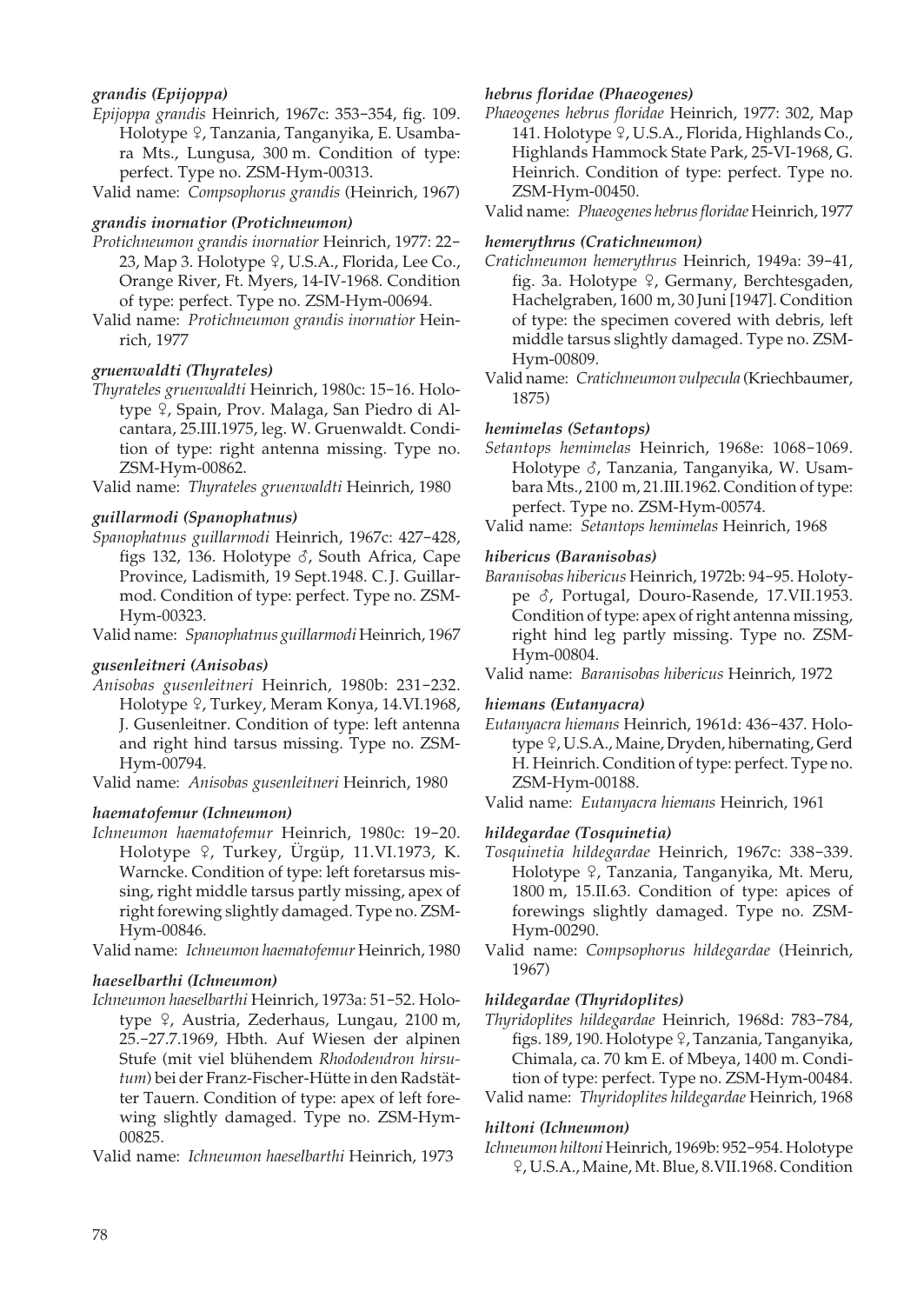of type: left middle leg partly missing. Type no. ZSM-Hym-00727.

Valid name: *Ichneumon hiltoni* Heinrich, 1969

## *hinzi (Platylabops)*

Platylabops hinzi Heinrich, 1950a: 5-6. Holotype <sup>Q</sup>, Ukraine, Dnjepropetrowsk, 31.8.43, R. Hinz. Condition of type: left middle tarsus and hind tarsus partly missing, right middle leg missing, apex of right forewing damaged. Type no. ZSM-Hym-00815.

Valid name: *Platylabops hinzi* Heinrich, 1950

#### *hoerhammeri (Exephanes)*

*Exephanes hoerhammeri* Heinrich, 1949b: 101-102. Holotype <sup>Q</sup>, Germany, Haag a. d. Amper (Kreis Freising), Oberbayern, April 48. Condition of type: wing apices slightly damaged. Type no. ZSM-Hym-00821.

Valid name: *Exephanes riesei* (Habermehl, 1916)

## *holerythros (Epijoppa)*

- *Epijoppa holerythros* Heinrich, 1967c: 367-369. Holotype  $9$ , South Africa, East London, 27.VII.1961. Condition of type: perfect. Type no. ZSM-Hym-00320.
- Valid name: *Compsophorus holerythros* (Heinrich, 1967)

#### *holerythrus (Oxyjoppa)*

- *Oxyjoppa holerythrus* Heinrich, 1968e: 1228-1229. Holotype <sup>Q</sup>, Guinea, Kankan, Condition of type: left middle and hind legs missing. Type no. ZSM-Hym-00280.
- Valid name: *Compsophorus holerythrus* (Heinrich, 1968)

#### *holerytreus (Afrectopius)*

*Afrectopius holerytreus* Heinrich, 1967c: 469-470. Holotype  $\delta$ , South Africa, East London, 27. VII.1961. Condition of type: apex of left antenna missing. Type no. ZSM-Hym-00312.

Valid name: *Afrectopius holerytreus* Heinrich, 1967

#### *holomelas (Ctenichneumon)*

- *Ctenichneumon holomelas* Heinrich, 1961d: 460-461. Holotype <sup>Q</sup>, U.S.A., Manitoba, Cedar Lake, July, 1936. Condition of type: perfect. Type no. ZSM-Hym-00187.
- Valid name: *Ctenichneumon holomelas* Heinrich, 1961

#### *homorus (Ichneumon)*

*Ichneumon homorus* Heinrich, 1961c: 322-323, fig. 52. Holotype 9, Canada, Quebec, Poltimore, 4. XI.1956, hibernating, G. H. Heinrich. Condition of type: perfect. Type no. ZSM-Hym-00736.

Valid name: *Ichneumon homorus* Heinrich, 1961

## *honestus milleri (Melanichneumon)*

- *Melanichneumon honestus milleri* Heinrich, 1972a: 205-207. Holotype  $9$ , U.S.A., Highlands Hammock, Highlands Co., Florida, 15-28.X.1969. Condition of type: perfect. Type no. ZSM-Hym-00234.
- Valid name: *Melanichneumon honestus milleri* Heinrich, 1972

#### *horani (Cratichneumon)*

*Cratichneumon horani* Heinrich, 1972a: 180-181. Holotype <sub>9</sub>, U.S.A., Water Valley, Yalobusha Co., Mississ., 6.-20.X.1970. Michael Horan collected. Condition of type: perfect. Type no. ZSM-Hym-00410.

Valid name: *Cratichneumon horani* Heinrich, 1972

## *hostilis jugorum (Anisobas)*

- *Anisobas hostilis jugorum* Heinrich, 1949a: 53. Lectotype  $\delta$ , designated by Horstmann (2006), Germany, Berchtesgaden, Jenner-Torrener Joch, 1800 m, 25.VII.47. Condition of type: apex of left antenna missing, right hind leg partly missing. Type no. ZSM-Hym-00796.
- Valid name: *Anisobas jugorum* Heinrich, 1949

## *hyperetis (Platylabus)*

- *Platylabus hyperetis* Heinrich, 1962b: 707-709. Holotype  $9$ , U.S.A., Maine, New Portland, 21. VIII.1958. Condition of type: perfect. Type no. ZSM-Hym- 00424.
- Valid name: *Platylabus hyperetis* Heinrich, 1962

## *idonea angolica (Ceratojoppa)*

- *Ceratojoppa idonea angolica* Heinrich, 1967b: 206-207. Holotype <sup>Q</sup>, Angola, Cacolo, 1300 m, 23.Dec. 1957-27.Jan.1958. Condition of type: perfect. Type no. ZSM-Hym-00268.
- Valid name: *Ceratojoppa idonea angolica* Heinrich, 1967

## *ileantapes (Xenojoppa)*

*Xenojoppa ileantapes* Heinrich, 1975a: 491. Holotype W, Myanmar (Burma), Mt. Victoria, 1000 m, III.38, leg. G. Heinrich. Condition of type: right hind tarsus partly missing. Type no. ZSM-Hym- 00673.

#### *ilemae (Rhadinodonta)*

*Rhadinodonta ilemae* Heinrich, 1968d: 825-826, figs 197, 203, 204, 205. Holotype  $9$ , South Africa, Fort Beaufort, Cape Province, 6.3.47, ex *Ilema punctifascia*. Condition of type: right antenna missing. Type no. ZSM-Hym-00493.

Valid name: *Rhadinodonta bella ilemae* Heinrich, 1968

Valid name: *Compsophorus ileantapes* (Heinrich, 1975)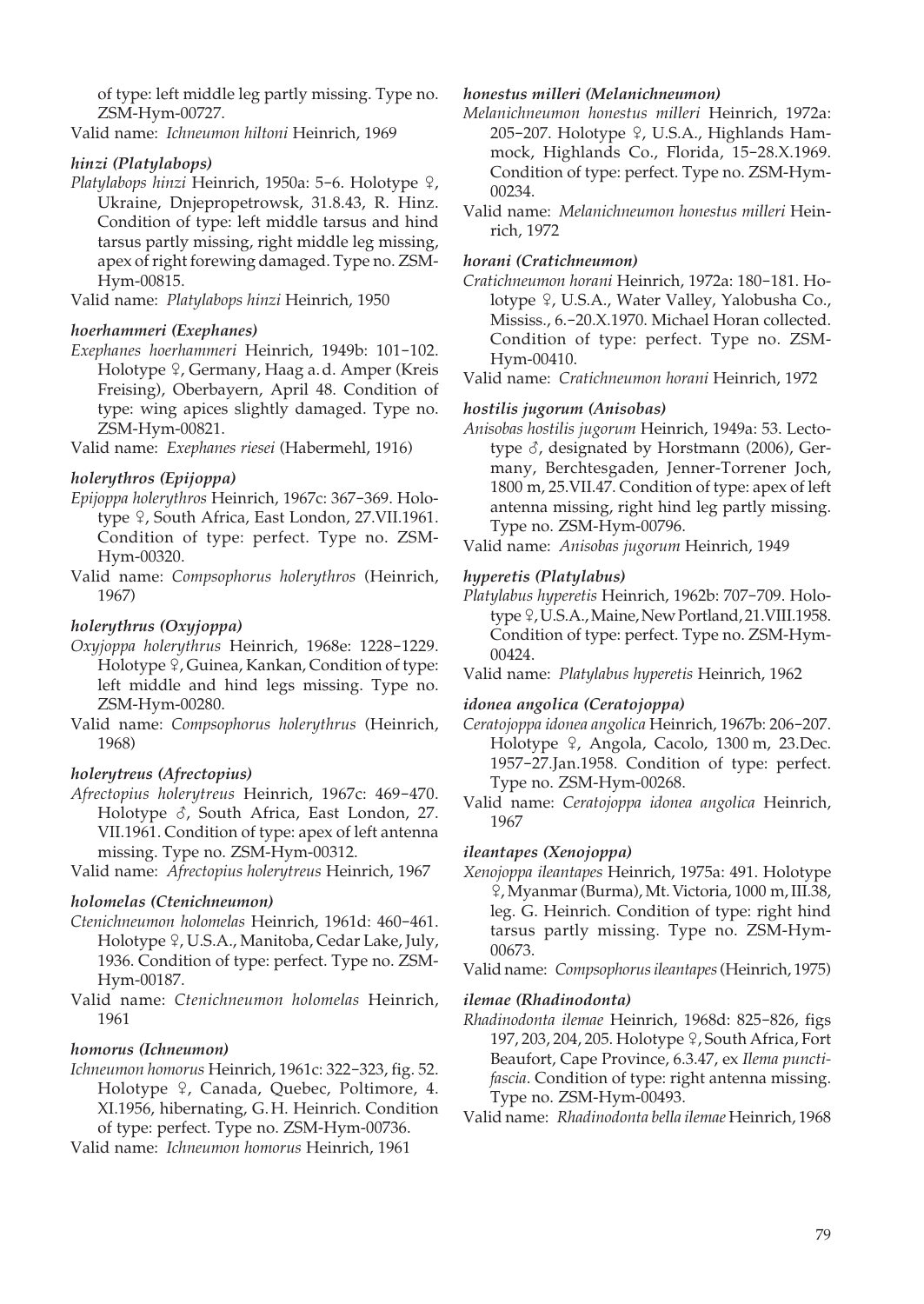## *imbutops (Cylindrophanes)*

- *Cylindrophanes imbutops* Heinrich, 1968e: 985-986. Holotype  $\varphi$ , Tanzania, Tanganyika, W. Usambara Mts., 2100 m, 14.-24.III.1962. Condition of type: perfect. Type no. ZSM-Hym-00535.
- Valid name: *Afromevesia imbutops* (Heinrich, 1968)

#### *imbutus (Cylindrophanes)*

*Cylindrophanes imbutus* Heinrich, 1968e: 984-985. Holotype <sup>Q</sup>, Tanzania, Tanganyika, W. Usambara Mts., 2100 m, 14.-21.III.1962. Condition of type: right hind tarsus partly missing. Type no. ZSM-Hym-00534.

Valid name: *Afromevesia imbuta* (Heinrich, 1968)

## *imitans (Platylabus)*

*Platylabus imitans* Heinrich, 1962b: 725-726. Holotype W, U.S.A., Maine, Mt. Blue, 31.VII.1960. Gerd H. Heinrich. Condition of type: perfect. Type no. ZSM-Hym-00429.

Valid name: *Platylabus imitans* Heinrich, 1962

## *imitans (Setantops)*

*Setantops imitans* Heinrich, 1968e: 1073-1074. Holotype W, Tanzania, Tanganyika, Mt. Meru, 1800 m, 15.VI.1962. Condition of type: perfect. Type no. ZSM-Hym-00578.

Valid name: *Setantops imitans* Heinrich, 1968

## *immaculaticeps (Crytea)*

*Crytea immaculaticeps* Heinrich, 1968d: 922-923. Holotype 9, South Africa, Pietermaritzburg, 10.-16.II.63. Condition of type: perfect. Type no. ZSM-Hym-00520.

Valid name: *Crytea immaculaticeps* Heinrich, 1968

#### *impictus (Setantops)*

*Setantops impictus* Heinrich, 1968e: 1070-1071. Holotype <sup> $\varphi$ </sup>, Tanzania, Tanganyika, Mt. Meru, 1800 m, 22.VII.1962. Condition of type: left middle and hind legs missing. Type no. ZSM-Hym-00575.

Valid name: *Setantops impictus* Heinrich, 1968

#### *impostor (Microlongichneumon)*

- *Microlongichneumon impostor* Heinrich, 1968e: 1012- 1013. Holotype 9, Tanzania, Tanganyika, Uluguru Mts., 1500-1600 m, 14.XII.61. Condition of type: left middle tarsus missing. Type no. ZSM-Hym-00549.
- Valid name: *Microlongichneumon impostor* Heinrich, 1968

## *indecoratus (Melanichneumon)*

- *Melanichneumon indecoratus* Heinrich, 1962a: 589-591. Holotype 9, Canada, Ontario, Cobalt, 12.VII.1956. Gerd H. Heinrich. Condition of type: perfect. Type no. ZSM-Hym-00218.
- Valid name: *Melanichneumon indecoratus* Heinrich, 1962

#### *indica (Losgna)*

Losgna indica Heinrich, 1965b: 146-147. Holotype <sup>Q</sup>, Myanmar (Burma), Maymyo, 800 m, XII.37. Condition of type: apex of right antenna missing. Type no. ZSM-Hym-00663.

Valid name: *Losgna indica* Heinrich, 1965

#### *indistinctum (Foveosculum)*

*Foveosculum indistinctum* Heinrich, 1967d: 587-588. Holotype <sup>Q</sup>, Tanzania, Tanganyika, Uluguru Mts., 1500-1800 m, 4.XII.61. Condition of type: perfect. Type no. ZSM-Hym-00355.

Valid name: *Foveosculum indistinctum* Heinrich, 1967

## *indosessor (Ichneumon)*

*Ichneumon indosessor* Heinrich, 1965a: 90. Holotype W, Myanmar (Burma), Kambaiti, 2000 m, [1937 or 1938]. Condition of type: left hind tarsus partly missing. Type no. ZSM-Hym-00646.

Valid name: *Ichneumon indosessor* Heinrich, 1965

## *inferior (Foveosculum)*

*Foveosculum inferior* Heinrich, 1967d: 592-594. Holotype <sup>Q</sup>, Tanzania, Tanganyika, Uluguru Mts., near Morogoro, 700 m, 5.I.1962. Condition of type: perfect. Type no. ZSM-Hym-00358.

Valid name: *Foveosculum inferior* Heinrich, 1967

## *inferior (Naenarides)*

*Naenarides inferior* Heinrich, 1966: 127-129. Holotype W, Myanmar (Burma), Mt. Victoria, Chinhills, 1400 m, III. u. IV. 1938, leg. G. Heinrich. Condition of type: perfect. Type no. ZSM-Hym-00640. Valid name: *Naenarides inferior* Heinrich, 1966

## *infulata (Hemibystra)*

*Hemibystra infulata* Heinrich, 1968e: 1176-1177. Holotype  $\frac{1}{2}$ , Angola, Roca Canzele, 30 km N of Quiculungo, III.54. Condition of type: apices of forewings damaged. Type no. ZSM-Hym-00612. Valid name: *Hemibystra infulata* Heinrich, 1968

#### *infuscatus (Afrectopius)*

*Afrectopius infuscatus* Heinrich, 1967c: 416-417. Holotype 9, Tanzania, Tanganyika, Uluguru Mts., 1500-1800 m, 5.XII. Condition of type: perfect. Type no. ZSM-Hym-00307.

Valid name: *Afrectopius infuscatus* Heinrich, 1967

#### *ingae (Ichneumon)*

*Ichneumon ingae* Heinrich, 1980c: 25. Holotype  $\varphi$ , Italy, Südtirol, Kurtatsch, Oferfennberg, 1300 m, 1.6.1976, E. Diller. Condition of type: perfect. Type no. ZSM-Hym-00838.

Valid name: *Ichneumon ingae* Heinrich, 1980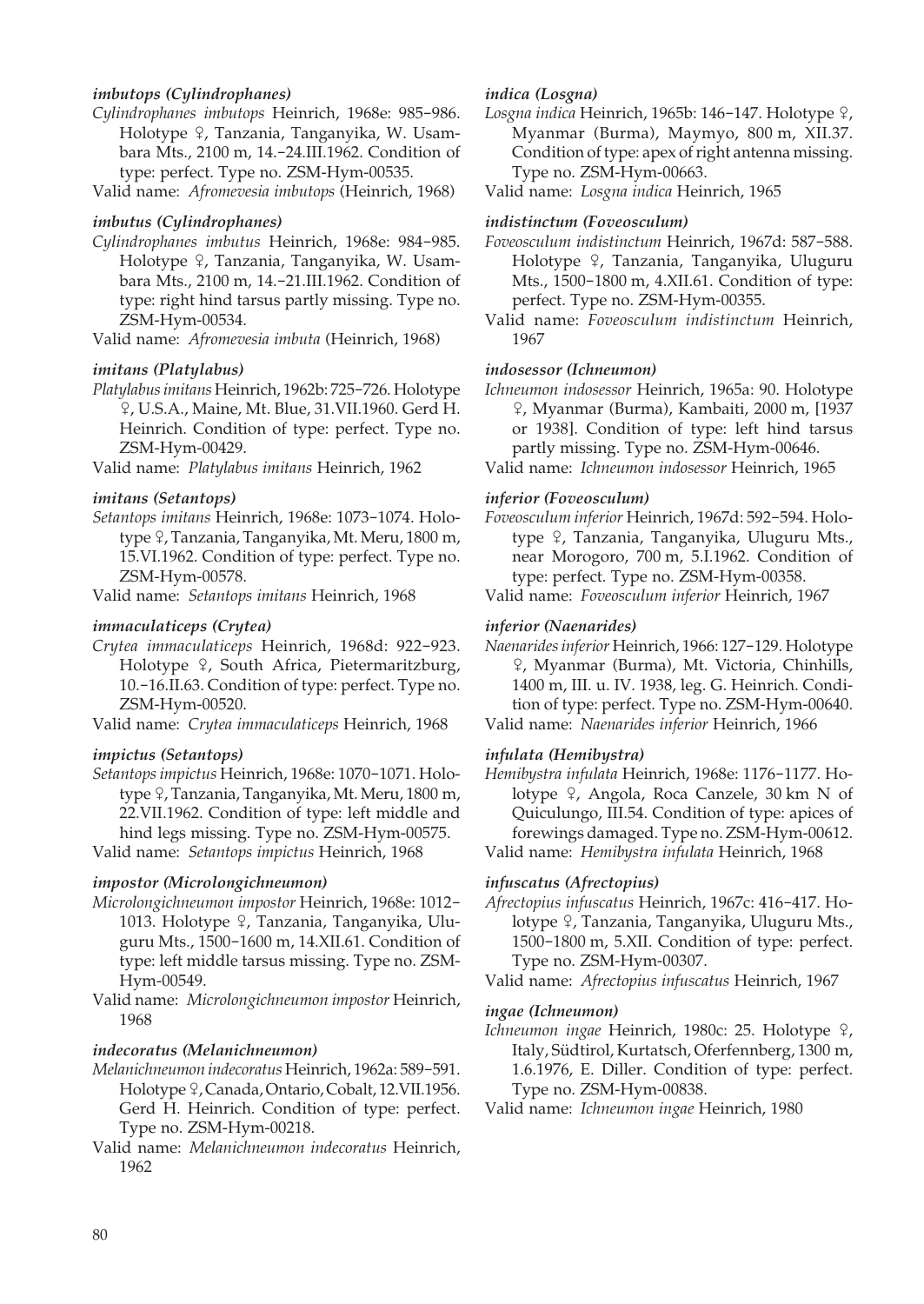## *inopinatus (Vulgichneumon)*

- *Vulgichneumon inopinatus* Heinrich, 1978b: 164. Holotype <sub>9</sub>, U.S.A., Maine, Dryden, 15-21.VIII.1977. Condition of type: perfect. Type no. ZSM-Hym-00225.
- Valid name: *Vulgichneumon inopinatus* Heinrich, 1978

#### *inopinus (Diphyus)*

*Diphyus inopinus* Heinrich, 1972b: 86-89. Holotype, Germany, Berchtesgaden, Jennermassiv, 1200 m, Mai 1947. Condition of type: perfect. Type no. ZSM-Hym-00812.

Valid name: *Diphyus inopinus* Heinrich, 1972

## *inscopatus (Cylindrophanes)*

*Cylindrophanes inscopatus* Heinrich, 1968e: 982. Holotype <sup>Q</sup>, Tanzania, S.W. Tanganyika, Mbeya, 16.XII.62. Condition of type: perfect. Type no. ZSM-Hym-00532.

Valid name: *Afromevesia inscopata* (Heinrich, 1968)

## *instriata (Tosquinetia)*

- *Tosquinetia instriata* Heinrich, 1967c: 339-340. Holotype <sup> $Q$ </sup>, Angola, Quitondo, distr. Calulo, 11. VIII.-2.IX.1957. Condition of type: perfect. Type no. ZSM-Hym-00292.
- Valid name: *Compsophorus instriatus* (Heinrich, 1967)

#### *insulindicus javanicus (Platylabus)*

- *Platylabus insulindicus javanicus* Heinrich, 1934a: 244-245. Holotype  $\hat{P}$ , Indonesia (Java), Gedeh, Tjibodas, 1400 m, 29.VII.30, M.A. Lieftinck. Condition of type: right fore- and hind legs missing. Type no. ZSM-Hym-00667.
- Valid name: *Cratolabus insulindicus javanicus* (Heinrich, 1934)

## *interstinctus (Pseudamblyteles)*

*Pseudamblyteles interstinctus* Heinrich, 1961d: 410- 411. Holotype 9, U.S.A., Maine, Dryden, hibernating, Gerd H. Heinrich. Condition of type: perfect. Type no. ZSM-Hym-00207.

Valid name: *Diphyus interstinctus* (Heinrich, 1961)

## *iowae (Melanichneumon)*

*Melanichneumon iowae* Heinrich, 1978b: 165-166. Holotype  $\delta$ , U.S.A., Iowa, Earlville, 22.VI.1977, R. Robinson. Condition of type: perfect. Type no. ZSM-Hym-00868.

Valid name: *Melanichneumon iowae* Heinrich, 1978

#### *iowensis (Barichneumon)*

*Barichneumon iowensis* Heinrich, 1978b: 166-167. Holotype  $9$ , U.S.A., Iowa, Earlville, 10.VII.1977, R. Robinson. Condition of type: perfect. Type no. ZSM-Hym-00366.

Valid name: *Barichneumon iowensis* Heinrich, 1978

#### *jacoti (Afromelanichneumon)*

*Afromelanichneumon jacoti* Heinrich, 1967d: 531-532. Holotype  $9$ , South Africa, Mamathes, Basutoland, on Calpurnia intrusa, X.1942. Condition of type: perfect. Type no. ZSM-Hym-00339.

Valid name: *Afromelanichneumon jacoti* Heinrich, 1967

#### *jacoti (Neotypus)*

*Neotypus jacoti* Heinrich, 1967c: 277-278, fig. 73. Holotype <sup>Q</sup>, South Africa, Mamathes, Basutoland, 25.XII.1946, leg. C. Jacot-Guillarmod. Condition of type: perfect. Type no. ZSM-Hym-00277. Valid name: *Neotypus jacoti* Heinrich, 1967

#### *javae (Listrodromus)*

Listrodromus javae Heinrich, 1975a: 459. Holotype  $\delta$ , Indonesia (Java), Palabuan Ratu, 30.V.1932. Condition of type: apex of right antenna missing. Type no. ZSM-Hym-00660.

Valid name: *Listrodromus javae* Heinrich, 1975

#### *jugicola (Ichneumon)*

- Ichneumon jugicola Heinrich, 1949a: 25. Holotype <sup>Q</sup>, Germany, Berchtesgaden, Jenner, 1800 m, 26.7. [1947]. Condition of type: left middle leg missing. Type no. ZSM-Hym-00849.
- Valid name: *Ichneumon jugicola* Heinrich, 1949

## *kadzikistanus (Ichneumon)*

*Ichneumon kadzikistanus* Heinrich, 1980c: 20-21. Holotype 9, Tajikistan, Nissar Kamm, 1700 m, 24.V.1974, Rataj. Condition of type: apex of right antenna missing. Type no. ZSM-Hym-00850.

#### *kenyae (Leptotogea)*

- *Leptotogea kenyae* Heinrich, 1968d: 753-754. Holotype º, Kenya, Nanyuki, 4.VI.32, leg. A. Seyrig. Condition of type: apex of right antenna, right fore- and hind tarsa missing. Type no. ZSM-Hym-00474.
- Valid name: *Leptotogea kenyae* Heinrich, 1968

#### *klapperichi (Coelichneumon)*

*Coelichneumon klapperichi* Heinrich, 1957: 22-23. Holotype <sup>Q</sup>, Afghanistan, Sarekanda, Badakschan, 4100 m, J. Klapperich. Condition of type: apices of forewings slightly damaged. Type no. ZSM-Hym-00638.

Valid name: *Coelichneumon klapperichi* Heinrich, 1957

#### *kosempensis schanensis (Coelichneumon)*

*Coelichneumon kosempensis schanensis* Heinrich, 1966: 228. Holotype  $\varphi$ , Myanmar (Burma), Hpungan, März [1937 or 1938]. Condition of type: apex of right antenna missing. Type no. ZSM-Hym-00639.

Valid name: *Coelichneumon kosempensis schanensis* Heinrich, 1966

Valid name: *Ichneumon kadzikistanus* Heinrich, 1980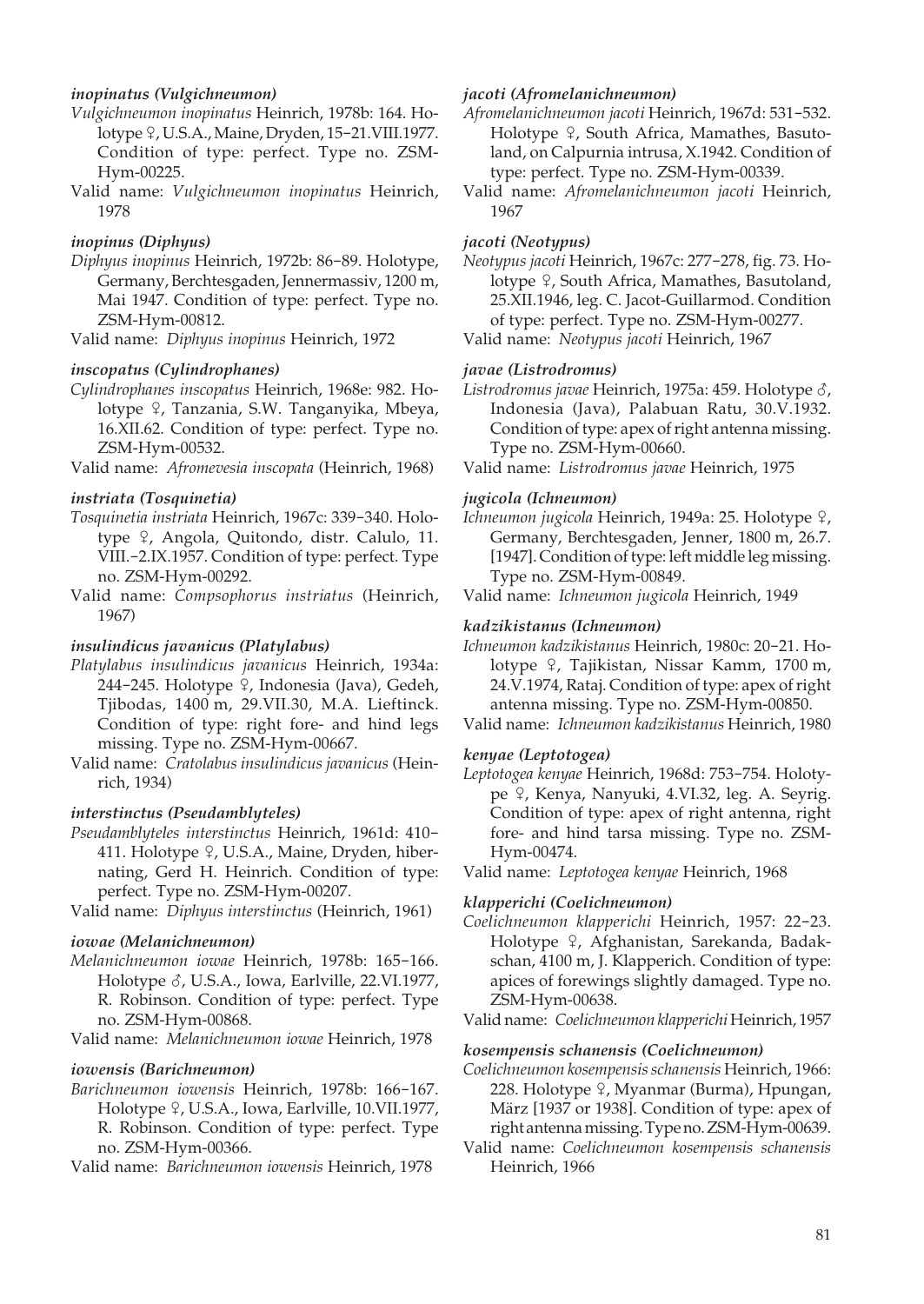## *lacunae (Ichneumon)*

*Ichneumon lacunae* Heinrich, 1969b: 948-950. Holotype  $\varphi$ , U.S.A., Maine, Dryden, hibernating. Condition of type: perfect. Type no. ZSM-Hym-00172.

Valid name: *Ichneumon lacunae* Heinrich, 1969

## *lamellata klapperichi (Aglaojoppa)*

- *Aglaojoppa lamellata klapperichi* Heinrich, 1967a: 19. Holotype  $\delta$ , Afghanistan, Schira, Hochsteppe, Badakschan, 2900 m, 11.7.53, J. Klapperich. Condition of type: perfect. Type no. ZSM-Hym-00631.
- Valid name: *Aglaojoppa lamellata klapperichi* Heinrich, 1967

## *lamelligenus (Thaumatoplites)*

- *Thaumatoplites lamelligenus* Heinrich, 1968d: 777-778, fig. 191. Holotype  $9$ , Angola, Roca Canzele, 30 km N of Quiculungo, März 1954. Condition of type: apex of right antenna missing, wings apically slightly damaged. Type no. ZSM-Hym- 00483.
- Valid name: *Thaumatoplites lamelligenus* Heinrich, 1968

## *lateromacula (Leptotogea)*

*Leptotogea lateromacula* Heinrich, 1968d: 756-758. Holotype  $\frac{1}{2}$ , Angola, Roca Canzele, 30 km N of Quiculungo, Sept./Okt. 1957. Condition of type: perfect. Type no. ZSM-Hym-00477.

Valid name: *Leptotogea lateromacula* Heinrich, 1968

#### *laticoelus (Stenaoplus)*

*Stenaoplus laticoelus* Heinrich, 1968e: 1127-1129. Holotype ?, Tanzania, Tanganyika, E. Usambara Mts., Amani. 10.4.62. Condition of type: right middle leg missing. Type no. ZSM-Hym-00594. Valid name: *Stenaoplus laticoelus* Heinrich, 1968

#### *laticoelus carumbae (Stenaoplus)*

- *Stenaoplus laticoelus carumbae* Heinrich, 1968e: 1129. Holotype <sup>Q</sup>, Angola, Lake Carumbo (Lunda). March 19.-29. 1958. Condition of type: apex of left antenna, hind tarsi partly missing. Type no. ZSM-Hym-00595.
- Valid name: *Stenaoplus laticoelus carumbae* Heinrich, 1968

#### *leucocoxalis (Ichneumon)*

*Ichneumon leucocoxalis* Heinrich, 1961c: 266-267. Holotype  $\delta$ , U.S.A., Maine, Dryden, G. Heinrich. Condition of type: perfect. Type no. ZSM-Hym-00180.

Valid name: *Ichneumon leucocoxalis* Heinrich, 1961

#### *leucographus (Coelichneumon)*

- *Coelichneumon leucographus* Heinrich, 1961a: 39. Holotype  $9$ , U.S.A., Maine, Dryden, 6.IX.1951. Condition of type: perfect. Type no. ZSM-Hym-00699.
- Valid name: *Coelichneumon leucographus* Heinrich, 1961

#### *leucopus (Seyrighoplites)*

- *Seyrighoplites leucopus* Heinrich, 1968d: 771-773. Holotype  $\frac{1}{2}$ , Angola, Roca Canzele, 30 km N of Quiculungo, 10.III.1957. Condition of type: perfect. Type no. ZSM-Hym-00480.
- Valid name: *Seyrighoplites leucopus* Heinrich, 1968

## *leucoscuta (Procerochasmias)*

- *Procerochasmias leucoscuta* Heinrich, 1967d: 548-549. Holotype <sup>Q</sup>, Tanzania, Tanganyika, Western Usambara Mts., 1600 m, 5.II.1962. Condition of type: perfect. Type no. ZSM-Hym-00342.
- Valid name: *Procerochasmias leucoscuta* Heinrich, 1967

## *leucoscuta ulugurorum (Procerochasmias)*

- *Procerochasmias leucoscuta ulugurorum* Heinrich, 1967d: 549-550. Holotype 9, Tanzania, Tanganyika, Uluguru Mts., 1500-1800 m, 6.XII.1961. Condition of type: perfect. Type no. ZSM-Hym-00343.
- Valid name: *Procerochasmias leucoscuta ulugurorum* Heinrich, 1967

#### *linycops (Cyclolabus)*

- *Cyclolabus linycops* Heinrich, 1975b: 778-779. Holotype  $\delta$ , Canada, Newfoundland, Portland Creek, 3-8-1973. Condition of type: perfect. Type no. ZSM-Hym-00438.
- Valid name: *Cyclolabus linycops* Heinrich, 1975

#### *lisae (Coelichneumon)*

- *Coelichneumon lisae* Heinrich, 1977: 46-48, Map 17. Holotype 9, U.S.A., Arkansas, Garland Co., Ouachita State Park, 22-V-1972, G. Heinrich. Condition of type: perfect. Type no. ZSM-Hym-00708.
- Valid name: *Coelichneumon lisae* Heinrich, 1977

#### *lissogena (Crytea)*

- *Crytea lissogena* Heinrich, 1968d: 898-899. Holotype W, Tanzania, Tanganyika, Chimala, ca. 70 km E. of Mbeya, 1400 m, 18.I.63, Condition of type: right antenna missing. Type no. ZSM-Hym-00515.
- Valid name: *Crytea lissogena* Heinrich, 1968

## *lissorufus radtkei (Melanichneumon)*

*Melanichneumon lissorufus radtkei* Heinrich, 1975b: 768-769. Holotype 9, Canada, Newfoundland, South Branch, 15-7-1974. Condition of type: perfect. Type no. ZSM-Hym-00214.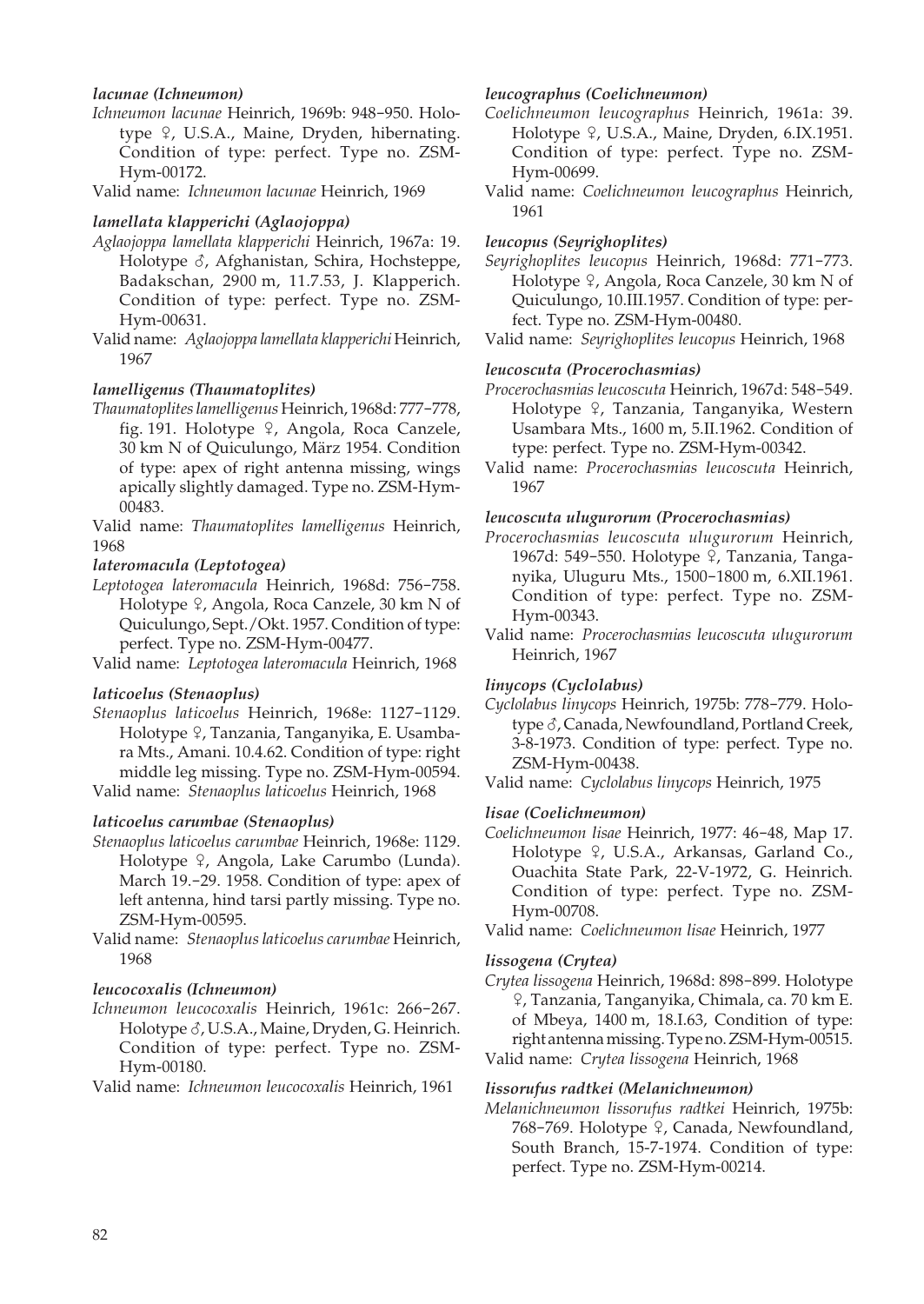Valid name: *Melanichneumon lissorufus radtkei* Heinrich, 1975

## *lissospeculum (Microlongichneumon)*

- *Microlongichneumon lissospeculum* Heinrich, 1968e: 1013-1014. Holotype 9, Angola, Roca Canzele, 30 km N of Quiculungo, Condition of type: perfect. Type no. ZSM-Hym-00550.
- Valid name: *Microlongichneumon lissospeculum* Heinrich, 1968

## *lobatus (Cyclolabus)*

*Cyclolabus lobatus* Heinrich, 1962b: 760-761. Holotype <sup>Q</sup>, U.S.A., Maine, Mt. Blue, 18.VI.1960, Gerd H. Heinrich. Condition of type: perfect. Type no. ZSM-Hym-00437.

Valid name: *Cyclolabus lobatus* Heinrich, 1962

## *longigena (Afrolongichneumon)*

- *Afrolongichneumon longigena* Heinrich, 1968e: 1026- 1027. Holotype 9, Tanzania, S.W. Tanganyika, Mbeya, 17.XI.62. Condition of type: left hind tarsus partly missing. Type no. ZSM-Hym-00556.
- Valid name: *Afrolongichneumon longigena* Heinrich, 1968

## *louisianae (Cratichneumon)*

- *Cratichneumon louisianae* Heinrich, 1977: 154-156, Map 69. Holotype 9, U.S.A., Louisiana, Avoyelles Co., Eola, 26-III-1972, D. Shaneck. Condition of type: perfect. Type no. ZSM-Hym-00404.
- Valid name: *Cratichneumon louisianae* Heinrich, 1977

## *lucida ufipae (Liojoppa)*

*Liojoppa lucida ufipae* Heinrich, 1967b: 144-145. Holotype <sup>Q</sup>, Tanzania, Tanganyika, Ufipa Plateau, Mbesi Forest, 2500 m, Dec.1962. Condition of type: perfect. Type no. ZSM-Hym-00256.

Valid name: *Liojoppa lucida ufipae* Heinrich, 1967

## *lucida ulugurorum (Liojoppa)*

- *Liojoppa lucida ulugurorum* Heinrich, 1967b: 144. Holotype <sup>Q</sup>, Tanzania, Tanganyika, Uluguru Mts., 1500 m, 4.XII.1961. Condition of type: perfect. Type no. ZSM-Hym-00255.
- Valid name: *Liojoppa lucida ulugurorum* Heinrich, 1967

## *lugubris albescens (Dentilabus)*

- *Dentilabus lugubris albescens* Heinrich, 1974b: 151-153. Holotype <sup>Q</sup>, Myanmar (Burma), Kambaiti, 7000 ft, 14/3, R. Malaise. Condition of type: apex of right antenna, right hind tarsus missing. Type no. ZSM-Hym-00669.
- Valid name: *Dentilabus lugubris albescens* Heinrich, 1974

## *lundae (Tosquinetia)*

- *Tosquinetia lundae* Heinrich, 1967c: 335-336. Holotype W, Angola, Cammissombo (Lunda), 4-13.II.1952. Condition of type: perfect. Type no. ZSM-Hym-00289.
- Valid name: *Compsophorus lundae* (Heinrich, 1967)

## *maculapex (Procerochasmias)*

- *Procerochasmias maculapex* Heinrich, 1967d: 550-551. Holotype 9, Tanzania, S.W. Tanganyika, Mbeya, 18.XI.1962. Condition of type: perfect. Type no. ZSM-Hym-00344.
- Valid name: *Procerochasmias maculapex* Heinrich, 1967

## *maculicoxalis (Hemibystra)*

- *Hemibystra maculicoxalis* Heinrich, 1968e: 1171-1173. Holotype 9, Tanzania, Tanganyika, W. Usambara Mts., Lushoto, 1600 m, 1.III.1962. Condition of type: left hind tarsus partly missing. Type no. ZSM-Hym-00610.
- Valid name: *Hemibystra maculicoxalis* Heinrich, 1968

## *magnificus (Apatetorops)*

- *Apatetorops magnificus* Heinrich, 1967b: 81-83, fig. 13. Holotype  $\hat{Y}$ , Tanzania, Northern Tanganyika, Western Usambara, 1700 m, 19.II.1962. Condition of type: perfect. Type no. ZSM-Hym-00240.
- Valid name: *Protoleptops magnificus* (Heinrich, 1967)

## *magnum (Foveosculum)*

- *Foveosculum magnum* Heinrich, 1967d: 589-591. Holotype 9, Angola, Roca Canzele, 30 km N of Quiculungo, 25.III.55. Condition of type: perfect. Type no. ZSM-Hym-00356.
- Valid name: *Foveosculum magnum* Heinrich, 1967

## *magus nearctis (Homotherus)*

*Homotherus magus nearctis* Heinrich, 1975b: 766. Holotype <sup>Q</sup>, Canada, Newfoundland, South Branch, 23-8-1973. Condition of type: perfect. Type no. ZSM-Hym-00383.

Valid name: *Homotherus magus* (Wesmael, 1855)

## *mainensis (Ichneumon)*

*Ichneumon mainensis* Heinrich, 1962c: 880-881. Holotype 9, U.S.A., Maine, Dryden, 25.VI.1961, Gerd H. Heinrich. Condition of type: perfect. Type no. ZSM-Hym-00173.

Valid name: *Ichneumon mainensis* Heinrich, 1962

#### *major (Setantops)*

- *Setantops major* Heinrich, 1968e: 1062-1063. Holotype W, Tanzania, Tanganyika, Mt. Meru, 1800 m, 30.VI.1962. Condition of type: perfect. Type no. ZSM-Hym-00570.
- Valid name: *Setantops major* Heinrich, 1968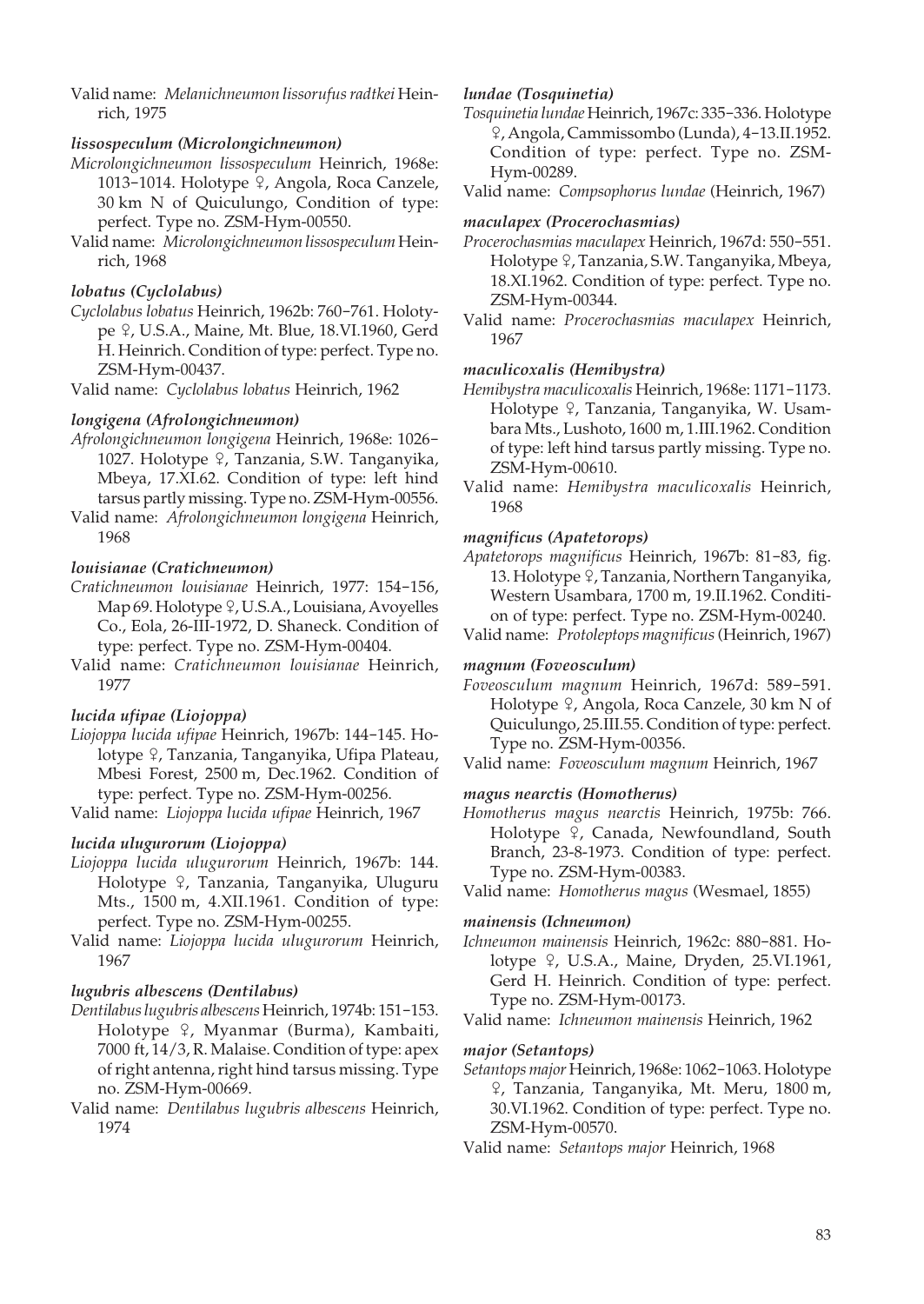## *malaisei (Eupalamus)*

*Eupalamus malaisei* Heinrich, 1980a: 126-127. Holotype <sup> $Q$ </sup>, Myanmar (Burma), Kambaiti, 2000 m, 14.V.1934. Condition of type: right middle tarsus partly missing. Type no. ZSM-Hym-00681.

Valid name: *Eupalamus malaisei* Heinrich, 1980

## *malaisei (Ichneumon)*

Ichneumon malaisei Heinrich, 1965a: 85. Holotype <sup>Q</sup>, Myanmar (Burma), Kambaiti, 2000 m, [1937 or 1938]. Condition of type: left hind wing damaged. Type no. ZSM-Hym-00649.

Valid name: *Ichneumon malaisei* Heinrich, 1965

#### *malaisei (Togeella)*

*Togeella malaisei* Heinrich, 1980a: 157-158. Holotype M, Myanmar (Burma), Kambaiti, 2000 m. Condition of type: left hind tarsus partly missing. Type no. ZSM-Hym-00685.

Valid name: *Togeella malaisei* Heinrich, 1980

#### *malayana (Habrojoppa)*

- *Habrojoppa malayana* Heinrich, 1975b: 474-475. Holotype <sup>Q</sup>, Indonesia (Java), Sukabumi. Condition of type: perfect. Type no. ZSM-Hym-00670.
- Valid name: *Compsophorus malayanus* (Heinrich, 1975)

#### *manyarae (Epijoppa)*

- *Epijoppa manyarae* Heinrich, 1967c: 356-358, figs 98, 99, 101. Holotype  $\varphi$ , Tanzania, Tanganyika, W. of Lake Manyara, 1200 m, 6.VIII.1962. Condition of type: right middle leg missing. Type no. ZSM-Hym-00315.
- Valid name: *Compsophorus apicalis manyarae* (Heinrich, 1967)

#### *margaritae (Melanichneumon)*

- *Melanichneumon margaritae* Heinrich, 1973b: 464-465. Holotype 9, U.S.A., Natchez Trail State Park, Henderson Co., Tennessee, 22-26-VI-1972. Condition of type: perfect. Type no. ZSM-Hym-00232.
- Valid name: *Melanichneumon margaritae* Heinrich, 1973

#### *mariannae (Limerodops)*

- *Limerodops mariannae* Heinrich, 1961d: 383-385, figs 44, 47. Holotype 9, U.S.A., Maine, Dryden, 15.VIII.1955, Marianne Heinrich. Condition of type: perfect. Type no. ZSM-Hym-00222.
- Valid name: *Limerodops mariannae* Heinrich, 1961

#### *maritimensis (Coelichneumon)*

*Coelichneumon maritimensis* Heinrich, 1980c: 11. Holotype 9, Russia, Maritime Prov., Russky I., Aiax Bay, 15.VII.74, W. Zherichin. Condition of type: apex of right antenna and hind leg missing. Type no. ZSM-Hym-00786.

Valid name: *Coelichneumon maritimensis* Heinrich, 1980

#### *marlisae (Clitiga)*

*Clitiga marlisae* Heinrich, 1965b: 166-167. Holotype W, Myanmar (Burma), Mt. Victoria, 1400 m, [1937 or 1938]. Condition of type: right foreleg missing. Type no. ZSM-Hym-00675.

Valid name: *Clitiga marlisae* Heinrich, 1965

#### *maroccanus (Anisobas)*

*Anisobas maroccanus* Heinrich, 1980b: 236-237. Holotype  $\varphi$ , Morocco, Imlif Alto Atlante, Afr., 1600 m, 14.VII.1976, Dr Clanasso. Condition of type: apices of both antennae and left hind leg missing, apex of left forewing damaged. Type no. ZSM-Hym-00795.

Notes: On label: leg. Dr. Gianasso.

Valid name: *Anisobas hostilis* (Gravenhorst, 1820)

#### *mbeyana (Crytea)*

- *Crytea mbeyana* Heinrich, 1968d: 883-884. Holotype W, Tanzania, S.W. Tanganyika, Mbeya, 17.XII.62. Condition of type: left hind tarsus missing. Type no. ZSM-Hym-00510.
- Valid name: *Crytea mbeyana* Heinrich, 1968

## *mbeyana (Pseudischnojoppa)*

- *Pseudischnojoppa mbeyana* Heinrich, 1967b: 229-230, figs 50, 51, 52. Holotype  $9$ , Tanzania, S.W. Tanganyika, Mbeya, 20.XI.1962. Condition of type: perfect. Type no. ZSM-Hym-00271.
- Valid name: *Pseudischnojoppa mbeyana* Heinrich, 1967

## *megamelas (Ctenichneumonops)*

- *Ctenichneumonops megamelas* Heinrich, 1967d: 664- 665. Holotype  $\delta$ , Tanzania, Tanganyika, W. Usambara Mts., 2100 m, 20.III.1962. Condition of type: right foreleg and hind tarsus missing. Type no. ZSM-Hym-00461.
- Valid name: *Ctenichneumonops megamelas* Heinrich, 1967

#### *megapodius (Ichneumon)*

*Ichneumon megapodius* Heinrich, 1949a: 27-28. Holotype <sup>Q</sup>, Germany, Berchtesgaden, Priesbergalm, 1400 m, 26.5.[1947]. Condition of type: apex of right forewing slightly damaged. Type no. ZSM-Hym-00824.

Valid name: *Ichneumon megapodius* Heinrich, 1949

#### *melanisticus (Leptophatnus)*

*Leptophatnus melanisticus* Heinrich, 1967b: 111-112. Holotype <sup>Q</sup>, Angola, Cacolo, 1300 m, 23.Dec. 1957-27.Jan.58. Condition of type: perfect. Type no. ZSM-Hym-00249.

Valid name: *Leptophatnus melanisticus* Heinrich, 1967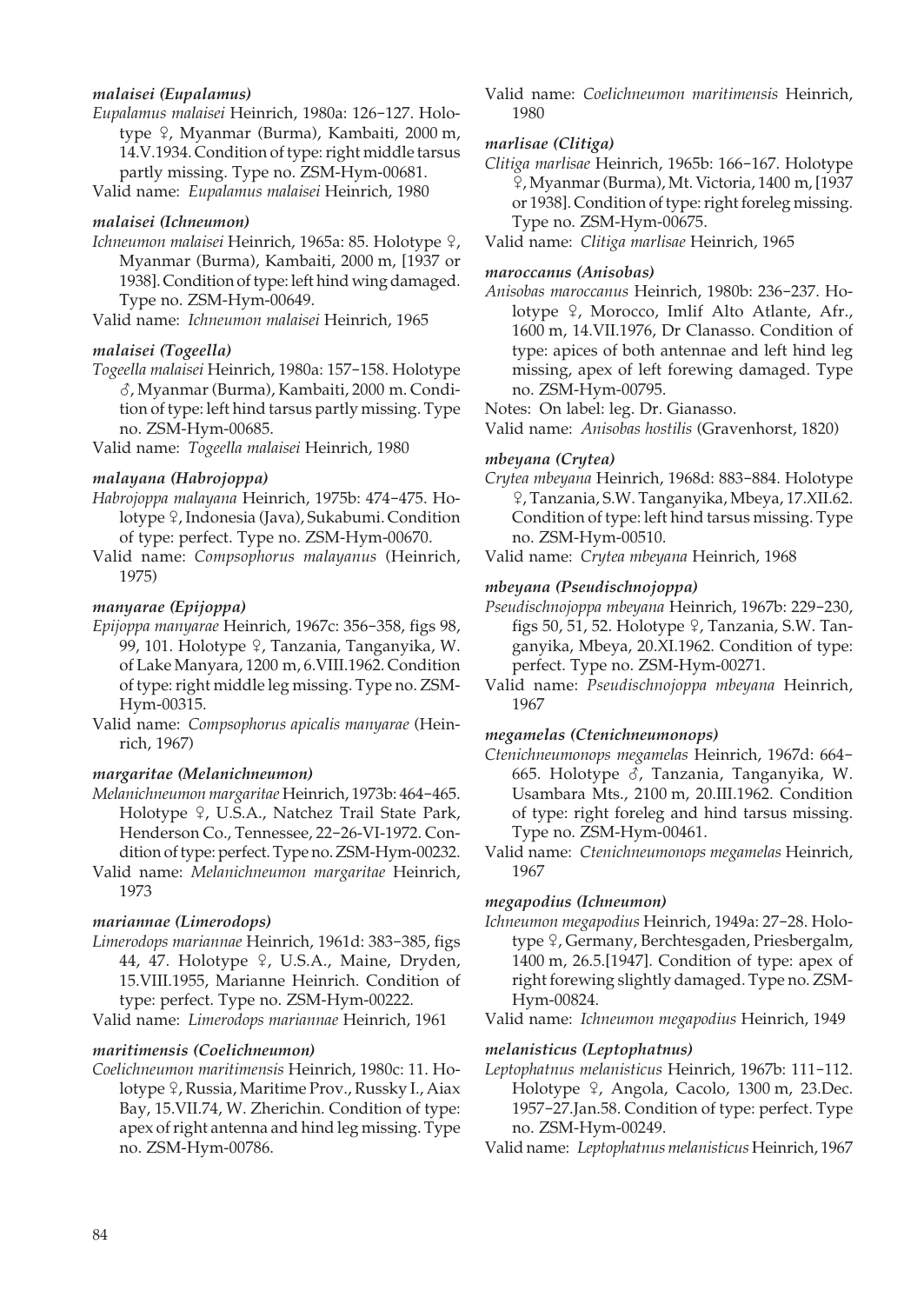## *melanisticus (Afrectopius)*

- *Afrectopius melanisticus* Heinrich, 1967c: 417-418. Holotype  $\delta$ , Tanzania, Tanganyika, W. Usambara Mts., 2100 m, 12.III.1962. Condition of type: perfect. Type no. ZSM-Hym-00308.
- Valid name: *Afrectopius melanisticus* Heinrich, 1967

#### *melanisticus (Aoplus)*

*Aoplus melanisticus* Heinrich, 1962a: 547-548. Holotype <sup>Q</sup>, Canada, Ontario, Upsala, 22.VI.1956, Gerd H. Heinrich. Condition of type: perfect. Type no. ZSM-Hym-00719.

Valid name: *Aoplus melanisticus* Heinrich, 1962

#### *melanocephalus (Stenobarichneumon)*

- *Stenobarichneumon melanocephalus* Heinrich, 1975b: 770-771. Holotype  $\delta$ , Canada, Newfoundland, Portland Cr., 7-8-1973. Condition of type: perfect. Type no. ZSM-Hym-00390.
- Valid name: *Stenobarichneumon melanocephalus* Heinrich, 1975

## *melanoloba (Denticrytea)*

*Denticrytea melanoloba* Heinrich, 1968d: 815-816. Holotype  $\sqrt{2}$ , Angola, Roca Canzele, 30 km N of Quiculungo, 15.IV.55. (Apices of flagella missing). Condition of type: apices of antennae missing. Type no. ZSM-Hym-00491.

Valid name: *Denticrytea melanoloba* Heinrich, 1968

## *melanopterops (Leptotogea)*

- *Leptotogea melanopterops* Heinrich, 1968d: 741-743. Holotype  $9$ , South Africa, Pietermaritzburg, 10.-16.II.63. Condition of type: perfect. Type no. ZSM-Hym-00470.
- Valid name: *Leptotogea melanopterops* Heinrich, 1968

### *melanopygus (Afrectopius)*

*Afrectopius melanopygus* Heinrich, 1967c: 407-408. Holotype <sup>Q</sup>, Tanzania, Tanganyika, W. Usambara Mts., 2100 m, 14.-24.III.1962. Condition of type: perfect. Type no. ZSM-Hym-00299.

Valid name: *Afrectopius melanopygus* Heinrich, 1967

#### *melanotarsis (Eutanyacra)*

*Eutanyacra melanotarsis* Heinrich, 1972a: 176-177. Holotype <sup>Q</sup>, U.S.A., College Forest, Natchitoches Co., Louisiana, 17.VI.1971. Condition of type: perfect. Type no. ZSM-Hym-00194.

Valid name: *Eutanyacra melanotarsis* Heinrich, 1972

## *melli (Togeella)*

Togeella melli Heinrich, 1980a: 157. Holotype <sub>9</sub>, China, Kuang-Tung, 28.V, leg. Mell. Condition of type: apices of antennae missing, right middle and both hind tarsi partly missing. Type no. ZSM-Hym-00684.

Valid name: *Togeella melli* Heinrich, 1980

#### *mercatorius cretae (Diphyus)*

- *Diphyus mercatorius cretae* Heinrich, 1978a: 50-51. Holotype  $9$ , Greece, Crete, Phaistos, 4-7 IV 1961, R. Benden. Condition of type: right foreleg missing, left hind tarsus partly missing. Type no. ZSM-Hym-00813.
- Valid name: *Diphyus mercatorius cretae* Heinrich, 1978

#### *mercatorius ponticus (Diphyus)*

- *Diphyus mercatorius ponticus* Heinrich, 1978a: 50-51. Holotype  $\sqrt{ }$ , Turkey, Kulp Condition of type: left hind tarsus partly missing. Type no. ZSM-Hym-00814.
- Valid name: *Diphyus mercatorius ponticus* Heinrich, 1978

#### *meridionalis (Afrobystra)*

- *Afrobystra meridionalis* Heinrich, 1968e: 1157-1158, fig. 230. Holotype  $9$ , South Africa, Grahamstown, 28.II-14.III.1963. Condition of type: perfect. Type no. ZSM-Hym-00606.
- Valid name: *Afrobystra meridionalis* Heinrich, 1968

#### *merucapitis (Nimbolareiga)*

- *Nimbolareiga merucapitis* Heinrich, 1968d: 934. Holotype 9, Tanzania, Tanganyika, Mt. Meru, 2700 m, 10.-17.VII.1962. Condition of type: perfect. Type no. ZSM-Hym-00525.
- Valid name: *Cratichneumon merucapitis* (Heinrich, 1968)

#### *meruensis (Afrectopius)*

- *Afrectopius meruensis* Heinrich, 1967c: 406-407. Holotype <sup>Q</sup>, Tanzania, Tanganyika, Mt. Meru, 1800 m, 30.VI.1962. Condition of type: perfect. Type no. ZSM-Hym-00298.
- Valid name: *Afrectopius meruensis* Heinrich, 1967

#### *meruensis (Diphyus)*

- *Diphyus meruensis* Heinrich, 1967d: 654-655. Holotype  $\delta$ , Tanzania, Tanganyika, Mt. Meru, 1800 m, 20.VI.1962. Condition of type: perfect. Type no. ZSM-Hym-00457.
- Valid name: *Diphyus meruensis* Heinrich, 1967

#### *meruensis (Setantops)*

- *Setantops meruensis* Heinrich, 1968e: 1063-1064. Holotype &, Tanzania, Tanganyika, Mt. Meru, 1800 m, 28.VI.1962. Condition of type: left hind tarsus partly missing. Type no. ZSM-Hym-00869.
- Valid name: *Setantops meruensis* Heinrich, 1968

#### *merumontis (Afromelanichneumon)*

- *Afromelanichneumon merumontis* Heinrich, 1967d: 527-529. Holotype ?, Tanzania, Tanganyika, Mt. Meru, 2700 m, 10.-17.VII.1962. Condition of type: perfect. Type no. ZSM-Hym-00337.
- Valid name: *Afromelanichneumon merumontis* Heinrich, 1967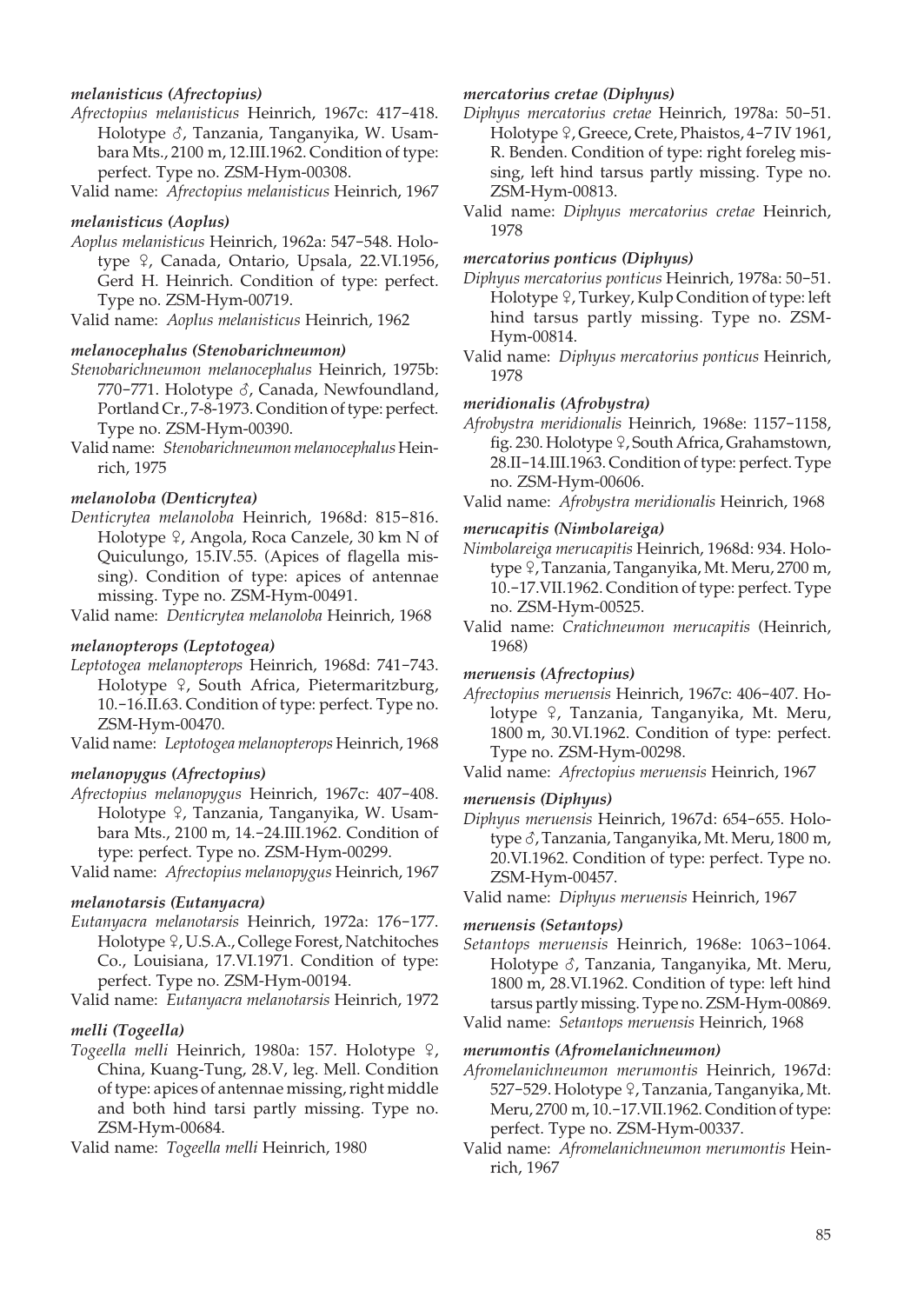## *merusilvae (Cylindrophanes)*

*Cylindrophanes merusilvae* Heinrich, 1968e: 998-1000. Holotype <sup>Q</sup>, Tanzania, Tanganyika, Mt. Meru, 1800 m, 28.VI.1962. Condition of type: perfect. Type no. ZSM-Hym-00542.

Valid name: *Afromevesia merusilvae* (Heinrich, 1968)

#### *merusilvae mbeyae (Cylindrophanes)*

- *Cylindrophanes merusilvae mbeyae* Heinrich, 196e: 1000. Holotype <sup>Q</sup>, Tanzania, S.W. Tanganyika, Mbeya, 18.XII.62. Condition of type: perfect. Type no. ZSM-Hym-00543.
- Valid name: *Afromevesia merusilvae mbeyae* (Heinrich, 1968)

#### *mesolineatus (Stenaoplus)*

*Stenaoplus mesolineatus* Heinrich, 1968e: 1126-1127. Holotype <sup>Q</sup>, Tanzania, S. Tanganyika, Mdando Forest, 30 km S of Njombe, 2400 m, 20.X.1962. Condition of type: midtarsi missing. Type no. ZSM-Hym-00593.

Valid name: *Stenaoplus mesolineatus* Heinrich, 1968

#### *mesomelas (Crytea)*

*Crytea mesomelas* Heinrich, 1968d: 882-883. Holotype W, South Africa, King Williamstown, Peeree Forest, 6.III.63. Condition of type: perfect. Type no. ZSM-Hym-00509.

Valid name: *Crytea mesomelas* Heinrich, 1968

#### *mesomelas (Lissolongichneumon)*

- *Lissolongichneumon mesomelas* Heinrich, 1968e: 1038- 1039. Holotype <sup>Q</sup>, Angola, Roca Canzele, 30 km N of Quiculungo, III.54. Condition of type: perfect. Type no. ZSM-Hym-00561.
- Valid name: *Lissolongichneumon mesomelas* Heinrich, 1968

#### *michaelis (Neolinycus)*

- *Neolinycus michaelis* Heinrich, 1971: 1025-1026. Holotype <sub>9</sub>, U.S.A., Water Valley, Lafayette Co., Missis., 5-10-VIII-1970; leg. Michael Horan. Condition of type: perfect. Type no. ZSM-Hym-00443.
- Valid name: *Neolinycus m. michaelis* Heinrich, 1971

#### *michaelis arkansae (Neolinycus)*

- *Neolinycus michaelis arkansae* Heinrich, 1977: 282, Map 131. Holotype  $\delta$ , U.S.A., Arkansas, Garland Co., Ouchita State Park, 9-17-V-1972. Condition of type: perfect. Type no. ZSM-Hym-00445.
- Valid name: *Neolinycus michaelis arkansae* Heinrich, 1977

## *michaelis georgianus (Neolinycus)*

*Neolinycus michaelis georgianus* Heinrich, 1972a: 210. Holotype <sup>Q</sup>, U.S.A., Forsyth, Monroe Co., Georgia, 7.-28.VIII.1971; leg. F. Naumann. Condition of type: perfect. Type no. ZSM-Hym-00444.

Valid name: *Neolinycus michaelis georgianus* Heinrich, 1971

## *micra (Afrobystra)*

*Afrobystra micra* Heinrich, 1968e: 1154-1156. Holotype 9, South Africa, Pietermaritzburg, 10.-16. II.62. Condition of type: perfect. Type no. ZSM-Hym-00604.

Valid name: *Afrobystra sinuata micra* Heinrich, 1968

#### *micramoenus (Pseudamblyteles)*

*Pseudamblyteles micramoenus* Heinrich, 1961d: 420- 421. Holotype  $9$ , U.S.A., Maine, Weld, 27.VI.1955. Gerd H. Heinrich. Condition of type: perfect. Type no. ZSM-Hym-00204.

Valid name: *Diphyus micramoenus* (Heinrich, 1961)

## *microferiens (Ichneumon)*

*Ichneumon microferiens* Heinrich, 1961c: 323-324, fig. 12. Holotype 9, Canada, Ontario, Upsala, 26. VI.1956, G. H. Heinrich. Condition of type: perfect. Type no. ZSM-Hym-00733.

Valid name: *Ichneumon microferiens* Heinrich, 1961

## *militarius leucopus (Stenichneumon)*

*Stenichneumon militarius leucopus* Heinrich, 1962a: 525-526, figs 4, 7, 10. Holotype  $9$ , U.S.A., Maine, Dryden, 13.IX.1951, G. H. Heinrich. Condition of type: perfect. Type no. ZSM-Hym-00713.

Valid name: *Stenichneumon militarius leucopus* Heinrich, 1962

## *minima (Tosquinetia)*

*Tosquinetia minima* Heinrich, 1967c: 339-340. Holotype  $\delta$ , Tanzania, Tanganyika, Mt. Meru, 1800 m, 2.VII.1962. Condition of type: apex of left antenna missing. Type no. ZSM-Hym-00291.

Valid name: *Compsophorus minimus* (Heinrich, 1967)

#### *minor (Ctenichneumon)*

*Ctenichneumon minor* Heinrich, 1961d: 458-460. Holotype <sub>9</sub>, U.S.A., New York, Richfield Springs, 9.IX.1952, Gerd H. Heinrich. Condition of type: perfect. Type no. ZSM-Hym-00184.

Valid name: *Ctenichneumon minor* Heinrich, 1961

#### *minor (Leptophatnus)*

*Leptophatnus minor* Heinrich, 1967b: 108-110, fig. 17. Holotype <sup>Q</sup>, Tanzania, S.W. Tanganyika, Mbea, 17.XII.62. Condition of type: perfect. Type no. ZSM-Hym-00247.

Valid name: *Leptophatnus minor* Heinrich, 1967

## *minor (Liojoppa)*

- *Liojoppa minor* Heinrich, 1967b: 148-149. Holotype W, Angola, Quitondo, Distr. Caludo, 11.8.-2.9. 1957. Condition of type: perfect. Type no. ZSM-Hym-00257.
- Valid name: *Liojoppa minor* Heinrich, 1967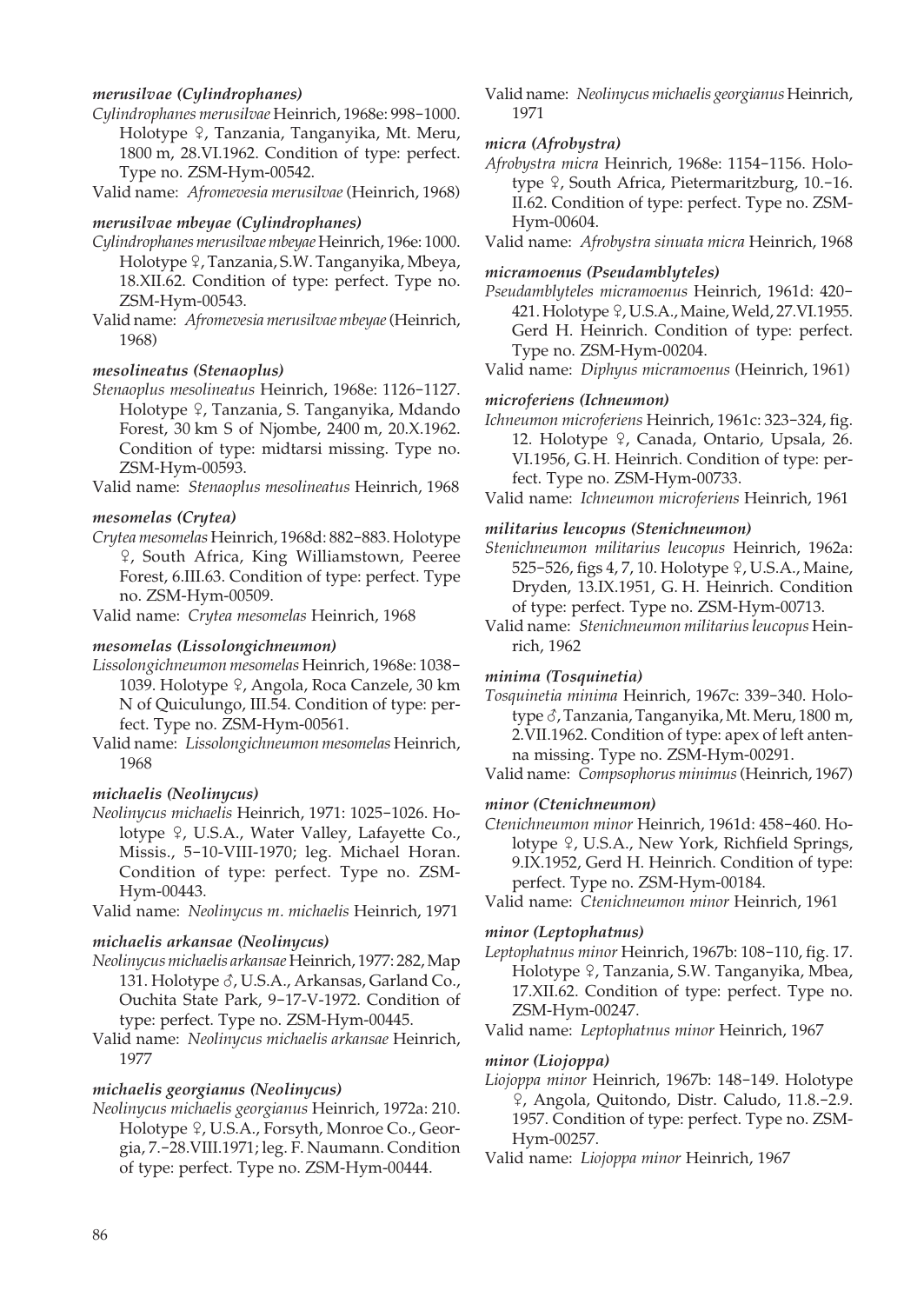## *minuta (Aeneonaenaria)*

*Aeneonaenaria minuta* Heinrich, 1974a: 425-426. Holotype <sup>2</sup>, Myanmar (Burma), Kambaiti, 7000 ft, 28.IV.1935, R. Malaise. Condition of type: apex of left antenna missing. Type no. ZSM-Hym- 00658.

Valid name: *Aeneonaenaria minuta* Heinrich, 1974

#### *miraculosa (Eutanyacra)*

*Eutanyacra miraculosa* Heinrich, 1961d: 434-435. Holotype  $9$ , U.S.A., Maine, Dryden, 30.VII.1959. Condition of type: perfect. Type no. ZSM-Hym-00193.

Valid name: *Eutanyacra miraculosa* Heinrich, 1961

## *mitchelli (Tricholabus)*

*Tricholabus mitchelli* Heinrich, 1961d: 395-396. Holotype  $9$ , U.S.A., New Jersey, Oceanville, 1.VII.1950, R. T. Mitchell, Condition of type: perfect. Type no. ZSM-Hym-00223.

Valid name: *Tricholabus mitchelli* Heinrich, 1961

#### *mocoensis (Hemibystra)*

*Hemibystra mocoensis* Heinrich, 1968e: 1180-1182. Holotype  $\delta$ , Angola, Mt. Moco, 2000 m, 1.X.54. Condition of type: hind tarsi partly missing. Type no. ZSM-Hym-00615.

Valid name: *Hemibystra mocoensis* Heinrich, 1968

## *monomaculatus (Stenaoplus)*

- *Stenaoplus monomaculatus* Heinrich, 1968e: 1131-1132. Holotype ?, Tanzania, S.W. Tanganyika, Mbeya, 20.XII.62. Condition of type: perfect. Type no. ZSM-Hym-00597.
- Valid name: *Stenaoplus monomaculatus* Heinrich, 1968

#### *monotonus (Platylabus)*

- *Platylabus monotonus* Heinrich, 1962b: 741-742. Holotype <sub>9</sub>, U.S.A., Maine, Aroostook Co., Scraggly Lake, 13.IX.1959. Gerd H. Heinrich. Condition of type: apex of left antenna missing. Type no. ZSM-Hym-00433.
- Valid name: *Platylabus monotonus* Heinrich, 1962

#### *monotonus (Monodontichneumon)*

- *Monodontichneumon monotonus* Heinrich, 1968e: 1096, figs 225, 226. Holotype 9, Tanzania, Tanganyika, Uluguru Mts., 1500-1800 m. Condition of type: perfect. Type no. ZSM-Hym-00586.
- Valid name: *Monodontichneumon monotonus* Heinrich, 1968

## *montana (Obtusodonta)*

*Obtusodonta montana* Heinrich, 1962c: 875-877. Holotype  $9$ , U.S.A., Maine, Mt. Blue, 11.VI.1960. G. H. Heinrich. Condition of type: perfect. Type no. ZSM-Hym-00196.

Valid name: *Obtusodonta restricta* (Cresson, 1877)

## *montanum (Foveosculum)*

*Foveosculum montanum* Heinrich, 1967d: 571-573, figs 144, 145. Holotype  $\varphi$ , Tanzania, Tanganyika, Uluguru Mts., 1500-1600 m, 17.XII.61. Condition of type: perfect. Type no. ZSM-Hym-00350.

Valid name: *Foveosculum montanum* Heinrich, 1967

## *montanus (Leptops)*

*Leptops montanus* Heinrich, 1968e: 1019-1020. Holotype <sup>Q</sup>, Tanzania, Tanganyika, Uluguru Mts., 1500-1800 m, 28.XI.61. Condition of type: perfect. Type no. ZSM-Hym-00553.

Valid name: *Leptops montanus* Heinrich, 1968

## *montanus (Rhyssolabus)*

- *Rhyssolabus montanus* Heinrich, 1951b: 278-279, fig. 6. Lectotype  $\frac{1}{2}$ , designated by Hilpert et al. (1993), Germany. Condition of type: apex of left antenna missing. Type no. ZSM-Hym-00800.
- Notes: The original description does not give locality data, but Hilpert et al. (1993) designated a lectotype with the following label data: Stmk. [Steiermark] Kreuzkogel, Südhang, 1600 m, 9.6.50.
- Valid name: *Platymischos atriventris* (Pic, 1914)

## *montecapitis (Hybophorellus)*

- *Hybophorellus montecapitis* Heinrich, 1949a: 50-51. Holotype <sup>Q</sup>, Germany, Berchtesgaden, Jenner-Massiv, 1700 m, 22.7.47. Condition of type: perfect. Type no. ZSM-Hym-00801.
- Valid name: *Hybophorellus injucundus montecapitis* Heinrich, 1949

#### *montexephanes (Ichneumon)*

*Ichneumon montexephanes* Heinrich, 1951b: 270. Holotype <sup>Q</sup>, Austria, Steiermark, Nied. Tauern, Bösensteinmassiv, 2000 m, 20.7.50. Condition of type: right hind tarsus partly missing. Type no. ZSM-Hym-00843.

Valid name: *Ichneumon obliteratus* Wesmael, 1855

#### *montexephanes submontanicola (Ichneumon)*

*Ichneumon montexephanes submontanicola* Heinrich, 1951b: 271. Holotype <sup>Q</sup>, Austria, Steiermark, Kaiserau bei Admont, 1200 m, 2.7.50. Condition of type: perfect. Type no. ZSM-Hym-00842.

## *mudgei (Homotherus)*

*Homotherus mudgei* Heinrich, 1978b: 163. Holotype W, U.S.A., Maine, Strong, 21.VII.1976, J. Mudge. Condition of type: apex of left antenna missing. Type no. ZSM-Hym-00382.

Valid name: *Homotherus mudgei* Heinrich, 1978

#### *mystificans (Melanichneumon)*

*Melanichneumon mystificans* Heinrich, 1972a: 207-208. Holotype  $\delta$ , U.S.A., Forsyth, Monroe Co., Geor-

Valid name: *Ichneumon berninae* (Habermehl, 1916)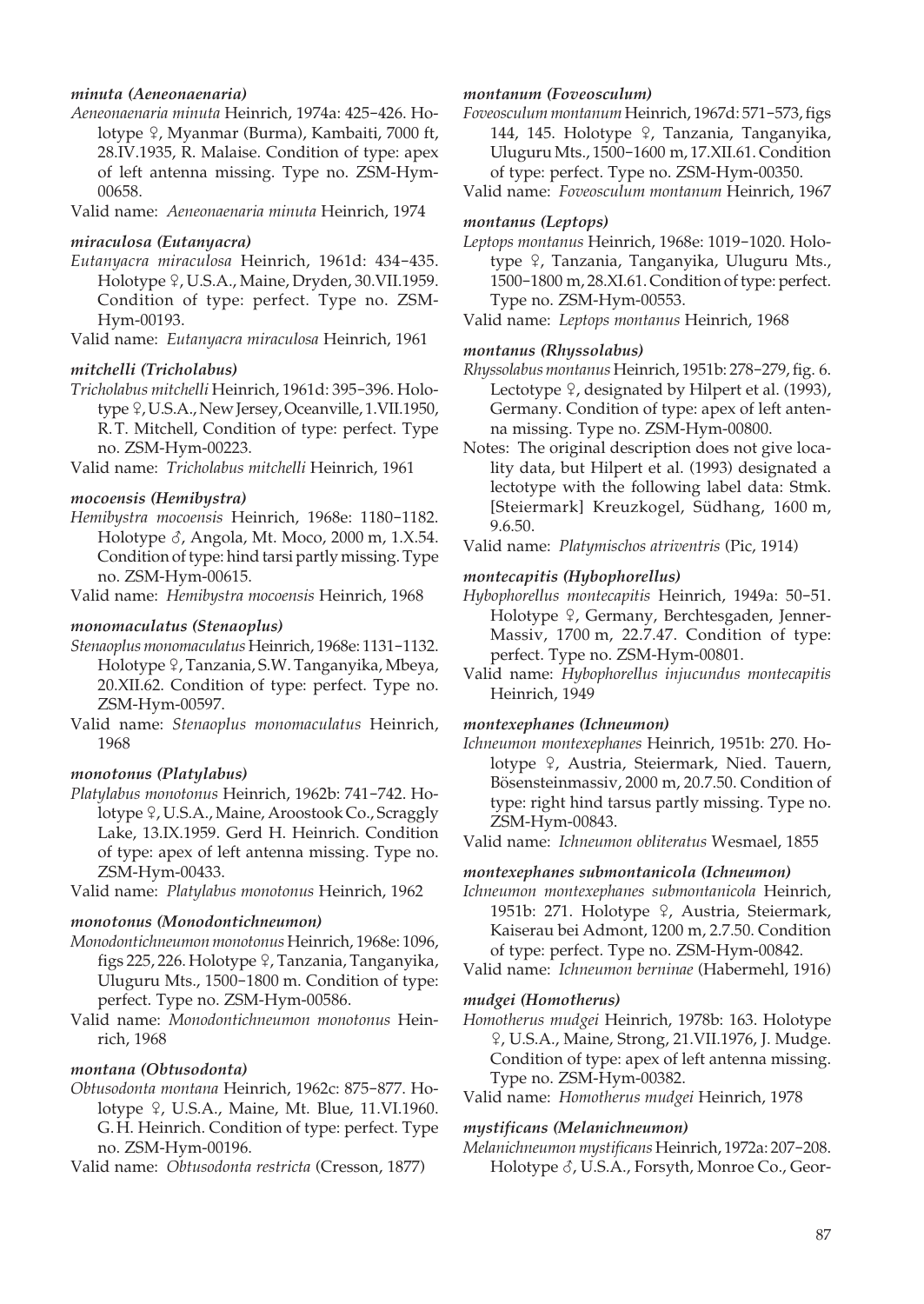gia, 10-20.VII.1970. Condition of type: perfect. Type no. ZSM-Hym-00216.

Valid name: *Melanichneumon mystificans* Heinrich, 1972

## *mystificans (Ichneumon)*

*Ichneumon mystificans* Heinrich, 1961c: 342-343. Holotype  $\delta$ , U.S.A., Maine, Dryden, 4.VIII.1955. Condition of type: perfect. Type no. ZSM-Hym-00732.

Valid name: *Ichneumon mystificans* Heinrich, 1961

## *nairobiensis perrubra (Crytea)*

- *Crytea nairobiensis perrubra* Heinrich, 1968d: 903-904. Holotype  $9$ , South Africa, Grahamstown, 28.II. -14.III.1963. Condition of type: perfect. Type no. ZSM-Hym-00517.
- Valid name: *Crytea nairobiensis perrubra* Heinrich, 1968

## *nairobiensis rubricaput (Crytea)*

- *Crytea nairobiensis rubricaput* Heinrich, 1968d: 902- 903. Holotype 9, Tanzania, S. Tanganyika, Rungwe Mts., 2600 m, 12.XI.62. Condition of type: perfect. Type no. ZSM-Hym-00516.
- Valid name: *Crytea nairobiensis rubricaput* Heinrich, 1968

## *nanusniger (Ichneumon)*

*Ichneumon nanusniger* Heinrich, 1975b: 760-761. Holotype  $\delta$ , Canada, Newfoundland, Portland Creek, 12-8-1973. Condition of type: perfect. Type no. ZSM-Hym-00174.

Valid name: *Ichneumon nanusniger* Heinrich, 1975

## *natalensis (Pseudophatnus)*

*Pseudophatnus natalensis* Heinrich, 1967b: 120-122. Holotype <sup>Q</sup>, South Africa, Natal, Pietermaritzburg, 10-16.II.63. Condition of type: perfect. Type no. ZSM-Hym-00251.

Valid name: *Leptophatnus glabrinotor* (Morley, 1919)

#### *naumanni (Cratichneumon)*

*Cratichneumon naumanni* Heinrich, 1971: 994-995. Holotype <sup>2</sup>, U.S.A., Forsyth, Monroe Co., Georgia, 20-30 May, 1968, leg. G. Heinrich. Condition of type: perfect. Type no. ZSM-Hym-00411. Valid name: *Cratichneumon naumanni* Heinrich, 1971

#### *navus albidior (Coelichneumon)*

- *Coelichneumon navus albidior* Heinrich, 1977: 44-45, Map 15. Holotype  $\delta$ , U.S.A., Florida, Highlands Co., Lake Placid, Archbold Biological Station, 16-V-1967, G. Heinrich. Condition of type: perfect. Type no. ZSM-Hym-00709.
- Valid name: *Coelichneumon navus albidior* Heinrich, 1977

#### *neocretatus (Coelichneumon)*

- *Coelichneumon neocretatus* Heinrich, 1961a: 51-52, fig. 20. Holotype  $9$ , U.S.A., Maine, Mt. Blue, 30. IX.1956. Condition of type: perfect. Type no. ZSM-Hym-00711.
- Valid name: *Coelichneumon neocretatus* Heinrich, 1961

#### *neoleviculops (Melanichneumon)*

- *Melanichneumon neoleviculops* Heinrich, 1971: 1015- 1017. Holotype <sup>Q</sup>, U.S.A., Dryden, Maine, 19 August 1965. Condition of type: perfect. Type no. ZSM-Hym-00233.
- Valid name: *Melanichneumon neoleviculops* Heinrich, 1971

## *neosarcitor (Ichneumon)*

*Ichneumon neosarcitor* Heinrich, 1961c: 244-246. Holotype 9, U.S.A., Maine, Bangor. Condition of type: apices of both forewings slightly damaged. Type no. ZSM-Hym-00721.

Valid name: *Ichneumon neosarcitor* Heinrich, 1961

## *neosorex (Barichneumon)*

*Barichneumon neosorex* Heinrich, 1972a: 195-196. Holotype  $\delta$ , U.S.A., Orange River, Ft. Myers, Lee Co., Florida, 7.IV.1968. Condition of type: perfect. Type no. ZSM-Hym-00374.

Valid name: *Barichneumon neosorex* Heinrich, 1972

#### *nereni emigrator (Ichneumon)*

*Ichneumon nereni emigrator* Heinrich, 1961c: 289-290. Holotype  $9$ , U.S.A., Maine, Dryden, 21.VIII.1955. Condition of type: perfect. Type no. ZSM-Hym-00178.

Valid name: *Ichneumon sculpturatus emigrator* Heinrich, 1961

#### *nigerrimus (Stenaoplus)*

*Stenaoplus nigerrimus* Heinrich, 1968e: 1122-1123. Holotype  $\delta$ , Tanzania, Tanganyika, W. Usambara Mts., 2100 m, 6.III.1962. Condition of type: perfect. Type no. ZSM-Hym-00590.

Valid name: *Stenaoplus nigerrimus* Heinrich, 1968

#### *nigrifrons (Afrolongichneumon)*

- *Afrolongichneumon nigrifrons* Heinrich, 1968e: 1027- 1028. Holotype  $9$ , Tanzania, S.W. Tanganyika, Mbeya, 2000 m, 24.X.62. Condition of type: left foreleg missing. Type no. ZSM-Hym-00557.
- Valid name: *Afrolongichneumon nigrifrons* Heinrich, 1968

#### *nigrita (Losgna)*

Losgna nigrita Heinrich, 1965b: 140-141. Holotype 9, Indonesia (Java), Soekaboemi. Condition of type: perfect. Type no. ZSM-Hym-00665.

Valid name: *Losgna nigrita* Heinrich, 1965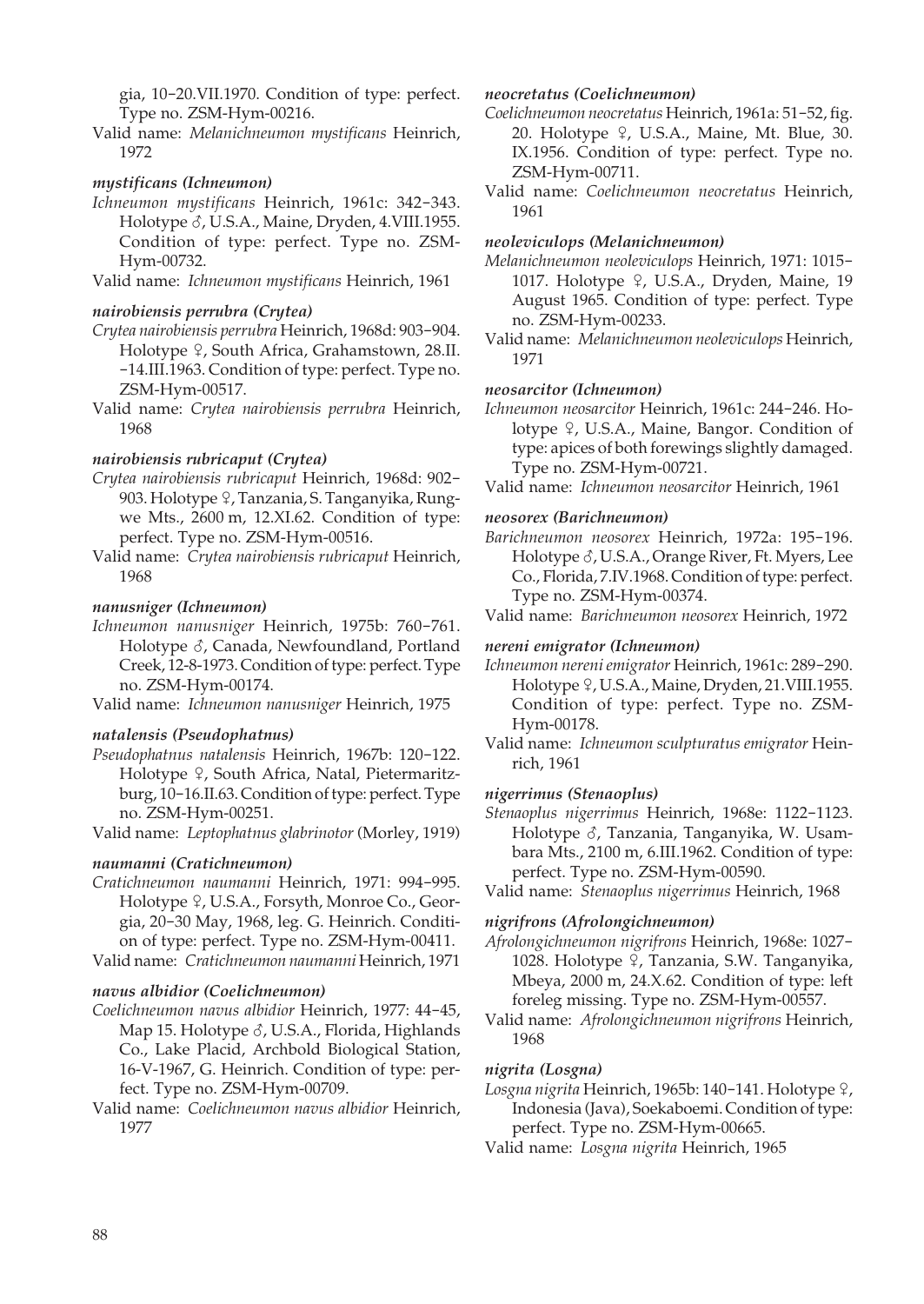## *nigrithorax (Afrectopius)*

- *Afrectopius nigrithorax* Heinrich, 1967c: 419-420. Holotype  $\delta$ , Tanzania, S. Tanganyika, Uluguru Mts., 1600 m, 17.XII. Condition of type: right fore leg missing. Type no. ZSM-Hym-00311.
- Valid name: *Afrectopius nigrithorax* Heinrich, 1967

#### *nigrosparsa (Hemibystra)*

*Hemibystra nigrosparsa* Heinrich, 1968e: 1187-1189. Holotype  $9$ , Angola, Mt. Moco, 2000 m, 10.X.54. Condition of type: apex of right antenna missing. Type no. ZSM-Hym-00619.

Valid name: *Hemibystra nigrosparsa* Heinrich, 1968

#### *nigrostramineus (Cornutoplisus)*

- *Cornutoplisus nigrostramineus* Heinrich, 1957: 24. Holotype <sup>9</sup>, Afghanistan, von Sarekanda, 4100 m, Badakschan, 28.7.1953, leg. J. Klapperich. Condition of type: perfect. Type no. ZSM-Hym-00820.
- Valid name: *Cornutoplisus nigrostramineus* Heinrich, 1957

#### *nimbosilvae (Setantops)*

*Setantops nimbosilvae* Heinrich, 1968e: 1064-1066, fig. 222. Holotype 9, Tanzania, S. Tanganyika, Rungwe Mts., 2600 m, 5.XI.62. Condition of type: perfect. Type no. ZSM-Hym-00571.

Valid name: *Setantops nimbosilvae* Heinrich, 1968

#### *nimbosilvae mbesicus (Setantops)*

- *Setantops nimbosilvae mbesicus* Heinrich, 1968e: 1066. Holotype  $\delta$ , Tanzania, Tanganyika, Ufipa Plateau, Mbesi Forest, 2500 m, Dec. 1962. Condition of type: perfect. Type no. ZSM-Hym-00572.
- Valid name: *Setantops nimbosilvae mbesicus* Heinrich, 1968

#### *nimbosilvana (Pseudotogea)*

- *Pseudotogea nimbosilvana* Heinrich, 1968e: 1080-1082. Holotype <sup>Q</sup>, Tanzania, Tanganyika, Uluguru Mts., 1500-1800 m, 14.XII.61. Condition of type: perfect. Type no. ZSM-Hym-00579.
- Valid name: *Pseudotogea nimbosilvana* Heinrich, 1968

#### *nimbosilvana amaniensis (Pseudotogea)*

- *Pseudotogea nimbosilvana amaniensis* Heinrich, 1968e: 1082. Holotype  $\delta$ , Tanzania, Tanganyika, E. Usambara Mts., Amani, 1200 m, 10.4.62. Condition of type: perfect. Type no. ZSM-Hym-00580.
- Valid name: *Pseudotogea cordata amaniensis* Heinrich, 1968

#### *nimbosilvana tsitsicamana (Pseudotogea)*

- *Pseudotogea nimbosilvana tsitsicamana* Heinrich, 1968e: 1082. Holotype  $\delta$ , South Africa, Storms River, Tsitsikama Forest. March 1963. Condition of type: perfect. Type no. ZSM-Hym-00581.
- Valid name: *Pseudotogea cordata tsitsicamana* Heinrich, 1968

#### *nivosocoxa (Cylindrophanes)*

- *Cylindrophanes nivosocoxa* Heinrich, 1968e: 986-987. Holotype <sup>Q</sup>, Tanzania, S. Tanganyika, Rungwe Mts., 2600 m, 12.XI.62. Condition of type: left hind tarsus partly missing. Type no. ZSM-Hym-00536.
- Valid name: *Afromevesia nivosocoxa* (Heinrich, 1968)

#### *nivosus (Coelichneumon)*

- *Coelichneumon nivosus* Heinrich, 1966: 212-214. Holotype <sup> $\varphi$ </sup>, Myanmar (Burma), Mt. Victoria, 2800 m, April 1938. Condition of type: perfect. Type no. ZSM-Hym-00635.
- Valid name: *Coelichneumon nivosus* Heinrich, 1966

## *normops (Vulgichneumon)*

- *Vulgichneumon normops* Heinrich, 1967d: 618-620. Holotype 9, South Africa, Grahamstown, 28.II. -14.III.1953. Condition of type: perfect. Type no. ZSM-Hym-00362.
- Valid name: *Vulgichneumon normops* Heinrich, 1967

#### *novaescotiae nigrimembris (Platylabops)*

- *Platylabops novaescotiae nigrimembris* Heinrich, 1975b: 773. Holotype  $9$ , Canada, Newfoundland, Portland Creek, 2-8-1973. Condition of type: perfect. Type no. ZSM-Hym-00449.
- Valid name: *Platylabops novaescotiae* Heinrich, 1962

#### *novanana (Crytea)*

- *Crytea novanana* Heinrich, 1968d: 897-898. Holotype W, Tanzania, Tanganyika, Dar es Salaam, 18. XI.1961, G. Heinrich. Condition of type: perfect. Type no. ZSM-Hym-00514.
- Valid name: *Crytea novanana* Heinrich, 1968

#### *nudimago (Stenaoplus)*

- *Stenaoplus nudimago* Heinrich, 1968e: 1137-1138. Holotype <sup>Q</sup>, Tanzania, Tanganyika, Uluguru Mts., 15.XII.61, 1500-1800 m. Condition of type: apex of left tarsus missing. Type no. ZSM-Hym-00602.
- Valid name: *Stenaoplus nudimago* Heinrich, 1968

#### *nuevoleonis (Netanyacra)*

- *Netanyacra nuevoleonis* Heinrich, 1968d: 711-712. Holotype  $\delta$ , Mexico, Nuevo Leon, 1700 m, 10. VIII.1953. Collection G. Heinrich. Condition of type: perfect. Type no. ZSM-Hym-00210.
- Valid name: *Netanyacra nuevoleonis* Heinrich, 1968

## *oblitus (Ichneumon)*

*Ichneumon oblitus* Heinrich, 1961c: 234-235, fig. 73. Holotype 9, U.S.A., Maine, Weld, 26.VI.1955, G. H. Heinrich. Condition of type: wings slightly damaged. Type no. ZSM-Hym-00731.

Valid name: *Ichneumon oblitus* Heinrich, 1961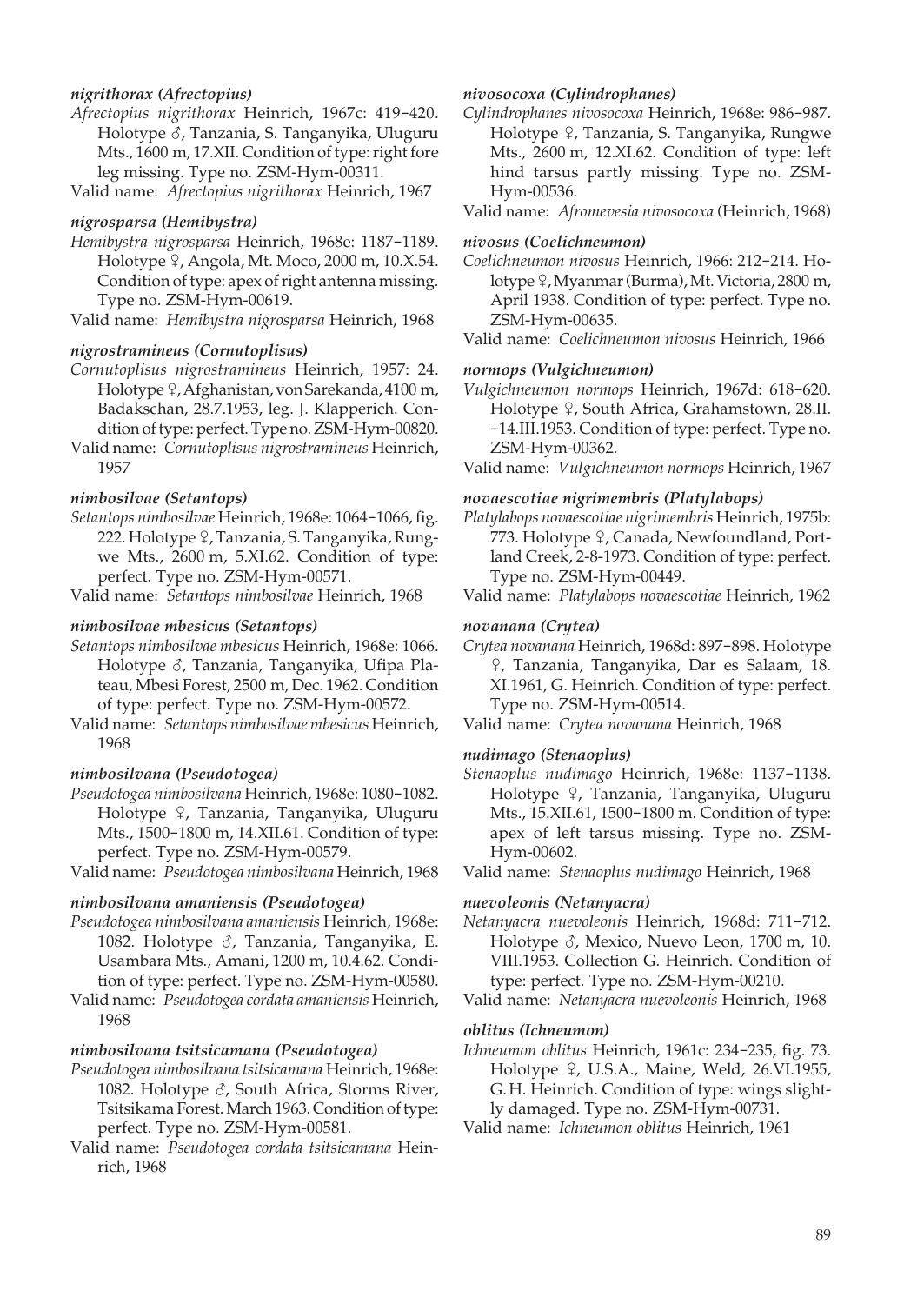## *obscuratus (Coelichneumon)*

- *Coelichneumon obscuratus* Heinrich, 1961a: 45. Holotype <sup>Q</sup>, Canada, British Columbia, Robson, 10. IX.1955, H. R. Foxlee. Condition of type: perfect. Type no. ZSM-Hym-00701.
- Valid name: *Coelichneumon obscuratus* Heinrich, 1961

## *obscuricolor (Spilichneumon)*

- *Spilichneumon obscuricolor* Heinrich, 1961b: 195-196. Holotype <sup>Q</sup>, U.S.A., Maine, Dryden, 20.IX.1951. Condition of type: perfect. Type no. ZSM-Hym-00195.
- Valid name: *Obtusodonta obscuricolor* (Heinrich, 1961)

## *obscuricolor (Jacotitypus)*

*Jacotitypus obscuricolor* Heinrich, 1967c: 290-291, fig. 74. Holotype 9, South Africa, Mahlatsa, Basutoland, 1.1.1953; leg. C. Jacot-Guillarmod. Condition of type: perfect. Type no. ZSM-Hym-00278. Valid name: *Jacotitypus obscuricolor* Heinrich, 1967

## *obscurifrons (Cylindrophanes)*

- *Cylindrophanes obscurifrons* Heinrich, 1968e: 991-992. Holotype  $\frac{1}{2}$ , Angola, Roca Canzele, 30 km N of Quiculungo, III.54. Condition of type: perfect. Type no. ZSM-Hym-00538.
- Valid name: *Afromevesia obscurifrons* (Heinrich, 1968)

#### *observandus (Ichneumon)*

*Ichneumon observandus* Heinrich, 1951b: 265. Holotype <sup>Q</sup>, Austria, Steiermark, Kreuzkogel bei Admont, 1700 m, 21.6.50. Condition of type: hind tarsi partly missing, apex of right forewing slightly damaged. Type no. ZSM-Hym-00841.

Valid name: *Ichneumon observandus* Heinrich, 1951

#### *occidentale (Foveosculum)*

- *Foveosculum occidentale* Heinrich, 1967d: 586-587. Holotype <sup>Q</sup>, Angola, Roca Canzele, 30 km N of Quiculungo, III.54. Condition of type: apex of right antenna missing. Type no. ZSM-Hym-00354.
- Valid name: *Foveosculum occidentale* Heinrich, 1967

## *occidentalis (Leptops)*

*Leptops occidentalis* Heinrich, 1968e: 1018-1019, fig. 212. Holotype 9, Angola, Roca Canzele, 30 km N of Quiculungo, III.54. Condition of type: margin of wings slightly damaged. Type no. ZSM-Hym-00552.

Valid name: *Leptops occidentalis* Heinrich, 1968

#### *oehlkei (Platylabus)*

*Platylabus oehlkei* Heinrich, 1972b: 95-97. Holotype W, Czech Republic, Moravia: Pouzdrany, 19. VII.66. Condition of type: perfect. Type no. ZSM-Hym-00798.

Valid name: *Platylabus oehlkei* Heinrich, 1972

#### *opaculus americanus (Platylabus)*

- *Platylabus opaculus americanus* Heinrich, 1962b: 730. Holotype  $9$ , U.S.A., Maine, Alagash, 25.VIII.1960. Bernd Heinrich. Condition of type: perfect. Type no. ZSM-Hym-00428.
- Valid name: *Platylabus opaculus americanus* Heinrich, 1962

## *orichalcum (Lareiga)*

- *Lareiga orichalcum* Heinrich, 1980a: 166-167. Holotype M, Myanmar (Burma), Chin Hills, Mt. Victoria, 2800 m, April, 1938. Condition of type: apex of right antenna and of right forewing missing. Type no. ZSM-Hym-00687.
- Valid name: *Lareiga orichalcum* Heinrich, 1980

## *orientalis (Oxyjoppa)*

- *Oxyjoppa orientalis* Heinrich, 1975a: 472. Holotype  $\varphi$ , Indonesia (Java), Sukabumi. Condition of type: apices of antennae missing. Type no. ZSM-Hym-00671.
- Valid name: *Compsophorus orientalis* (Heinrich, 1975)

#### *ostentator (Ichneumon)*

- *Ichneumon ostentator* Heinrich, 1978a: 41. Holotype W, Turkey, Gürün, 4.VI.1970. Condition of type: apex of left antenna missing. Type no. ZSM-Hym-00863.
- Valid name: *Ichneumon ostentator* Heinrich, 1978

#### *oxypygus (Neischnus)*

- *Neischnus oxypygus* Heinrich, 1952: 1068. Holotype W, Germany, Allgäu, Osterachtal, 1100 m, 22.ix. 1949. Condition of type: apex of the right antenna and legs on the right side are missing. Type no. ZSM-Hym-00807.
- Valid name: *Neischnus germari* (Ratzeburg, 1849)

#### *oxyscutellatus (Seyrighoplites)*

*Seyrighoplites oxyscutellatus* Heinrich, 1968d: 774-775. Holotype <sup>Q</sup>, Tanzania, Tanganyika, Uluguru Mts., near Morogoro, 700 m, 12.-14.I.1962. Condition of type: perfect. Type no. ZSM-Hym-00482.

Valid name: *Seyrighoplites oxyscutellatus* Heinrich, 1968

#### *palaearctops (Ichneumon)*

*Ichneumon palaearctops* Heinrich, 1975b: 761-762. Holotype  $\delta$ , Canada, Newfoundland, Portland Creek, 4-8-1973. Condition of type: wings partly covered with fungi. Type no. ZSM-Hym-00176. Valid name: *Ichneumon palaearctops* Heinrich, 1975

## *paradisea (Aglaojoppa)*

- *Aglaojoppa paradisea* Heinrich, 1967a: 29-30. Holotype W, India, Simla Hills, Narkanda, 9000 Fuss, 4.X.62, leg. V. Gupta. Condition of type: perfect. Type no. ZSM-Hym-00633.
- Valid name: *Aglaojoppa paradisea* Heinrich, 1967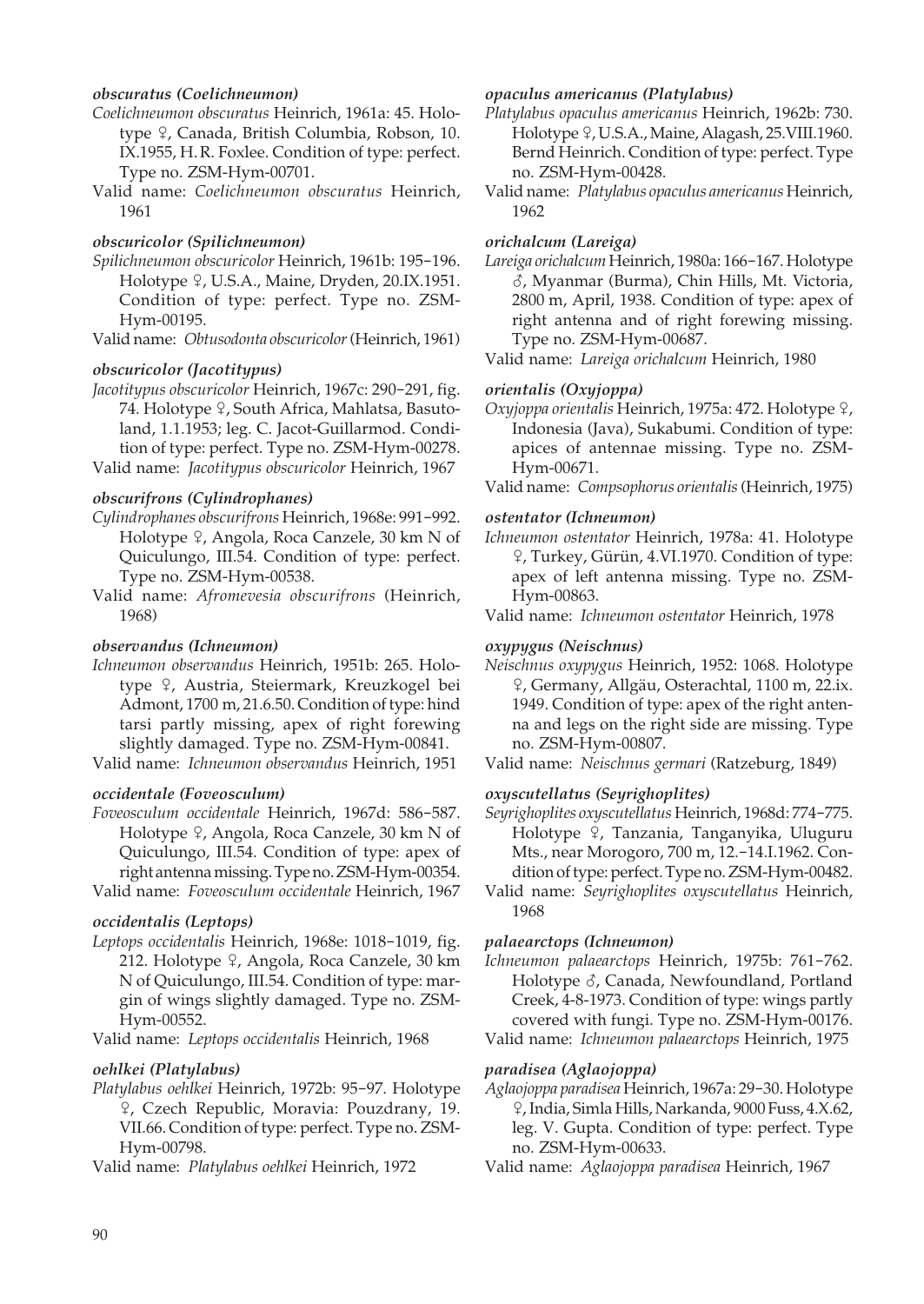## *paramajops (Ichneumon)*

*Ichneumon paramajops* Heinrich, 1975b: 757. Holotype W, Canada, Newfoundland, Port aux Basques, South Branch, 19-7-1974. Condition of type: perfect. Type no. ZSM-Hym-00724.

Valid name: *Ichneumon paramajops* Heinrich, 1975

## *paratus pseudovinnulus (Cratichneumon)*

*Cratichneumon paratus pseudovinnulus* Heinrich, 1961b: 137-138. Holotype 9, U.S.A., North Carolina, Raleigh, 10.VI.1951. Condition of type: apex of right antenna missing. Type no. ZSM-Hym-00413.

Valid name: *Cratichneumon parata* (Say, 1829)

## *pareensis (Afrectopius)*

*Afrectopius pareensis* Heinrich, 1967c: 413-414. Holotype  $\delta$ , Tanzania, Northern Tanganyika, Pare Mts., near Chome, 1900 m, 30.V.62. Condition of type: apex of right antenna missing. Type no. ZSM-Hym-00304.

Valid name: *Afrectopius pareensis* Heinrich, 1967

## *paulofuscus (Lissolongichneumon)*

- *Lissolongichneumon paulofuscus* Heinrich, 1968e: 1035- 1036. Holotype <sup>Q</sup>, Tanzania, Tanganyika, Uluguru Mts., 1500-1800 m, XII.61. Condition of type: perfect. Type no. ZSM-Hym-00559.
- Valid name: *Lissolongichneumon paulofuscus* Heinrich, 1968

#### *pelloponesius (Spilichneumon)*

- *Spilichneumon pelloponesius* Heinrich, 1972b: 89-91. Holotype  $9$ , Greece, Chelmos, Pellopones, 2100 m, 1.VI.1962, leg. Max Schwarz. Condition of type: left middle tarsus and right hind tarsus partly missing, apex of right forewing slightly damaged. Type no. ZSM-Hym-00818.
- Valid name: *Spilichneumon pelloponesius* Heinrich, 1972

## *peloponnesus (Ichneumon)*

- *Ichneumon peloponnesus* Heinrich, 1980c: 17-18. Holotype  $\frac{1}{7}$ , Greece, Peloponnes, 6.6.1960, leg. K. Kusdas. Condition of type: left hind tarsus missing, right hind tarsus partly missing. Type no. ZSM-Hym-00848.
- Valid name: *Ichneumon peloponnesus* Heinrich, 1980

#### *pennator argutus (Trogus)*

*Trogus pennator argutus* Heinrich, 1977: 298. Holotype W, U.S.A., Maine, Franklin Co., Dryden, 17-IX-1951. Condition of type: apex of left antenna missing. Type no. ZSM-Hym-00691.

Valid name: *Trogus pennator argutus* Heinrich, 1977

#### *peramoenus (Melanichneumon)*

- *Melanichneumon peramoenus* Heinrich, 1962a: 631-632. Holotype  $\delta$ , Canada, Quebec, Gatineau, 17.X. 1956. Gerd H. Heinrich. Condition of type: perfect. Type no. ZSM-Hym-00372.
- Valid name: *Barichneumon peramoenus* (Heinrich, 1962)

#### *peramoenus calliandros (Barichneumon)*

- *Barichneumon peramoenus calliandros* Heinrich, 1972a: 193-194. Holotype  $9$ , U.S.A., Fort Myers, Florida, 27.V.1967. Condition of type: perfect. Type no. ZSM-Hym-00373.
- Valid name: *Barichneumon peramoenus calliandros* Heinrich, 1972

## *perexiguus (Platylabus)*

*Platylabus perexiguus* Heinrich, 1973a: 54-55. Holotype 9, Italy, Nord-West-Italien, Lillaz Cogne, 1700 m, 25.7.1970. Condition of type: apex of right forewing slightly damaged. Type no. ZSM-Hym-00799.

#### *perflavescens (Setantops)*

*Setantops perflavescens* Heinrich, 1968e: 1071-1072. Holotype  $\delta$ , Tanzania, Tanganyika, W. Usambara Mts., 1600 m, 2.III.1962. Condition of type: perfect. Type no. ZSM-Hym-00577.

Valid name: *Setantops perflavescens* Heinrich, 1968

## *pergracilis (Stenobarichneumon)*

- *Stenobarichneumon pergracilis* Heinrich, 1962a: 635- 636. Holotype 9, U.S.A., Maine, Mt. Blue, 22. IX.1956. Gerd H. Heinrich. Condition of type: apex of left antenna missing. Type no. ZSM-Hym-00385.
- Valid name: *Stenobarichneumon pergracilis* Heinrich, 1962

#### *permutabilis (Aoplus)*

- *Aoplus permutabilis* Heinrich, 1962a: 541. Holotype W, U.S.A., Maine, Dryden, 3.VI.1952, Gerd H. Heinrich. Condition of type: perfect. Type no. ZSM-Hym-00717.
- Valid name: *Aoplus permutabilis* Heinrich, 1962

#### *permutabilis leucorbis (Aoplus)*

- *Aoplus permutabilis leucorbis* Heinrich, 1962a: 542. Holotype <sup>Q</sup>, U.S.A., Missouri, Hannibal, 15.IX. 1952, Gerd H. Heinrich. Condition of type: perfect. Type no. ZSM-Hym-00718.
- Valid name: *Aoplus permutabilis leucorbis* Heinrich, 1962

#### *pernigricornis (Spilichneumon)*

*Spilichneumon pernigricornis* Heinrich, 1971: 977-979. Holotype  $9$ , U.S.A., Grand Teton, Nat. Pk. Wyo., Snake R., 5 mi S. Elk, H. E. and M. A. Evans, 6600',

Valid name: *Platylabus perexiguus* Heinrich, 1973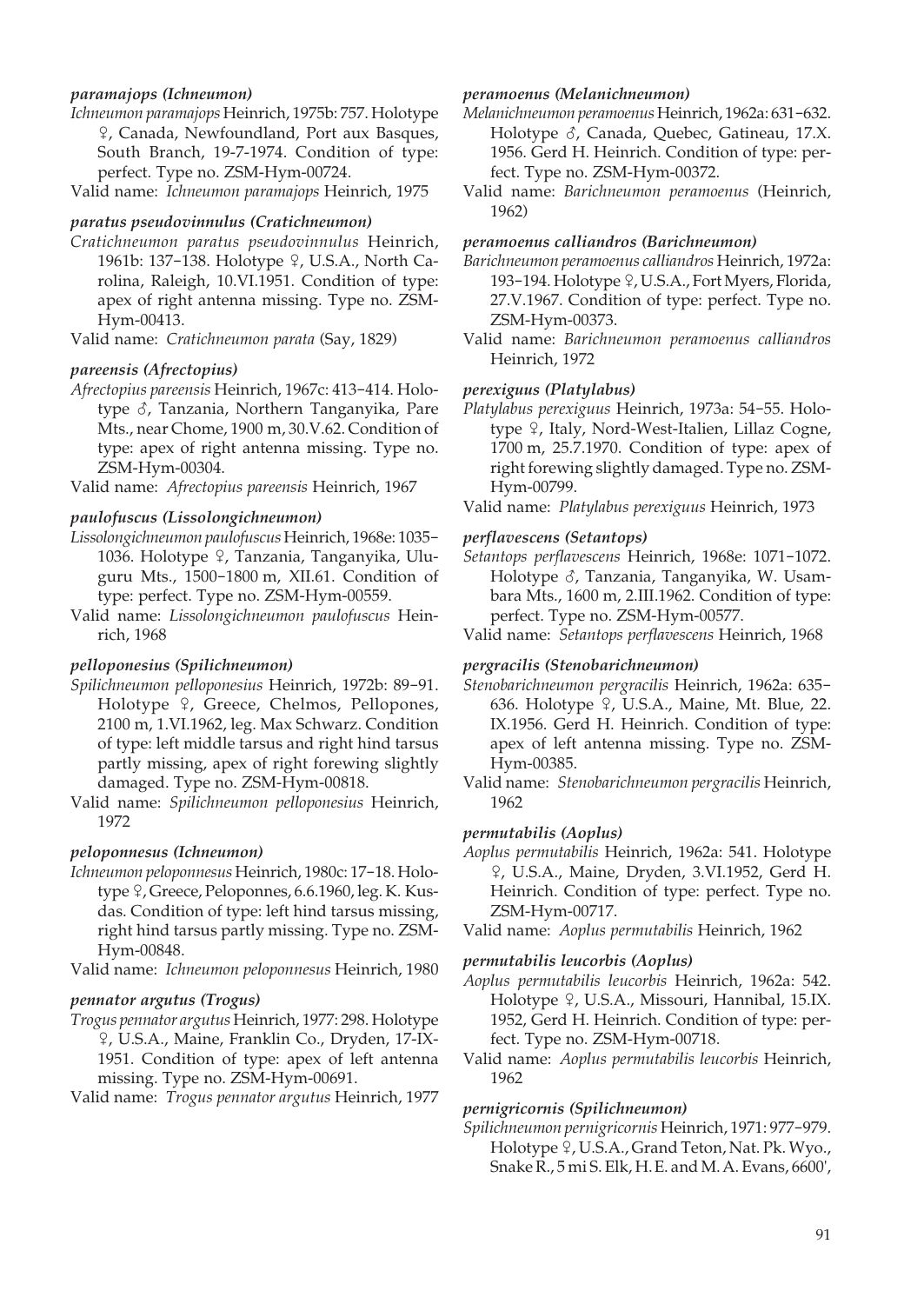VIII-4/10-64. Condition of type: perfect. Type no. ZSM-Hym-00199.

Valid name: *Spilichneumon pernigricornis* Heinrich, 1971

## *perturbator (Linycus)*

*Linycus perturbator* Heinrich, 1971: 1022-1024. Holotype  $\delta$ , U.S.A., North Berwick, southern Maine, July 1964. Condition of type: perfect. Type no. ZSM-Hym-00442.

Valid name: *Carlsonia perturbator* (Heinrich, 1971)

## *petrophilus (Ichneumon)*

*Ichneumon petrophilus* Heinrich, 1951b: 264-265. Holotype 9, Austria, Steiermark, Niedere Trauern, Bösensteinmassiv, 2000 m, 21.7.1950. Condition of type: perfect. Type no. ZSM-Hym-00826.

Valid name: *Ichneumon alius* Tischbein, 1879

## *phaenomenon (Coelichneumon)*

- *Coelichneumon phaenomenon* Heinrich, 1961a: 35-36. Holotype <sup>Q</sup>, U.S.A., Maine, Dryden, 18.X.1953. Condition of type: right antenna partly missing, wings slightly damaged. Type no. ZSM-Hym- 00712.
- Valid name: *Coelichneumon phaenomenon* Heinrich, 1961

## *phaeogenops (Vulgichneumon)*

- *Vulgichneumon phaeogenops* Heinrich, 1972a: 209. Holotype <sup>Q</sup>, U.S.A., Torreyo State Park, Liberty Co., Florida, 11.V.1968. Condition of type: perfect. Type no. ZSM-Hym-00229.
- Valid name: *Vulgichneumon phaeogenops* Heinrich, 1972

## *physcoteloides (Spilichneumon)*

- *Spilichneumon physcoteloides* Heinrich, 1961b: 191-192. Holotype <sub>9</sub>, U.S.A., Maine, Dryden, 22.IX.1951. Condition of type: perfect. Type no. ZSM-Hym-00202.
- Valid name: *Spilichneumon physcoteloides* Heinrich, 1961

## *piceipes (Cratichneumon)*

- *Cratichneumon piceipes* Heinrich, 1961b: 130-131, fig. 34. Holotype  $9$ , U.S.A., Maine, Mt. Blue, 9.IX. 1956. Condition of type: perfect. Type no. ZSM-Hym-00401.
- Valid name: *Cratichneumon piceipes* Heinrich, 1961

## *pictifrons (Seyrighoplites)*

*Seyrighoplites pictifrons* Heinrich, 1968d: 768-770. Holotype ?, Tanzania, S.W. Tanganyika, Mbeya, 19.XI.62. Condition of type: perfect. Type no. ZSM-Hym-00478.

Valid name: *Seyrighoplites p. pictifrons* Heinrich, 1968

#### *pictifrons dispersus (Seyrighoplites)*

- *Seyrighoplites pictifrons dispersus* Heinrich, 1968d: 770. Holotype  $9$ , South Africa, East London, 27.VII. 1961. Condition of type: perfect. Type no. ZSM-Hym-00479.
- Valid name: *Seyrighoplites pictifrons dispersus* Heinrich, 1968

#### *pictiscuta (Coelapatetor)*

*Coelapatetor pictiscuta* Heinrich, 1967b: 65-66. Holotype <sup>Q</sup>, Tanzania, Southern Tanganyika, Chimala, 1400 m, 17.I.1963. Condition of type: perfect. Type no. ZSM-Hym-00236.

Valid name: *Coelapatetor pictiscutus* Heinrich, 1967

## *pictoptera (Callajoppa)*

*Callajoppa pictoptera* Heinrich, 1980c: 12-13. Holotype W, Russia, Ussuri Bay, East Coast, near Kamen, 27.III.74, leg. Zherichin. Condition of type: apex of right antenna missing, right hind leg glued on card. Type no. ZSM-Hym-00784.

Valid name: *Callajoppa pictoptera* Heinrich, 1980

## *poecilicolor (Leptophatnus)*

*Leptophatnus poecilicolor* Heinrich, 1967b: 107-108. Holotype <sup>Q</sup>, South Africa, Grahamstown, IX.51, R. Gossen leg. Condition of type: right middle tarsus missing. Type no. ZSM-Hym-00246.

Valid name: *Leptophatnus lucifer* (Morley, 1917)

## *poecilipictus (Liojoppites)*

*Liojoppites poecilipictus* Heinrich, 1967b: 150. Holotype M, South Africa, Northern Cape Province, King Williamstown, Peeree Forest, 5.III.1963. Condition of type: perfect. Type no. ZSM-Hym-00258. Valid name: *Liojoppites poecilipictus* Heinrich, 1967

#### *politior (Lissolongichneumon)*

*Lissolongichneumon politior* Heinrich, 1968e: 1036- 1037. Holotype 9, Angola, Quitondo, District Calulo, 11.8-2.9.1957. (Apices of flagella missing). Condition of type: right antenna missing. Type no. ZSM-Hym-00560.

Valid name: *Lissolongichneumon politior* Heinrich, 1968

#### *pomilioaeneus (Coelichneumon)*

- *Coelichneumon pomilioaeneus* Heinrich, 1961a: 50. Holotype <sup>Q</sup>, U.S.A., Maine, Dryden, 26.IX.1958. Condition of type: perfect. Type no. ZSM-Hym- 00704.
- Valid name: *Coelichneumon pomilioaeneus* Heinrich, 1961

#### *popae (Coelichneumon)*

*Coelichneumon popae* Heinrich, 1966: 230-233. Holotype  $9$ , Myanmar (Burma), Mt. Popa, 600-1000 m, Sept. 37. Condition of type: perfect. Type no. ZSM-Hym-00636.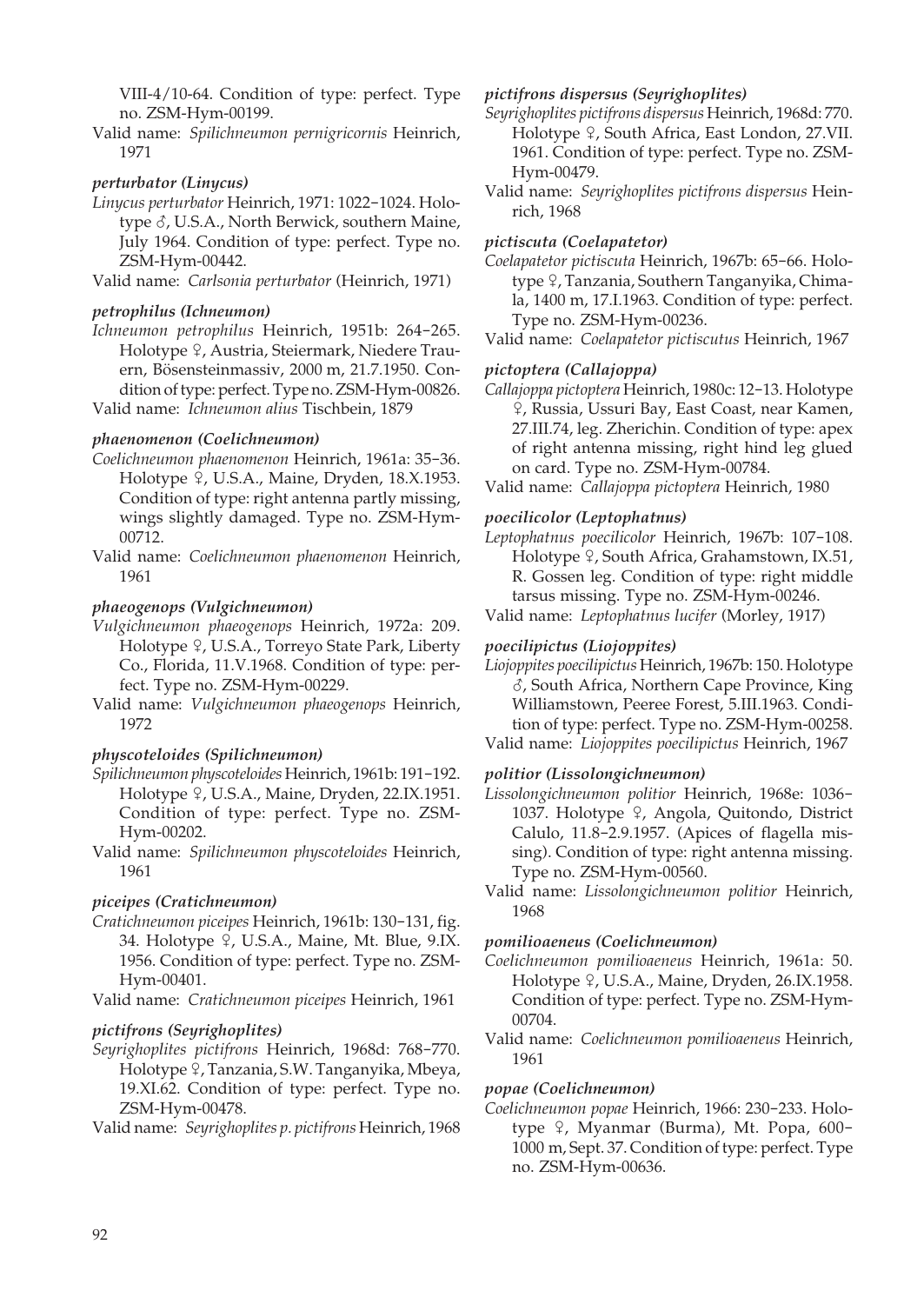Valid name: *Coelichneumon popae* Heinrich, 1966

## *popae (Luteocoelius)*

*Luteocoelius popae* Heinrich, 1968b: 209-210. Holotype <sup> $Q$ </sup>, Myanmar (Burma), Upper Burma, Mt. Popa, 600-1000 m, X. und XI.37, leg. G. Heinrich. Condition of type: right hind tarsus partly missing. Type no.  $\overline{Z}$ SM-Hym-00867.

Valid name: *Luteocoelius popae* Heinrich, 1968

## *pratincola (Cratichneumon)*

- *Cratichneumon pratincola* Heinrich, 1952: 1062-1063. Holotype  $\delta$ , Germany, Berchtesgaden, 1400 m, 26.v.1947. Condition of type: left hind tarsus, right foretarsus and right middle tarsus partly missing. Type no. ZSM-Hym-00810.
- Valid name: *Cratichneumon pratincola* Heinrich, 1952

## *priesneri (Linycus)*

*Linycus priesneri* Heinrich, 1972b: 97-99. Holotype W, Austria, Unken, Salzburg, 15.IX.1962, leg. Dr. H. Priesner. Condition of type: perfect. Type no. ZSM-Hym-00793.

Valid name: *Linycus flavitarsis* (Heinrich, 1937)

## *prominens (Coelapatetor)*

- *Coelapatetor prominens* Heinrich, 1967b: 70-71. Holotype <sup>Q</sup>, Tanzania, Southern Tanganyika, Mbeya, 19.XI.1962. Condition of type: perfect. Type no. ZSM-Hym-00238.
- Valid name: *Coelapatetor prominens* Heinrich, 1967

## *provancheri flavidior (Spilichneumon)*

- *Spilichneumon provancheri flavidior* Heinrich, 1977: 111-113, Map 50. Holotype  $\delta$ , U.S.A., Georgia, Monroe Co., Forsyth, 20-30.V.1968. G. Heinrich. Condition of type: perfect. Type no. ZSM-Hym-00198.
- Valid name: *Diphyus provancheri flavidior* (Heinrich, 1977)

## *pseudexcavata (Aethianoplis)*

- *Aethianoplis pseudexcavata* Heinrich, 1968c: 708, fig. 164. Holotype 9, Angola, Roca Ganzele, 30 km N of Quiculungo, III.54. Condition of type: perfect. Type no. ZSM-Hym-00462.
- Valid name: *Aethianoplis excavata pseudexcavata* Heinrich, 1968

## *pseudexcellens (Leptotogea)*

*Leptotogea pseudexcellens* Heinrich, 1968d: 746-747. Holotype  $\delta$ , Tanzania, S.W. Tanganyika, Mbeya, 18.XII.62. Condition of type: perfect. Type no. ZSM-Hym-00472.

Valid name: *Leptotogea pseudexcellens* Heinrich, 1968

## *pseudocaloscelis (Ichneumon)*

- *Ichneumon pseudocaloscelis* Heinrich, 1949a: 26-27. Holotype <sup>Q</sup>, Germany, Berchtesgaden, Jenner, 200 m, 25. Mai.[1947]. Condition of type: perfect. Type no. ZSM-Hym-00844.
- Valid name: *Ichneumon pseudocaloscelis* Heinrich, 1949

## *pseudocomplacita (Leptotogea)*

- *Leptotogea pseudocomplacita* Heinrich, 1968d: 755-756, fig. 181. Holotype  $\frac{1}{2}$ , Angola, Roca Canzele, 30 km N of Quiculungo, Sept./Okt. 1957. Condition of type: left foretarsus missing. Type no. ZSM-Hym-00475.
- Valid name: *Leptotogea pseudocomplacita* Heinrich, 1968

## *pseudocynthiae (Ichneumon)*

- *Ichneumon pseudocynthiae* Heinrich, 1980c: 22-23. Holotype  $9$ , Austria, Steiermark, 2200 m, 1.VII. 74, Schladm. Tauern, Hagenkarsp. Condition of type: apex of left antenna missing, right antenna missing, left hind tarsus partly missing. Type no. ZSM-Hym-00833.
- Valid name: *Ichneumon cynthiae* Kriechbaumer, 1888

## *pseudomercator (Diphyus)*

- *Diphyus pseudomercator* Heinrich, 1978a: 51-52. Holotype  $\delta$ , Italy, South Tirol, Vintschgau, 1900 m, VIII 1971 (E. Diller). Condition of type: apex of left antenna missing, right middle tarsus partly missing, apex of right hind wing slightly damaged. Type no. ZSM-Hym-00816.
- Valid name: *Diphyus p. pseudomercator* Heinrich, 1978

## *pseudomercator hexaleucos (Diphyus)*

- *Diphyus pseudomercator hexaleucos* Heinrich, 1978a: 52. Holotype <sup>Q</sup>, Armenia, Achalzik, VIII. 1971, E. Diller) Condition of type: left fore tarsus and tibia missing, apex of right forewing damaged. Type no. ZSM-Hym-00817.
- Valid name: *Diphyus pseudomercator hexaleucos* Heinrich, 1978

## *pseudominor (Leptophatnus)*

- *Leptophatnus pseudominor* Heinrich, 1967b: 110-111, fig. 18. Holotype  $\sqrt{ }$ , Tanzania, S.W. Tanganyika, Mbea, 18.XII.62. Condition of type: perfect. Type no. ZSM-Hym-00248.
- Valid name: *Leptophatnus pseudominor* Heinrich, 1967

## *pseudoporcelariae (Homotherus)*

- *Homotherus pseudoporcelariae* Heinrich, 1971: 1001- 1002. Holotype  $\delta$ , U.S.A., Alagash Maine, 25-VIII-60. Condition of type: apex of left antenna, left hind tarsus partly missing. Type no. ZSM-Hym-00739.
- Valid name: *Homotherus pseudoporcelariae* Heinrich, 1971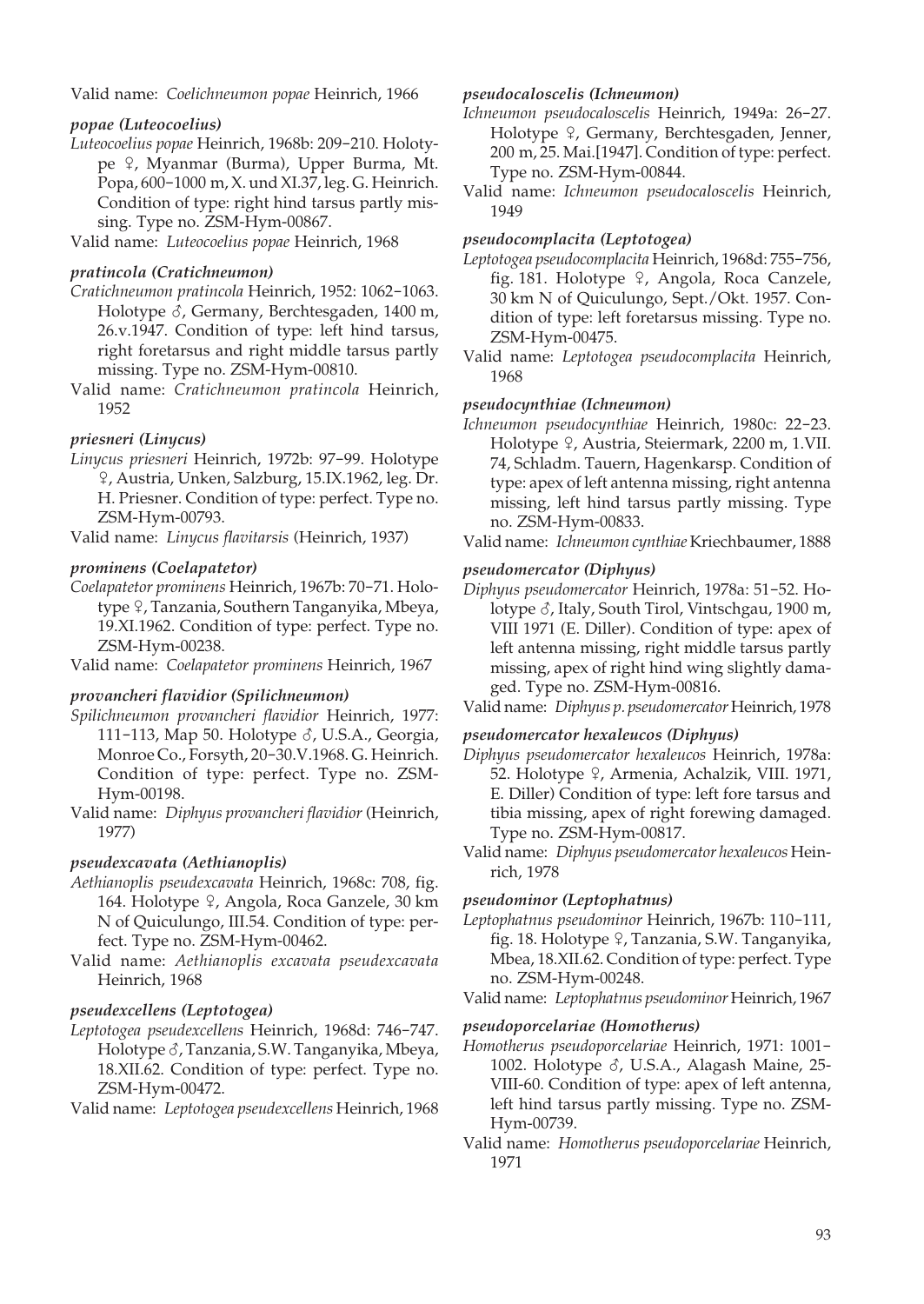## *pseudovelox (Aoplus)*

*Aoplus pseudovelox* Heinrich, 1962a: 556-558. Holotype <sup>o</sup>, Canada, Quebec, St. Sauveur, 22.VIII. 1959, Gerd H. Heinrich. Condition of type: perfect. Type no. ZSM-Hym-00716.

Valid name: *Aoplus pseudovelox* Heinrich, 1962

#### *pseudovivax (Ichneumon)*

- *Ichneumon pseudovivax* Heinrich, 1961c: 286. Holotype W, U.S.A., Maine, Dryden, 20.VI.1952. Condition of type: apex of left antenna missing. Type no. ZSM-Hym-00730.
- Valid name: *Ichneumon pseudovivax* Heinrich, 1961

#### *pseudowalleyi (Coelichneumon)*

- *Coelichneumon pseudowalleyi* Heinrich, 1977: 54-55, Map 21. Holotype  $\frac{1}{2}$ , U.S.A., Florida, Highlands Co., Highlands Hammock State park, 13-IV-1970, G. Heinrich. Condition of type: right middle leg missing, left hind tarsus partly missing. Type no. ZSM-Hym-00706.
- Valid name: *Coelichneumon pseudowalleyi* Heinrich, 1977

#### *pseudowinkleyi (Ichneumon)*

- *Ichneumon pseudowinkleyi* Heinrich, 1961c: 252-253. Holotype <sup>Q</sup>, U.S.A., Maine, Dryden, G. Heinrich. Condition of type: perfect. Type no. ZSM-Hym-00177.
- Valid name: *Ichneumon pseudowinkleyi* Heinrich, 1961

#### *pumilio (Losgna)*

- *Losgna pumilio* Heinrich, 1965b: 148-149. Holotype W, Myanmar (Burma), Maymyo, 800 m, XII.37. Condition of type: perfect. Type no. ZSM-Hym- 00666.
- Valid name: *Losgna pumilio* Heinrich, 1965

#### *pumilioniger (Cylindrophanes)*

- *Cylindrophanes pumilioniger* Heinrich, 1968e: 974-975. Holotype <sup>Q</sup>, Tanzania, Tanganyika, Ufipa Plateau, Mbesi Forest, 2500 m, Dec. 1962. Condition of type: perfect. Type no. ZSM-Hym-00527.
- Valid name: *Afromevesia pumilioniger* (Heinrich, 1968)

#### *pumilionobilis (Coelichneumon)*

- *Coelichneumon pumilionobilis* Heinrich, 1951b: 251- 252. Holotype 9, Germany, Bayerischer Wald, Waldmünchen, 800 m, 14.9.48. Condition of type: perfect. Type no. ZSM-Hym-00787.
- Valid name: *Coelichneumon pumilionobilis* Heinrich, 1951

#### *puncticoxa (Cratichneumon)*

*Cratichneumon puncticoxa* Heinrich, 1961b: 133-134. Holotype  $9$ , U.S.A., Maine, Dryden, 10.VII.1959. Condition of type: perfect. Type no. ZSM-Hym- 00412.

Valid name: *Cratichneumon puncticoxa* Heinrich, 1961

#### *pusillamoenus (Ichneumon)*

- *Ichneumon pusillamoenus* Heinrich, 1961c: 272-273. Holotype <sup>2</sup>, Canada, Quebec, Ontario, Kazubazua, hibernating. Condition of type: perfect. Type no. ZSM-Hym-00175.
- Valid name: *Ichneumon pusillamoenus* Heinrich, 1961

## *pygmaeops (Stenobarichneumon)*

- *Stenobarichneumon pygmaeops* Heinrich, 1962a: 637- 638. Holotype 9, U.S.A., Maine, Dryden, 18. VIII.1951. Gerd H. Heinrich. Condition of type: perfect. Type no. ZSM-Hym-00387.
- Valid name: *Stenobarichneumon pygmaeops* Heinrich, 1962

#### *pygmaeops insulanus (Stenobarichneumon)*

- *Stenobarichneumon pygmaeops insulanus* Heinrich, 1975b: 771. Holotype  $\varphi$ , Canada, Newfoundland, South Branch, 10 to 25-7-1973. Condition of type: perfect. Type no. ZSM-Hym-00388.
- Valid name: *Stenobarichneumon pygmaeops* Heinrich, 1962

#### *pygmaeus (Spilichneumon)*

- *Spilichneumon pygmaeus* Heinrich, 1978b: 161-162. Holotype  $9$ , U.S.A., Wisconsin, Jackson Co., 8-15. VII.1975. Condition of type: perfect. Type no. ZSM-Hym-00200.
- Valid name: *Spilichneumon p. pygmaeus* Heinrich, 1978

#### *pygmaeus rufescens (Spilichneumon)*

- *Spilichneumon pygmaeus rufescens* Heinrich, 1978b: 162. Holotype  $9$ , Canada, Ontario, Stittsville, 5-9.VII.1976, M. Sanborn. Condition of type: perfect. Type no. ZSM-Hym-00201.
- Valid name: *Spilichneumon pygmaeus rufescens* Heinrich, 1978

#### *pygolissus (Ichneumon)*

*Ichneumon pygolissus* Heinrich, 1951b: 269-270. Holotype <sup>Q</sup>, Austria, Steiermark, Kreuzkogel (Südhang), 1600 m, 14.VI.50. Condition of type: apex of right antenna is missing. Type no. ZSM-Hym-00852.

Valid name: *Ichneumon pygolissus* Heinrich, 1951

#### *quadrigilvata (Crytea)*

*Crytea quadrigilvata* Heinrich, 1968d: 872-873. Holotype 9, South Africa, East London, 27.VII.1961. Condition of type: perfect. Type no. ZSM-Hym-00502.

Valid name: *Crytea quadrigilvata* Heinrich, 1968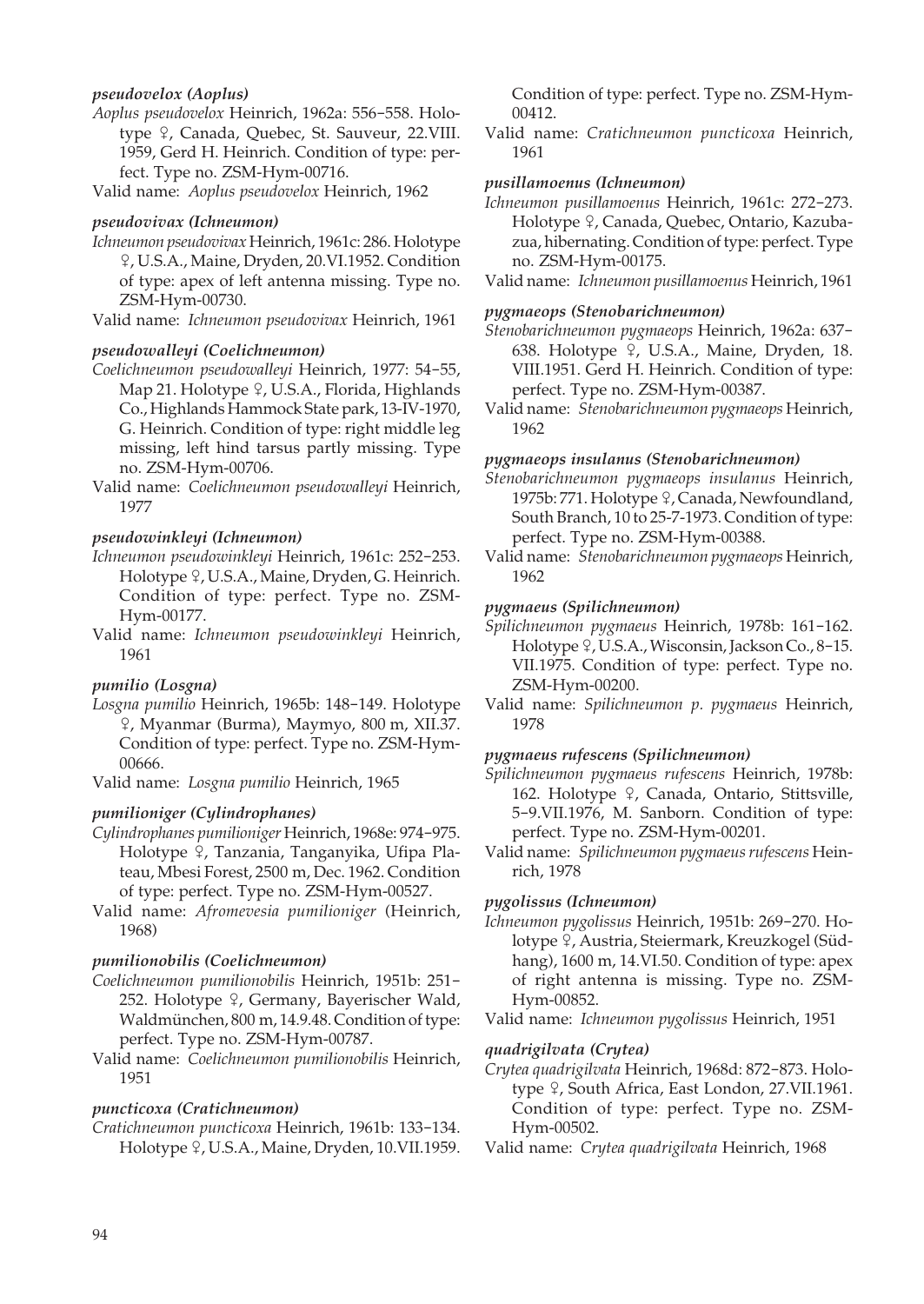## *quaestor (Ichneumon)*

*Ichneumon quaestor* Heinrich, 1951b: 262. Holotype W, Austria, Steiermark, Kaiserau, Admont, 1200 m, 10.6.50. Condition of type: apex of right antenna missing, right forewing slightly damaged. Type no. ZSM-Hym-00829.

Valid name: *Ichneumon quaesitorius* Linnaeus, 1761

#### *quinquicincta (Losgna)*

- *Losgna quinquicincta* Heinrich, 1965b: 144-145. Holotype <sup>Q</sup>, Myanmar (Burma), Mt. Victoria, Chinhills, 1400 m, III.38. Condition of type: hind tarsi partly missing. Type no. ZSM-Hym-00662.
- Valid name: *Losgna quinquicincta* Heinrich, 1965

## *radtkeorum (Protichneumon)*

- *Protichneumon radtkeorum* Heinrich, 1972a: 174-175. Holotype  $9$ , U.S.A., Florida, Fort Myers, 1.V.1968. Condition of type: perfect. Type no. ZSM-Hym- 00695.
- Valid name: *Protichneumon radtkeorum* Heinrich, 1972

## *rasnitsyni (Coelichneumon)*

- *Coelichneumon rasnitsyni* Heinrich, 1980c: 11-12. Holotype <sup>Q</sup>, Russia, Primorie, Suvorovo Vill. (Tadushe Riv.), 6.VII.72, leg. A. Rasnitsyn. Condition of type: perfect. Type no. ZSM-Hym-00789.
- Valid name: *Coelichneumon rasnitsyni* Heinrich, 1980

## *remanens (Cratichneumon)*

*Cratichneumon remanens* Heinrich, 1961b: 157-158. Holotype  $\delta$ , U.S.A., Maine, Dryden, June, 1959. Condition of type: left hind tarsus missing. Type no. ZSM-Hym-00415.

Valid name: *Cratichneumon remanens* Heinrich, 1961

### *revulnerator (Ichneumon)*

- *Ichneumon revulnerator* Heinrich, 1951b: 268-269. Holotype <sup>Q</sup>, Germany, Berchtesgaden, Jennermassiv, 1200 m, Mai 1947. Condition of type: apex of left antenna missing, right hind tarsus partly missing. Type no. ZSM-Hym-00856.
- Valid name: *Ichneumon vulneratorius revulnerator* Heinrich, 1951

#### *rhinoceros (Genaemirum)*

*Genaemirum rhinoceros* Heinrich, 1967b: 137-139. Holotype <sup>Q</sup>, Uganda, Zika Forest, Mengo, 2600 m, XI.18, '63, G.A. Lancaster. Condition of type: perfect. Type no. ZSM-Hym-00254.

Valid name: *Genaemirum rhinoceros* Heinrich, 1967

#### *rhododendron (Ichneumon)*

*Ichneumon rhododendron* Heinrich, 1965a: 84-85. Holotype 9, Myanmar (Burma), Kambaiti, 2000 m [1937 or 1938]. Condition of type: perfect. Type no. ZSM-Hym-00647.

Valid name: *Ichneumon rhododendron* Heinrich, 1965

## *ritus (Cratichneumon)*

*Cratichneumon ritus* Heinrich, 1961b: 143-144, figs 8,  $27, 31$ . Holotype  $9$ , U.S.A., Michigan, Ann Arbor, 2.VI.1959. Condition of type: perfect. Type no. ZSM-Hym-00407.

Valid name: *Cratichneumon ritus* Heinrich, 1961

## *robinsoni (Cyclolabus)*

*Cyclolabus robinsoni* Heinrich, 1978b: 167-168. Holotype  $\delta$ , U.S.A., Iowa, Earville, 4.VII.1977, R. Robinson. Condition of type: perfect. Type no. ZSM-Hym-00439.

Valid name: *Cyclolabus robinsoni* Heinrich, 1978

## *robusticeps (Phaisura)*

- *Phaisura robusticeps* Heinrich, 1967c: 441-442. Holotype  $\delta$ , South Africa, King Williamstown, Peeree Forest, 8.III.63. Condition of type: perfect. Type no. ZSM-Hym-00326.
- Valid name: *Phaisura effigies robusticeps* Heinrich, 1967

## *rogenhoferops (Ichneumon)*

*Ichneumon rogenhoferops* Heinrich, 1980c: 24-25. Holotype ?, Germany, Allgäu, Immenstadt, 4.X. 1949. Condition of type: left hind tarsus partly missing. Type no. ZSM-Hym-00835.

Valid name: *Ichneumon rogenhoferops* Heinrich, 1980

## *ruberior (Catadelphus)*

- *Catadelphus ruberior* Heinrich, 1971: 968-969. Holotype 9, U.S.A., Mississippi. W.W. Peter, Agr. Coll Miss. IV-1918. (One leg and antenna missing). Condition of type: left antenna, right middle leg, left hind tarsus partly missing. Type no. ZSM-Hym-00692.
- Valid name: *Catadelphus ruberior* Heinrich, 1971

#### *rubricops (Cratichneumon)*

*Cratichneumon rubricops* Heinrich, 1961b: 167-168. Holotype  $9$ , U.S.A., Maine, Phillips, 15.VIII.1958. Condition of type: perfect. Type no. ZSM-Hym- 00421.

Valid name: *Cratichneumon rubricops* Heinrich, 1961

#### *rubriscutula (Denticrytea)*

*Denticrytea rubriscutula* Heinrich, 1968d: 813-815. Holotype <sup>Q</sup>, Tanzania, Tanganyika, W. Usambara Mts., 1600 m, 1.III.1962. Condition of type: left wings slightly damaged, right hind tarsus missing. Type no. ZSM-Hym-00490.

Valid name: *Denticrytea rubriscutula* Heinrich, 1968

#### *rubrosicarius (Sycaonia)*

*Sycaonia rubrosicarius* Heinrich, 1980a: 176-178. Holotype º, Myanmar (Burma), Kambaiti, 2000 m, leg. Malaise. Condition of type: Antennae and right foretarsus partly missing. Type no. ZSM-Hym-00688.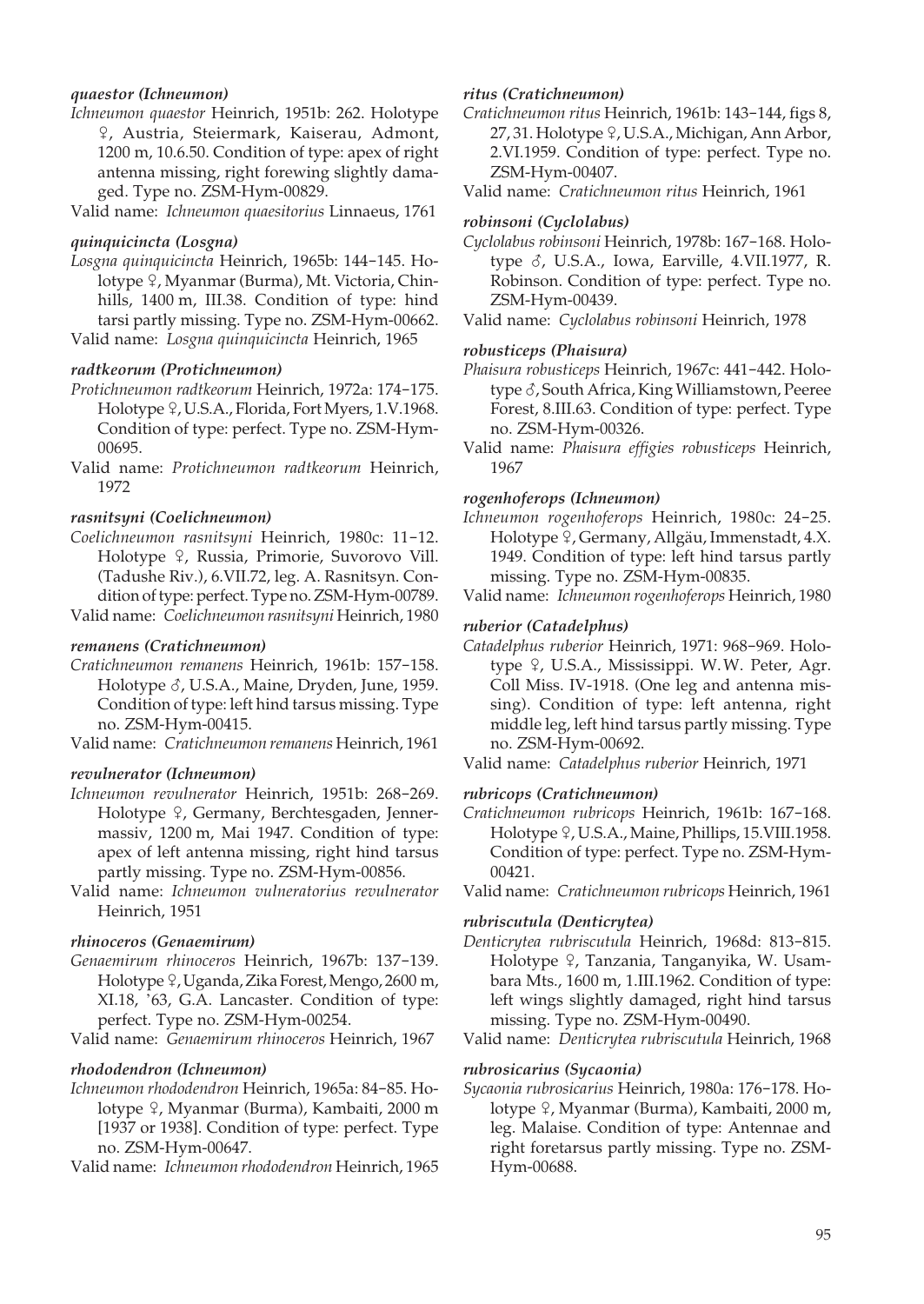Valid name: *Sycaonia rubrosicarius* Heinrich, 1980

#### *rufa merumontis (Tosquinetia)*

- *Tosquinetia rufa merumontis* Heinrich, 1967c: 329. Holotype <sup>Q</sup>, Tanzania, Tanganyika, Mt. Meru, 1800 m, 26.VI.1962. Condition of type: perfect. Type no. ZSM-Hym-00285.
- Valid name: *Compsophorus rufus merumontis* (Heinrich, 1967)

## *rufa usambaricus (Tosquinetia)*

- *Tosquinetia rufa usambaricus* Heinrich, 1967c: 329. Holotype <sup>Q</sup>, Tanzania, Tanganyika, W. Usambara Mts., 1600 m, 27.II.1962. Condition of type: apex of the left fore wing damaged, right hind tarsus partly missing. Type no. ZSM-Hym-00284.
- Valid name: *Compsophorus rufus usambaricus* (Heinrich, 1967)

## *rufescens (Rimbusia)*

*Rimbusia rufescens* Heinrich, 1980a: 187. Holotype ?, Myanmar (Burma), Kambaiti, 2000 m. Condition of type: right hind tarsus partly missing. Type no. ZSM-Hym-00690.

Valid name: *Rimbusia rufescens* Heinrich, 1980

## *rufibasis (Ctenichneumon)*

*Ctenichneumon rufibasis* Heinrich, 1961d: 469-470. Holotype  $9$ , U.S.A., Maine, Dryden, 6.VIII.1959, Gerd H. Heinrich. Condition of type: perfect. Type no. ZSM-Hym-00186.

Valid name: *Ctenichneumon rufibasis* Heinrich, 1961

## *ruficaput (Ichneumon)*

*Ichneumon ruficaput* Heinrich, 1965a: 89. Holotype ?, Myanmar (Burma), Kambaiti, 2000 m [1937 or 1938]. Condition of type: perfect. Type no. ZSM-Hym-00648.

Valid name: *Ichneumon ruficaput* Heinrich, 1965

## *ruficollis alpina (Ichneumon)*

- *Ichneumon ruficollis alpina* Heinrich, 1951b: 256-257. Lectotype  $\frac{1}{2}$ , designated by Hilpert (1992), Germany, Berchtesgaden. Condition of type: perfect. Type no. ZSM-Hym-00827.
- Valid name: *Ichneumon rufigena* Kriechbaumer, 1875

## *ruficollis karpatica (Ichneumon)*

*Ichneumon ruficollis karpatica* Heinrich, 1951b: 257. Holotype <sup>Q</sup>, Slovakia, Karpathen, Hohe Tatra. Condition of type: apex of left antenna missing, apices of forewings slightly damaged. Type no. ZSM-Hym-00840.

Valid name: *Ichneumon karpaticus* Heinrich, 1951

## *rufifemur (Afrectopius)*

*Afrectopius rufifemur* Heinrich, 1967c: 411-412. Holotype <sup>Q</sup>, Tanzania, Tanganyika, Uluguru Mts., 1600 m, 26.XII. Condition of type: perfect. Type no. ZSM-Hym-00302.

Valid name: *Afrectopius rufifemur* Heinrich, 1967

#### *rufithorax capensis (Ctenochares)*

- *Ctenochares rufithorax capensis* Heinrich, 1967d: 637- 638. Holotype  $\frac{1}{2}$ , South Africa, East London, 27.VII.1961. Condition of type: apex of left antenna missing. Type no. ZSM-Hym-00455.
- Valid name: *Ctenochares rufithorax capensis* Heinrich, 1967

## *rufofemorata burmae (Lareiga)*

- *Lareiga rufofemorata burmae* Heinrich, 1980a: 162. Holotype  $\delta$ , Myanmar (Burma), Chin Hills, Mt. Victoria, 1400 m. Condition of type: left middle leg missing. Type no. ZSM-Hym-00686.
- Valid name: *Lareiga rufofemorata burmae* Heinrich, 1980

## *rufoniger (Pseudocillimops)*

- *Pseudocillimops rufoniger* Heinrich, 1969a: 122-123. Holotype <sup>Q</sup>, Myanmar (Burma), Mt. Victoria, Chinhills, 1400 m, III. u. IV.38. Condition of type: antennae glued on card. Type no. ZSM-Hym- 00643.
- Valid name: *Pseudocillimops rufoniger* Heinrich, 1969

## *rugicollis (Tosquinetia)*

- *Tosquinetia rugicollis* Heinrich, 1967c: 332. Holotype W, Tanzania, Tanganyika, Uluguru Mts., 28.XI. 1961. Condition of type: perfect. Type no. ZSM-Hym-00286.
- Valid name: *Compsophorus rugicollis* (Heinrich, 1967)

## *rugicollis piriensis (Tosquinetia)*

- *Tosquinetia rugicollis piriensis* Heinrich, 1967c: 332- 333. Holotype 9, South Africa, King Williamstown, Peeree Forest, 6.III.63. Condition of type: perfect. Type no. ZSM-Hym-00287.
- Valid name: *Compsophorus rugicollis piriensis* (Heinrich, 1967)

#### *rugifrons (Phaisurellops)*

*Phaisurellops rugifrons* Heinrich, 1967c: 473-474. Holotype  $\delta$ , Angola, Roca Canzele, 30 km N of Quiculungo, III.54. Condition of type: perfect. Type no. ZSM-Hym-00329.

Valid name: *Phaisurellops rugifrons* Heinrich, 1967

#### *rugifrons dorado (Phaisurellops)*

- *Phaisurellops rugifrons dorado* Heinrich, 1967c: 473- 474. Holotype  $\delta$ , Angola, Roca Canzele, 30 km N of Quiculungo, III.54. Condition of type: apex of left antenna missing. Type no. ZSM-Hym- 00330.
- Valid name: *Phaisurellops rugifrons dorado* Heinrich, 1967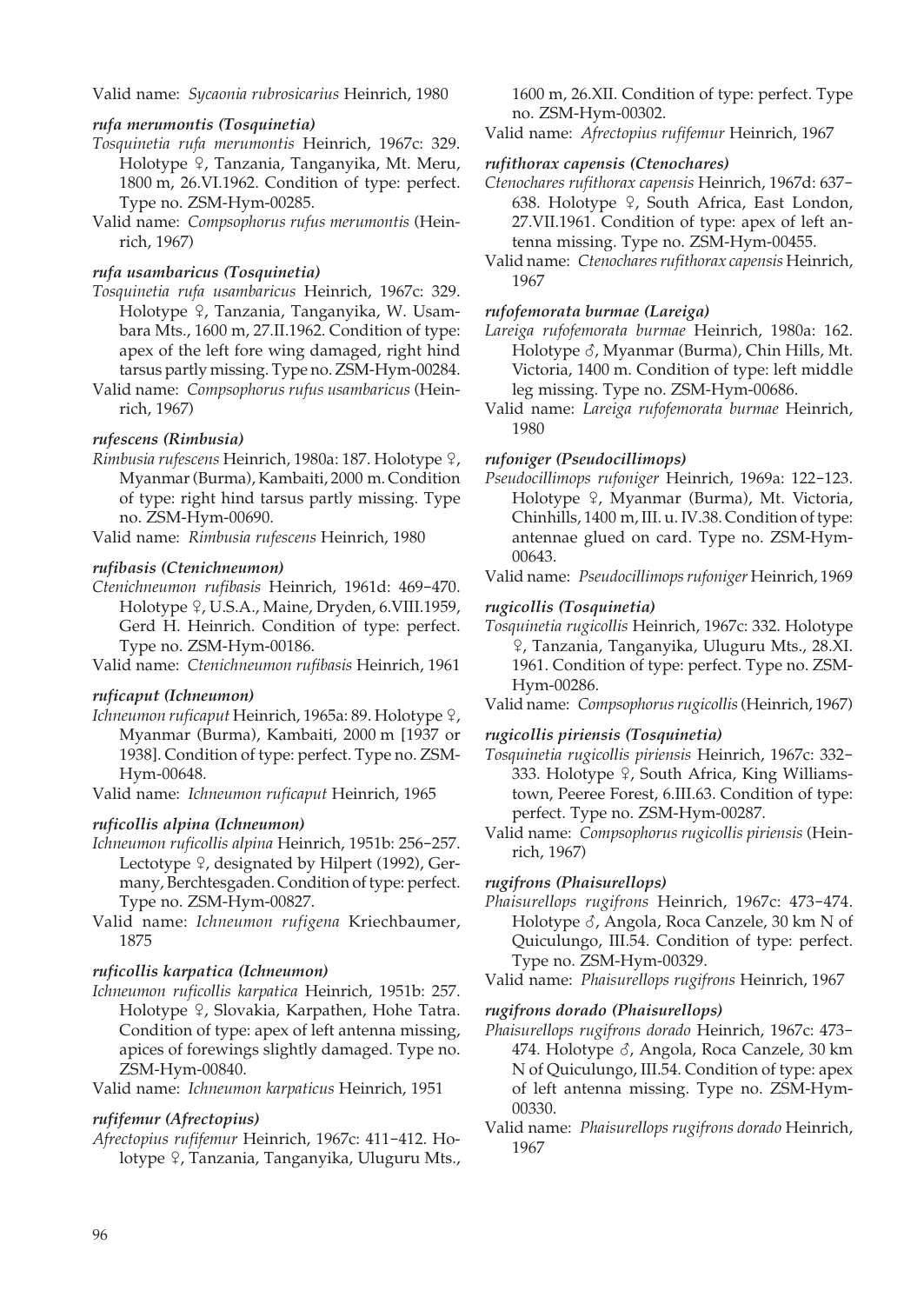## *rungwecola (Afrectopius)*

- *Afrectopius rungwecola* Heinrich, 1967c: 414-416. Holotype <sup>2</sup>, Tanzania, S. Tanganyika, Rungwe Mts., 2600 m, 12.XI.62. Condition of type: apex of left antenna missing. Type no. ZSM-Hym- 00305.
- Valid name: *Afrectopius r. rungwecola* Heinrich, 1967

#### *rungwecola mdandoensis (Afrectopius)*

- *Afrectopius rungwecola mdandoensis* Heinrich, 1967c: 416. Holotype 9, Tanzania, S. Tanganyika, Mdando Forest, 30 mi. south of Njombe, 2400 m, 20.X. 62. Condition of type: apex of right antenna missing. Type no. ZSM-Hym-00306.
- Valid name: *Afrectopius rungwecola mdandoensis* Heinrich, 1967

## *rungweense (Foveosculum)*

*Foveosculum rungweense* Heinrich, 1967d: 579-580. Holotype <sup>Q</sup>, Tanzania, Tanganyika, Rungwe Mts., 2600 m, 10.XI.62. Condition of type: perfect. Type no. ZSM-Hym-00353.

Valid name: *Foveosculum rungweense* Heinrich, 1967

#### *rungweensis (Afrectopius)*

*Afrectopius rungweensis* Heinrich, 1967c: 418-419. Holotype  $\delta$ , Tanzania, S. Tanganyika, Rungwe Mts., 2600 m, 11.-15.XI.62. Condition of type: perfect. Type no. ZSM-Hym-00309.

Valid name: *Afrectopius rungweensis* Heinrich, 1967

#### *rungweensis (Setantops)*

*Setantops rungweensis* Heinrich, 1968e: 1060-1061. Holotype <sup>Q</sup>, Tanzania, S. Tanganyika, Rungwe Mts., 2600 m, 14.XI.62. Condition of type: perfect. Type no. ZSM-Hym-00568.

Valid name: *Setantops r. rungweensis* Heinrich, 1968

## *rungweensis mdando (Afrectopius)*

- *Afrectopius rungweensis mdando* Heinrich, 1967c: 419. Holotype  $\delta$ , Tanzania, S. Tanganyika, Mdando Forest, 30 mi. south of Njombe, 2400 m, 20.X.1962. Condition of type: Middle tarsi gamaged. Type no. ZSM-Hym-00310.
- Valid name: *Afrectopius rungweensis mdando* Heinrich, 1967

#### *rungweensis ufipae (Setantops)*

- *Setantops rungweensis ufipae* Heinrich, 1968e: 1061- 1062. Holotype 9, Tanzania, S. W. Tanganyika, Ufipa Plateau, Mbesi Forest, 2500 m, 1. Dec. 1962. Condition of type: perfect. Type no. ZSM-Hym-00569.
- Valid name: *Setantops rungweensis ufipae* Heinrich, 1968

#### *rungwemontis (Diphyus)*

*Diphyus rungwemontis* Heinrich, 1967d: 653-654. Holotype <sup>Q</sup>, Tanzania, S. Tanganyika, Rungwe Mts., 2600 m, 5.XI.62. Condition of type: perfect. Type no. ZSM-Hym-00456.

Valid name: *Diphyus rungwemontis* Heinrich, 1967

#### *rungwemontis (Hemibystra)*

- *Hemibystra rungwemontis* Heinrich, 1968e: 1193-1194. Holotype  $\delta$ , Tanzania, S. Tanganyika, Rungwe Mts., 2600 m, 14.XI.62. Condition of type: perfect. Type no. ZSM-Hym-00623.
- Valid name: *Hemibystra rungwemontis* Heinrich, 1968

#### *ruttneri (Ichneumon)*

*Ichneumon ruttneri* Heinrich, 1944a: 111-112. Holotype  $\varphi$ , Austria, Lunz am See (Niederdonau) [= Niederösterreich], 700 m (Tal Seehof-Mittersee), 15-30. Juli 1944, leg. G. Heinrich. Condition of type: apex of left forewing slightly damaged. Type no. ZSM-Hym-00828.

Valid name: *Ichneumon ruttneri* Heinrich, 1944

#### *saecularis (Provancherides)*

- *Provancherides saecularis* Heinrich, 1968d: 704-707. Holotype  $9$ , Mexico, Nuevo Leon, 1700 m, 10. VIII.1953. Collection G. Heinrich. Condition of type: perfect. Type no. ZSM-Hym-00213.
- Valid name: *Provancherides saecularis* Heinrich, 1968

#### *sanfordi birmanicus (Poecilojoppoides)*

- *Poecilojoppoides sanfordi birmanicus* Heinrich, 1969a: 115. Holotype  $\varphi$ , Myanmar (Burma), Mt. Victoria, Chinhills, 1400 m, III.38. Condition of type: perfect. Type no. ZSM-Hym-00642.
- Valid name: *Poecilojoppoides sanfordi birmanicus* Heinrich, 1969

#### *sartoris (Protichneumon)*

*Protichneumon sartoris* Heinrich, 1971: 961-962. Holotype º, U.S.A., Mississippi, Oktibbeha Co., Starkville, 14-20-VII-1970. Collected by C. F. Sartor. Condition of type: apex of left antenna missing. Type no. ZSM-Hym-00696.

Valid name: *Protichneumon effigies* Heinrich, 1961

#### *schachti (Ichneumon)*

*Ichneumon schachti* Heinrich, 1980c: 18. Holotype ?, France, Hautes Alpes, 2000 m, 3.VIII.73, W. Schacht. Condition of type: perfect. Type no. ZSM-Hym-00837.

Valid name: *Ichneumon formosus* Gravenhorst, 1829

## *schizoaspis (Ctenocalus)*

- *Ctenocalus schizoaspis* Heinrich, 1967c: 381-382, figs 127, 130. Holotype ?, Tanzania, Tanganyika, Dar es Salaam, 20.IX.1961. Condition of type: perfect. Type no. ZSM-Hym-00321.
- Valid name: *Ctenocalus schizoaspis* Heinrich, 1967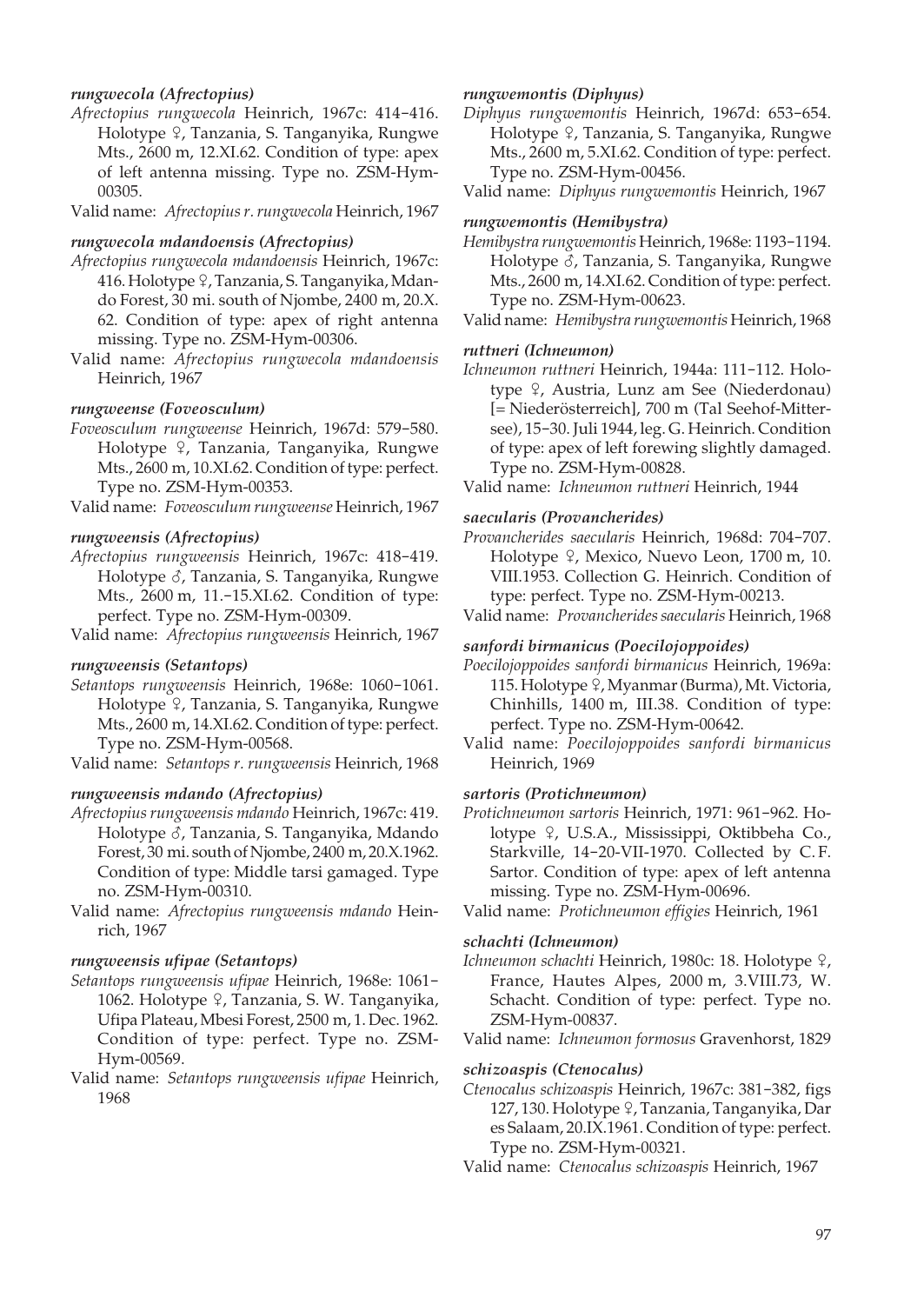## *scopamferens (Stenaoplus)*

- *Stenaoplus scopamferens* Heinrich, 1968e: 1132-1133. Holotype 9, Tanzania, S. W. Tanganyika, Ufipa Plateau, Mbesi Forest, 2500 m, Dec. 1962. Condition of type: perfect. Type no. ZSM-Hym-00598.
- Valid name: *Stenaoplus s. scopamferens* Heinrich, 1968

## *scopamferens mbeyae (Stenaoplus)*

- *Stenaoplus scopamferens mbeyae* Heinrich, 1968e: 1134. Holotype 9, Tanzania, S. W. Tanganyika, Mbeya, 2000 m, 21.XII.62. Condition of type: apex of right antenna missing. Type no. ZSM-Hym-00599.
- Valid name: *Stenaoplus scopamferens mbeyae* Heinrich, 1968

## *scopatus (Cylindrophanes)*

*Cylindrophanes scopatus* Heinrich, 1968e: 980-981, fig. 240. Holotype 9, Tanzania, Tanganyika, Mt. Meru, 2700 m, 10.-17.X.1962. Condition of type: perfect. Type no. ZSM-Hym-00531.

Valid name: *Afromevesia scopatus* (Heinrich, 1968)

## *secundus (Heresiarches)*

*Heresiarches secundus* Heinrich, 1970: 75-77. Holotype W, Myanmar (Burma), Mt. Victoria, Chinhills, 1400 m, III. u. IV.38. Condition of type: perfect. Type no. ZSM-Hym-00645.

Valid name: *Heresiarches secundus* Heinrich, 1970

## *semelalbus (Cylindrophanes)*

*Cylindrophanes semelalbus* Heinrich, 1968e: 977-978. Holotype  $9$ , Angola, 30 km N of Quiculungo, Sept./Okt. 1957. Condition of type: perfect. Type no. ZSM-Hym-00529.

Valid name: *Afromevesia semelalba* (Heinrich, 1968)

#### *semiaoplus (Homotherus)*

*Homotherus semiaoplus* Heinrich, 1961b: 173-175. Holotype <sup>Q</sup>, U.S.A., Maine, Dryden, 23.VII.1959. Condition of type: perfect. Type no. ZSM-Hym-00379.

Valid name: *Homotherus semiaoplus* Heinrich, 1961

#### *seticornutus (Barichneumon)*

- *Barichneumon seticornutus* Heinrich, 1971: 1011-1013. Holotype <sup>Q</sup>, U.S.A., Athens, Nicholson, Georgia, 5-31-VIII-1970; leg. H. Hermann. Condition of type: perfect. Type no. ZSM-Hym-00227.
- Valid name: *Virgichneumon seticornutus* (Heinrich, 1971)

## *sexmaculatae (Platylabus)*

- *Platylabus sexmaculatae* Heinrich, 1962:b 749. Holotype <sup>Q</sup>, U.S.A., Maine, Brownsville, 20.IX.1954, ex *Semiothisa sexmaculata* Pack. Condition of type: perfect. Type no. ZSM-Hym-00435.
- Valid name: *Platylabus sexmaculatae* Heinrich, 1962

#### *sexmaculatae postermus (Platylabus)*

*Platylabus sexmaculatae postermus* Heinrich, 1975b: 776. Holotype  $\delta$ , Canada, Newfoundland, South Branch, 10 to 25-7-1973. Condition of type: apex of left antenna missing. Type no. ZSM-Hym- 00436.

## Valid name: *Platylabus sexmaculatae* Heinrich, 1962

## *seyrigi (Anisobas)*

*Anisobas seyrigi* Heinrich, 1934b: 158-159. Lectotype  $\delta$ , designated by Selfa and Diller (2001), Spain, Sierra Morena, 17.IV.1927, A. Seyrig. Condition of type: left antenna missing, only basal segments of right antenna are intact, left fore- and middle legs, fore- and hind wings are missing, right forewing broken, tarsus of right middle leg missing, tarsa of hind legs missing. Type no. ZSM-Hym-00797.

Valid name: *Anisobas seyrigi* Heinrich, 1934

## *sierraemorenae (Paracoelichneumon)*

- *Paracoelichneumon sierraemorenae* Heinrich, 1980c: 13. Holotype <sup>Q</sup>, Spain, Sierra Morena, El Soldado, 16.V.1926, leg. Seyring. Condition of type: right antenna missing except for scapus, pedicellus and flagelomeres 1 to 3, right hind tarsomeres 4 and 5 missing. Type no. ZSM-Hym-00791.
- Valid name: *Paracoelichneumon sierraemorenae* Heinrich, 1980

## *silvaemontis (Nimbolabus)*

- *Nimbolabus silvaemontis* Heinrich, 1967c: 471. Holotype  $\delta$ , Tanzania, S. Tanganyika, Rungwe Mts., 2600 m, 30.X.62. Condition of type: apex of left forewing slightly damaged. Type no. ZSM-Hym-00324.
- Valid name: *Afrectopius silvaemontis* (Heinrich, 1967)

#### *silvaemontis (Afromelanichneumon)*

- *Afromelanichneumon silvaemontis* Heinrich, 1967d: 525-527. Holotype ♀, Tanzania, Tanganyika, Uluguru Mts., 1600 m, 10.XII.61. Condition of type: perfect. Type no. ZSM-Hym-00336.
- Valid name: *Afromelanichneumon silvaemontis* Heinrich, 1967

#### *similior (Coelichneumon)*

*Coelichneumon similior* Heinrich, 1961a: 44-45. Holotype <sup>9</sup>, Canada, Ontario, Nipigon, 7.VII.1956. Condition of type: perfect. Type no. ZSM-Hym-00700.

Valid name: *Coelichneumon similior* Heinrich, 1961

#### *simplex (Leptophatnus)*

- *Leptophatnus simplex* Heinrich, 1967b: 113-114. Holotype 9, Tanzania, Tanganyika, Uluguru Mts., 700 m, 5.I.62. Condition of type: perfect. Type no. ZSM-Hym-00250.
- Valid name: *Leptophatnus simplex* Heinrich, 1967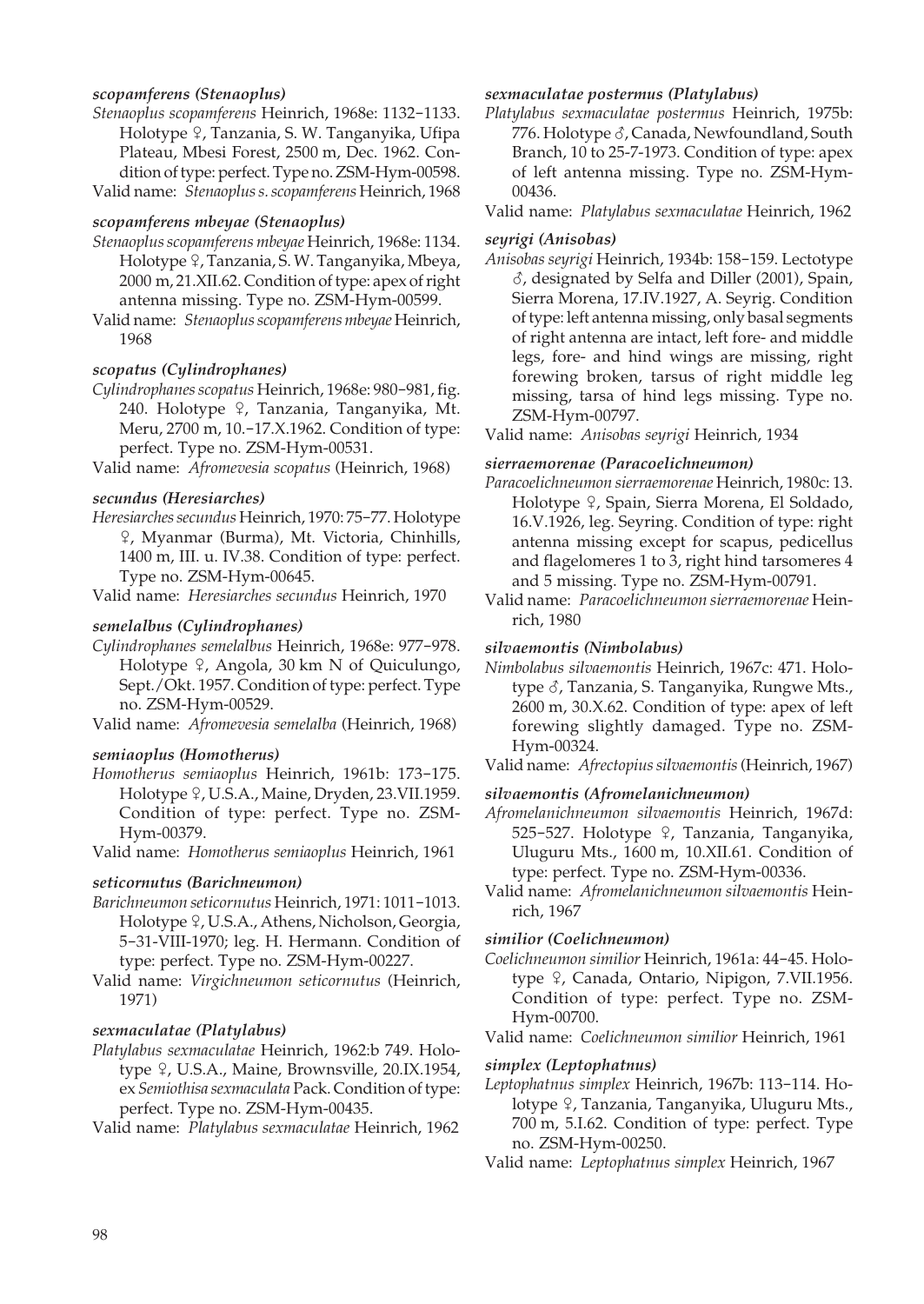## *simplicicolor (Phaisura)*

*Phaisura simplicicolor* Heinrich, 1967c: 444-445. Holotype  $\delta$ , Tanzania, Tanganyika, Morogoro, 16. XII.1961. G. H. Heinrich. Condition of type: apex of right antenna damaged. Type no. ZSM-Hym-00327.

Valid name: *Phaisura simplicicolor* Heinrich, 1967

#### *simpligena (Aethioplitops)*

*Aethioplitops simpligena* Heinrich, 1968d: 726-728. Holotype  $\frac{1}{2}$ , South Africa, King Williamstown, Peeree Forest, 6.III.63. Condition of type: apex of right antenna missing. Type no. ZSM-Hym- 00466.

Valid name: *Aethioplitops simpligena* Heinrich, 1968

#### *sinuata inornata (Afrobystra)*

- *Afrobystra sinuata inornata* Heinrich, 1968e: 1152- 1153. Holotype  $\varphi$ , Tanzania, Tanganyika, Mt. Meru, 1800 m, 28.VI.1962. Condition of type: right hind tarsus partly missing. Type no. ZSM-Hym-00867.
- Valid name: *Afrobystra sinuata inornata* Heinrich, 1968

## *sinuatops (Afrobystra)*

*Afrobystra sinuatops* Heinrich, 1968e: 1153-1154. Holotype <sup>Q</sup>, Tanzania, Tanganyika, W. Usambara Mts., 2100 m, 23.III.1962. Condition of type: perfect. Type no. ZSM-Hym-00603.

Valid name: *Afrobystra sinuatops* Heinrich, 1968

## *smileyi (Homotherus)*

*Homotherus smileyi* Heinrich, 1968d: 717-719. Holotype <sup>Q</sup>, U.S.A., Lake Mohonk, New Paltz, New York, 1.VIII.1966. Collection G. Heinrich. Condition of type: perfect. Type no. ZSM-Hym-00381.

Valid name: *Homotherus smileyi* Heinrich, 1968

#### *solitaria (Eutanyacra)*

*Eutanyacra solitaria* Heinrich, 1961d: 442-443, figs 20, 22, 24, 34, 38. Holotype 9, Canada, Ontario, Ottawa, hibernating, Gerd H. Heinrich. Condition of type: perfect. Type no. ZSM-Hym-00192. Valid name: *Eutanyacra solitaria* Heinrich, 1961

## *sorex (Melanichneumon)*

*Melanichneumon sorex* Heinrich, 1962a: 624-626. Holotype <sup>Q</sup>, U.S.A., Maine, Mt. Blue, 18.VI.1960. Gerd H. Heinrich. Condition of type: perfect. Type no. ZSM-Hym-00370.

Valid name: *Barichneumon sorex* (Heinrich, 1962)

## *speculatus (Microlongichneumon)*

*Microlongichneumon speculatus* Heinrich, 1968e: 1014- 1015. Holotype 9, Tanzania, Tanganyika, Uluguru Mts., 1500-1800 m, 5.XII.1961. Condition of type: right hind leg missing. Type no. ZSM-Hym-00551.

Valid name: *Microlongichneumon speculatus* Heinrich, 1968

#### *sphageti (Barichneumon)*

*Barichneumon sphageti* Heinrich, 1971: 1008-1009. Holotype  $9$ , U.S.A., Maine, Chesterville, 12-9-65; leg. G. Heinrich. Condition of type: perfect. Type no. ZSM-Hym-00367.

Valid name: *Barichneumon sphageti* Heinrich, 1977

#### *sphageti (Platylabus)*

- *Platylabus sphageti* Heinrich, 1971: 1020-1021. Holotype <sup>Q</sup>, U.S.A., Maine, Chesterville, 30-VII-1967, peat bog, leg. G. Heinrich. Condition of type: perfect. Type no. ZSM-Hym-00434.
- Valid name: *Platylabus sphageti* Heinrich, 1971

## *sphinx (Aoplus)*

- Aoplus sphinx Heinrich, 1949a: 42. Holotype  $9$ , Germany, Berchtesgaden, 30.6.[1947]. Condition of type: left hind wing slightly damaged, right hind tarsus missing. Type no. ZSM-Hym-00802.
- Valid name: *Aoplus theresae* (Berthoumieu, 1896)

### *spiniventris (Isandria)*

*Isandria spiniventris* Heinrich, 1970: 70-71. Holotype W, Myanmar (Burma), Mt. Victoria, Chinhills, 1400 m, III. u. IV.38. Condition of type: perfect. Type no. ZSM-Hym-00644.

Valid name: *Isandria spiniventris* Heinrich, 1970

#### *sporadicus (Afromelanichneumon)*

- *Afromelanichneumon sporadicus* Heinrich, 1967d: 521- 523. Holotype  $\varphi$ , Tanzania, Tanganyika, W. Usambara Mts., Lushoto, 1600 m, 27.II.1962. Condition of type: perfect. Type no. ZSM-Hym-00335.
- Valid name: *Afromelanichneumon transvaalensis rubicundus* Heinrich, 1967

#### *sputatorops (Patrocloides)*

*Patrocloides sputatorops* Heinrich, 1980c: 15. Holotype W, Russia, Chukotsk. Peninsula, Anadyr, 1. VI.1898. Condition of type: right foreleg missing, forewings damaged. Type no. ZSM-Hym-00858. Valid name: *Patrocloides sputatorops* Heinrich, 1980

#### *stuckenbergi (Epijoppa)*

- *Epijoppa stuckenbergi* Heinrich, 1967c: 361-362. Holotype  $\frac{1}{2}$ , South Africa, Pietermaritzburg, 10.-16. II.63. Condition of type: perfect. Type no. ZSM-Hym-00317.
- Valid name: *Compsophorus s. stuckenbergi* (Heinrich, 1967)

#### *stuckenbergi littoralis (Epijoppa)*

*Epijoppa stuckenbergi littoralis* Heinrich, 1967c: 361- 362. Holotype 9, South Africa, East London, 27.VII.1961. Condition of type: perfect. Type no. ZSM-Hym-00318.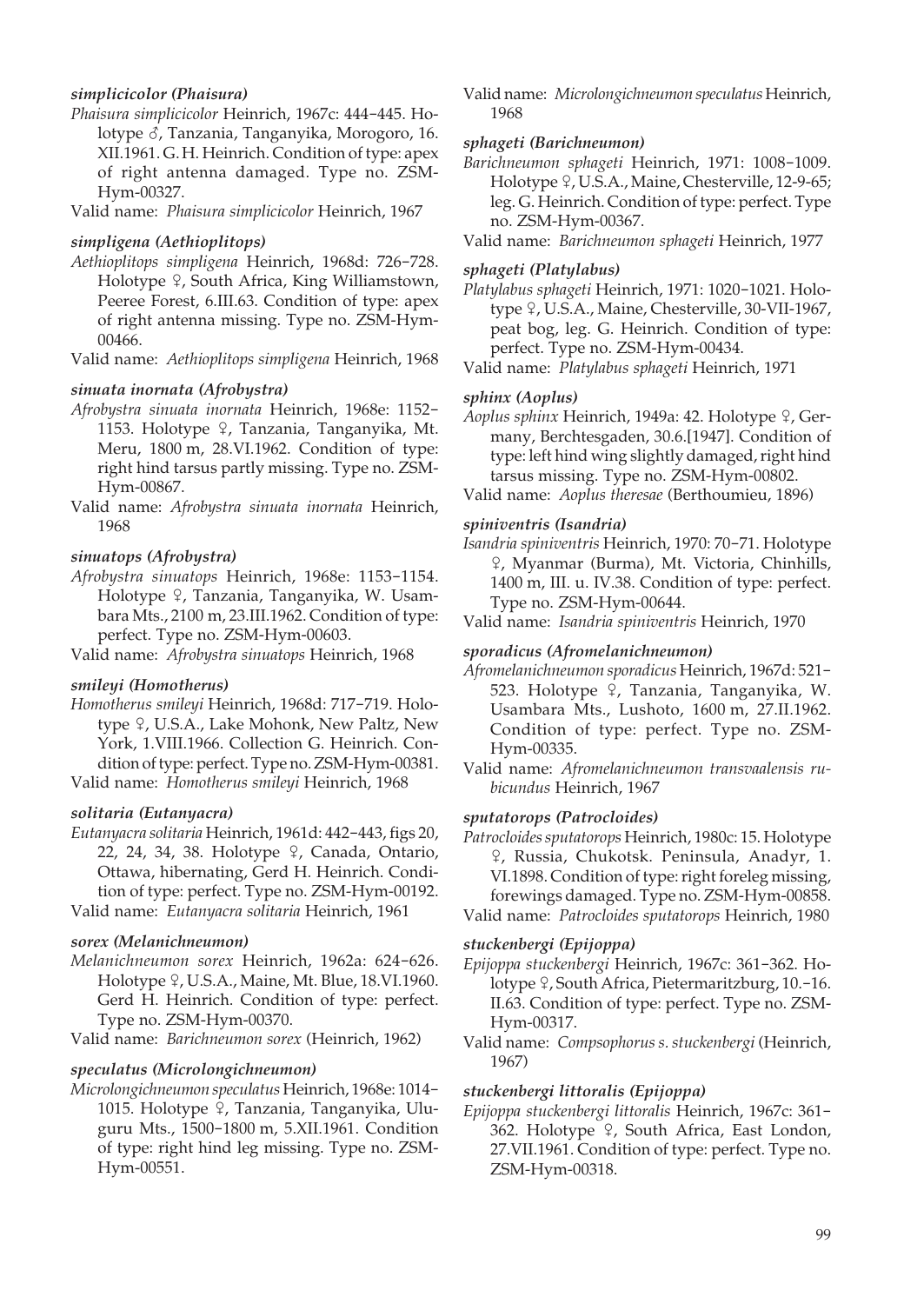Valid name: *Compsophorus stuckenbergi littoralis* (Heinrich, 1967)

## *subalpinus (Triptognathus)*

- *Triptognathus subalpinus* Heinrich, 1949a: 47-48. Holotype <sup> $Q$ </sup>, Germany, Berchtesgaden, 1600 m (Hachelgraben), 27 Juli.[1947]. Condition of type: perfect. Type no. ZSM-Hym-00819.
- Valid name: *Triptognathus subalpinus* Heinrich, 1949

## *subfilatus (Cratichneumon)*

*Cratichneumon subfilatus* Heinrich, 1961b: 131-132. Holotype <sup>Q</sup>, Canada, Quebec, Wakefield, 7. IX.1959. Condition of type: perfect. Type no. ZSM-Hym-00399.

Valid name: *Cratichneumon subfilatus* Heinrich, 1961

## *submontanus (Barichneumon)*

- *Barichneumon submontanus* Heinrich, 1951b: 273-275. Holotype <sup>Q</sup>, Germany, Oberlaussa, Ost Alpen, H. Franz. Condition of type: half of left antenna glued on card, right foretarsus partly missing. Type no. ZSM-Hym-00811.
- Valid name: *Barichneumon submontanus* Heinrich, 1951

## *suburbanus (Ichneumon)*

*Ichneumon suburbanus* Heinrich, 1961c: 307-309, figs 14, 16, 37. Holotype <sup>Q</sup>, U.S.A., Maine, Dryden, hibernating, G. Heinrich. Condition of type: left middle tarsus partly missing. Type no. ZSM-Hym-00720.

Valid name: *Ichneumon suburbanus* Heinrich, 1961

## *subversatus (Ichneumon)*

*Ichneumon subversatus* Heinrich, 1961c: 283-284. Holotype 9, Canada, Quebec, Poltimore. Condition of type: perfect. Type no. ZSM-Hym-00723.

Valid name: *Ichneumon subversatus* Heinrich, 1961

## *sulcatorius (Ichneumon)*

- *Ichneumon sulcatorius* Heinrich, 1949a: 30-31. Holotype <sup>Q</sup>, Germany, Berchtesgaden, Jenner, 1200 m, 5 Mai.[1947]. Condition of type: left hind tarsus partly missing. Type no. ZSM-Hym-00854.
- Note: Preoccupied by *Ichneumon sulcatorius* Thunberg, 1824.

Valid name: *Ichneumon sulcatoriops* Hilpert, 1992

## *superbula (Crytea)*

*Crytea superbula* Heinrich, 1968d: 930-931. Holotype W, Tanzania, Tanganyika, W. Usambara Mts., 2100 m, 23.III.1962. Condition of type: right fore leg, left middle leg, right hind tarsus missing. Type no. ZSM-Hym-00523.

Valid name: *Crytea superbula* Heinrich, 1968

## *superbula (Afrobystra)*

*Afrobystra superbula* Heinrich, 1968e: 1156-1157. Holotype  $\delta$ , Tanzania, Tanganyika, Uluguru Mts., 1500-1800 m, 17.XII.1961. Condition of type: perfect. Type no. ZSM-Hym-00605.

Valid name: *Afrobystra superbula* Heinrich, 1968

## *superbus (Calleupalamus)*

- *Calleupalamus superbus* Heinrich, 1968d: 839-840. Holotype  $9$ , Zaire, N of Alb. Edw. See, Ruwenzori Fuss, Westseite, 2.08. Condition of type: apices of both fore wings slightly damaged. Type no. ZSM-Hym-00495.
- Valid name: *Calleupalamus superbus* Heinrich, 1968

## *superior (Foveosculum)*

*Foveosculum superior* Heinrich, 1967c: 391-392. Holotype <sup>Q</sup>, Tanzania, Tanganyika, Mt. Meru, 2700 m, 17.VIII.63. Condition of type: perfect. Type no. ZSM-Hym-00357.

Valid name: *Foveosculum superior* Heinrich, 1967

## *supersanguineus (Ichneumon)*

*Ichneumon supersanguineus* Heinrich, 1952: 1059-1061. Holotype ?, Germany, Allgäu, Immenstadt, Rauhenzell, 600 m, 29.ix.1949. Condition of type: apex of left antenna missing. Type no. ZSM-Hym-00847.

Valid name: *Ichneumon connectens* Roman, 1904

## *tanganyikae (Procerochasmias)*

*Procerochasmias tanganyikae* Heinrich, 1967d: 551-552. Holotype  $\delta$ , Tanzania, S. Tanganyika, Rungwe Mts., 2600 m, 8.XI.1962. Condition of type: perfect. Type no. ZSM-Hym-00345.

Valid name: *Procerochasmias tanganyikae* Heinrich, 1967

## *tanzanica (Depressopyga)*

- *Depressopyga tanzanica* Heinrich, 1968e: 1050. Holotype <sup> $\Omega$ </sup>, Tanzania, Tanganyika, Uluguru Mts., 700-1800 m, XII.1961.-I.1962, Gerd Heinrich. Condition of type: apex of left antenna, all legs on the left side missing. Type no. ZSM-Hym- 00567.
- Valid name: *Depressopyga tanzanica* Heinrich, 1968

## *tanzanicus (Afrolongichneumon)*

*Afrolongichneumon tanzanicus* Heinrich, 1968e: 1024- 1026, figs 211, 215. Holotype 9, Tanzania, Tanganyika, W. Usambara Mts., 2100 m, 14.-24. III.1962. Condition of type: perfect. Type no. ZSM-Hym-00555.

Valid name: *Afrolongichneumon tanzanicus* Heinrich, 1968

## *tauma (Coelichneumon)*

*Coelichneumon tauma* Heinrich, 1951b: 253-254. Holotype <sup>Q</sup>, Austria, Steiermark, Kaiserau bei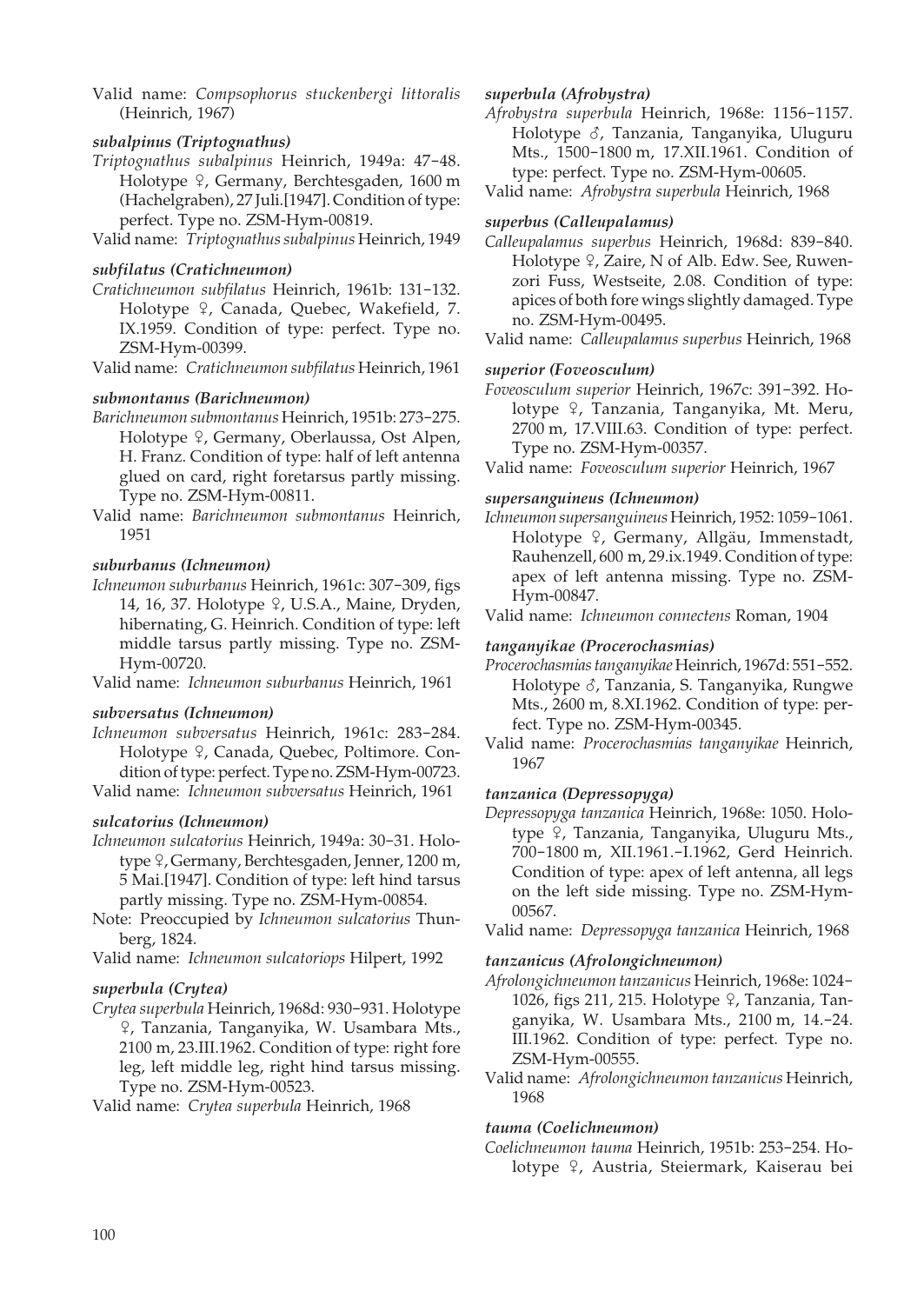Admont, 1100 m, 10.6.50. Condition of type: perfect. Type no. ZSM-Hym-00861.

Valid name: *Syspasis tauma* (Heinrich, 1951)

# *teberdensis (Ichneumon)*

- *Ichneumon teberdensis* Heinrich, 1980c: 26-27. Holotype  $\frac{1}{2}$ , Russia, Caucasus, Teberda Reservation, 20.VII.1969, A. Tikhomirova. Condition of type: apex of right antenna missing, wings slightly damaged. Type no. ZSM-Hym-00839.
- Valid name: *Ichneumon bucculentus teberdensis* Heinrich, 1980

# *tegelensis (Barichneumon)*

- *Barichneumon tegelensis* Heinrich, 1951a: 351. Holotype º, Netherlands, Tegelen bei Venlo, 4-10-1941, leg. Teunissen. Condition of type: apex of left antenna, right fore- and middle legs missing, right hind tarsus partly missing. Type no. ZSM-Hym-00805.
- Valid name: *Stenobarichneumon tegelensis* (Heinrich, 1951)

# *temporalis (Linycus)*

- Linycus temporalis Heinrich, 1971: 1024. Holotype  $\delta$ , U.S.A., Maine, Mt. Blue, 8-VI-1960. Condition of type: perfect. Type no. ZSM-Hym-00440.
- Valid name: *Linycus temporalis* Heinrich, 1971

# *tenuicornutus (Ichneumon)*

*Ichneumon tenuicornutus* Heinrich, 1949a: 28-29, fig. 2. Holotype <sup>Q</sup>, Germany, Berchtesgaden, Jenner, 1200 m, 12.5.[1947]. Condition of type: left hind tarsus partly missing. Type no. ZSM-Hym-00836. Valid name: *Ichneumon cinxiae* Kriechbaumer, 1890

# *terminalis carolinensis (Melanichneumon)*

- *Melanichneumon terminalis carolinensis* Heinrich, 1962a: 619. Holotype 9, U.S.A., North Carolina, Raleigh, 10.VI.1951. Condition of type: perfect. Type no. ZSM-Hym-00228.
- Valid name: *Vulgichneumon terminalis carolinensis* (Heinrich, 1962)

# *teunisseni (Ectopoides)*

- *Ectopoides teunisseni* Heinrich, 1951b: 280-281. Holotype 9, France, Pyrenäen, Col du Tourmalet, 2000 m, leg. Teunissen. Condition of type: left hind wing slightly damaged at apex. Type no. ZSM-Hym-00792.
- Valid name: *Ectopoides brevicornis* (Kriechbaumer, 1890)

# *thyridiens mbeyana (Hemiphaisura)*

- *Hemiphaisura thyridiens mbeyana* Heinrich, 1967c: 451. Holotype ?, Tanzania, S.W. Tanganyika, Mbeya, 17.XI.62. Condition of type: perfect. Type no. ZSM-Hym-00328.
- Valid name: *Hemiphaisura thyridiens mbeyana* Heinrich, 1967

# *tigris (Aglaojoppa)*

Aglaojoppa tigris Heinrich, 1967a: 22-23. Holotype <sup>Q</sup>, Myanmar (Burma), Kambaiti, 7000 Fuss, 17.V, leg. R. Malaise. Condition of type: right antenna partly missing, wings marginally slightly damaged. Type no. ZSM-Hym-00630.

Valid name: *Aglaojoppa tigris* Heinrich, 1967

# *totorufus (Cylindrophanes)*

- *Cylindrophanes totorufus* Heinrich, 1968e: 971-972. Holotype ?, Tanzania, Tanganyika, Chimala, ca. 70 km E. of Mbeya, 1400 m. Condition of type: apex of right antenna, right middle and hind tarsi missing. Type no. ZSM-Hym-00526.
- Valid name: *Afromevesia totorufa* (Heinrich, 1968)

# *townesi (Homotherus)*

- *Homotherus townesi* Heinrich, 1961b: 175-176, figs 14, 39. Holotype 9, U.S.A., Maine, Dryden, 12. VIII.1959. Condition of type: perfect. Type no. ZSM-Hym-00380.
- Valid name: *Homotherus townesi* Heinrich, 1961

# *townesi tsitsikamae (Parvaoplus)*

- *Parvaoplus townesi tsitsikamae* Heinrich, 1968e: 1214. Holotype  $\delta$ , South Africa, Storms River, Cape Province, 14.III.1963, G. Heinrich. Condition of type: left fore- and middle tarsi missing. Type no. ZSM-Hym-00627.
- Valid name: *Parvaoplus townesi tsitsikamae* Heinrich, 1968

*transvaalensis benguellensis (Afromelanichneumon)*

- *Afromelanichneumon transvaalensis benguellensis* Heinrich, 1967d: 518. Holotype  $\delta$ , Angola, Mt. Moco, 2000 m, Okt. 54. Condition of type: perfect. Type no. ZSM-Hym-00333.
- Valid name: *Afromelanichneumon transvaalensis benguellensis* Heinrich, 1967

# *transvaalensis rubicundus (Afromelanichneumon)*

- *Afromelanichneumon transvaalensis rubicundus* Heinrich, 1967d: 516–518. Holotype  $\frac{9}{7}$ , Angola, S of Gabela, Rio Cuvo, 15.VII. Condition of type: perfect. Type no. ZSM-Hym-00332.
- Valid name: *Afromelanichneumon transvaalensis rubicundus* Heinrich, 1967

# *triangulifer congica (Tosquinetia)*

- *Tosquinetia triangulifer congica* Heinrich, 1967c: 324- 325. Holotype  $9$ , Congo, Elisabethville, 24. XII.1938. H. J. Brede. II Condition of type: right middle and hind legs partly missing. Type no. ZSM-Hym-00283.
- Valid name: *Compsophorus triangulifer congicus* (Heinrich, 1967)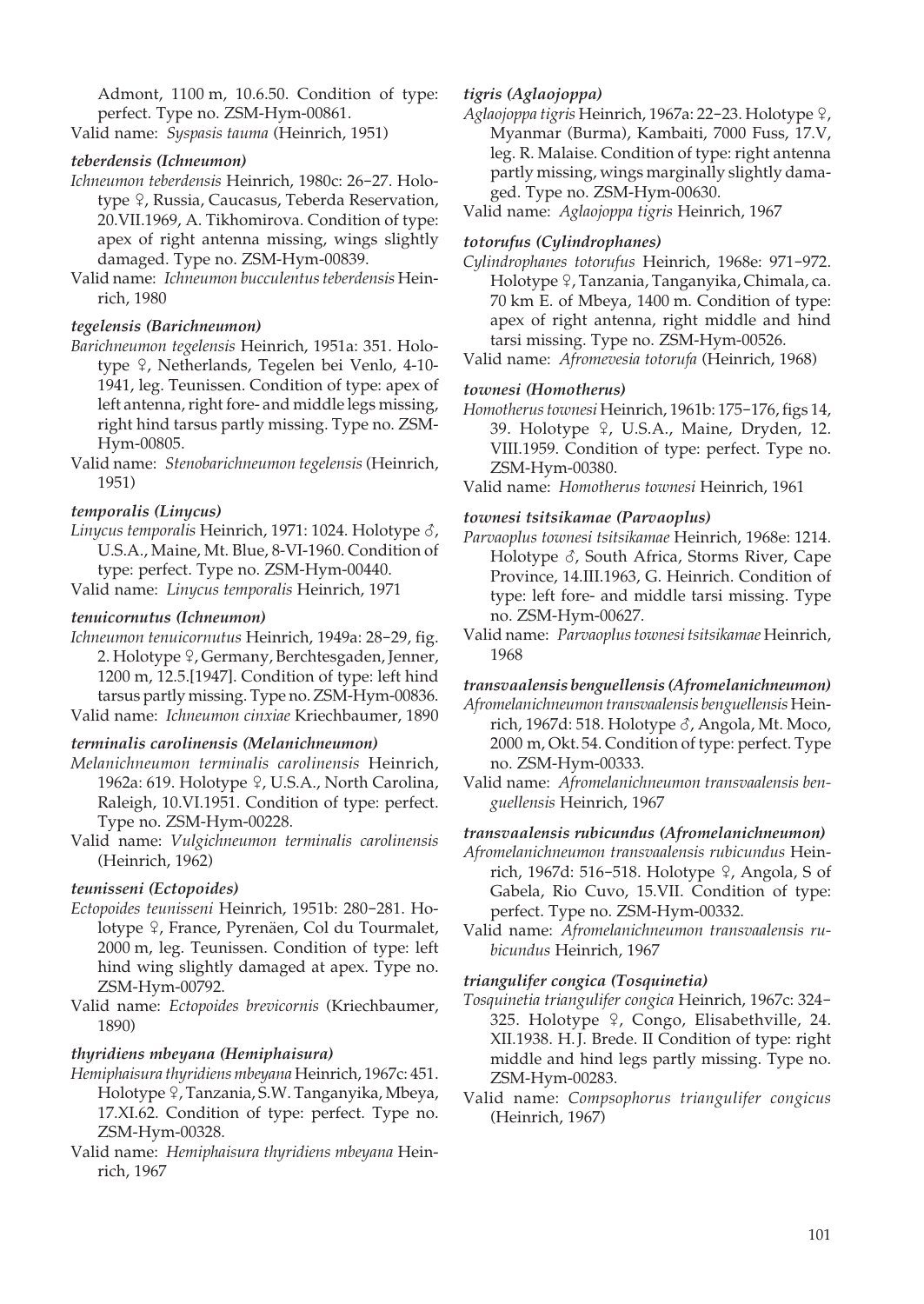## *trianguliferens (Phaeogenes)*

- *Phaeogenes trianguliferens* Heinrich, 1977: 304-305, Map 143. Holotype  $9$ , U.S.A., Arkansas, Garland Co., Ouachita State Park, 10-18-V-1972, G. Heinrich, D. Shaneck. Condition of type: perfect. Type no. ZSM-Hym-00451.
- Valid name: *Phaeogenes trianguliferens* Heinrich, 1977

## *tricolor (Afrectopius)*

*Afrectopius tricolor* Heinrich, 1967c: 412-413. Holotype  $\delta$ , Tanzania, Tanganyika, Uluguru Mts., 1500-1800 m, 14.XII. Condition of type: perfect. Type no. ZSM-Hym-00303.

Valid name: *Afrectopius tricolor* Heinrich, 1967

## *tricolor (Naenarosculum)*

*Naenarosculum tricolor* Heinrich, 1967d: 596-597. Holotype ?, Tanzania, S.W. Tanganyika, Mbeya, 17.XII.62. Condition of type: perfect. Type no. ZSM-Hym-00359.

Valid name: *Naenarosculum tricolor* Heinrich, 1967

## *tricolorata (Crytea)*

*Crytea tricolorata* Heinrich, 1968d: 878-880. Holotype M, Tanzania, Tanganyika, W. Usambara Mts., 1800 m, 15.III.1962. Condition of type: perfect. Type no. ZSM-Hym-00507.

Valid name: *Crytea tricolorata* Heinrich, 1968

## *tricoloratus (Stenaoplus)*

*Stenaoplus tricoloratus* Heinrich, 1968e: 1118-1120. Holotype ?, Tanzania, S.W. Tanganyika, Mbeya, XI.62. Condition of type: left foreleg missing. Type no. ZSM-Hym-00588.

Valid name: *Stenaoplus t. tricoloratus* Heinrich, 1968

## *tricoloratus kenyae (Stenaoplus)*

- *Stenaoplus tricoloratus kenyae* Heinrich, 1968e: 1120. Holotype <sup>Q</sup>, Kenya, Nairobi, 14.II.63. Condition of type: apex of right antenna missing. Type no. ZSM-Hym-00589.
- Valid name: *Stenaoplus tricoloratus kenyae* Heinrich, 1968

## *trilobatus (Seyrighoplites)*

*Seyrighoplites trilobatus* Heinrich, 1968d: 773-774, fig. 188. Holotype 9, Tanzania, S.W. Tanganyika, Mbeya, 24.XII.62. Condition of type: perfect. Type no. ZSM-Hym-00481.

Valid name: *Seyrighoplites trilobatus* Heinrich, 1968

## *trilobatus (Stenaoplus)*

*Stenaoplus trilobatus* Heinrich, 1968e: 1129-1131. Holotype <sup>Q</sup>, South Africa, King Williamstown, Peeree Forest, 6.III.63. Condition of type: perfect. Type no. ZSM-Hym-00596.

Valid name: *Stenaoplus trilobatus* Heinrich, 1968

## *truncatum (Foveosculum)*

*Foveosculum truncatum* Heinrich, 1967d: 570-571. Holotype  $\varphi$ , Tanzania, Tanganyika, W. Usambara Mts., 1600 m, 2.III.1962. Condition of type: perfect. Type no. ZSM-Hym-00349.

Valid name: *Foveosculum truncatum* Heinrich, 1967

## *tsitsikamae (Crytea)*

*Crytea tsitsikamae* Heinrich, 1968d: 880-881. Holotype W, South Africa, Stroms River, Cape Province, 16.III.1963, G. Heinrich. Condition of type: perfect. Type no. ZSM-Hym-00508.

Valid name: *Crytea tsitsikamae* Heinrich, 1968

## *tsitsikamae (Leptops)*

*Leptops tsitsikamae* Heinrich, 1968e: 1021-1022, fig. 213. Holotype 9, South Africa, Tsitsikama Forest, Storms River, March 1963. Condition of type: apex of left antenna missing. Type no. ZSM-Hym-00554.

Valid name: *Leptops tsitsikamae* Heinrich, 1968

## *tyloidifer (Cratichneumon)*

*Cratichneumon tyloidifer* Heinrich, 1961b: 115. Holotype  $\delta$ , U.S.A., Michigan, Ann Arbor, 6.VI.1959. Condition of type: apex of left antenna missing. Type no. ZSM-Hym-00393.

Valid name: *Cratichneumon tyloidifer* Heinrich, 1961

## *ufipae (Foveosculum)*

*Foveosculum ufipae* Heinrich, 1967d: 578-579. Holotype <sup>Q</sup>, Tanzania, Tanganyika, Ufipa Plateau, Mbesi Forest, 2500 m, Dec. 1962. Condition of type: perfect. Type no. ZSM-Hym-00352.

Valid name: *Foveosculum ufipae* Heinrich, 1967

## *ufipasilvae (Cylindrophanes)*

*Cylindrophanes ufipasilvae* Heinrich, 1968e: 995-996. Holotype <sup>Q</sup>, Tanzania, Tanganyika, Ufipa Plateau, Mbesi Forest, 2500 m, Dec. 1962. Condition of type: left hind tarsus missing. Type no. ZSM-Hym-00539.

Valid name: *Afromevesia ufipasilvae* (Heinrich, 1968)

## *ufipicola (Hemibystra)*

*Hemibystra ufipicola* Heinrich, 1968e: 1173-1174. Holotype <sup>Q</sup>, Tanzania, S.W. Tanganyika, Ufipa Plateau, Mbesi Forest, 2500 m, 1. Dec. 1962. Condition of type: left middle tarsus partly missing. Type no. ZSM-Hym-00611.

Valid name: *Hemibystra ufipicola* Heinrich, 1968

## *ufipicus (Afrolongichneumon)*

*Afrolongichneumon ufipicus* Heinrich, 1968e: 1029- 1031. Holotype <sup>Q</sup>, Tanzania, Tanganyika, Ufipa Plateau, Mbesi Forest, 2500 m, Dec. 1962. Condition of type: perfect. Type no. ZSM-Hym-00558.

Valid name: *Afrolongichneumon ufipicus* Heinrich, 1968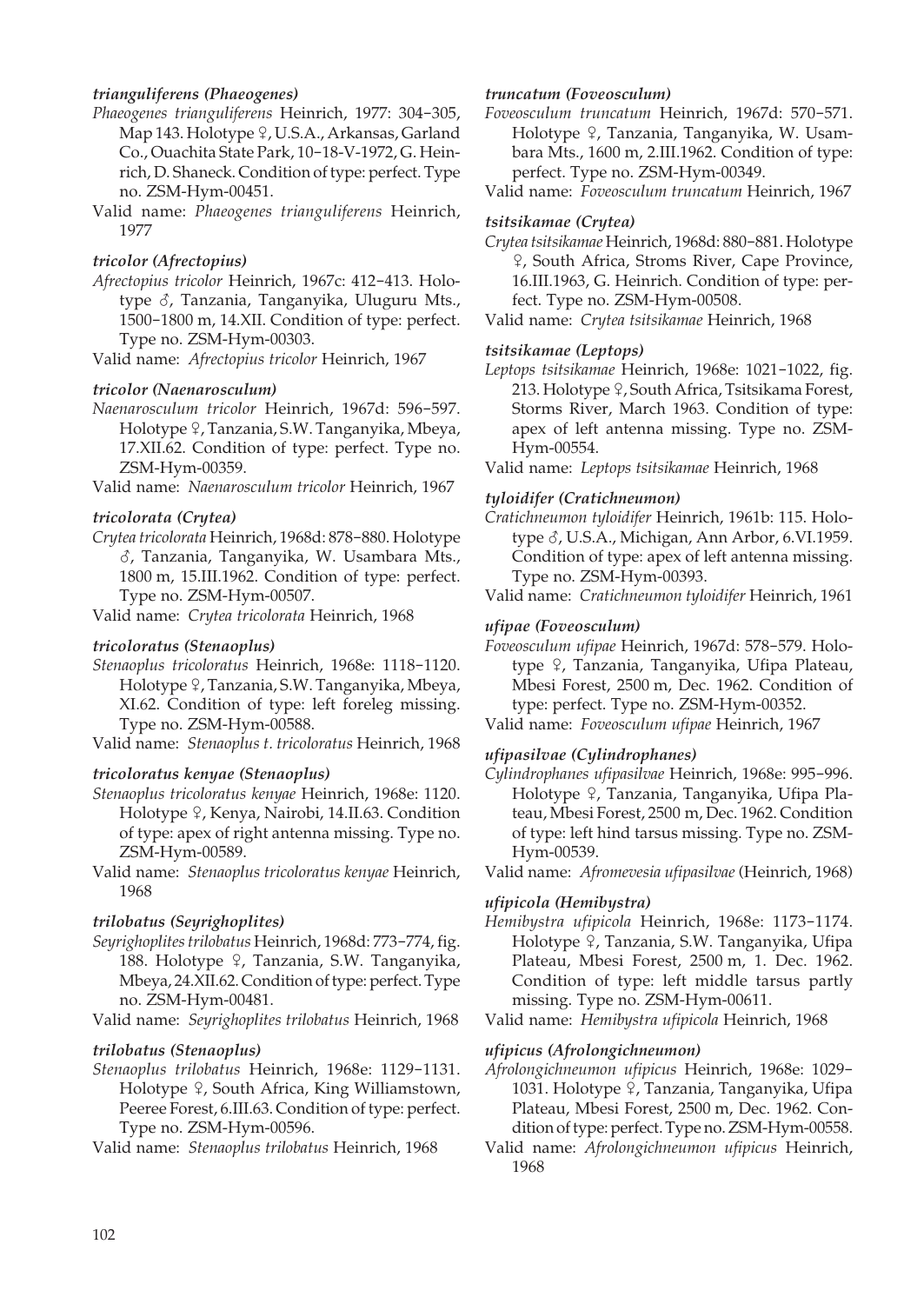## *ulugurensis (Afrectopius)*

- *Afrectopius ulugurensis* Heinrich, 1967c: 408-410. Holotype  $\varphi$ , Tanzania, Tanganyika, Uluguru Mts., 1600-1800 m, 20.XII.1961. Condition of type: perfect. Type no. ZSM-Hym-00300.
- Valid name: *Afrectopius ulugurensis* Heinrich, 1967

#### *ulugurensis (Hemibystra)*

*Hemibystra ulugurensis* Heinrich, 1968e: 1194-1196. Holotype  $\delta$ , Tanzania, Tanganyika, Uluguru Mts., 1500-1800 m. Condition of type: apex of left antenna missing. Type no. ZSM-Hym-00624. Valid name: *Hemibystra ulugurensis* Heinrich, 1968

#### *ulugurorum (Foveosculum)*

- *Foveosculum ulugurorum* Heinrich, 1967d: 576-577. Holotype <sup>Q</sup>, Tanzania, Tanganyika, Uluguru Mts., 1500-1800 m, 19.XII.1961. Condition of type: perfect. Type no. ZSM-Hym-00351.
- Valid name: *Foveosculum ulugurorum* Heinrich, 1967

#### *ulugurus (Leptophatnus)*

*Leptophatnus ulugurus* Heinrich, 1967b: 106-107. Holotype <sup>Q</sup>, Tanzania, Tanganyika, Uluguru Mts., 700 m, 30.XII.1961. Condition of type: perfect. Type no. ZSM-Hym-00245.

Valid name: *Leptophatnus ulugurus* Heinrich, 1967

#### *ulugurusphinx (Cylindrophanes)*

- *Cylindrophanes ulugurusphinx* Heinrich, 1968e: 996- 997. Holotype  $\delta$ , Tanzania, Tanganyika, Uluguru Mts., 1500-1800 m, 15.XII.61. Condition of type: perfect. Type no. ZSM-Hym-00540.
- Valid name: *Afromevesia ulugurusphinx* (Heinrich, 1968)

#### *uranius birmanicus (Platylabus)*

- *Platylabus uranius birmanicus* Heinrich, 1974b: 117. Holotype <sup>Q</sup>, Myanmar (Burma), Kambaiti, 7000 ft, 25.5.37. R. Malaise. Condition of type: apex of right antenna missing. Type no. ZSM-Hym-00678.
- Valid name: *Platylabus uranius birmanicus* Heinrich, 1974

#### *usambararum (Leptotogea)*

- *Leptotogea usambararum* Heinrich, 1968d: 737-738. Holotype 9, Tanzania, Tanganyika, E. Usambara Mts., 1150 m, 21.4.62. Condition of type: perfect. Type no. ZSM-Hym-00468.
- Valid name: *Leptotogea usambararum* Heinrich, 1968

#### *usambarica (Rhadinodonta)*

*Rhadinodonta usambarica* Heinrich, 1968d: 824-825, figs 195, 196. Holotype ?, Tanzania, Tanganyika, W. Usambara Mts., 1600 m, 14.II.1962. Condition of type: apex of left antenna missing. Type no. ZSM-Hym-00492.

Valid name: *Rhadinodonta usambarica* Heinrich, 1968

#### *usambaricus (Afrectopius)*

- *Afrectopius usambaricus* Heinrich, 1967c: 410-411, fig. 133. Holotype  $\varphi$ , Tanzania, Tanganyika, W. Usambara Mts., 2100 m, 11.III.1962. Condition of type: perfect. Type no. ZSM-Hym-00301.
- Valid name: *Afrectopius usambaricus* Heinrich, 1967

## *ussuriensis (Stenichneumon)*

- *Stenichneumon ussuriensis* Heinrich, 1980c: 14. Holotype  $9$ , Russia, 15 km west of Wladivostok, Kedrovaja Pad, 2.V.1962. Condition of type: left foretarsus partly missing, right leg missing. Type no. ZSM-Hym-00860.
- Valid name: *Stenichneumon ussuriensis* Heinrich, 1980

#### *vaccinii (Cratichneumon)*

*Cratichneumon vaccinii* Heinrich, 1961b: 141-142. Holotype  $\delta$ , Canada, Ontario, Stonecliffe, 16.VI. 1956. Condition of type: apex of right antenna missing. Type no. ZSM-Hym-00397.

Valid name: *Cratichneumon vaccinii* Heinrich, 1961

## *valdefuscus (Cratichneumon)*

- *Cratichneumon valdefuscus* Heinrich, 1972a: 177-178. Holotype  $\delta$ , U.S.A., Highlands Hammock State Park, Florida, 25.IV.1968. Condition of type: apex of left antenna missing. Type no. ZSM-Hym- 00394.
- Valid name: *Cratichneumon pseudanisotae* Heinrich, 1961

#### *valdepictus (Setantops)*

*Setantops valdepictus* Heinrich, 1968e: 1069-1070. Holotype  $\varphi$ , Tanzania, Tanganyika, Uluguru Mts., 4.XII.61, 1500-1800 m. Condition of type: apex of right antenna, left foretarsus missing. Type no. ZSM-Hym-00576.

Valid name: *Setantops valdepictus* Heinrich, 1968

#### *valderubra (Semitogea)*

*Semitogea valderubra* Heinrich, 1968d: 806-807. Holotype  $\frac{1}{2}$ , Angola, Quitondo, Distr. Calulo, 11.8.-2.9.1957. Condition of type: apex of left antenna missing. Type no. ZSM-Hym-00488.

Valid name: *Semitogea valderubra* Heinrich, 1968

#### *valdopacus (Ichneumon)*

*Ichneumon valdopacus* Heinrich, 1961c: 287-288. Holotype 9, U.S.A., Maine, Greenville. Condition of type: perfect. Type no. ZSM-Hym-00726.

Valid name: *Ichneumon valdopacus* Heinrich, 1961

#### *varicornis albidos (Crytea)*

- *Crytea varicornis albidos* Heinrich, 1968d: 863-864. Holotype  $9$ , South Africa, East London, 27. VII.1961. Condition of type: perfect. Type no. ZSM-Hym-00496.
- Valid name: *Crytea varicornis albidos* Heinrich, 1968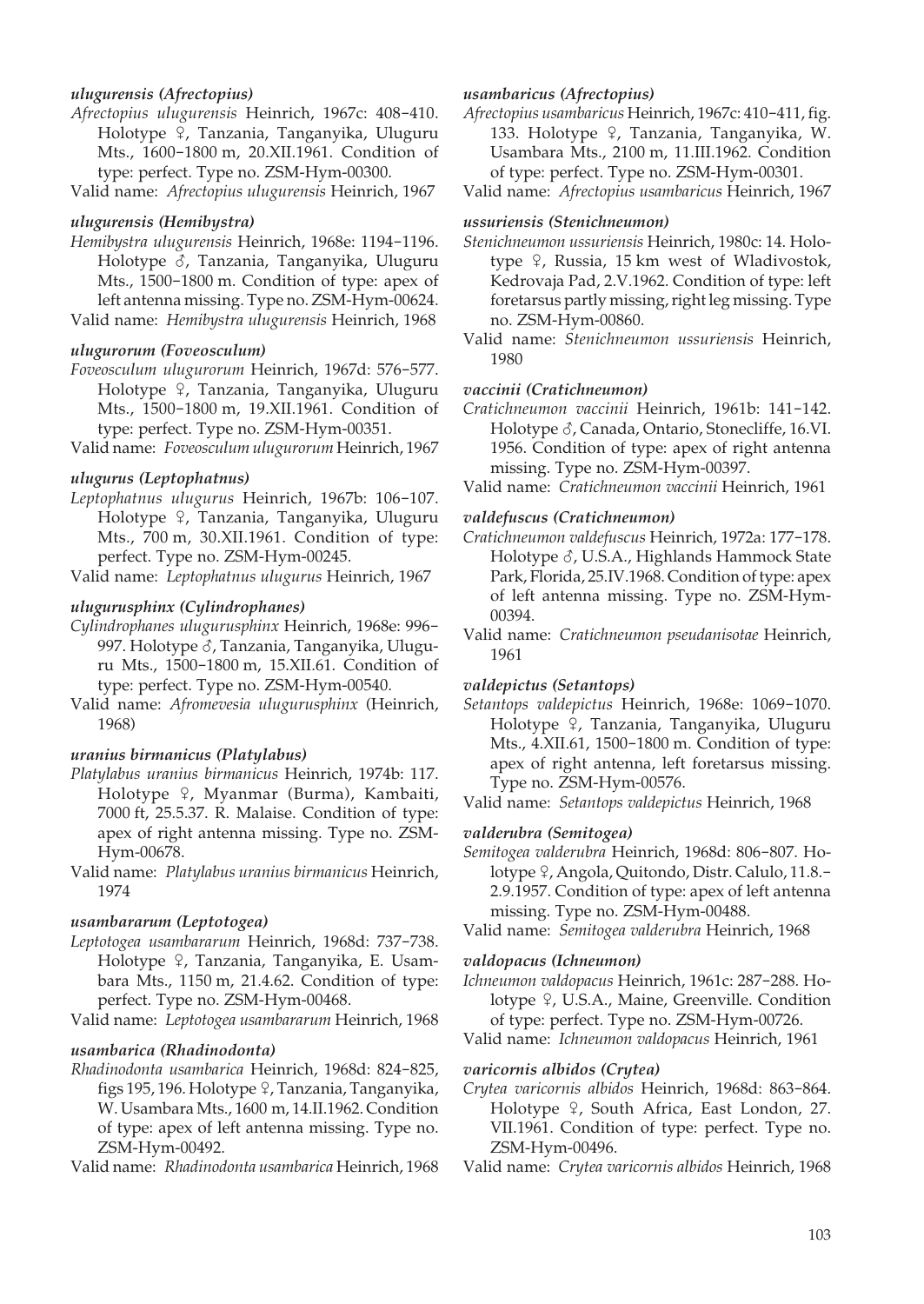## *variegaticeps (Hemibystra)*

- *Hemibystra variegaticeps* Heinrich, 1968e: 1165-1166, figs 232, 233. Holotype  $9$ , Tanzania, S.W. Tanganyika, Mbeya, 21.XII.62. Condition of type: perfect. Type no. ZSM-Hym-00607.
- Valid name: *Hemibystra variegaticeps* Heinrich, 1968

#### *variegatus euxoae (Diphyus)*

*Diphyus variegatus euxoae* Heinrich, 1969b: 960-962. Holotype <sup>2</sup>, Canada, Alberta, ex *Euxoa ochrogaster*. Condition of type: perfect. Type no. ZSM-Hym-00211.

Valid name: *Diphyus euxoae* Heinrich, 1969

#### *variegatus fuscovariegator (Cratichneumon)*

*Cratichneumon variegatus fuscovariegator* Heinrich, 1977: 142-143, figs 33, 34, Map 62. Holotype  $\frac{6}{5}$ , U.S.A., Florida, Highlands Co., Lake Placid, Archbold Biological Station, 21-IV-1968. G. Heinrich. Condition of type: perfect. Type no. ZSM-Hym-00396.

Valid name: *Cratichneumon w-album* (Cresson, 1864)

## *variegatus insignitus (Cratichneumon)*

*Cratichneumon variegatus insignitus* Heinrich, 1971: 985. Holotype 9, U.S.A., Forsyth, Monroe Co., Georgia, 20-30 May 1968, leg. G. Heinrich. Condition of type: apex of right antenna missing. Type no. ZSM-Hym-00395.

Valid name: *Cratichneumon w-album* (Cresson, 1864)

#### *variegatus orientis (Diphyus)*

*Diphyus variegatus orientis* Heinrich, 1969b: 962-963. Holotype <sup>Q</sup>, U.S.A., Maine, Mt. Blue, near Weld, 4.VII.1968. Condition of type: perfect. Type no. ZSM-Hym-00212.

Valid name: *Diphyus euxoae* Heinrich, 1969

## *verecunda angolae (Epijoppa)*

- *Epijoppa verecunda angolae* Heinrich, 1967c: 350, figs 107, 112, 116, 120, 124. Holotype  $\frac{9}{7}$ , Angola, S of Gabela, 28.VII.54. Condition of type: perfect. Type no. ZSM-Hym-00294.
- Valid name: *Compsophorus verecundus angolae* (Heinrich, 1967)

#### *verecunda occidentalis (Epijoppa)*

- *Epijoppa verecunda occidentalis* Heinrich, 1967c: 350- 351. Holotype  $9$ , Ivory Coast, Makono, 5.-6.I. 1957. J. de Beaumont. Condition of type: apex of right antenna missing. Type no. ZSM-Hym-00295.
- Valid name: *Compsophorus verecundus occidentalis* (Heinrich, 1967)

#### *verecunda tanzanica (Epijoppa)*

*Epijoppa verecunda tanzanica* Heinrich, 1967c: 349-350, fig. 105. Holotype ?, Tanzania, Tanganyika, Dar es Salaam, 14.9.1961. G. Heinrich. Condition of type: perfect. Type no. ZSM-Hym-00293.

Valid name: *Compsophorus verecundus tanzanicus* (Heinrich, 1967)

#### *victoriae (Pseudamblyteles)*

*Pseudamblyteles victoriae* Heinrich, 1965a: 97-98. Holotype <sup>Q</sup>, Myanmar (Burma), Mt. Victoria, 2800 m, Mai [1937 or 1938]. Condition of type: apex of left antenna and left foreleg missing, left hind leg partly missing. Type no. ZSM-Hym- 00652.

Valid name: *Diphyus victoriae* (Heinrich, 1965)

## *victoriae (Spilichneumon)*

- *Spilichneumon victoriae* Heinrich, 1965a: 91-92. Holotype ?, Myanmar (Burma), Mt. Victoria, 2800 m, Mai [1937 or 1938]. Condition of type: apex of right antenna missing. Type no. ZSM-Hym-00654.
- Valid name: *Spilichneumon victoriae* Heinrich, 1965

## *victoriae (Aeneonaenaria)*

- *Aeneonaenaria victoriae* Heinrich, 1974a: 426-427. Holotype <sup>Q</sup>, Myanmar (Burma), Mt. Victoria, Chinhills, 2400-2800 m, V.38, G. Heinrich. Condition of type: forewings marginally slightly damaged. Type no. ZSM-Hym-00657.
- Valid name: *Aeneonaenaria victoriae* Heinrich, 1974

#### *vilissima (Eutanyacra)*

*Eutanyacra vilissima* Heinrich, 1961d: 439-441, figs 19, 21, 23, 31, 55. Holotype 9, U.S.A., Maine, Dryden, G. H. Heinrich. Condition of type: perfect. Type no. ZSM-Hym-00189.

Valid name: *Eutanyacra vilissima* Heinrich, 1961

#### *vilissima rubricosa (Eutanyacra)*

*Eutanyacra vilissima rubricosa* Heinrich, 1961d: 441- 442. Holotype  $9$ , U.S.A., Maryland, College Park, hibernating, Gerd. H. Heinrich. Condition of type: perfect. Type no. ZSM-Hym-00190.

Valid name: *Eutanyacra vilissima rubricosa* Heinrich, 1961

#### *vilissimops (Eutanyacra)*

*Eutanyacra vilissimops* Heinrich, 1971: 980-982. Holotype 9, Canada, Kazubazua, Quebec, hibernating, 21-10-1956, leg. G. Heinrich. Condition of type: perfect. Type no. ZSM-Hym-00191.

Valid name: *Eutanyacra vilissimops* Heinrich, 1971

#### *violaceipennis (Aethianoplis)*

*Aethianoplis violaceipennis* Heinrich, 1968d: 715-716, fig. 167. Holotype 9, Guinea, Ifan, Mt. Nimba N.E., 500-700 m, 1946, A. Villiers. Condition of type: right antenna missing, right wings damaged. Type no. ZSM-Hym-00465.

Valid name: *Aethianoplis violaceipennis* Heinrich, 1968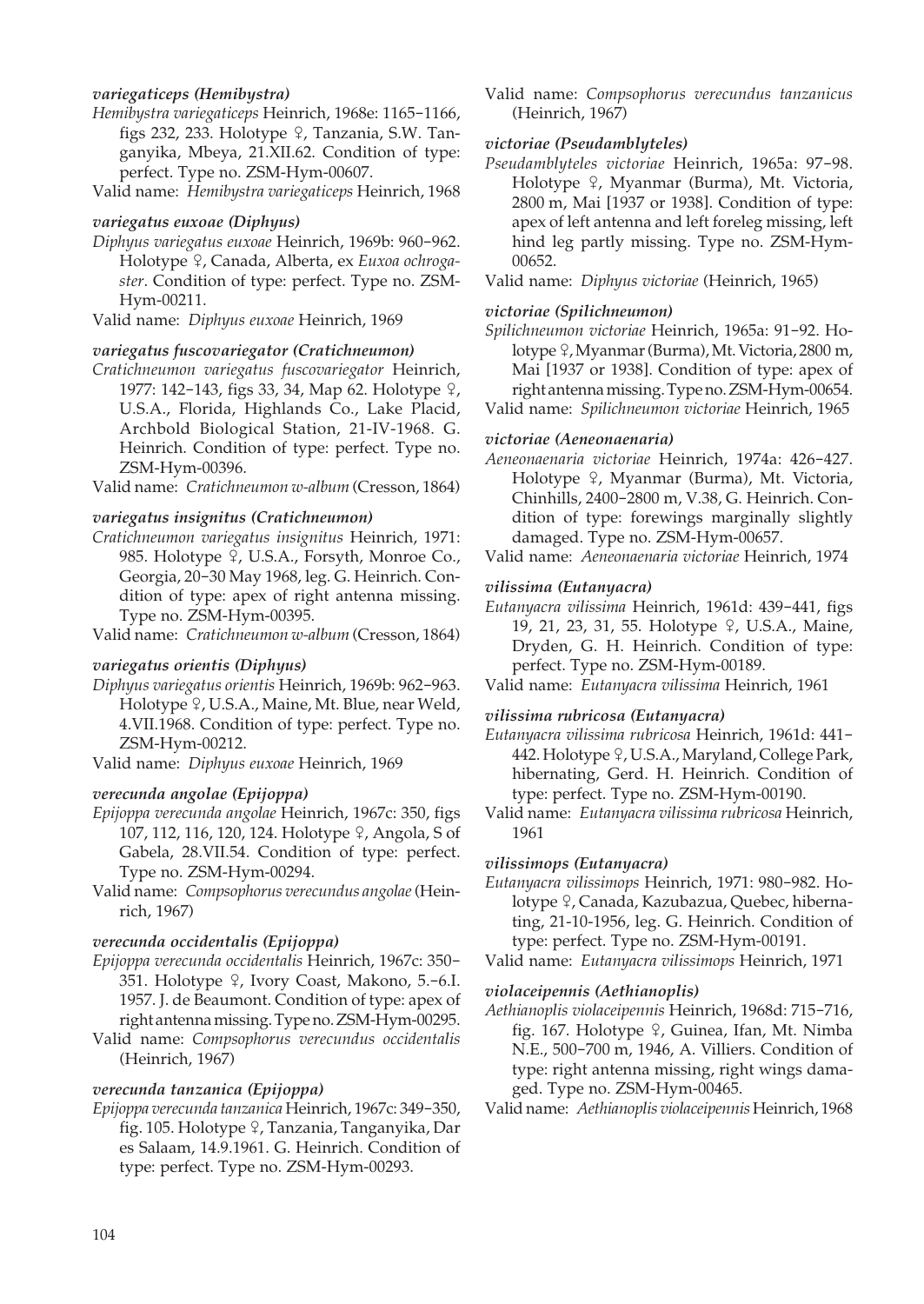## *volens borealis (Cratichneumon)*

- *Cratichneumon volens borealis* Heinrich, 1977: 184-186. Holotype  $\delta$ , U.S.A., Maine, Livermore Falls, 25-VII-1956. Condition of type: perfect. Type no. ZSM-Hym-00422.
- Valid name: *Cratichneumon brevipennis* (Cresson, 1864)

#### *vulcanicola (Genaemirum)*

- *Genaemirum vulcanicola* Heinrich, 1967b: 135-136, figs 27, 34. Holotype  $\frac{1}{2}$ , Tanzania, Tanganyika, Rungwe Mts., 2600 m, 12.XI.62. Condition of type: perfect. Type no. ZSM-Hym-00253.
- Valid name: *Genaemirum vulcanicola* Heinrich, 1967

## *warnckei (Coelichneumon)*

- *Coelichneumon warnckei* Heinrich, 1980c: 10-11. Holotype 9, Turkey, Horassan, Arastal, 14.VI.73, leg. Kl. Warncke. Condition of type: perfect. Type no. ZSM-Hym-00788.
- Valid name: *Coelichneumon erythromerus* (Rudow, 1888)

## *zebraticolor (Pseudamblyteles)*

*Pseudamblyteles zebraticolor* Heinrich, 1962c: 882-883. Holotype 9, Canada, Ontario, Orient bay, 19.VI. 1956. Gerd H. Heinrich. Condition of type: perfect. Type no. ZSM-Hym-00208.

Valid name: *Diphyus zebraticolor* (Heinrich, 1962)

#### *zebratus robsonicus* **(***Virgichneumon***)**

- *Virgichneumon zebratus robsonicus* Heinrich, 1977: 225. Holotype  $\delta$ , Canada, British Columbia, Robson. Condition of type: perfect. Type no. ZSM-Hym-00224.
- Valid name: *Virgichneumon zebratus robsonicus* Heinrich, 1977

#### **Acknowledgements**

The project was supported by the German Federal Ministry of Education and Research (Bundesministerium für Bildung und Forschung). We thank Erich Diller (Munich), Klaus Horstmann (Würzburg) and Martin Schwarz (Linz) for their kind help.

#### **References**

- Berthoumieu, V. 1896. Ichneumonides. Description d'espèces nouvelles. Revue Scientifique du Bourbonnais 9: 193-196.
- – 1899. 4e supplément aux Ichneumonides d'Europe [Hymén.]. Bulletin de la Société Entomologique de France 1899: 135-138.
- Carlson, R. W. 1979. Family Ichneumonidae. Stephanidae. Pp. 315-741 in: Krombein, K. V., Hurd Jr., P. D., Smith, D. R. & Burks, B. D. Catalog of Hy-

menoptera in America north of Mexico. Washington (Smithsonian Institution Press.).

- Cresson, E. T. 1864. Descriptions of North American Hymenoptera in the collection of the Entomological Society of Philadelphia. Proceedings of the Entomological Society of Philadelphia 3: 131-196.
- 1868. A list of the Ichneumonidae of North America, with descriptions of new species. Transactions of the American Entomological Society 2: 89-114.
- – 1877. Notes on the species belonging to the subfamily Ichneumonides, found in America north of Mexico. Transactions of the American Entomological Society 6: 129-212.
- Diller, E. 1992. Die Sektion Hymenoptera der Zoologischen Staatssammlung München. Spixiana Suppl. 17: 83-100.
- Gravenhorst, J. L. C. 1829. Ichneumonologia Europaea. Pars I. 827 pp., Vratislaviae.
- Gupta, V. K. 1991. The parasitic Hymenoptera and biological control and our knowledge of the African Ichneumonidae. Insect Science and its Application 12: 9-18.
- Habermehl, H. 1916. Beiträge zur Kenntnis der palaearktischen Ichneumonidenfauna. Zeitschrift für Wissenschaftliche Insektenbiologie 12: 232-237, 280-287.
- – 1918. Beiträge zur Kenntnis der palaearktischen Ichneumonidenfauna. Zeitschrift für Wissenschaftliche Insektenbiologie 14: 48-55, 118-119, 145-152.
- Harrington, W. H. 1894. Canadian Hymenoptera No. 5. Canadian Entomologist 26: 209-214.
- Heinrich, G. H. 1934a. Die Ichneumoninae von Celebes. Mitteilungen aus dem Zoologischen Museum in Berlin 20: 1-263.
- – 1934b. Zur Systematik der Ichneumoninae Stenopneusticae VI. Mitteilungen aus dem Zoologischen Museum in Berlin 19: 154-165.
- – 1944a. Ichneumoninae Niederdonaus. Mitteilungen der Deutschen Entomologischen Gesellschaft 13: 108-113.
- – 1944b. Ichneumoninae Niederdonaus. Mitteilungen der Deutschen Entomologischen Gesellschaft 13: 114-115.
- 1949a. Ichneumoniden des Berchtesgadener Gebietes. (Hym.). Mitteilungen der Münchner Entomologischen Gesellschaft 35-39: 1-101.
- 1949b. Neue und interessante Schlupfwespen aus Bayern (Hym.). Mitteilungen der Münchner Entomologischen Gesellschaft 35-39: 101-127.
- – 1949c. *Stenichneumon ceaurei* spec. nov. Nachrichten des Naturwissenschaftlichen Museums der Stadt Aschaffenburg. Mitteilungen der Sammelstelle für Schmarotzerbestimmung des V.D.E.V. 24: 1-4.
- – 1950a. Eine neue Ichneumonidae aus der Ukraine. Nachrichten des Naturwissenschaftlichen Museums der Stadt Aschaffenburg. Mitteilungen der Sammelstelle für Schmarotzerbestimmung 27: 4-6.
- – 1950b. Neue deutsche Ichneumoniden. Nachrichten des Naturwissenschaftlichen Museums der Stadt Aschaffenburg 28: 14-23.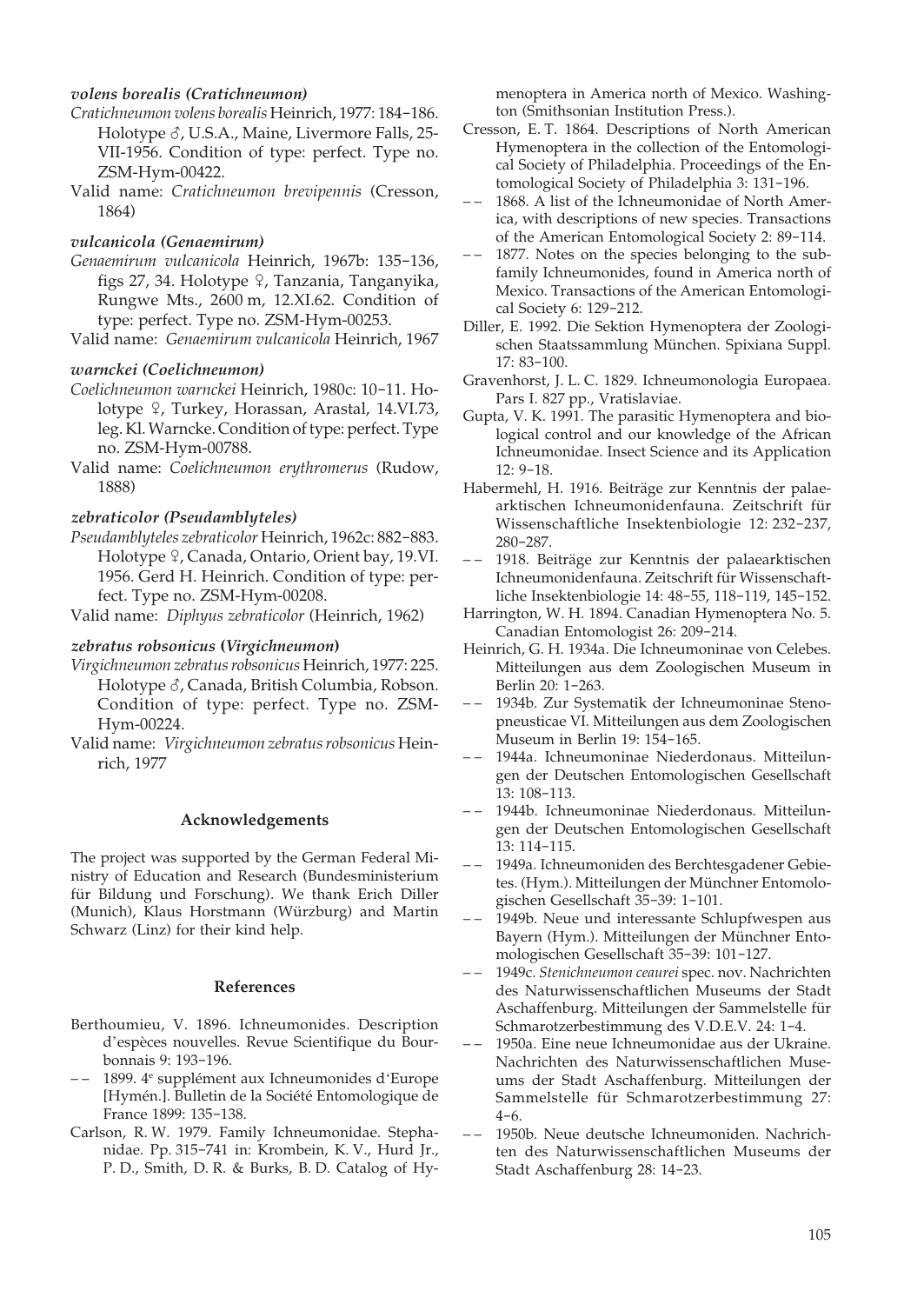- – 1951a. *Barichneumon tegelensis* spec. nov. W. Entomologische Berichten 316 (13): 351.
- 1951b. Ichneumoniden der Steiermark (Hym.). Bonner Zoologische Beiträge 2: 235-290.
- – 1952. Ichneumonidae from the Allgaeu Bavaria. Annals and Magazine of Natural History 12 (5): 1052-1089.
- – 1957. Einige Ichneumonidae von Afghanistan. Entomologische Zeitschrift 67 (2): 20-23.
- – 1961a. Synopsis of Nearctic Ichneumoninae Stenopneusticae with particular reference to the northeastern region (Hymenoptera). Part I. Introduction, key to Nearctic genera of Ichneumoninae Stenopneusticae, and Synopsis of the Protichneumonini North of Mexico. Canadian Entomologist, Suppl. 15 (1960): 1-88.
- – 1961b. Synopsis of Nearctic Ichneumoninae Stenopneusticae with particular reference to the northeastern region (Hymenoptera). Part II. Synopsis of the Ichneumonini: Genera *Orgichneumon, Cratichneumon, Homotherus, Aculichneumon, Spilichneumon*. Canadian Entomologist, Suppl. 18 (1960): 89-206.
- – 1961c. Synopsis of Nearctic Ichneumoninae Stenopneusticae with particular reference to northeastern region (Hymenoptera). Part III. Synopsis of the Ichneumonini: Genera *Ichneumon* and *Thyrateles*. Canadian Entomologist, Suppl. 21: 207-368.
- – 1961d. Synopsis of Nearctic Ichneumoninae Stenopneusticae with particular reference to the northeastern region (Hymenoptera). Part IV. Synopsis of the Ichneumonini: Genera *Chasmias, Neamblymorpha, Anisopygus, Limerodops, Eupalamus, Tricholabus, Pseudamblyteles, Eutanyacra, Ctenichneumon, Exephanes, Ectopimorpha, Pseudoamblyteles*. Canadian Entomologist, Suppl. 23: 369-506.
- – 1962a. Synopsis of Nearctic Ichneumoninae Stenopneusticae with particular reference to the northeastern region (Hymenoptera). Part V. Synopsis of the Ichneumonini: Genera *Protopelmus, Patrocloides, Probolus, Stenichneumon, Aoplus, Limonethe, Hybophorellus, Rubicundiella, Melanichneumon, Stenobarichneumon, Platylabops, Hoplismenus, Hemihoplis, Trogomorpha*. Canadian Entomologist, Suppl. 26: 507-672.
- – 1962b. Synopsis of Nearctic Ichneumoninae Stenopneusticae with particular reference to the northeastern region (Hymenoptera). Part VI. Synopsis of the Ichneumonini (Genus *Plagiotrypes*), Acanthojoppini, Listrodromini and Platylabini. Canadian Entomologist, Suppl. 27: 675-802.
- 1962c. Synopsis of Nearctic Ichneumoninae Stenopneusticae with particular reference to northeastern region (Hymenoptera). Part VII. Synopsis of the Trogini. Addenda and corrigenda. Canadian Entomologist, Suppl. 29: 803-886.
- – 1965a. Burmesische Ichneumoninae I. [Tribus Ichneumonini (1. Teil)]. Entomologisk Tidskrift 86: 74-130.
- – 1965b. Burmesische Ichneumoninae II. [Tribus Ichneumonini (2. Teil)]. Entomologisk Tidskrift 86: 133-177.
- – 1966. Burmesische Ichneumoninae III. Tribus Protichneumonini (1. Teil). Entomologisk Tidskrift 87: 184-247.
- – 1967a. Burmesische Ichneumoninae III. [Tribus Protichneumonini contd.]. Entomologisk Tidskrift 88: 1-32.
- 1967b. Synopsis and reclassification of the Ichneumoninae Stenopneusticae of Africa south of Sahara (Hym.). Vol. I. Pp. 1-250, Maine (Farmington State College Press).
- 1967c. Synopsis and reclassification of the Ichneumoninae Stenopneusticae of Africa south of Sahara (Hym.). Vol. II. Pp. 251-480, Maine (Farmington State College Press).
- 1967d. Synopsis and reclassification of the Ichneumoninae Stenopneusticae of Africa south of Sahara (Hym.). Vol. III. Pp. 481-692, Maine (Farmington State College Press).
- 1968a. Burmesische Ichneumoninae IV. [A. Nachträge. B. Fortsetzung]. Entomologisk Tidskrift 89: 77-106.
- 1968b. Burmesische Ichneumoninae V. [A. Nachträge. B. Fortsetzung]. Entomologisk Tidskrift 89: 197-228.
- – 1968c. Contributions to the knowledge of North America Ichneumoninae. Naturaliste Canadien 95: 703-722.
- – 1968d. Synopsis and reclassification of the Ichneumoninae Stenopneusticae of Africa south of Sahara (Hym.). Vol. IV. Pp. 693-942, Maine (Farmington State College Press).
- 1968e. Synopsis and reclassification of the Ichneumoninae Stenopneusticae of Africa south of Sahara (Hym.). Vol. V. Pp. 943-1258, Maine (Farmington State College Press).
- 1969a. Burmesische Ichneumoninae VI. Tribus Protichneumonini. 2. Subtribus Apatetorina Heinrich. Entomologisk Tidskrift 90: 100-130.
- – 1969b. Synopsis of Nearctic Ichneumoninae Stenopneusticae with particular reference to northeastern region (Hymenoptera). Suppl. 1. Naturaliste Canadien 96: 935-963.
- – 1970. Burmesische Ichneumoninae VII. 3. Subtribus Heresiarchina Ashmead. Entomologisk Tidskrift 91: 68-102.
- – 1971. Synopsis of Nearctic Ichneumoninae Stenopneusticae with particular reference to the northeastern region (Hymenoptera). Suppl. 2. Naturaliste Canadien 98: 959-1026.
- 1972a. Synopsis of Nearctic Ichneumoninae Stenopneusticae with particular reference to the northeastern region (Hymenoptera). Suppl. 3. Naturaliste Canadien 99: 173-211.
- – 1972b. Zur Systematik der Ichneumoninae Stenopneusticae IX. Eine Spaetlese (Hymenoptera, Ichneumonidae). Mitteilungen der Münchner Entomologischen Gesellschaft 60: 80-101.
- – 1973a. Bemerkenswerte Ichneumoninae aus dem Gebiet der Südalpen. Nachrichtenblatt der Bayerischen Entomologen 22: 49-56.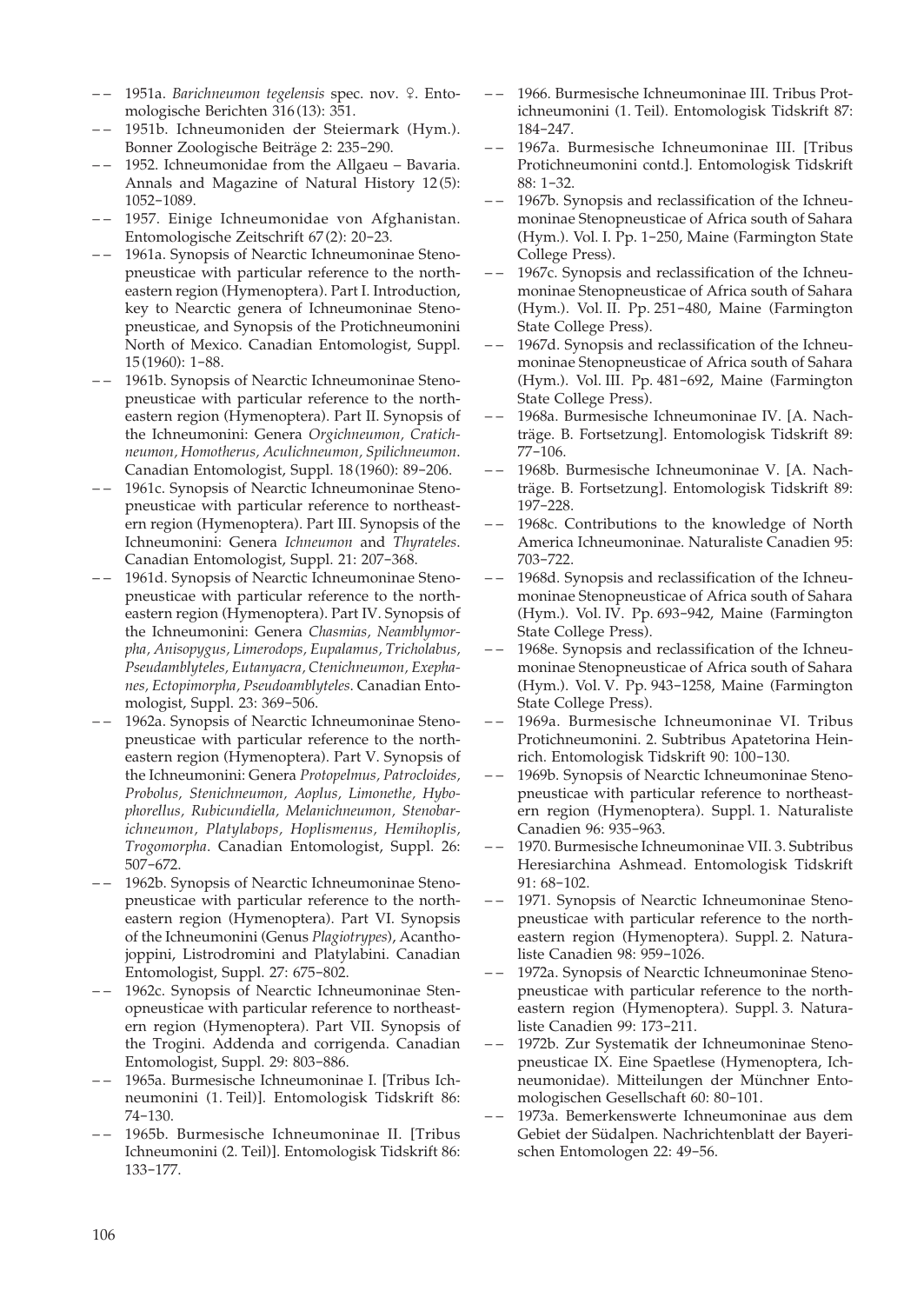- – 1973b. Synopsis of Nearctic Ichneumoninae Stenopneusticae with particular reference to the northeastern region (Hymenoptera). Suppl. 4. Naturaliste Canadien 100: 461-465.
- – 1974a. Burmesische Ichneumoninae VIII. [I. Nachträge. II. Fortsetzung von Tribus Ichneumonini, Subtribus Amblytelina & Tribus Eurylabini]. Annales Zoologici 31: 407-457.
- – 1974b. Burmesische Ichneumoninae IX. Tribus Platylabini. Annales Zoologici 32: 103-197.
- – 1975a. Burmesische Ichneumoninae X. Tribus Ichneumonini (4. Teil); Listrodromini, Compsophorini und Goedartiini. Annales Zoologici 32: 441-514.
- – 1975b. Synopsis of Nearctic Ichneumoninae Stenopneusticae with particular reference to the northeastern region (Hymenoptera). Suppl. 5: Ichneumoninae of the island of Newfoundland. Naturaliste Canadien 102: 753-782.
- 1977. Arthropods of Florida and neighboring areas. Vol. 9. Ichneumininae of Florida and neighboring states. Contribution No. 400, Florida Department of Agriculture and Consumer Services.
- – 1978a. [Eastern Palearctic Hymenopterous insects of the subfamily Ichneumoninae.] (in Russian). 81 pp., Leningrad.
- – 1978b. Synopsis of Nearctic Ichneumoninae Stenopneusticae, with particular reference to the northeastern region (Hymenoptera). Suppl. 6. Naturaliste Canadien 105: 159-168.
- – 1980a. Burmesische Ichneumoninae XI. Tribus Ichneumonini (5. Teil) Subtribus Cratichneumonina Heinrich. Annales Zoologici 35: 117-192.
- – 1980b. Contribution to the knowledge of the western Palaearctic species of *Anisobas* Wesmael (Ichneumonidae, Ichneumoninae). Spixiana 3: 225-238.
- 1980c. Neue Ichneumoninae Stenopneusticae aus der palaearktischen Region (Hymenoptera, Ichneumonidae). Mitteilungen der Münchner Entomologischen Gesellschaft 69: 9-27.
- Hilpert, H. 1992. Zur Systematik der Gattung *Ichneumon* Linnaeus, 1758 in der Westpalaearktis (Hymenoptera, Ichneumonidae, Ichneumoninae). Entomofauna, Suppl. 6: 1-389.
- , Hinz, R., & Horstmann, K. 1993. Typenrevision der von Maurice Pic beschriebenen Ichneumoninae (ohne Phaeogenini) (Hymenoptera, Ichneumonidae). Spixiana 16 (2): 173-187.
- Holmgren, A. E. 1864. Ichneumonologia Suecica. Tomus Primus. Ichneumonides Oxypygi. 213 pp., Holmiae.
- Kriechbaumer, J. 1875. Neue Schlupfwespen. Correspondenz-Blatt des Zoologisch-Mineralogischen Vereines in Regensburg 29: 149-158.
- – 1888. Neue Ichneumoniden des Wiener Museums. Annalen des Naturhistorischen Hofmuseums in Wien 3: 23-36.
- – 1890. Ichneumoniden-Studien. 33-36. Entomologische Nachrichten 16 (13): 199-204.
- 1890. Ichneumoniden-Studien. Neue Ichneumoniden des Wiener Museums. II. Annalen des Naturhistorischen Hofmuseums Wien 5: 479-491.
- – 1894. Hymenoptera Ichneumonidae a medico nautico Dr. Joh. Brauns in itinere secundo ad oras Africae lecta. Berliner Entomologische Zeitschrift 39: 297-318.
- Linnaeus, C. von 1761. Fauna Svecica. Editio altera. Laurentii Salvii. 578 pp., Stockholmiae.
- Morley, C. 1917. On some South African Ichneumonidae in the collection of the South African Museum. Annals of the South African Museum 17: 191-229.
- – 1919. On some equatorial and other species and genera of African Ichneumoninae contained in the collection of the British Museum. Proceedings of the Zoological Society of London 1919: 117-171.
- Pic, M. 1914. Diagnoses de divers Ichneumoniens. Échange 30: 69-70.
- Provancher, L. 1879. Faune canadienne. Les insectes Hyménoptères. Naturaliste Canadien 11: 129-143.
- 1886. Additions et corrections au Volume II de la Faune Entomologique du Canada. Traitant des Hyménoptères. Ichneumonoidea in pp. 29-157, Québec.
- Ratzeburg, J. T. C. 1849. Parasitologische Beiträge. Entomologische Zeitung Stettin 10: 131-134.
- Roman, A. 1904. Sibirische Ichneumonen im Schwedischen Reichsmuseum. Entomologisk Tidskrift 25: 138-150.
- Rudow, F. 1888. Einige neue Ichneumoniden. Entomologische Nachrichten 14 (6): 83-92.
- Say, T. 1829. A description of some new species of Hymenoptera of the United States. Contributions of the Maclurian Lyceum to the Arts and Sciences 1 (1828): 67-83.
- Selfa, J. & Diller, E. 2001. Lectotype designations of Ichneumoninae from Spain (Hymenoptera: Ichneumonidae). Entomofauna 22 (16): 377-380.
- Strobl G. 1901. Ichneumoniden Steiermarks (und der Nachbarländer). Mitteilungen des Naturwissenschaftlichen Vereines für Steiermark 37: 132-257.
- Thunberg C. P. 1824. Ichneumonidea, Insecta Hymenoptera, illustrata. Mémoires de l'Académie Imperiale des Sciences de Saint Petersbourg 9: 285-368.
- Tischbein, P. F. L. 1879. Zusätze und Bemerkungen zu der Übersicht der europäischen Arten des Genus *Ichneumon* Gr. Stettiner Entomologische Zeitung 40: 20-40.
- Townes, H. K. 1969. The genera of Ichneumonidae. Part I. Memoirs of the American Entomological Institute 11: i-ii, 1-300.
- Weems, H. V. 1977. Foreword. In: Heinrich, G. H. Ichneumoninae of Florida and neighboring states (Hymenoptera: Ichneumonidae, subfamily Ichneumoninae). Dryden, Maine, USA (Florida Dept. of Agriculture and Consumer Services).
- Wesmael, C. 1855. Ichneumonologica miscellana. Bulletin de l'Académie Royale des Sciences, Belgique 22 (2): 362-435.
- Yu, D. S., van Achterberg, K. & Horstmann, K. 2005. World Ichneumonoidea 2004. Taxonomy, biology, morphology and distribution. Taxapad 2005: 1-96 + DVD.